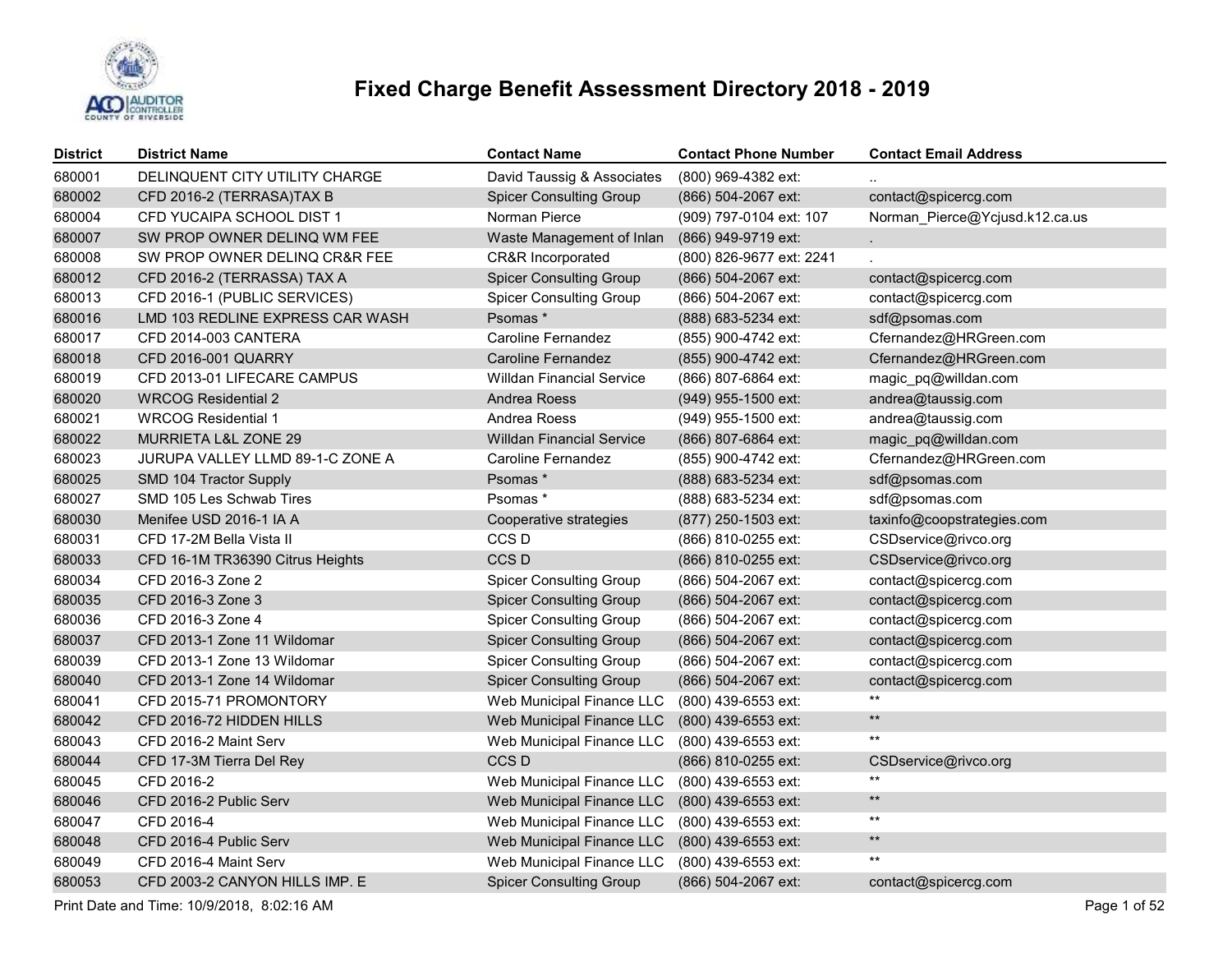

| <b>District</b> | <b>District Name</b>             | <b>Contact Name</b>              | <b>Contact Phone Number</b> | <b>Contact Email Address</b> |
|-----------------|----------------------------------|----------------------------------|-----------------------------|------------------------------|
| 680054          | CFD 2015-2 MAINT. TAX ZONE 3     | <b>Spicer Consulting Group</b>   | (866) 504-2067 ext:         | contact@spicercg.com         |
| 680055          | CFD 2015-2 MAINT. TAX ZONE 4     | <b>Spicer Consulting Group</b>   | (866) 504-2067 ext:         | contact@spicercg.com         |
| 680056          | CFD 2011-1 IA 4 MENIFEE USD      | Cooperative strategies           | (877) 250-1503 ext:         | taxinfo@coopstrategies.com   |
| 680058          | CFD 2015-2 Tax Zone 7 Menifee    | <b>Spicer Consulting Group</b>   | (866) 504-2067 ext:         | contact@spicercg.com         |
| 680059          | CFD 2015-2 Tax Zone 8 Menifee    | <b>Spicer Consulting Group</b>   | (866) 504-2067 ext:         | contact@spicercg.com         |
| 680060          | CFD 2015-2 Tax Zone 9 Menifee    | <b>Spicer Consulting Group</b>   | (866) 504-2067 ext:         | contact@spicercg.com         |
| 680061          | CFD 2015-2 Tax Zone 10 Menifee   | <b>Spicer Consulting Group</b>   | (866) 504-2067 ext:         | contact@spicercg.com         |
| 680062          | CFD 2015-2 Tax Zone 11 Menifee   | <b>Spicer Consulting Group</b>   | (866) 504-2067 ext:         | contact@spicercg.com         |
| 680063          | CFD 2015-2 Tax Zone 12 Menifee   | <b>Spicer Consulting Group</b>   | (866) 504-2067 ext:         | contact@spicercg.com         |
| 680064          | CFD 2015-2 Tax Zone 13 Menifee   | <b>Spicer Consulting Group</b>   | (866) 504-2067 ext:         | contact@spicercg.com         |
| 680065          | CFD 2015-2 Tax Zone 14 Menifee   | <b>Spicer Consulting Group</b>   | (866) 504-2067 ext:         | contact@spicercg.com         |
| 680066          | CFD 2015-2 Tax Zone 15 Menifee   | <b>Spicer Consulting Group</b>   | (866) 504-2067 ext:         | contact@spicercg.com         |
| 680068          | CFD 2015-2 Tax Zone 17 Menifee   | <b>Spicer Consulting Group</b>   | (866) 504-2067 ext:         | contact@spicercg.com         |
| 680069          | CFD 2015-2 Tax Zone 18 Menifee   | <b>Spicer Consulting Group</b>   | (866) 504-2067 ext:         | contact@spicercg.com         |
| 680070          | CFD 2015-2 Tax Zone 19 Menifee   | <b>Spicer Consulting Group</b>   | (866) 504-2067 ext:         | contact@spicercg.com         |
| 680074          | CITY OF BLYTHE DIST 1 LNDSCP     | <b>Willdan Financial Service</b> | (866) 807-6864 ext:         | magic_pq@willdan.com         |
| 680075          | CITY OF BLYTHE DIST 2 LNDSCP     | <b>Willdan Financial Service</b> | (866) 807-6864 ext:         | magic_pq@willdan.com         |
| 680076          | <b>PACEfunding Riverside</b>     | Donna Segura                     | (951) 781-3100 ext:         | donnas@taussig.com           |
| 680077          | CFD 2017-1 MORENO VALLEY USD     | Barbara Hale-Carter              | (760) 233-2630 ext:         | barbc@sdfa.com               |
| 680078          | CFD 31 RIV USD                   | Andrea Roess                     | (949) 955-1500 ext:         | andrea@taussig.com           |
| 680079          | CFD 32 RIV USD                   | Andrea Roess                     | (949) 955-1500 ext:         | andrea@taussig.com           |
| 680080          | <b>WRCOG CALIFORNIAFIRST</b>     | <b>David Taussig Associates</b>  | (800) 969-4382 ext:         | L.                           |
| 680081          | CITY OF DHS CFD 2010-1 ZONE 8    | Web Municipal Finance LLC        | (800) 439-6553 ext:         | $***$                        |
| 680082          | CITY OF DHS CFD 2010-1 ZONE 9    | Web Municipal Finance LLC        | (800) 439-6553 ext:         | $\star\star$                 |
| 680083          | CITY OF DHS CFD 2010-1 ZONE 11   | Web Municipal Finance LLC        | (800) 439-6553 ext:         | $\star\star$                 |
| 680086          | ALLIANCERG RIVERSIDE             | David Taussig Associates         | (800) 969-4382 ext:         |                              |
| 680087          | JURUPA USD CFD NO 7              | Cooperative strategies           | (877) 250-1503 ext:         | taxinfo@coopstrategies.com   |
| 680088          | JURUPA USD CFD 17                | Cooperative strategies           | (877) 250-1503 ext:         | taxinfo@coopstrategies.com   |
| 680089          | CFD 2017-2 VALENCIA TAX A        | <b>Spicer Consulting Group</b>   | (866) 504-2067 ext:         | contact@spicercg.com         |
| 680090          | CFD 2017-2 VALENCIA TAX B        | <b>Spicer Consulting Group</b>   | (866) 504-2067 ext:         | contact@spicercg.com         |
| 680092          | SCVCSD WASTE & RECYCLING SERVICE | <b>Burrtec Waste Recycle</b>     | (760) 393-0635 ext:         |                              |
| 680093          | AD 2003-1 ZONE 28                | NBS.                             | (800) 676-7516 ext:         | info@nbsgov.com              |
| 680094          | AD 2003-1 ZONE 39                | NBS.                             | (800) 676-7516 ext:         | info@nbsgov.com              |
| 680097          | CFD 2018-1 Temecula V USD        | Barbara Hale-Carter              | (760) 233-2630 ext:         | barbc@sdfa.com               |
| 680100          | CFD 17-4M(PROMONTORY)            | CCS <sub>D</sub>                 | (866) 810-0255 ext:         | CSDservice@rivco.org         |
| 680101          | 2005-5 GLDN CTY 1A B MURRIETA    | <b>Willdan Financial Service</b> | (866) 807-6864 ext:         | magic_pq@willdan.com         |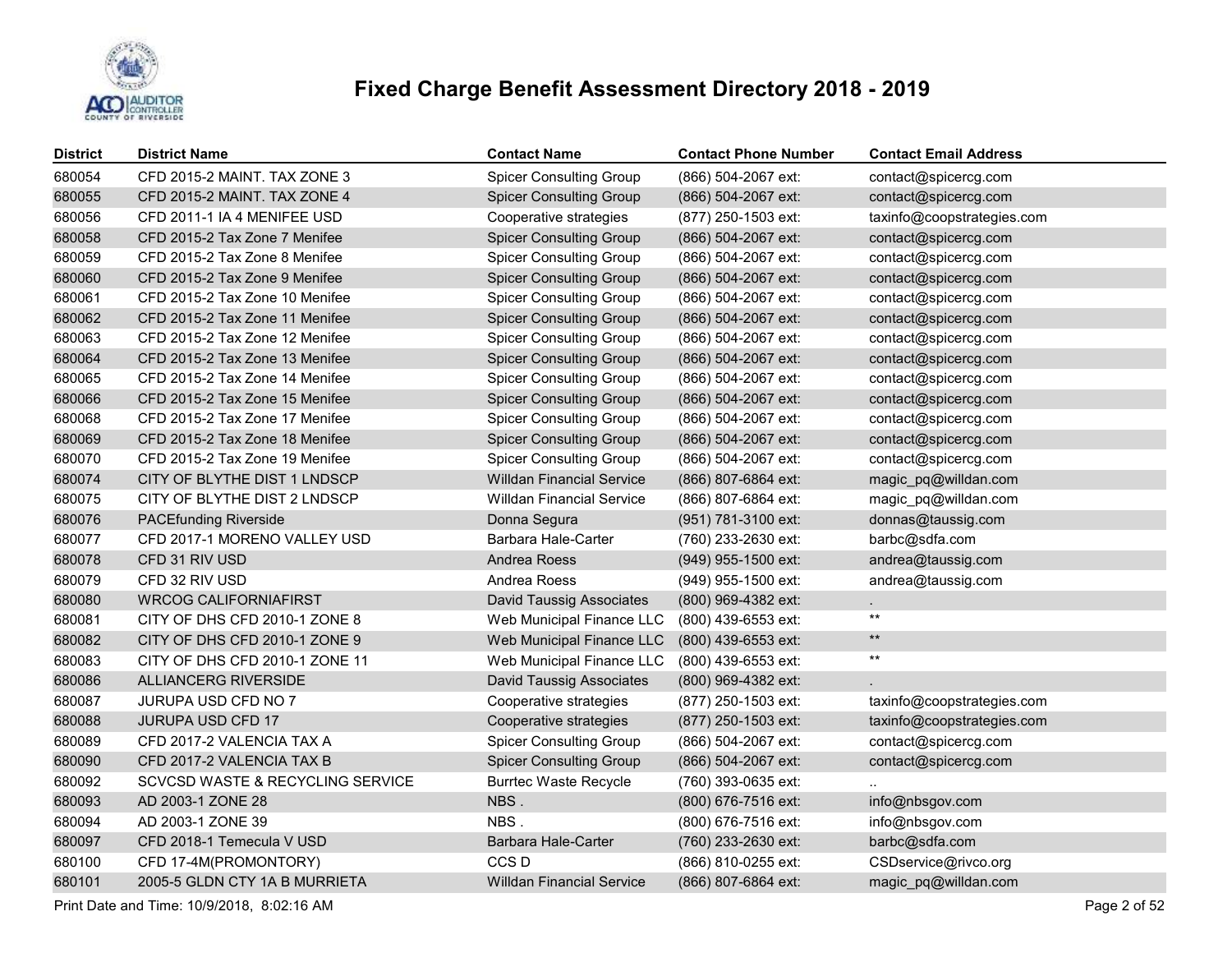

| <b>District</b> | <b>District Name</b>         | <b>Contact Name</b>              | <b>Contact Phone Number</b> | <b>Contact Email Address</b> |
|-----------------|------------------------------|----------------------------------|-----------------------------|------------------------------|
| 680102          | CFD ROMOLAND SD NO 2017-2    | <b>David Taussig Associates</b>  | (800) 969-4382 ext:         |                              |
| 680103          | <b>WRCOG PACEFUNDING</b>     | <b>David Taussig Associates</b>  | (800) 969-4382 ext:         |                              |
| 680104          | CFD 2015-1 ORANGECREST GROVE | Web Municipal Finance LLC        | (800) 439-6553 ext:         | $^{\star\star}$              |
| 680108          | CSCDA AD NO 18-01            | <b>Nathan Perez</b>              | (949) 955-1500 ext:         | nperez@taussig.com           |
| 680111          | CFD 2018-1 Moreno Valley USD | Barbara Hale-Carter              | (760) 233-2630 ext:         | barbc@sdfa.com               |
| 680112          | CFD 2016-1 Moreno Valley USD | Barbara Hale-Carter              | (760) 233-2630 ext:         | barbc@sdfa.com               |
| 680113          | <b>Citrus Pest Control 3</b> | Nick Dayoff                      | (800) 676-7516 ext:         | customercare@nbsgov.com      |
| 680116          | CFD No.18 Jurupa USD         | Cooperative strategies           | (877) 250-1503 ext:         | taxinfo@coopstrategies.com   |
| 680117          | <b>Winchester CFD</b>        | <b>NBS NBS</b>                   | (800) 676-7516 ext:         | customercare@nbsgov.com      |
| 680118          | <b>Menifee Parks CFD</b>     | <b>NBS NBS</b>                   | (800) 676-7516 ext:         | customercare@nbsgov.com      |
| 680119          | AD CEDA RESI PACE            | <b>Willdan Financial Service</b> | (866) 807-6864 ext:         | magic_pq@willdan.com         |
| 680120          | L&LMD 89-1-C ZONE 197        | Psomas *                         | (888) 683-5234 ext:         | sdf@psomas.com               |
| 680121          | L&LMD 89-1-C ZONE 198        | Psomas*                          | (888) 683-5234 ext:         | sdf@psomas.com               |
| 680122          | L&LMD 89-1 C ZONE 199        | Psomas *                         | (888) 683-5234 ext:         | sdf@psomas.com               |
| 680123          | L&LMD 89-1-C ZONE 200        | Psomas*                          | (888) 683-5234 ext:         | sdf@psomas.com               |
| 680125          | CFD 2018-1 IA 1BEDFORD TAX A | <b>Spicer Consulting Group</b>   | (866) 504-2067 ext:         | contact@spicercg.com         |
| 680131          | VAL VERDE USD CFD 2014-1     | Cooperative strategies           | (877) 250-1503 ext:         | taxinfo@coopstrategies.com   |
| 680132          | <b>LEUSD CFD 2017-1</b>      | Cooperative strategies           | (877) 250-1503 ext:         | taxinfo@coopstrategies.com   |
| 680134          | CFD 21 RIV USD IMPROV AREA 1 | Andrea Roess                     | (949) 955-1500 ext:         | andrea@taussig.com           |
| 680136          | CFD 2017-1 MENIFEE USD       | Cooperative strategies           | (877) 250-1503 ext:         | taxinfo@coopstrategies.com   |
| 680138          | CFD 2003-2 IAC MENIFEE USD   | Cooperative strategies           | (877) 250-1503 ext:         | taxinfo@coopstrategies.com   |
| 680140          | CFD 2014-3 MENIFEE USD       | Cooperative strategies           | (877) 250-1503 ext:         | taxinfo@coopstrategies.com   |
| 680142          | CFD 2018-2 MENIFEE USD       | Cooperative strategies           | (877) 250-1503 ext:         | taxinfo@coopstrategies.com   |
| 680143          | CFD 2016-2 CANYON HILLS      | <b>Spicer Consulting Group</b>   | (866) 504-2067 ext:         | contact@spicercg.com         |
| 680146          | CFD 2015-2 MAINT TAX ZN 5    | <b>Spicer Consulting Group</b>   | (866) 504-2067 ext:         | contact@spicercg.com         |
| 680147          | CITY OF DHS CFD 2010-1 ZN 14 | Web Municipal Finance LLC        | (800) 439-6553 ext:         | $\star\star$                 |
| 680148          | CITY OF DHS CFD 2010-1 ZN 17 | Web Municipal Finance LLC        | (800) 439-6553 ext:         | $\star\star$                 |
| 680149          | CITY OF DHS CFD 2010-1 ZN 18 | Web Municipal Finance LLC        | (800) 439-6553 ext:         | $\star\star$                 |
| 680150          | CITY OF DHS CFD 2010-1 ZN 19 | Web Municipal Finance LLC        | (800) 439-6553 ext:         | $^{\star\star}$              |
| 680151          | CITY OF DHS CFD 2010-1 ZN 21 | Web Municipal Finance LLC        | (800) 439-6553 ext:         | $\star\star$                 |
| 680152          | CITY OF DHS CFD 2010-1 ZN 22 | Web Municipal Finance LLC        | (800) 439-6553 ext:         | $^{\star\star}$              |
| 680153          | CITY OF DHS CFD 2010-1 ZN 23 | Web Municipal Finance LLC        | (800) 439-6553 ext:         | $\star\star$                 |
| 680154          | CITY OF DHS CFD 2010-1 ZN 24 | Web Municipal Finance LLC        | (800) 439-6553 ext:         | $\star\star$                 |
| 680155          | CITY OF DHS CFD 2010-1 ZN 27 | Web Municipal Finance LLC        | (800) 439-6553 ext:         | $\star\star$                 |
| 680156          | CITY OF DHS CFD 2010-1 ZN 29 | Web Municipal Finance LLC        | (800) 439-6553 ext:         | $\star\star$                 |
| 680157          | CITY OF DHS CFD 2010-1 ZN 30 | Web Municipal Finance LLC        | (800) 439-6553 ext:         | $\star\star$                 |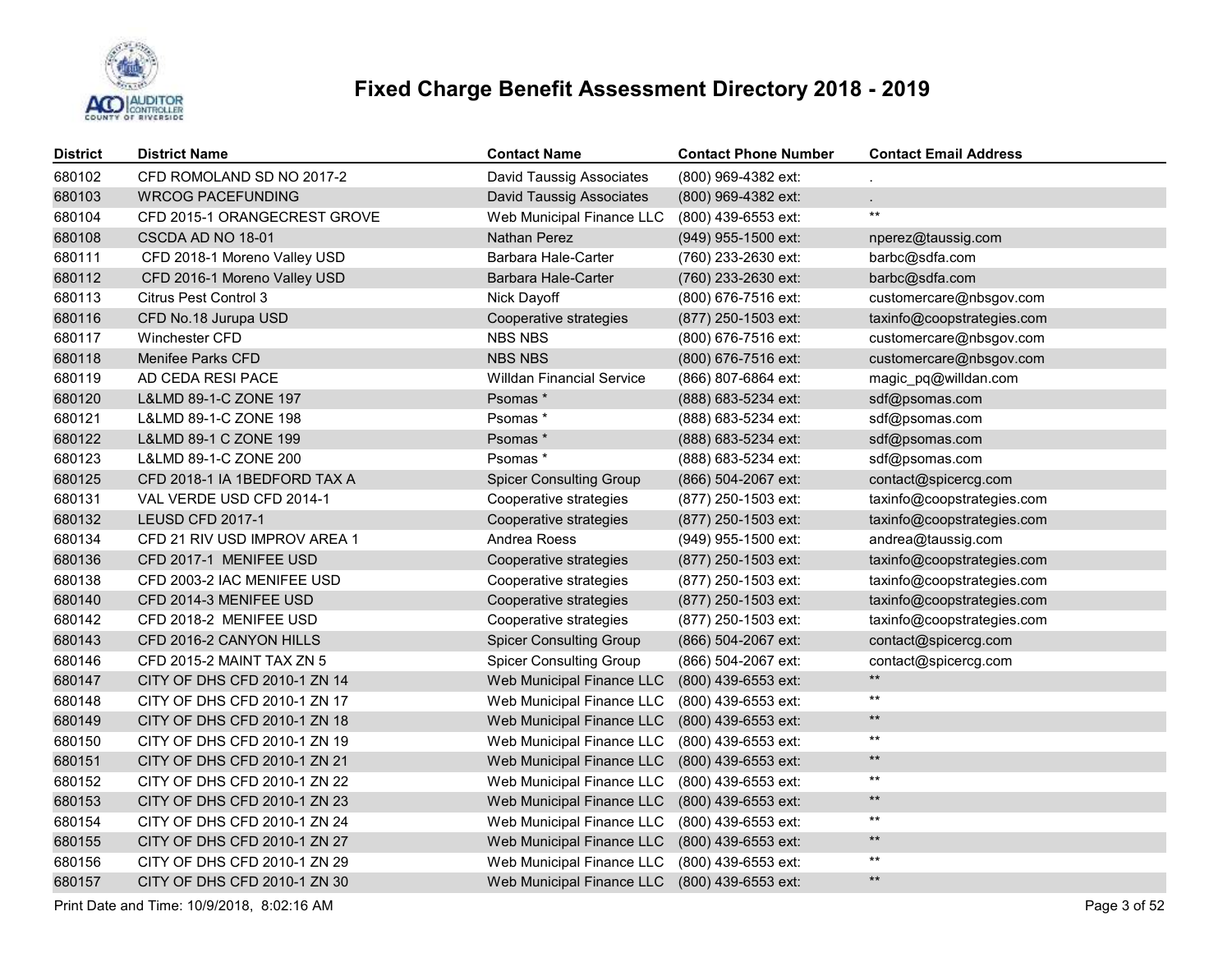

| District | <b>District Name</b>              | <b>Contact Name</b>              | <b>Contact Phone Number</b> | <b>Contact Email Address</b> |
|----------|-----------------------------------|----------------------------------|-----------------------------|------------------------------|
| 680161   | CFD 2014-3 MURRIETA VALLEY USD    | Cooperative strategies           | (877) 250-1503 ext:         | taxinfo@coopstrategies.com   |
| 680162   | CFD 2018-1 (Glenroy)              | <b>Spicer Consulting Group</b>   | (866) 504-2067 ext:         | contact@spicercg.com         |
| 680163   | CFD4 IA 1Temescal Valley WD       | <b>Willdan Financial Service</b> | (866) 807-6864 ext:         | magic pq@willdan.com         |
| 680164   | EMWD CFD 2016-75 (Washington Rd)  | Web Municipal Finance LLC        | (800) 439-6553 ext:         | $***$                        |
| 680165   | EMWD CFD 2014-66 (Meadow Creek)   | Web Municipal Finance LLC        | (800) 439-6553 ext:         | $^{\star\star}$              |
| 680166   | EMWD CFD 2013-631 AA (BelleTerre) | Web Municipal Finance LLC        | (800) 439-6553 ext:         | $\star\star$                 |
| 680167   | CFD 2017-1 (MAINT.SERVICES)       | <b>Spicer Consulting Group</b>   | (866) 504-2067 ext:         | contact@spicercg.com         |
| 680168   | CFD 2017-1(DIF Deferral)          | <b>Spicer Consulting Group</b>   | (866) 504-2067 ext:         | contact@spicercg.com         |
| 680169   | CFD No.17-1 Corona-Norco USD      | Cooperative strategies           | (877) 250-1503 ext:         | taxinfo@coopstrategies.com   |
| 680170   | AD Menifee Nuisance Abatement     | Montes Andrea                    | (951) 672-6777 ext:         | amontes@city of menifee.us   |
| 680171   | AD 2003-1 Zone 19                 | David Schroeder                  | (951) 837-4017 ext:         | dschroeder@nbsgov.com        |
| 680172   | CFD 2018-1 (Glenroy) Tax B        | <b>Spicer Consulting Group</b>   | (866) 504-2067 ext:         | contact@spicercg.com         |
| 680173   | Cathedral City CFD 2006-1 1A10    | Andrea Roess                     | (949) 955-1500 ext:         | andrea@taussig.com           |
| 680174   | Jurupa Valley LLMD 89-1-C Zone E  | <b>Caroline Fernandez</b>        | (855) 900-4742 ext:         | Cfernandez@HRGreen.com       |
| 681005   | RT CODE 482(B)PEN ASMT            | Assessor Riv Cnty                | (951) 955-0400 ext:         | titlehelpdesk@asrclkrec.com  |
| 681006   | RT CODE 482 PEN ASMT              | <b>Assessor Riv Cnty</b>         | (951) 955-0400 ext:         | titlehelpdesk@asrclkrec.com  |
| 681007   | COACHELLA REFUSE COLLECTION FUND  | Burrtec W & R Services           | (760) 340-2113 ext:         |                              |
| 681011   | TIMESHARE SEP ASMT FEE            | <b>Assessor Riv Cnty</b>         | (951) 955-6200 ext:         | accrmail@co.riverside.ca.us  |
| 681012   | TIMESHARE SEP ASMT FEE            | <b>Assessor Riv Cnty</b>         | (951) 955-6200 ext:         | accrmail@co.riverside.ca.us  |
| 681022   | CODE ENFRCMNT COST RECOVRY B FEE  | Valerie Lam                      | (951) 955-1836 ext:         | vlam@rivco.org               |
| 681036   | RESIDENTIAL WASTE SVCS-IDYLL FEE  | <b>CR&amp;R Incorporated</b>     | (800) 826-9677 ext: 2241    |                              |
| 681037   | RESIDENTIAL WASTE SVCS-ANZA FEE   | CR&R Incorporated                | (800) 826-9677 ext: 2241    |                              |
| 681110   | L&LMD NO.89-1-C.ZONE#195          | Psomas*                          | (888) 683-5234 ext:         | sdf@psomas.com               |
| 681113   | L&LMD NO 89-1-C ZONE GRP A FEE    | Psomas*                          | (888) 683-5234 ext:         | sdf@psomas.com               |
| 681122   | LLMD NO 89-1-C ZN 191             | Psomas *                         | (888) 683-5234 ext:         | sdf@psomas.com               |
| 681124   | RIVCO FIRE DEF ASMT WDABATE FEE   | Paul Leach                       | (951) 238-3600 ext:         | paul.leach@fire.ca.gov       |
| 681132   | LLMD 89-1 CONSOLIDATE ZN 1 FEE    | Psomas*                          | (888) 683-5234 ext:         | sdf@psomas.com               |
| 681135   | LLMD 89-1 CONSOLIDATE ZN3 FEE     | Psomas*                          | (888) 683-5234 ext:         | sdf@psomas.com               |
| 681141   | LLMD 89-1-C ZN 8 FEE              | Psomas *                         | (888) 683-5234 ext:         | sdf@psomas.com               |
| 681143   | LLMD 89-1 C ZN 10 FEE             | Psomas*                          | (888) 683-5234 ext:         | sdf@psomas.com               |
| 681146   | LLMD 89-1-C ZN 19 FEE             | Psomas *                         | (888) 683-5234 ext:         | sdf@psomas.com               |
| 681148   | LLMD 89-1-C ZN 15 FEE             | Psomas*                          | (888) 683-5234 ext:         | sdf@psomas.com               |
| 681149   | LLMD 89-1-C ZN 24 FEE             | Psomas *                         | (888) 683-5234 ext:         | sdf@psomas.com               |
| 681151   | LLMD 89-1-C ZN 26 FEE             | Psomas*                          | (888) 683-5234 ext:         | sdf@psomas.com               |
| 681152   | LLMD 89-1-C ZN 28 FEE             | Psomas *                         | (888) 683-5234 ext:         | sdf@psomas.com               |
| 681153   | LLMD 89-1-C ZN 29 FEE             | Psomas*                          | (888) 683-5234 ext:         | sdf@psomas.com               |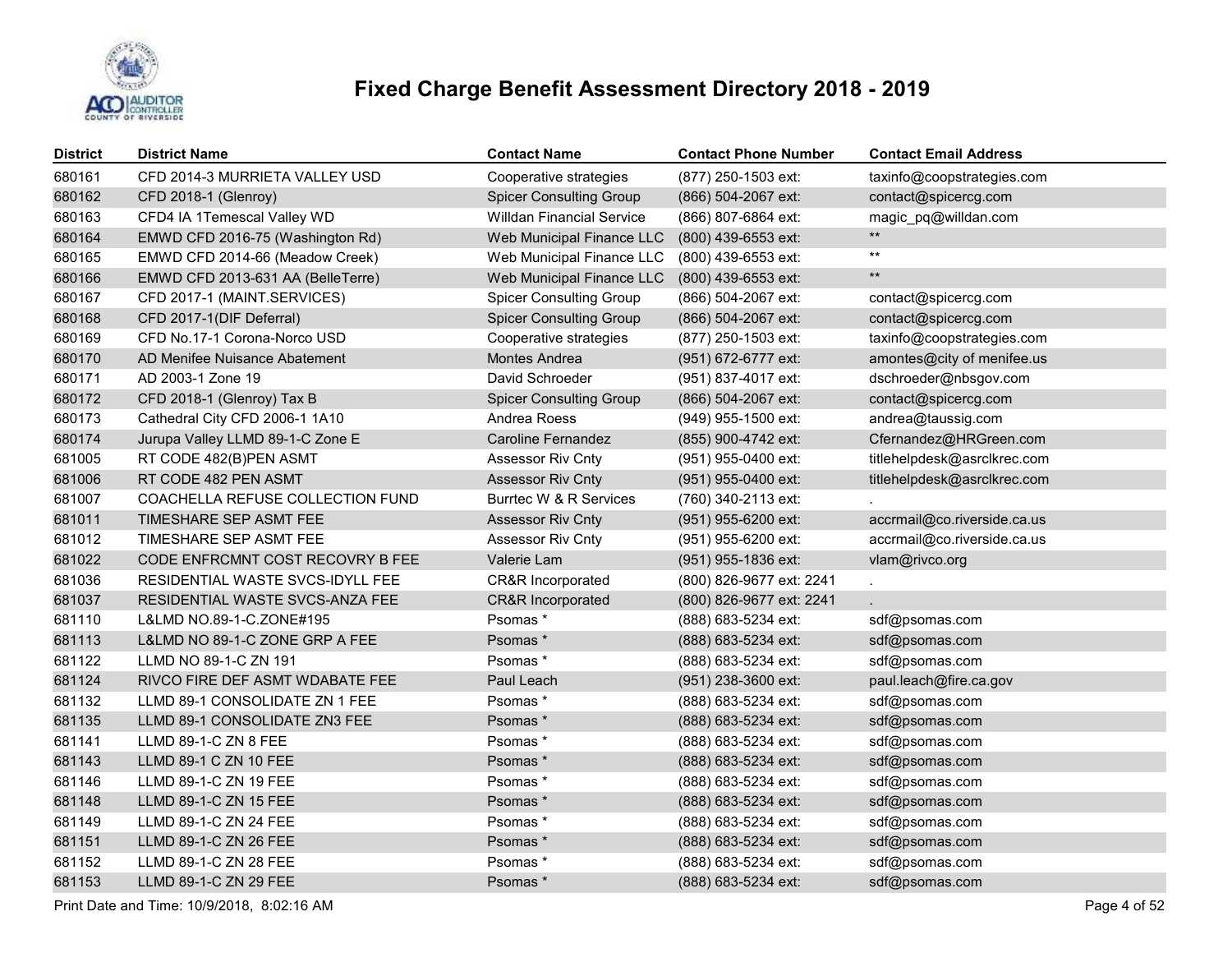

| <b>District</b> | <b>District Name</b>            | <b>Contact Name</b>              | <b>Contact Phone Number</b> | <b>Contact Email Address</b> |
|-----------------|---------------------------------|----------------------------------|-----------------------------|------------------------------|
| 681180          | LLMD 89-1-C ZN 11 FEE           | Psomas*                          | (888) 683-5234 ext:         | sdf@psomas.com               |
| 681182          | LLMD 89-1-C ZN 31 FEE           | Psomas*                          | (888) 683-5234 ext:         | sdf@psomas.com               |
| 681184          | LLMD 89-1-C ZN 36 FEE           | Psomas*                          | (888) 683-5234 ext:         | sdf@psomas.com               |
| 681188          | LLMD 89-1-C ZN 39 FEE           | Psomas *                         | (888) 683-5234 ext:         | sdf@psomas.com               |
| 681191          | LLMD 89-1-C ZN 43 FEE           | Psomas *                         | (888) 683-5234 ext:         | sdf@psomas.com               |
| 681192          | LLMD 89-1-C ZN 44 FEE           | Psomas*                          | (888) 683-5234 ext:         | sdf@psomas.com               |
| 681193          | LLMD 89-1-C ZN 45 FEE           | Psomas *                         | (888) 683-5234 ext:         | sdf@psomas.com               |
| 681198          | LLMD 89-1-C ZN 53 FEE           | Psomas *                         | (888) 683-5234 ext:         | sdf@psomas.com               |
| 681199          | LLMD 89-1-C ZN 55 FEE           | Psomas *                         | (888) 683-5234 ext:         | sdf@psomas.com               |
| 681232          | LLMD 89-1 C ZN 57 FEE           | Psomas*                          | (888) 683-5234 ext:         | sdf@psomas.com               |
| 681242          | LLMD 89-1 C ZN 68               | Psomas*                          | (888) 683-5234 ext:         | sdf@psomas.com               |
| 681247          | LLMD 89-1 C ZN 54               | <b>Willdan Financial Service</b> | (866) 807-6864 ext:         | magic_pq@willdan.com         |
| 681249          | LLMD 89-1 C ZN 74 FEE           | Psomas *                         | (888) 683-5234 ext:         | sdf@psomas.com               |
| 681261          | LLMD 89-1 C ZN 91 FEE           | Psomas*                          | (888) 683-5234 ext:         | sdf@psomas.com               |
| 681265          | LLMD 89-1 C ZN 97 FEE           | Psomas*                          | (888) 683-5234 ext:         | sdf@psomas.com               |
| 681288          | LLMD 89-1 C ZN 72 FEE           | Psomas *                         | (888) 683-5234 ext:         | sdf@psomas.com               |
| 681292          | LLMD 89-1 C ZN 109 FEE          | Psomas *                         | (888) 683-5234 ext:         | sdf@psomas.com               |
| 681300          | CFD 05-8 SCOTT RD               | Web Municipal Finance LLC        | (800) 439-6553 ext:         | $**$                         |
| 681301          | CFD 03-1 NEWPORT RD             | Web Municipal Finance LLC        | (800) 439-6553 ext:         | $***$                        |
| 681310          | CFD SO A STREET 87-1            | Web Municipal Finance LLC        | (800) 439-6553 ext:         | $**$                         |
| 681318          | CFD RIV CO 07-2 CLINTON KEITH   | Web Municipal Finance LLC        | (800) 439-6553 ext:         | $***$                        |
| 681319          | CFD RIV CO 04-2 LAKEHILLS CREST | Web Municipal Finance LLC        | (800) 439-6553 ext:         | $***$                        |
| 681327          | CFD RIV CO 89-1 MTN COVE        | Web Municipal Finance LLC        | (800) 439-6553 ext:         | $***$                        |
| 681328          | CFD RIV CO 89-4 WALSH MED CTR   | Web Municipal Finance LLC        | (800) 439-6553 ext:         | $\star\star$                 |
| 681329          | CFD 89-5 RANCON                 | David Taussig & Associate.       | (800) 969-4382 ext:         |                              |
| 681338          | AD RIV CO 168                   | Web Municipal Finance LLC        | (800) 439-6553 ext:         | $\star\star$                 |
| 681377          | FLD CNTL STORMWATER/CLEANWATER  | Web Municipal Finance LLC        | (800) 439-6553 ext:         | $^{\star\star}$              |
| 681378          | FLD CNTL STORMWATER/CLEANWATER  | Web Municipal Finance LLC        | (800) 439-6553 ext:         | $***$                        |
| 681379          | FLD CNTL STORMWATER/CLEANWATER  | Web Municipal Finance LLC        | (800) 439-6553 ext:         | $***$                        |
| 681390          | LLMD NO 89-1-C ZN 135 FEE       | Psomas*                          | (888) 683-5234 ext:         | sdf@psomas.com               |
| 681393          | LLMD NO 89-1-C ZN 124           | Psomas*                          | (888) 683-5234 ext:         | sdf@psomas.com               |
| 681428          | LLMD NO 89-1-C ZN 145 FEE       | Psomas*                          | (888) 683-5234 ext:         | sdf@psomas.com               |
| 681430          | LLMD 89-1 C ZN 100 FEE          | Psomas*                          | (888) 683-5234 ext:         | sdf@psomas.com               |
| 681450          | LLMD 89-1 C ZN 112              | Psomas*                          | (888) 683-5234 ext:         | sdf@psomas.com               |
| 681487          | L&LMD NO 89-1-C ZONE 172 FEE    | Psomas *                         | (888) 683-5234 ext:         | sdf@psomas.com               |
| 681493          | L&LMD NO 89-1-C ZONE 168 FEE    | Psomas*                          | (888) 683-5234 ext:         | sdf@psomas.com               |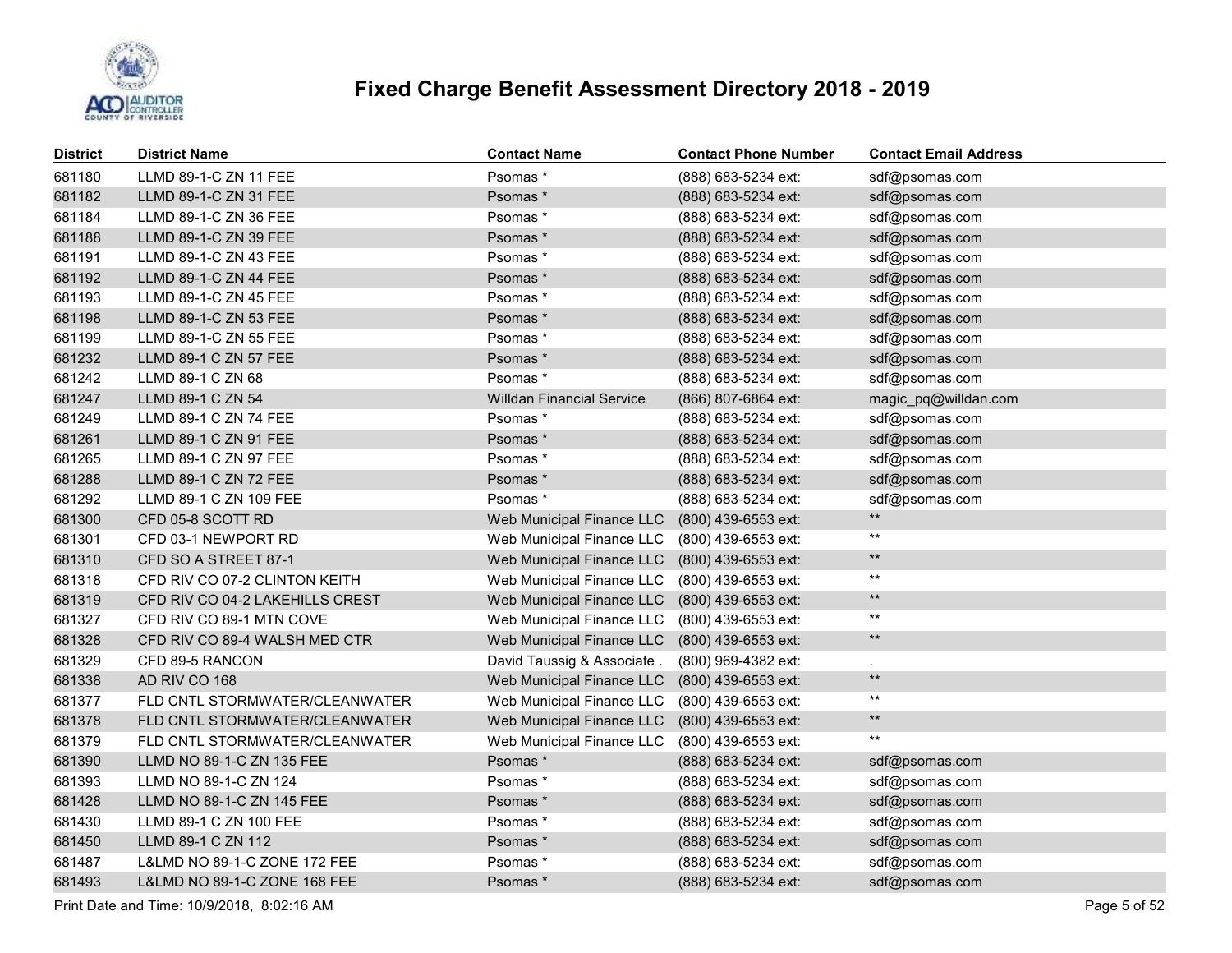

| <b>District</b> | <b>District Name</b>             | Contact Name              | <b>Contact Phone Number</b> | <b>Contact Email Address</b> |
|-----------------|----------------------------------|---------------------------|-----------------------------|------------------------------|
| 681495          | L&LMD NO 89-1-C ZONE 162 FEE     | Psomas*                   | (888) 683-5234 ext:         | sdf@psomas.com               |
| 681498          | L&LMD NO. 89-1-C STL ZN GRP2 FEE | Psomas *                  | (888) 683-5234 ext:         | sdf@psomas.com               |
| 681499          | L&LMD NO.89-1-C STL ZN GRP 1 FEE | Psomas *                  | (888) 683-5234 ext:         | sdf@psomas.com               |
| 681500          | DESERT VALLEY DISPOSAL COLLECT   | Web Municipal Finance LLC | (800) 439-6553 ext:         | $***$                        |
| 681501          | CITY OF DHS DAD NO.1 ZN 1        | Web Municipal Finance LLC | (800) 439-6553 ext:         | $***$                        |
| 681502          | CITY OF DHS DAD NO.1 ZN 2        | Web Municipal Finance LLC | (800) 439-6553 ext:         | $\star\star$                 |
| 681503          | CITY OF DHS DAD NO.1 ZN 3        | Web Municipal Finance LLC | (800) 439-6553 ext:         | $^{\star\star}$              |
| 681504          | CITY OF DHS DAD NO.1 ZN 4        | Web Municipal Finance LLC | (800) 439-6553 ext:         | $\star\star$                 |
| 681505          | CITY OF DHS DAD NO.1 ZN 5        | Web Municipal Finance LLC | (800) 439-6553 ext:         | $^{\star\star}$              |
| 681506          | CITY OF DHS DAD NO.1 ZN 6        | Web Municipal Finance LLC | (800) 439-6553 ext:         | $\star\star$                 |
| 681507          | CITY OF DHS DAD NO.1 ZN 7        | Web Municipal Finance LLC | (800) 439-6553 ext:         | $***$                        |
| 681508          | CITY OF DHS DAD NO.1 ZN 8        | Web Municipal Finance LLC | (800) 439-6553 ext:         | $\star\star$                 |
| 681510          | CITY OF DHS DAD NO.1 ZN 10       | Web Municipal Finance LLC | (800) 439-6553 ext:         | $^{\star\star}$              |
| 681512          | CITY OF DHS DAD NO.1 ZN 12       | Web Municipal Finance LLC | (800) 439-6553 ext:         | $\star\star$                 |
| 681513          | CITY OF DHS DAD NO.1 ZN 13       | Web Municipal Finance LLC | (800) 439-6553 ext:         | $^{\star\star}$              |
| 681514          | CITY OF DHS DAD NO.1 ZN 14       | Web Municipal Finance LLC | (800) 439-6553 ext:         | $***$                        |
| 681517          | CITY OF DHS DAD NO.1 ZN 17       | Web Municipal Finance LLC | (800) 439-6553 ext:         | $^{\star\star}$              |
| 681518          | CITY OF DHS LMD NO.2 ZN 1        | Web Municipal Finance LLC | (800) 439-6553 ext:         | $\star\star$                 |
| 681519          | CITY OF DHS LMD NO.2 ZN 2        | Web Municipal Finance LLC | (800) 439-6553 ext:         | $^{\star\star}$              |
| 681520          | CITY OF DHS LMD NO.2 ZN 3        | Web Municipal Finance LLC | (800) 439-6553 ext:         | $\star\star$                 |
| 681521          | CITY OF DHS LMD NO.2 ZN 4        | Web Municipal Finance LLC | (800) 439-6553 ext:         | $\star\star$                 |
| 681522          | CITH OF DHS LMD NO.2 ZN 5        | Web Municipal Finance LLC | (800) 439-6553 ext:         | $\star\star$                 |
| 681523          | CITY OF DHS LMD NO.2 ZN 6        | Web Municipal Finance LLC | (800) 439-6553 ext:         | $***$                        |
| 681524          | CITY OF DHS LMD NO.2 ZN 7        | Web Municipal Finance LLC | (800) 439-6553 ext:         | $***$                        |
| 681525          | CITY OF DHS LMD NO.2 ZN 8        | Web Municipal Finance LLC | (800) 439-6553 ext:         | $^{\star\star}$              |
| 681526          | CITY OF DHS LMD NO.2 ZN 9        | Web Municipal Finance LLC | (800) 439-6553 ext:         | $\star\star$                 |
| 681527          | CITY OF DHS LMD NO.2 ZN 10       | Web Municipal Finance LLC | (800) 439-6553 ext:         | $^{\star\star}$              |
| 681528          | CITY OF DHS LMD NO.2 ZN 11       | Web Municipal Finance LLC | (800) 439-6553 ext:         | $\star\star$                 |
| 681530          | CITY OF DHS LMD NO.2 ZN 13       | Web Municipal Finance LLC | (800) 439-6553 ext:         | $***$                        |
| 681532          | CITY OF DHS LMD NO.2 ZN 15       | Web Municipal Finance LLC | (800) 439-6553 ext:         | $\star\star$                 |
| 681535          | CITY OF DHS LMD NO.2 ZN 18       | Web Municipal Finance LLC | (800) 439-6553 ext:         | $***$                        |
| 681536          | LLMD 89-1-C ZONE 4               | <b>Caroline Fernandez</b> | (855) 900-4742 ext:         | Cfernandez@HRGreen.com       |
| 681537          | LLMD 89-1-C ZONE 5               | <b>Caroline Fernandez</b> | (855) 900-4742 ext:         | Cfernandez@HRGreen.com       |
| 681538          | LLMD 89-1-C ZONE 6               | <b>Caroline Fernandez</b> | (855) 900-4742 ext:         | Cfernandez@HRGreen.com       |
| 681539          | LLMD 89-1-C ZONE 7               | <b>Caroline Fernandez</b> | (855) 900-4742 ext:         | Cfernandez@HRGreen.com       |
| 681540          | LLMD 89-1-C ZONE 9               | <b>Caroline Fernandez</b> | (855) 900-4742 ext:         | Cfernandez@HRGreen.com       |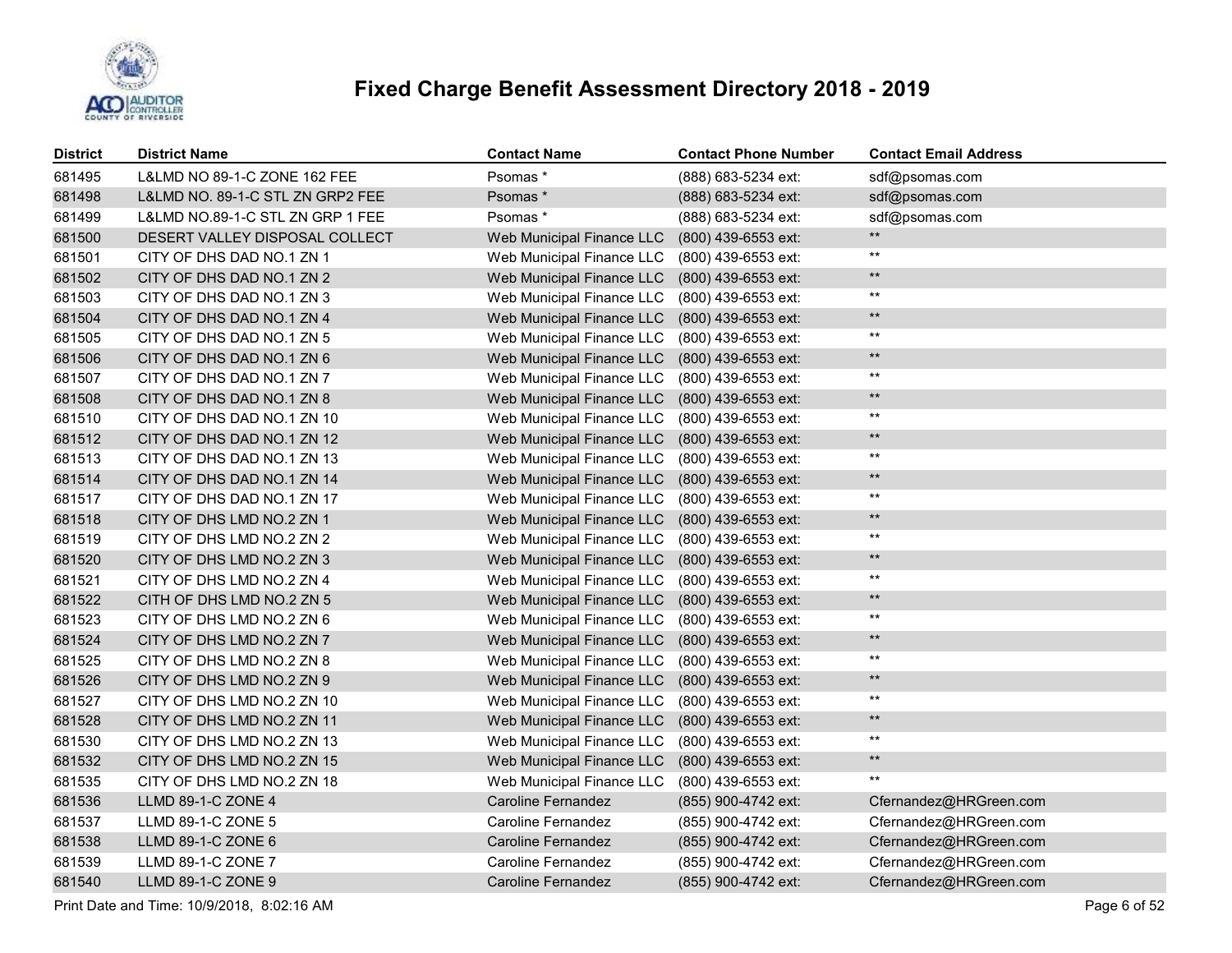

| <b>District</b> | <b>District Name</b>            | <b>Contact Name</b>       | <b>Contact Phone Number</b> | <b>Contact Email Address</b> |
|-----------------|---------------------------------|---------------------------|-----------------------------|------------------------------|
| 681541          | LLMD 89-1-C ZONE 14             | Caroline Fernandez        | (855) 900-4742 ext:         | Cfernandez@HRGreen.com       |
| 681542          | LLMD 89-1-C ZONE 16             | Caroline Fernandez        | (855) 900-4742 ext:         | Cfernandez@HRGreen.com       |
| 681543          | LLMD 89-1-C ZONE 17             | <b>Caroline Fernandez</b> | (855) 900-4742 ext:         | Cfernandez@HRGreen.com       |
| 681544          | LLMD 89-1-C ZONE 21             | <b>Caroline Fernandez</b> | (855) 900-4742 ext:         | Cfernandez@HRGreen.com       |
| 681545          | LLMD 89-1-C ZONE 34             | Caroline Fernandez        | (855) 900-4742 ext:         | Cfernandez@HRGreen.com       |
| 681546          | LLMD 89-1-C ZONE 61             | <b>Caroline Fernandez</b> | (855) 900-4742 ext:         | Cfernandez@HRGreen.com       |
| 681547          | LLMD 89-1-C ZONE 73             | <b>Caroline Fernandez</b> | (855) 900-4742 ext:         | Cfernandez@HRGreen.com       |
| 681548          | LLMD 89-1-C ZONE 78             | <b>Caroline Fernandez</b> | (855) 900-4742 ext:         | Cfernandez@HRGreen.com       |
| 681551          | LLMD 89-1-C ZONE 106            | <b>Caroline Fernandez</b> | (855) 900-4742 ext:         | Cfernandez@HRGreen.com       |
| 681552          | LLMD 89-1-C ZONE 126            | <b>Caroline Fernandez</b> | (855) 900-4742 ext:         | Cfernandez@HRGreen.com       |
| 681554          | LLMD 89-1-C ZONE 132            | Caroline Fernandez        | (855) 900-4742 ext:         | Cfernandez@HRGreen.com       |
| 681555          | LLMD 89-1-C ZONE 137            | Caroline Fernandez        | (855) 900-4742 ext:         | Cfernandez@HRGreen.com       |
| 681558          | LLMD 89-1-C ZONE 173            | Caroline Fernandez        | (855) 900-4742 ext:         | Cfernandez@HRGreen.com       |
| 681559          | LLMD 89-1-C ZONE 182            | Caroline Fernandez        | (855) 900-4742 ext:         | Cfernandez@HRGreen.com       |
| 681560          | LLMD 89-1-C STL ZONES           | <b>Caroline Fernandez</b> | (855) 900-4742 ext:         | Cfernandez@HRGreen.com       |
| 681561          | CFD 2013-001 BELLEGRAVE A       | <b>Caroline Fernandez</b> | (855) 900-4742 ext:         | Cfernandez@HRGreen.com       |
| 681562          | CFD 2014-001 HARVEST            | Caroline Fernandez        | (855) 900-4742 ext:         | Cfernandez@HRGreen.com       |
| 681563          | CFD 2014-002 MISSION ESTATES    | <b>Caroline Fernandez</b> | (855) 900-4742 ext:         | Cfernandez@HRGreen.com       |
| 681564          | CFD 2013-001 BELLEGRAVE B       | <b>Caroline Fernandez</b> | (855) 900-4742 ext:         | Cfernandez@HRGreen.com       |
| 681565          | CFD 2015-001 RIVERBEND          | <b>Caroline Fernandez</b> | (855) 900-4742 ext:         | Cfernandez@HRGreen.com       |
| 681566          | CFD 2015-002 SKYPARK            | <b>Caroline Fernandez</b> | (855) 900-4742 ext:         | Cfernandez@HRGreen.com       |
| 681567          | CFD 2010-1 (ZONE 6)CITY OF DHS  | Web Municipal Finance LLC | (800) 439-6553 ext:         | $***$                        |
| 681568          | CFD 2010-1 (ZONE 4) CITY OF DHS | Web Municipal Finance LLC | (800) 439-6553 ext:         | $^{\star\star}$              |
| 681569          | CFD 2010-1 (ZONE 5) CITY OF DHS | Web Municipal Finance LLC | (800) 439-6553 ext:         | $***$                        |
| 681701          | <b>CSA#1</b>                    | CCS D                     | (866) 810-0255 ext:         | CSDservice@rivco.org         |
| 681712          | CSA #115                        | CCS D                     | (866) 810-0255 ext:         | CSDservice@rivco.org         |
| 681714          | CSA #13                         | CCS <sub>D</sub>          | (866) 810-0255 ext:         | CSDservice@rivco.org         |
| 681724          | <b>CSA #22</b>                  | CCSD CCSD                 | (866) 810-0255 ext:         | csd@rivco.org                |
| 681727          | CSA #117                        | CCS <sub>D</sub>          | (866) 810-0255 ext:         | CSDservice@rivco.org         |
| 681729          | <b>CSA #27</b>                  | <b>CCSD CCSD</b>          | (866) 810-0255 ext:         | csd@rivco.org                |
| 681739          | CSA #36                         | CCSD CCSD                 | (866) 810-0255 ext:         | csd@rivco.org                |
| 681744          | <b>CSA #142</b>                 | CCS <sub>D</sub>          | (866) 810-0255 ext:         | CSDservice@rivco.org         |
| 681747          | <b>CSA #43</b>                  | <b>CCSD CCSD</b>          | (866) 810-0255 ext:         | csd@rivco.org                |
| 681756          | <b>CSA #51</b>                  | <b>CCSD CCSD</b>          | (866) 810-0255 ext:         | csd@rivco.org                |
| 681765          | <b>CSA #59</b>                  | CCSD CCSD                 | (866) 810-0255 ext:         | csd@rivco.org                |
| 681768          | <b>CSA #62</b>                  | <b>CCSD CCSD</b>          | (866) 810-0255 ext:         | csd@rivco.org                |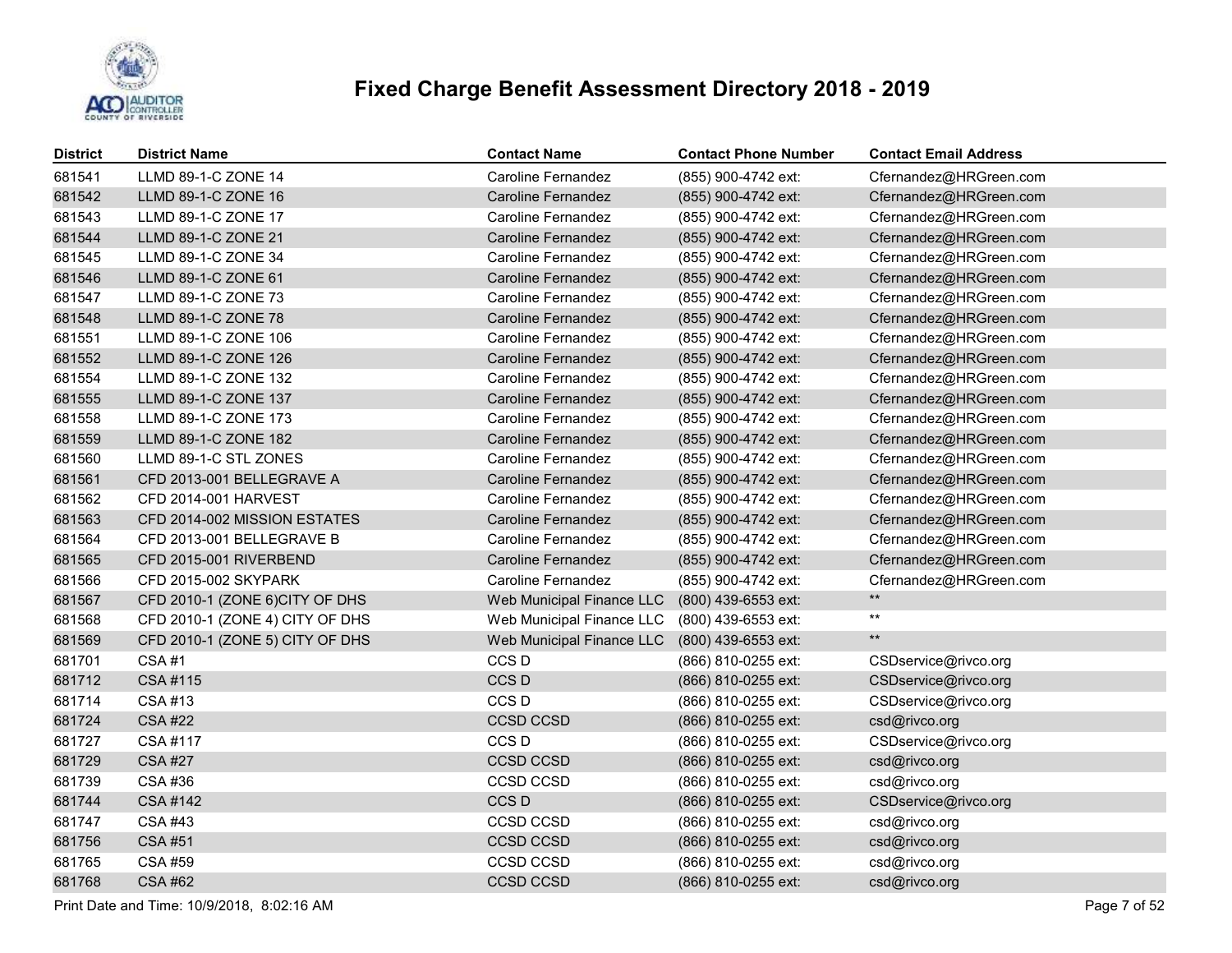

| <b>District</b> | <b>District Name</b>             | <b>Contact Name</b>       | <b>Contact Phone Number</b> | <b>Contact Email Address</b> |
|-----------------|----------------------------------|---------------------------|-----------------------------|------------------------------|
| 681776          | CSA #69                          | CCSD CCSD                 | (866) 810-0255 ext:         | csd@rivco.org                |
| 681789          | <b>CSA #132</b>                  | CCS <sub>D</sub>          | (866) 810-0255 ext:         | CSDservice@rivco.org         |
| 681793          | <b>CSA #84</b>                   | CCSD CCSD                 | (866) 810-0255 ext:         | csd@rivco.org                |
| 681794          | <b>CSA #85</b>                   | <b>CCSD CCSD</b>          | (866) 810-0255 ext:         | csd@rivco.org                |
| 681796          | CSA #87                          | CCSD CCSD                 | (866) 810-0255 ext:         | csd@rivco.org                |
| 681799          | <b>CSA#89</b>                    | <b>CCSD CCSD</b>          | (866) 810-0255 ext:         | csd@rivco.org                |
| 681802          | CSA #91                          | CCSD CCSD                 | (866) 810-0255 ext:         | csd@rivco.org                |
| 681805          | <b>CSA #94</b>                   | <b>CCSD CCSD</b>          | (866) 810-0255 ext:         | csd@rivco.org                |
| 681808          | CSA #97                          | CCSD CCSD                 | (866) 810-0255 ext:         | csd@rivco.org                |
| 681811          | CFD 93-1 IA 7A1 BEAUMONT         | Web Municipal Finance LLC | (800) 439-6553 ext:         | $**$                         |
| 681812          | CFD 93-1 IA 7A1 BEAUMONT SERVICE | Web Municipal Finance LLC | (800) 439-6553 ext:         | $***$                        |
| 681815          | CSA #103                         | CCS <sub>D</sub>          | (866) 810-0255 ext:         | CSDservice@rivco.org         |
| 681816          | CSA #104                         | CCS <sub>D</sub>          | (866) 810-0255 ext:         | CSDservice@rivco.org         |
| 681817          | CSA #105                         | CCS <sub>D</sub>          | (866) 810-0255 ext:         | CSDservice@rivco.org         |
| 681818          | CFD 2016-1 BEAUMONT              | Web Municipal Finance LLC | (800) 439-6553 ext:         | $***$                        |
| 681819          | CFD 2016-1 SERVICES BEAUMONT     | Web Municipal Finance LLC | (800) 439-6553 ext:         | $\star\star$                 |
| 681820          | CSA #108                         | CCS <sub>D</sub>          | (866) 810-0255 ext:         | CSDservice@rivco.org         |
| 681822          | CSA #134                         | CCS <sub>D</sub>          | (866) 810-0255 ext:         | CSDservice@rivco.org         |
| 681823          | CSA #143                         | CCS D                     | (866) 810-0255 ext:         | CSDservice@rivco.org         |
| 681825          | CSA #113                         | CCS D                     | (866) 810-0255 ext:         | CSDservice@rivco.org         |
| 681828          | <b>CSA #143C</b>                 | CCS <sub>D</sub>          | (866) 810-0255 ext:         | CSDservice@rivco.org         |
| 681829          | <b>CSA #143D</b>                 | <b>CCSD CCSD</b>          | (866) 810-0255 ext:         | csd@rivco.org                |
| 681833          | CSA #121                         | CCS <sub>D</sub>          | (866) 810-0255 ext:         | CSDservice@rivco.org         |
| 681834          | <b>CSA #122</b>                  | CCS <sub>D</sub>          | (866) 810-0255 ext:         | CSDservice@rivco.org         |
| 681836          | CSA #124                         | CCS D                     | (866) 810-0255 ext:         | CSDservice@rivco.org         |
| 681843          | CSA #135                         | CCS D                     | (866) 810-0255 ext:         | CSDservice@rivco.org         |
| 681848          | <b>CSA #149A</b>                 | CCSD CCSD                 | (866) 810-0255 ext:         | csd@rivco.org                |
| 681849          | CSA #149                         | CCSD CCSD                 | (866) 810-0255 ext:         | csd@rivco.org                |
| 681851          | CSA #146                         | CCSD CCSD                 | (866) 810-0255 ext:         | csd@rivco.org                |
| 681852          | <b>CSA #152</b>                  | CCSD CCSD                 | (866) 810-0255 ext:         | csd@rivco.org                |
| 681853          | CSA 152-RIVERSIDE STORMWATER     | CCSD CCSD                 | (866) 810-0255 ext:         | csd@rivco.org                |
| 681854          | CSA 152-CORONA STORMWATER        | CCSD CCSD                 | (866) 810-0255 ext:         | csd@rivco.org                |
| 681857          | CSA 152-DHSPRINGS STORMWATER     | CCSD CCSD                 | (866) 810-0255 ext:         | csd@rivco.org                |
| 681859          | CSA 152-LA QUINTA STORMWATER     | CCSD CCSD                 | (866) 810-0255 ext:         | csd@rivco.org                |
| 681860          | CSA 152-MORENO VLY STORMWATER    | CCSD CCSD                 | (866) 810-0255 ext:         | csd@rivco.org                |
| 681861          | CSA 152-MURRIETA STORMWATER      | <b>CCSD CCSD</b>          | (866) 810-0255 ext:         | csd@rivco.org                |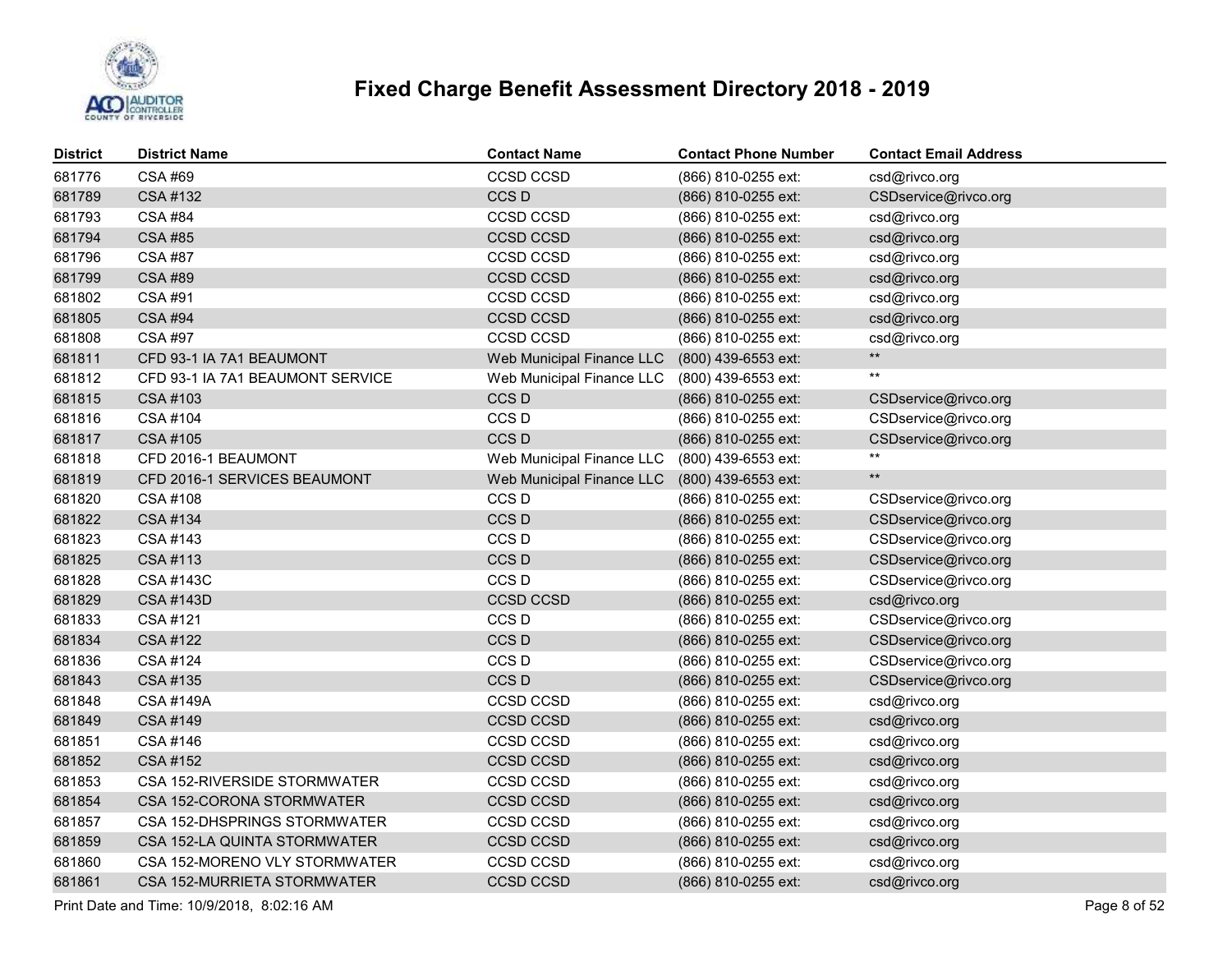

| <b>District</b> | <b>District Name</b>                   | <b>Contact Name</b>                           | <b>Contact Phone Number</b> | <b>Contact Email Address</b> |
|-----------------|----------------------------------------|-----------------------------------------------|-----------------------------|------------------------------|
| 681862          | CSA 152-NORCO STORMWATER               | <b>CCSD CCSD</b>                              | (866) 810-0255 ext:         | csd@rivco.org                |
| 681864          | CSA 152-PLM SPRINGS STORMWATER         | <b>CCSD CCSD</b>                              | (866) 810-0255 ext:         | csd@rivco.org                |
| 681865          | CSA 152-RNCHOMIRAGE STORMWATER         | CCSD CCSD                                     | (866) 810-0255 ext:         | csd@rivco.org                |
| 681867          | CSA 152-LK ELSINORE STORMWATER         | <b>CCSD CCSD</b>                              | (866) 810-0255 ext:         | csd@rivco.org                |
| 681868          | CSA 152-SAN JACINTO STORMWATER         | <b>CCSD CCSD</b>                              | (866) 810-0255 ext:         | csd@rivco.org                |
| 681869          | <b>CSA 152</b>                         | <b>CCSD CCSD</b>                              | (866) 810-0255 ext:         | csd@rivco.org                |
| 681870          | <b>CSA 152B</b>                        | CCSD CCSD                                     | (866) 810-0255 ext:         | csd@rivco.org                |
| 681883          | CSA #126                               | CCS D                                         | (866) 810-0255 ext:         | CSDservice@rivco.org         |
| 681885          | <b>CSA #128E</b>                       | CCS <sub>D</sub>                              | (866) 810-0255 ext:         | CSDservice@rivco.org         |
| 681886          | CSA #128W                              | CCS D                                         | (866) 810-0255 ext:         | CSDservice@rivco.org         |
| 682053          | CITY OF BANNING WEED CONTROL           | Debbie Shubin                                 | (951) 849-1047 ext:         | dshubin@ci.banning.ca.us     |
| 682058          | <b>BANNING LAND &amp; MAINT DIST 1</b> | City Of Banning                               | (951) 922-3130 ext:         | Isampson@ci.banning.ca.us    |
| 682065          | BANNING IMP DIST 2004-1 FAIR OAK       | <b>Willdan Financial Service</b>              | (866) 807-6864 ext:         | magic pq@willdan.com         |
| 682088          | CFD 93-1 IA 6A1 SERV BEAUMONT          | Web Municipal Finance LLC                     | (800) 439-6553 ext:         | $\star\star$                 |
| 682089          | CFD 93-1 IA 17B SERV BEAUMONT          | Web Municipal Finance LLC                     | (800) 439-6553 ext:         | $***$                        |
| 682090          | CFD 93-1 IA 17A SERV BEAUMONT          | Web Municipal Finance LLC                     | (800) 439-6553 ext:         | $\star\star$                 |
| 682091          | CFD 93-1 IA 20 SERV BEAUMONT           | Web Municipal Finance LLC                     | (800) 439-6553 ext:         | $***$                        |
| 682093          | CFD 93-1 IA 16 SERV BEAUMONT           | Web Municipal Finance LLC                     | (800) 439-6553 ext:         | $\star\star$                 |
| 682094          | CFD 93-1 IA 7C SERV BEAUMONT           | Web Municipal Finance LLC                     | (800) 439-6553 ext:         | $***$                        |
| 682095          | CFD 93-1 IA 7B SERV BEAUMONT           | Web Municipal Finance LLC                     | (800) 439-6553 ext:         | $\star\star$                 |
| 682096          | CFD 93-1 IA 19A SERV BEAUMONT          | Web Municipal Finance LLC                     | (800) 439-6553 ext:         | $^{\star\star}$              |
| 682097          | CFD 93-1 IA 18 SERV BEAUMONT           | Web Municipal Finance LLC                     | (800) 439-6553 ext:         | $\star\star$                 |
| 682098          | CFD 93-1 IA 17C SERV BEAUMONT          | Web Municipal Finance LLC                     | (800) 439-6553 ext:         | $^{\star\star}$              |
| 682099          | CFD 93-1 IA 19C SERV BEAUMONT          | Web Municipal Finance LLC                     | (800) 439-6553 ext:         | $\star\star$                 |
| 682101          | CFD 93-1 IA 8A BEAUMONT SERVICE        | Web Municipal Finance LLC                     | (800) 439-6553 ext:         | $^{\star\star}$              |
| 682102          | CFD 93-1 IA 8B BEAUMONT SERVICE        | Web Municipal Finance LLC                     | (800) 439-6553 ext:         | $\star\star$                 |
| 682104          | CFD 93-1 IA 8E BEAUMONT                | Web Municipal Finance LLC                     | (800) 439-6553 ext:         | $***$                        |
| 682105          | CITY OF BEAUMONT-SANITATION CHG        | City Of Beaumont                              | (951) 769-8520 ext:         |                              |
| 682108          | CITY OF BEAUMONT WEED ABATEMENT        | City Of Beaumont                              | (951) 769-8520 ext:         |                              |
| 682109          | CFD 93-1 1 CITY OF BEAUMONT            | Web Municipal Finance LLC                     | (800) 439-6553 ext:         | $\star\star$                 |
| 682110          | CFD 93-1 2 CITY OF BEAUMONT            | Web Municipal Finance LLC                     | (800) 439-6553 ext:         | $***$                        |
| 682111          | CFD 93-1 3 CITY OF BEAUMONT            | Web Municipal Finance LLC                     | (800) 439-6553 ext:         | $***$                        |
| 682112          | CFD 93-1 4 CITY OF BEAUMONT            | Web Municipal Finance LLC                     | (800) 439-6553 ext:         | $***$                        |
| 682113          | CFD 93-1 5 CITY OF BEAUMONT            | Web Municipal Finance LLC                     | (800) 439-6553 ext:         | $\star\star$                 |
| 682114          | CFD 93-1 6A CITY OF BEAUMONT           | Web Municipal Finance LLC                     | (800) 439-6553 ext:         | $***$                        |
| 682115          | CFD 93-1 6B CITY OF BEAUMONT           | Web Municipal Finance LLC (800) 439-6553 ext: |                             | $\star\star$                 |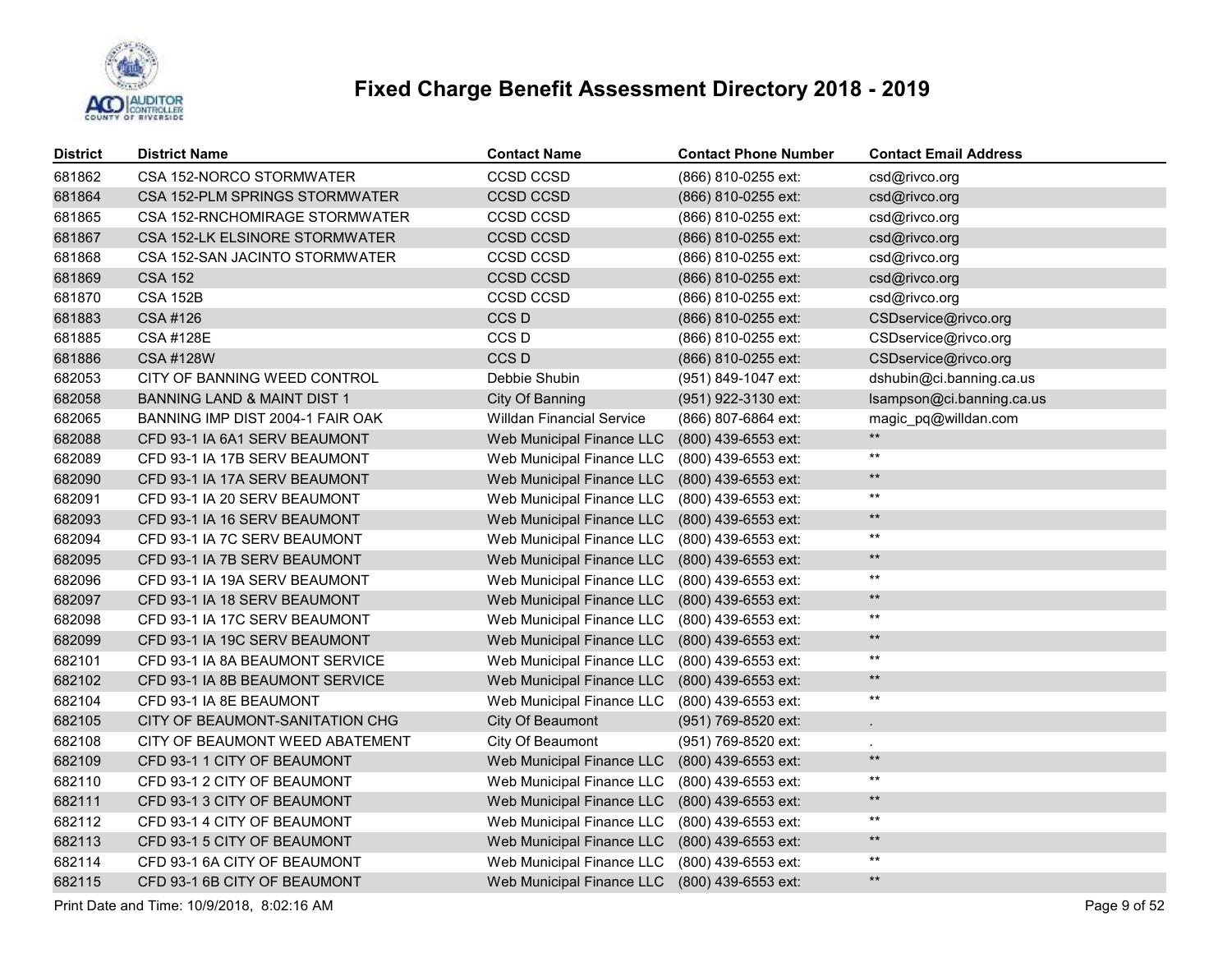

| District | <b>District Name</b>            | <b>Contact Name</b>              | <b>Contact Phone Number</b> | <b>Contact Email Address</b> |
|----------|---------------------------------|----------------------------------|-----------------------------|------------------------------|
| 682116   | CFD 93-1 9 CITY OF BEAUMONT     | Web Municipal Finance LLC        | (800) 439-6553 ext:         | $***$                        |
| 682117   | CFD 93-1 10 CITY OF BEAUMONT    | Web Municipal Finance LLC        | (800) 439-6553 ext:         | $\star\star$                 |
| 682118   | CFD 93-1 11 CITY OF BEAUMONT    | Web Municipal Finance LLC        | (800) 439-6553 ext:         | $***$                        |
| 682119   | CFD 93-1 12 CITY OF BEAUMONT    | Web Municipal Finance LLC        | (800) 439-6553 ext:         | $\star\star$                 |
| 682120   | CFD 93-1 13 CITY OF BEAUMONT    | Web Municipal Finance LLC        | (800) 439-6553 ext:         | $^{\star\star}$              |
| 682121   | CFD 11 SRV CITY OF BEAUMONT     | Web Municipal Finance LLC        | (800) 439-6553 ext:         | $\star\star$                 |
| 682122   | CFD 93-1 14 CITY OF BEAUMONT    | Web Municipal Finance LLC        | (800) 439-6553 ext:         | $^{\star\star}$              |
| 682123   | CFD 3 SRV CITY OF BEAUMONT      | Web Municipal Finance LLC        | (800) 439-6553 ext:         | $\star\star$                 |
| 682124   | CFD 9 SRV CITY OF BEAUMONT      | Web Municipal Finance LLC        | (800) 439-6553 ext:         | $***$                        |
| 682125   | CFD 93-1 IA 14 SRV BEAUMONT     | Web Municipal Finance LLC        | (800) 439-6553 ext:         | $\star\star$                 |
| 682126   | CFD 93-1 IA 10 SRV BEAUMONT     | Web Municipal Finance LLC        | (800) 439-6553 ext:         | $^{\star\star}$              |
| 682127   | CFD 93-1 IA 8 BEAUMONT          | Web Municipal Finance LLC        | (800) 439-6553 ext:         | $\star\star$                 |
| 682128   | CFD 15 SRV BEAUMONT             | Web Municipal Finance LLC        | (800) 439-6553 ext:         | $^{\star\star}$              |
| 682129   | CFD 93-1 8 SRV BEAUMONT         | Web Municipal Finance LLC        | (800) 439-6553 ext:         | $\star\star$                 |
| 682130   | CFD 93-1 12 SRV BEAUMONT        | Web Municipal Finance LLC        | (800) 439-6553 ext:         | $^{\star\star}$              |
| 682131   | CFD 93-1 17A BEAUMONT           | Web Municipal Finance LLC        | (800) 439-6553 ext:         | $\star\star$                 |
| 682132   | CFD 93-1 18 BEAUMONT            | Web Municipal Finance LLC        | (800) 439-6553 ext:         | $^{\star\star}$              |
| 682134   | CFD 93-1 16 BEAUMONT            | Web Municipal Finance LLC        | (800) 439-6553 ext:         | $\star\star$                 |
| 682135   | CFD 93-1 19A BEAUMONT           | Web Municipal Finance LLC        | (800) 439-6553 ext:         | $***$                        |
| 682136   | CFD 93-1 8A BEAUMONT            | Web Municipal Finance LLC        | (800) 439-6553 ext:         | $\star\star$                 |
| 682137   | CFD 93-1 19C BEAUMONT           | Web Municipal Finance LLC        | (800) 439-6553 ext:         | $^{\star\star}$              |
| 682138   | CFD 93-1 23 BEAUMONT            | Web Municipal Finance LLC        | (800) 439-6553 ext:         | $\star\star$                 |
| 682139   | CFD 93-1 IA 7B BEAUMONT         | Web Municipal Finance LLC        | (800) 439-6553 ext:         | $***$                        |
| 682140   | CFD 93-1 IA 8B BEAUMONT         | Web Municipal Finance LLC        | (800) 439-6553 ext:         | $***$                        |
| 682141   | CFD 93-1 IA 8C BEAUMONT         | Web Municipal Finance LLC        | (800) 439-6553 ext:         | $***$                        |
| 682142   | CFD 93-1 IA 17B BEAUMONT        | Web Municipal Finance LLC        | (800) 439-6553 ext:         | $\star\star$                 |
| 682143   | CFD 93-1 IA 20 BEAUMONT         | Web Municipal Finance LLC        | (800) 439-6553 ext:         | $***$                        |
| 682144   | CFD 93-1 IA 21 BEAUMONT         | Web Municipal Finance LLC        | (800) 439-6553 ext:         | $***$                        |
| 682146   | CFD 93-1 IA 7C BEAUMONT         | Web Municipal Finance LLC        | (800) 439-6553 ext:         | $^{\star\star}$              |
| 682147   | CFD 93-1 IA 8D BEAUMONT         | Web Municipal Finance LLC        | (800) 439-6553 ext:         | $\star\star$                 |
| 682149   | CFD 93-1 IA 8C BEAUMONT SERVICE | Web Municipal Finance LLC        | (800) 439-6553 ext:         | $***$                        |
| 682150   | CFD 93-1 IA 8D BEAUMONT SERVICE | Web Municipal Finance LLC        | (800) 439-6553 ext:         | $***$                        |
| 682155   | CITY OF BLYTHE DIST 1 LTG       | <b>Willdan Financial Service</b> | (866) 807-6864 ext:         | magic_pq@willdan.com         |
| 682156   | CITY OF BLYTHE DIST 2 LTG       | <b>Willdan Financial Service</b> | (866) 807-6864 ext:         | magic_pq@willdan.com         |
| 682160   | CFD 2004-1 BLYTHE               | David Taussig & Associates       | (800) 969-4382 ext:         | $\cdot$ .                    |
| 682161   | CFD 93-1 IA 8E BEAUMONT SERVICE | Web Municipal Finance LLC        | $(800)$ 439-6553 ext:       | $***$                        |

Print Date and Time: 10/9/2018, 8:02:16 AM Page 10 of 52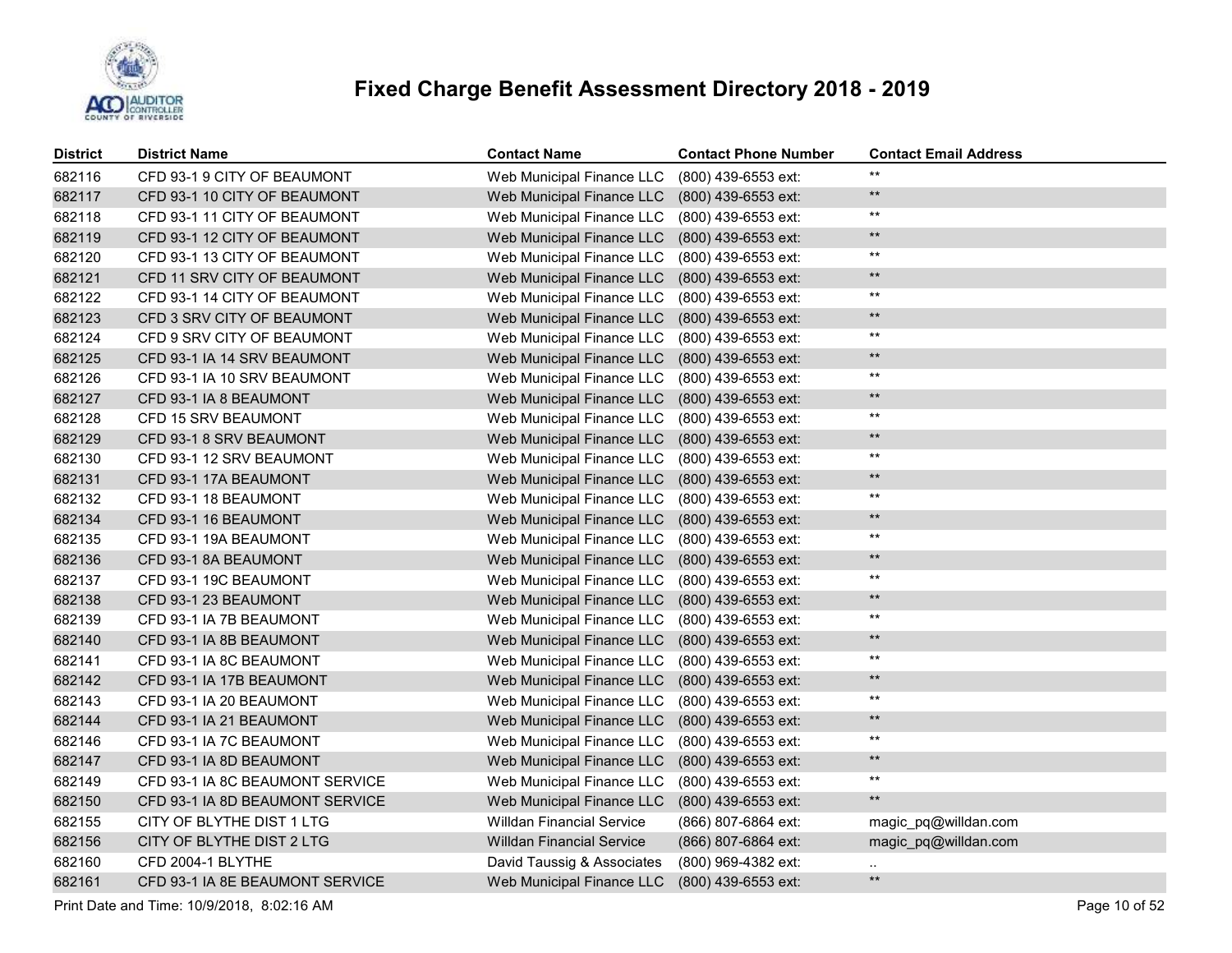

| <b>District</b> | <b>District Name</b>             | <b>Contact Name</b>                             | <b>Contact Phone Number</b> | <b>Contact Email Address</b> |
|-----------------|----------------------------------|-------------------------------------------------|-----------------------------|------------------------------|
| 682162          | CFD 93-1 IA 8F BEAUMONT          | Web Municipal Finance LLC                       | (800) 439-6553 ext:         | $***$                        |
| 682163          | CFD 93-1 IA 8F BEAUMONT SERVICE  | Web Municipal Finance LLC                       | (800) 439-6553 ext:         | $\star\star$                 |
| 682165          | CFD CALIMESA 2013-1 FAC IA 2     | Koppel & Gruber Public Fina                     | (888) 510-0290 ext:         | info@kgpf.net                |
| 682166          | CFD CALIMESA 2013-1 FAC IA 1     | Douglas Floyd                                   | (760) 510-0290 ext:         | doug@kgpf.net                |
| 682167          | CFD CALIMESA 2013-1 SERVICES     | Koppel & Gruber Public Fina                     | (888) 510-0290 ext:         | info@kgpf.net                |
| 682168          | CFD CALIMESA 2012-1 SERVICES     | Koppel & Gruber Public Fina                     | (888) 510-0290 ext:         | info@kgpf.net                |
| 682169          | CFD CALIMESA 2012-1 FAC IA2      | Douglas Floyd                                   | (760) 510-0290 ext:         | doug@kgpf.net                |
| 682170          | CFD CALIMESA 2012-1 FAC IA1      | Koppel & Gruber Public Fina (888) 510-0290 ext: |                             | info@kgpf.net                |
| 682171          | CITY OF CALIMESA LLMD            | Calimesa City of                                | (909) 795-9801 ext:         |                              |
| 682172          | CALIMESA DELQ SOLID WASTE        | Darlene Gerdes                                  | (909) 795-9801 ext: 233     | dgerdes@cityofcalimesa.net   |
| 682173          | <b>CALIMESA WEED ABATE</b>       | Darlene Gerdes                                  | (909) 795-9801 ext: 233     | dgerdes@cityofcalimesa.net   |
| 682174          | <b>CFD 1 CALIMESA</b>            | Koppel & Gruber Public Fi                       | (888) 510-0290 ext:         | info@kgpf.net                |
| 682179          | CFD 93-1 IA 7D BEAUMONT          | Web Municipal Finance LLC                       | (800) 439-6553 ext:         | $***$                        |
| 682180          | CFD 93-1 IA 7D BEAUMONT SERVICES | Web Municipal Finance LLC                       | (800) 439-6553 ext:         | $\star\star$                 |
| 682181          | CFD 93-1 IA 14A BEAUMONT         | Web Municipal Finance LLC                       | (800) 439-6553 ext:         | $\star\star$                 |
| 682182          | CFD 93-1 IA 14B BEAUMONT         | Web Municipal Finance LLC                       | (800) 439-6553 ext:         | $\star\star$                 |
| 682183          | CFD 93-1 IA 6A1 BEAUMONT         | Web Municipal Finance LLC                       | (800) 439-6553 ext:         | $\star\star$                 |
| 682190          | <b>CANYON LAKE REFUSE</b>        | <b>CR&amp;R Customer Support</b>                | (800) 826-9677 ext:         | $\star\star$                 |
| 682200          | CATHEDRAL CITY LMD 1 ZN 18       | <b>Willdan Financial Service</b>                | (866) 807-6864 ext:         | magic_pq@willdan.com         |
| 682209          | CATHEDRAL CITY LLMD 1 ZN 21      | <b>Willdan Financial Service</b>                | (866) 807-6864 ext:         | magic_pq@willdan.com         |
| 682210          | CATHED CITY LMD 1 ZN19 ALICANTE  | <b>Willdan Financial Service</b>                | (866) 807-6864 ext:         | magic_pq@willdan.com         |
| 682211          | CATHED CITY LMD 1 ZN20 CIMARRON  | <b>Willdan Financial Service</b>                | (866) 807-6864 ext:         | magic_pq@willdan.com         |
| 682212          | CATHEDRAL CITY LMD 1 ZN 2        | <b>Willdan Financial Service</b>                | (866) 807-6864 ext:         | magic_pq@willdan.com         |
| 682213          | CATHEDRAL CITY LMD 1 ZN 5        | <b>Willdan Financial Service</b>                | (866) 807-6864 ext:         | magic_pq@willdan.com         |
| 682214          | CATHEDRAL CITY LMD 1 ZN 7        | <b>Willdan Financial Service</b>                | (866) 807-6864 ext:         | magic_pq@willdan.com         |
| 682215          | CATHEDRAL CITY LMD 1 ZN 8        | <b>Willdan Financial Service</b>                | (866) 807-6864 ext:         | magic_pq@willdan.com         |
| 682216          | CATHEDRAL LMD 1 ZN 9 LA PASADA   | <b>Willdan Financial Service</b>                | (866) 807-6864 ext:         | magic_pq@willdan.com         |
| 682217          | CATHEDRAL LMD 1 ZN 11 DTOWN CORE | <b>Willdan Financial Service</b>                | (866) 807-6864 ext:         | magic_pq@willdan.com         |
| 682218          | CATHEDRAL LMD 1 ZN12 MERCY HOUSE | <b>Willdan Financial Service</b>                | (866) 807-6864 ext:         | magic_pq@willdan.com         |
| 682219          | CATHEDRAL CITY LMD 1 ZN15 LANDAU | <b>Willdan Financial Service</b>                | (866) 807-6864 ext:         | magic_pq@willdan.com         |
| 682220          | CATHEDRAL CITY LMD1 ZN16 CENTURY | <b>Willdan Financial Service</b>                | (866) 807-6864 ext:         | magic_pq@willdan.com         |
| 682221          | CATHEDR CITY LMD1 ZN 17 PANORAMA | <b>Willdan Financial Service</b>                | (866) 807-6864 ext:         | magic_pq@willdan.com         |
| 682222          | CATHEDRAL CITY LLMD MAINT        | <b>Willdan Financial Service</b>                | (866) 807-6864 ext:         | magic_pq@willdan.com         |
| 682225          | CATHEDRAL CITY NUISANCE ABATE    | <b>Willdan Financial Service</b>                | (866) 807-6864 ext:         | magic_pq@willdan.com         |
| 682234          | AD CATHEDRAL CITY RIO VISTA 96-1 | <b>Willdan Financial Service</b>                | (866) 807-6864 ext:         | magic_pq@willdan.com         |
| 682235          | AD CATHEDRAL CITY 2001-01        | <b>Willdan Financial Service</b>                | (866) 807-6864 ext:         | magic_pq@willdan.com         |

Print Date and Time: 10/9/2018, 8:02:16 AM Page 11 of 52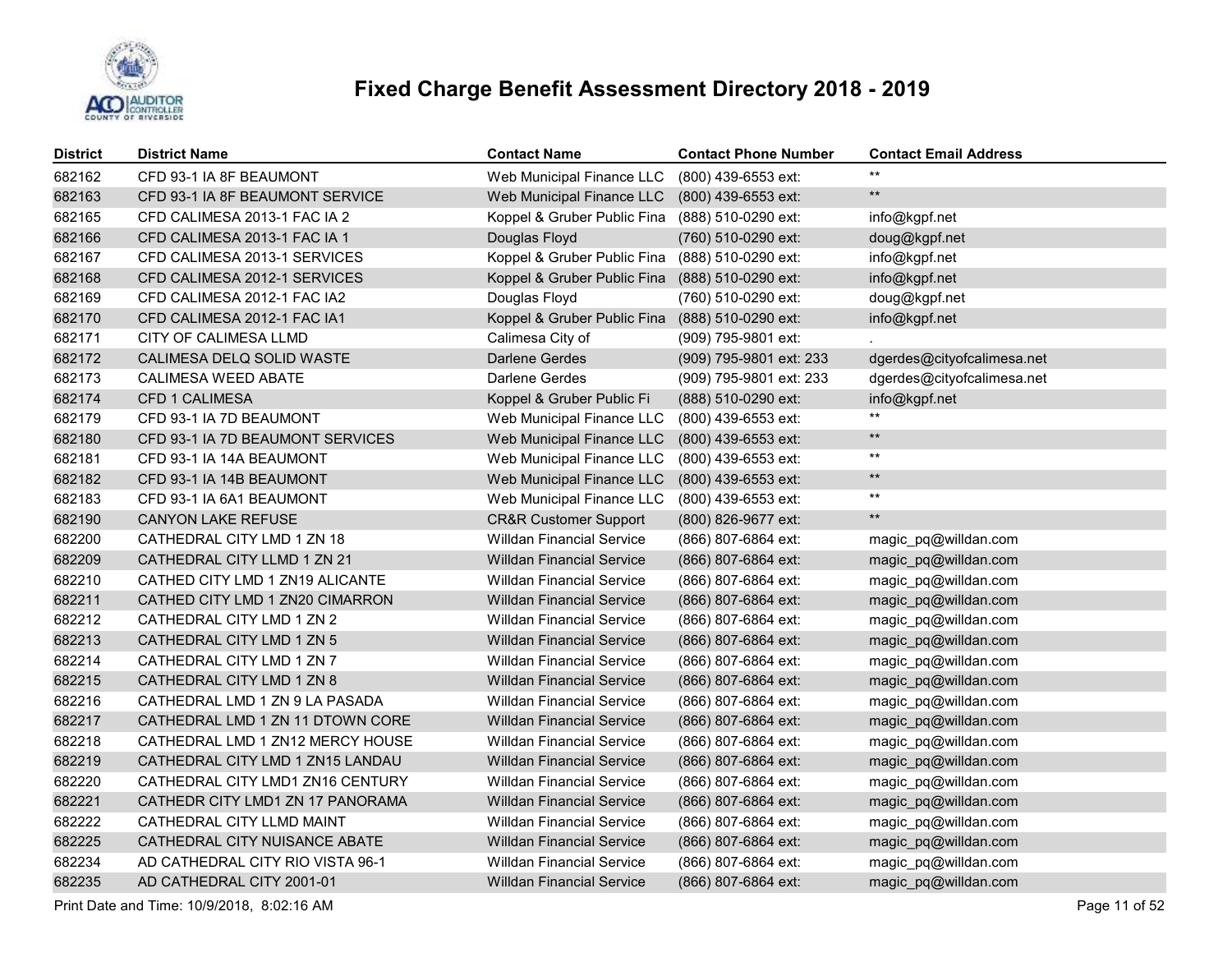

| <b>District</b> | <b>District Name</b>            | <b>Contact Name</b>              | <b>Contact Phone Number</b> | <b>Contact Email Address</b> |
|-----------------|---------------------------------|----------------------------------|-----------------------------|------------------------------|
| 682236          | AD CATHEDRAL CITY 35TH 2003-01  | <b>Willdan Financial Service</b> | (866) 807-6864 ext:         | magic pq@willdan.com         |
| 682237          | AD CATHEDRAL CITY DREAM 2004-01 | <b>Willdan Financial Service</b> | (866) 807-6864 ext:         | magic_pq@willdan.com         |
| 682238          | AD CATHEDRAL CITY COVE 2004-2   | <b>Willdan Financial Service</b> | (866) 807-6864 ext:         | magic_pq@willdan.com         |
| 682239          | SOLID WASTE UTILITY USER TAX    | Burrtec W & R Services           | (760) 340-2113 ext:         |                              |
| 682240          | USER UTILITY TAX CHARGE         | Burrtec W & R Services           | (760) 340-2113 ext:         |                              |
| 682241          | <b>COACHELLA SANITARY SEWER</b> | <b>Willdan Financial Service</b> | (866) 807-6864 ext:         | magic_pq@willdan.com         |
| 682243          | CFD 2006-1 IA4 CATH CITY        | David Taussig 7 Associates       | (800) 969-4382 ext:         | $\ddotsc$                    |
| 682244          | CFD 2006-1 IA2 CATH CITY        | David Taussig 7 Associates       | (800) 969-4382 ext:         |                              |
| 682245          | CFD 2000-01 CATH CITY           | <b>Willdan Financial Service</b> | (866) 807-6864 ext:         | magic_pq@willdan.com         |
| 682246          | <b>COACHELLA LLD 16</b>         | City of Coachella                | (760) 398-5744 ext:         |                              |
| 682247          | <b>COACHELLA LLD 17</b>         | City of Coachella                | (760) 398-5744 ext:         | ä,                           |
| 682248          | <b>COACHELLA LLD 18</b>         | City of Coachella                | (760) 398-5744 ext:         |                              |
| 682249          | <b>COACHELLA LLD 19</b>         | City of Coachella                | (760) 398-5744 ext:         |                              |
| 682250          | <b>COACHELLA LLD 20</b>         | City of Coachella                | (760) 398-5744 ext:         |                              |
| 682254          | <b>COACHELLA LLD 21</b>         | City of Coachella                | (760) 398-5744 ext:         |                              |
| 682255          | <b>COACHELLA LLD 1</b>          | City of Coachella                | (760) 398-5744 ext:         |                              |
| 682256          | COACHELLA LLD 2                 | City of Coachella                | (760) 398-5744 ext:         |                              |
| 682257          | <b>COACHELLA LLD 3</b>          | City of Coachella                | (760) 398-5744 ext:         |                              |
| 682258          | COACHELLA LLD 4                 | City of Coachella                | (760) 398-5744 ext:         |                              |
| 682261          | <b>COACHELLA LLD 6</b>          | City of Coachella                | (760) 398-5744 ext:         |                              |
| 682262          | COACHELLA LLD 7 LA PAZ          | City of Coachella                | (760) 398-5744 ext:         | L.                           |
| 682263          | COACHELLA LLD 8 PONDEROSA       | City of Coachella                | (760) 398-5744 ext:         | $\overline{a}$               |
| 682264          | COACHELLA LLD 9 SUNSHINE        | City of Coachella                | (760) 398-5744 ext:         |                              |
| 682265          | COACHELLA LLDM 10               | City of Coachella                | (760) 398-5744 ext:         | $\mathbf{r}$                 |
| 682266          | <b>COACHELLA LLD 11</b>         | City of Coachella                | (760) 398-5744 ext:         | $\overline{a}$               |
| 682267          | <b>COACHELLA LLD 12</b>         | City of Coachella                | (760) 398-5744 ext:         | $\ddot{\phantom{0}}$         |
| 682268          | COACHELLA LLD 13                | City of Coachella                | (760) 398-5744 ext:         | $\ddot{\phantom{0}}$         |
| 682269          | <b>COACHELLA LLD 14</b>         | City of Coachella                | (760) 398-5744 ext:         | $\blacksquare$               |
| 682270          | COACHELLA LLD 15                | City of Coachella                | (760) 398-5744 ext:         |                              |
| 682271          | CORONA LGT MAINT 2003-1         | <b>Spicer Consulting Group</b>   | $(866)$ 504-2067 ext:       | contact@spicercg.com         |
| 682272          | CFD 2002-2 LDS CORONA           | <b>Spicer Consulting Group</b>   | (866) 504-2067 ext:         | contact@spicercg.com         |
| 682273          | CFD 2002-3 LDS CORONA           | <b>Spicer Consulting Group</b>   | (866) 504-2067 ext:         | contact@spicercg.com         |
| 682274          | CFD 2001-2 IMP AREA 1 CORONA    | <b>Spicer Consulting Group</b>   | (866) 504-2067 ext:         | contact@spicercg.com         |
| 682276          | AD CORONA 96-1 SERIES 1999 A    | <b>Spicer Consulting Group</b>   | (866) 504-2067 ext:         | contact@spicercg.com         |
| 682277          | AD CORONA 96-1 SERIES 1997 A    | <b>Spicer Consulting Group</b>   | (866) 504-2067 ext:         | contact@spicercg.com         |
| 682278          | AD CORONA 96-1 SERIES 1997 B    | <b>Spicer Consulting Group</b>   | (866) 504-2067 ext:         | contact@spicercg.com         |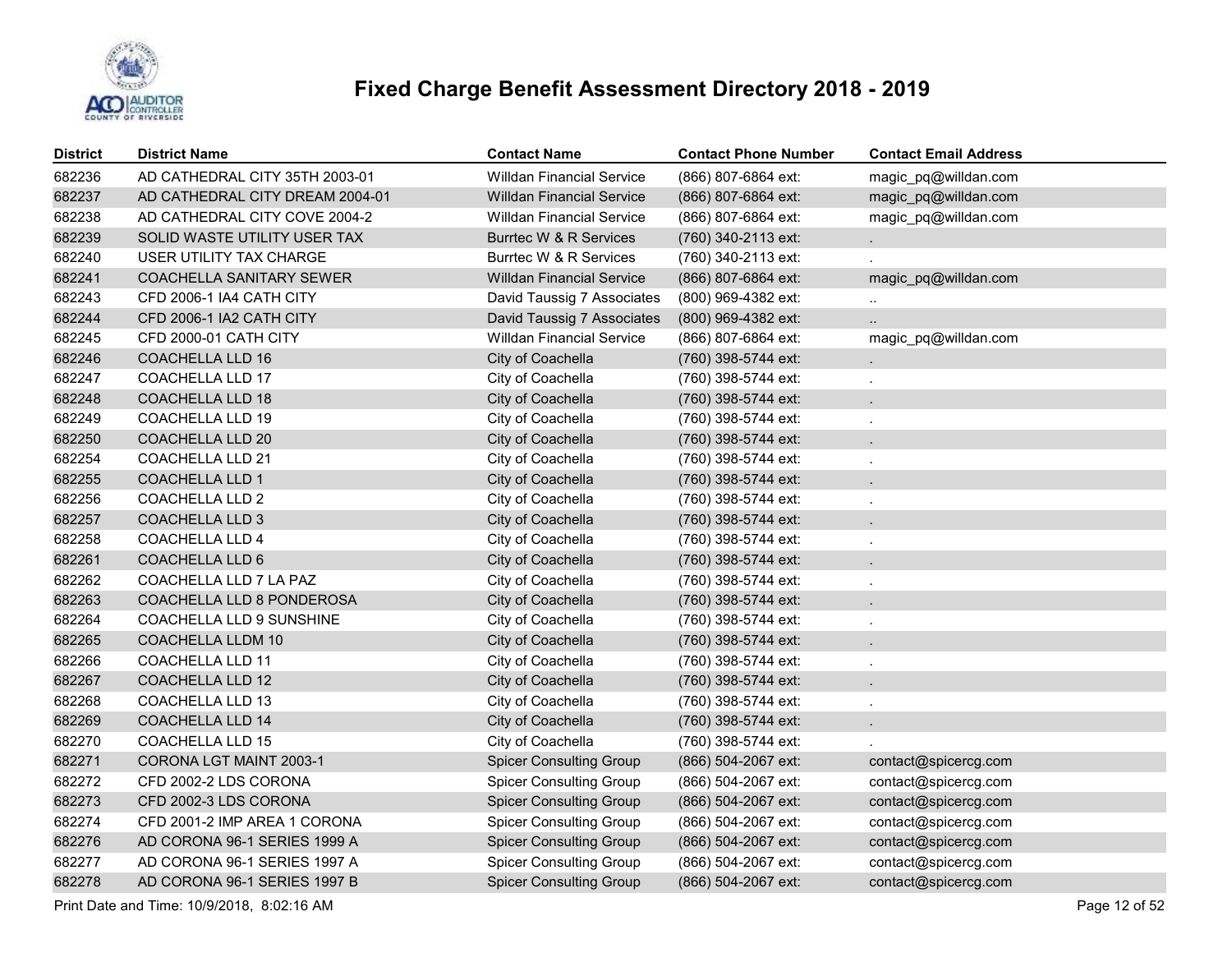

| <b>District</b> | <b>District Name</b>             | <b>Contact Name</b>            | <b>Contact Phone Number</b> | <b>Contact Email Address</b> |
|-----------------|----------------------------------|--------------------------------|-----------------------------|------------------------------|
| 682279          | AD CORONA 96-1 SERIES 1996 A     | <b>Spicer Consulting Group</b> | (866) 504-2067 ext:         | contact@spicercg.com         |
| 682280          | AD CITY OF CORONA 95-1           | <b>Spicer Consulting Group</b> | (866) 504-2067 ext:         | contact@spicercg.com         |
| 682281          | CORONA LLMD 84-2 ZN 1            | <b>Spicer Consulting Group</b> | (866) 504-2067 ext:         | contact@spicercg.com         |
| 682282          | CORONA LLMD 84-2 ZN 2            | <b>Spicer Consulting Group</b> | (866) 504-2067 ext:         | contact@spicercg.com         |
| 682284          | CORONA LLMD 84-2 ZN 4            | <b>Spicer Consulting Group</b> | (866) 504-2067 ext:         | contact@spicercg.com         |
| 682286          | CORONA LLMD 84-2 ZN 6            | <b>Spicer Consulting Group</b> | (866) 504-2067 ext:         | contact@spicercg.com         |
| 682287          | CORONA LLMD 84-2 ZN 7            | <b>Spicer Consulting Group</b> | (866) 504-2067 ext:         | contact@spicercg.com         |
| 682290          | CORONA LLMD 84-2 ZN 10           | <b>Spicer Consulting Group</b> | (866) 504-2067 ext:         | contact@spicercg.com         |
| 682294          | CORONA LLMD 84-2 ZN 14           | <b>Spicer Consulting Group</b> | (866) 504-2067 ext:         | contact@spicercg.com         |
| 682295          | CORONA LLMD 84-2 ZN 15           | <b>Spicer Consulting Group</b> | (866) 504-2067 ext:         | contact@spicercg.com         |
| 682297          | CORONA LLMD 84-2 ZN 17           | <b>Spicer Consulting Group</b> | (866) 504-2067 ext:         | contact@spicercg.com         |
| 682298          | CORONA LLMD 84-2 ZN 18           | <b>Spicer Consulting Group</b> | (866) 504-2067 ext:         | contact@spicercg.com         |
| 682299          | CORONA LLMD 84-2 ZN 19           | <b>Spicer Consulting Group</b> | (866) 504-2067 ext:         | contact@spicercg.com         |
| 682300          | CORONA LLMD 84-2 ZN 20           | <b>Spicer Consulting Group</b> | (866) 504-2067 ext:         | contact@spicercg.com         |
| 682301          | CFD 2002-1 DOS LAGOS CORONA      | <b>Spicer Consulting Group</b> | (866) 504-2067 ext:         | contact@spicercg.com         |
| 682304          | CFD CORONA (N MAIN) 2011-1       | <b>Spicer Consulting Group</b> | (866) 504-2067 ext:         | contact@spicercg.com         |
| 682307          | CORONA MALL BUS IMP DIST         | Web Municipal Finance LLC      | (800) 439-6553 ext:         | **                           |
| 682311          | CORONA LMD 84-1                  | <b>Spicer Consulting Group</b> | (866) 504-2067 ext:         | contact@spicercg.com         |
| 682314          | CFD 86-2 CORONA                  | <b>Spicer Consulting Group</b> | (866) 504-2067 ext:         | contact@spicercg.com         |
| 682321          | CFD 89-1 1990 SERIES A CORONA    | <b>Spicer Consulting Group</b> | (866) 504-2067 ext:         | contact@spicercg.com         |
| 682322          | CFD 89-1 1990 SERIES B CORONA    | <b>Spicer Consulting Group</b> | (866) 504-2067 ext:         | contact@spicercg.com         |
| 682324          | CITY OF DESERT HOT SPRINGS LMD   | Web Municipal Finance LLC      | (800) 439-6553 ext:         | $^{\star\star}$              |
| 682325          | CITY OF DHS NUISANCE ABATE       | Web Municipal Finance LLC      | (800) 439-6553 ext:         | $\star\star$                 |
| 682326          | CITY OF DHS WASTE DISPOSAL       | Web Municipal Finance LLC      | (800) 439-6553 ext:         | $\star\star$                 |
| 682332          | DHS PUBLIC SAFETY MEASURE TAX    | Web Municipal Finance LLC      | (800) 439-6553 ext:         | $***$                        |
| 682335          | CFD 90-1 SERIES A CORONA         | <b>Spicer Consulting Group</b> | (866) 504-2067 ext:         | contact@spicercg.com         |
| 682337          | CFD 97-1 LDS CORONA              | <b>Spicer Consulting Group</b> | (866) 504-2067 ext:         | contact@spicercg.com         |
| 682338          | CFD 97-2 CORONA                  | <b>Spicer Consulting Group</b> | (866) 504-2067 ext:         | contact@spicercg.com         |
| 682339          | CFD 2000-1 DEBRIS BASIN CORONA   | <b>Spicer Consulting Group</b> | (866) 504-2067 ext:         | contact@spicercg.com         |
| 682340          | CFD 2000-1 EAGLE GLEN II CORONA  | <b>Spicer Consulting Group</b> | (866) 504-2067 ext:         | contact@spicercg.com         |
| 682341          | CFD 2001-1 LLMD CORONA           | <b>Spicer Consulting Group</b> | (866) 504-2067 ext:         | contact@spicercg.com         |
| 682342          | CFD 2001-2 IMP AREA 2 CORONA     | <b>Spicer Consulting Group</b> | (866) 504-2067 ext:         | contact@spicercg.com         |
| 682343          | CFD 2002-4 COR CROSSINGS CORONA  | <b>Spicer Consulting Group</b> | (866) 504-2067 ext:         | contact@spicercg.com         |
| 682344          | CFD 2003-2 HIGHLANDS COLL CORONA | <b>Spicer Consulting Group</b> | (866) 504-2067 ext:         | contact@spicercg.com         |
| 682345          | CFD 99-1 LAKE ELSINORE USD       | Cooperative strategies         | (877) 250-1503 ext:         | taxinfo@coopstrategies.com   |
| 682346          | CFD 2001-1 LAKE ELSINORE USD     | Cooperative strategies         | (877) 250-1503 ext:         | taxinfo@coopstrategies.com   |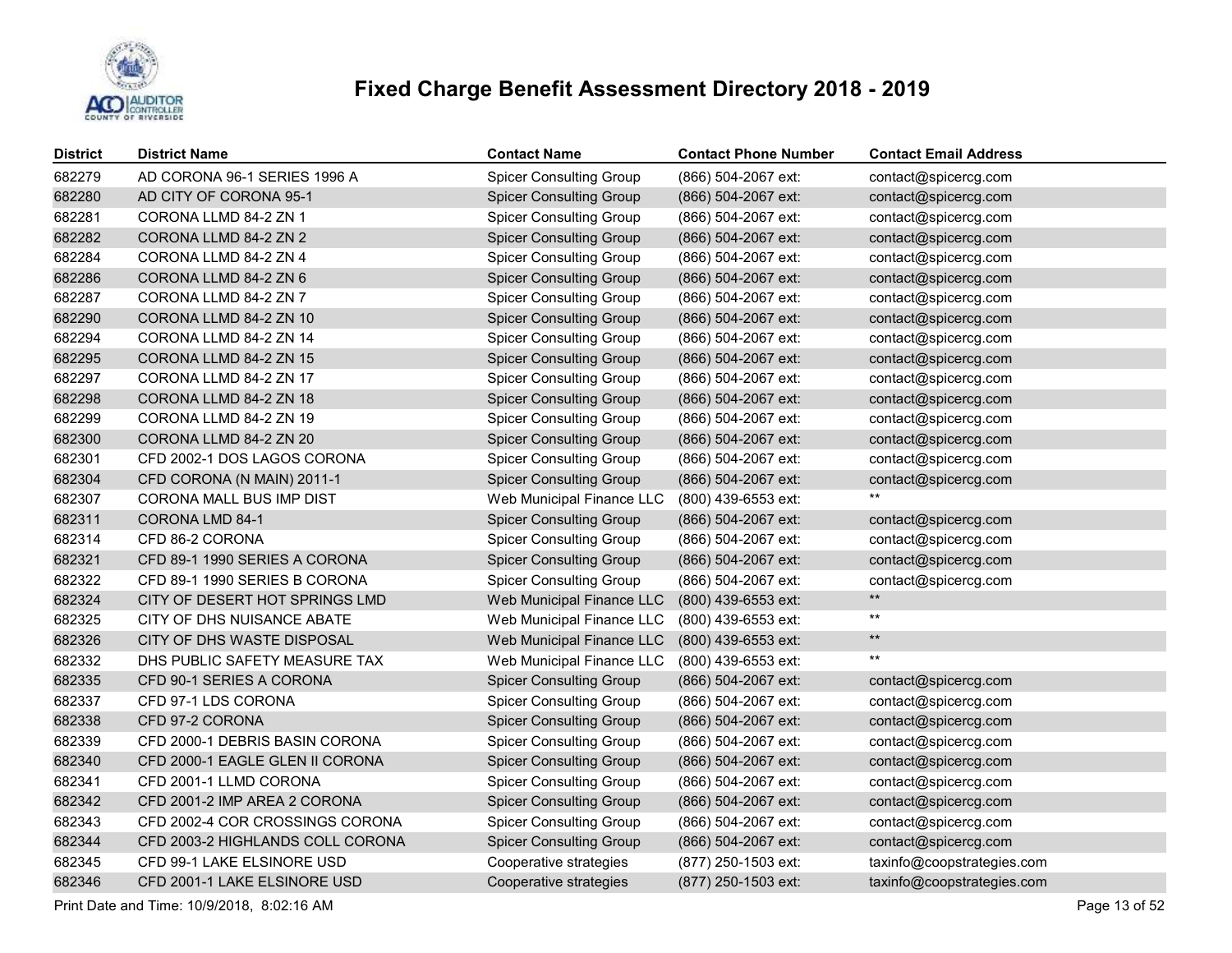

| <b>District</b> | <b>District Name</b>             | <b>Contact Name</b>              | <b>Contact Phone Number</b> | <b>Contact Email Address</b> |
|-----------------|----------------------------------|----------------------------------|-----------------------------|------------------------------|
| 682347          | CFD 2001-2 LAKE ELSINORE USD     | Cooperative strategies           | (877) 250-1503 ext:         | taxinfo@coopstrategies.com   |
| 682348          | CFD 2001-3 LAKE ELSINORE USD     | Cooperative strategies           | (877) 250-1503 ext:         | taxinfo@coopstrategies.com   |
| 682349          | CFD 2002-1 LAKE ELSINORE USD     | Cooperative strategies           | (877) 250-1503 ext:         | taxinfo@coopstrategies.com   |
| 682352          | CFD PUBLIC SAFETY LAKE ELSINORE  | <b>Spicer Consulting Group</b>   | (866) 504-2067 ext:         | contact@spicercg.com         |
| 682354          | LAKE ELSINORE WEED ABATE         | <b>Spicer Consulting Group</b>   | (866) 504-2067 ext:         | contact@spicercg.com         |
| 682357          | LAKE ELSINORE LLMD               | <b>Spicer Consulting Group</b>   | (866) 504-2067 ext:         | contact@spicercg.com         |
| 682360          | CFD 89-1 LAKE ELSINORE UNIFIED   | Cooperative strategies           | (877) 250-1503 ext:         | taxinfo@coopstrategies.com   |
| 682364          | CFD 90-2 LAKE ELSINORE           | <b>Spicer Consulting Group</b>   | (866) 504-2067 ext:         | contact@spicercg.com         |
| 682366          | CFD 98-1 LAKE ELSINORE           | <b>Spicer Consulting Group</b>   | (866) 504-2067 ext:         | contact@spicercg.com         |
| 682367          | CFD 88-3 WEST LAKE ELSINORE      | <b>Spicer Consulting Group</b>   | (866) 504-2067 ext:         | contact@spicercg.com         |
| 682369          | AD LAKE ELSINORE 93-1            | <b>Spicer Consulting Group</b>   | (866) 504-2067 ext:         | contact@spicercg.com         |
| 682370          | LAKE ELSINORE REFUSE COLL        | <b>CR&amp;R Customer Support</b> | (800) 826-9677 ext:         | $***$                        |
| 682372          | CFD 95-1 LAKE ELSINORE           | <b>Spicer Consulting Group</b>   | (866) 504-2067 ext:         | contact@spicercg.com         |
| 682373          | LA QUINTA LLD                    | <b>Willdan Financial Service</b> | (866) 807-6864 ext:         | magic_pq@willdan.com         |
| 682376          | LA QUINTA WASTE DISPOSAL         | Burrtec W & R Services           | (760) 340-2113 ext:         |                              |
| 682390          | CFD 2005-1 PUB SAFETY SRV HEMET  | Psomas*                          | (888) 683-5234 ext:         | sdf@psomas.com               |
| 682391          | HEMET HEARTLAND LTG DIST         | Psomas *                         | (888) 683-5234 ext:         | sdf@psomas.com               |
| 682392          | HEMET HEARTLAND LANDSCAPING DIST | Psomas*                          | (888) 683-5234 ext:         | sdf@psomas.com               |
| 682393          | HEMET STONEY MOUNTAIN LTG        | Psomas *                         | (888) 683-5234 ext:         | sdf@psomas.com               |
| 682394          | HEMET STONEY MOUNTAIN LANDSCAPE  | Psomas*                          | (888) 683-5234 ext:         | sdf@psomas.com               |
| 682395          | HEMET CREAN HOMES LTG            | Psomas *                         | (888) 683-5234 ext:         | sdf@psomas.com               |
| 682396          | HEMET CREAN HOMES LANDSCAPING    | Psomas*                          | (888) 683-5234 ext:         | sdf@psomas.com               |
| 682397          | HEMET MONTANA LTG DIST           | Psomas*                          | (888) 683-5234 ext:         | sdf@psomas.com               |
| 682398          | HEMET MONTANA LANDSCAPING DIST   | Psomas*                          | (888) 683-5234 ext:         | sdf@psomas.com               |
| 682399          | CFD HEARTLAND HEMET              | Psomas*                          | (888) 683-5234 ext:         | sdf@psomas.com               |
| 682402          | HEMET DIST 101 AP SOLAR LTG      | Psomas*                          | (888) 683-5234 ext:         | sdf@psomas.com               |
| 682403          | HEMET DIST 20B ORCHARD LND       | Psomas*                          | (888) 683-5234 ext:         | sdf@psomas.com               |
| 682405          | <b>HEMET LTG DIST</b>            | Psomas*                          | (888) 683-5234 ext:         | sdf@psomas.com               |
| 682406          | HEMET LANDSCAPE DIST             | Psomas*                          | (888) 683-5234 ext:         | sdf@psomas.com               |
| 682407          | <b>HEMET LTG DIST 19</b>         | Psomas*                          | (888) 683-5234 ext:         | sdf@psomas.com               |
| 682408          | HEMET PARKHILL LTG DIST          | Psomas*                          | (888) 683-5234 ext:         | sdf@psomas.com               |
| 682410          | HEMET LANDSCAPE DIST 19          | Psomas*                          | (888) 683-5234 ext:         | sdf@psomas.com               |
| 682412          | HEMET NORTH ANX LTG DIST         | Psomas*                          | (888) 683-5234 ext:         | sdf@psomas.com               |
| 682415          | HEMET DIST44 AUTUMN RIDGE II LND | Psomas*                          | (888) 683-5234 ext:         | sdf@psomas.com               |
| 682417          | INDIAN WELLS LLD 91-1 ZN A25     | <b>Willdan Financial Service</b> | (866) 807-6864 ext:         | magic_pq@willdan.com         |
| 682418          | INDIAN WELLS LLD 91-1 ZN A23     | <b>Willdan Financial Service</b> | (866) 807-6864 ext:         | magic_pq@willdan.com         |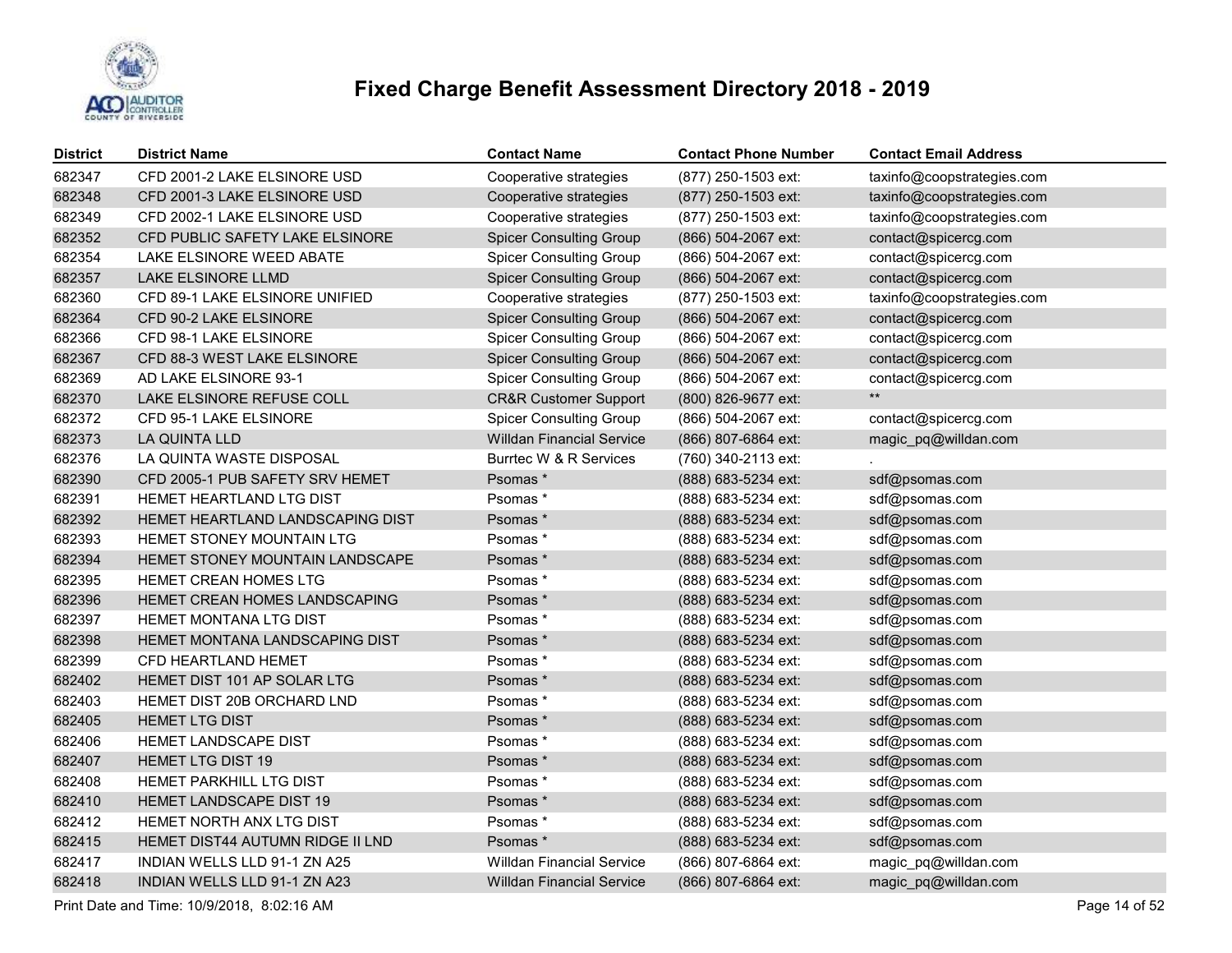

| <b>District</b> | <b>District Name</b>              | <b>Contact Name</b>              | <b>Contact Phone Number</b> | <b>Contact Email Address</b> |
|-----------------|-----------------------------------|----------------------------------|-----------------------------|------------------------------|
| 682419          | INDIAN WELLS LLD 91-1 ZN A22      | <b>Willdan Financial Service</b> | (866) 807-6864 ext:         | magic pq@willdan.com         |
| 682420          | INDIAN WELLS LLD 91-1 ZN A21      | <b>Willdan Financial Service</b> | (866) 807-6864 ext:         | magic_pq@willdan.com         |
| 682421          | INDIAN WELLS ST LTG 2000-01       | <b>Willdan Financial Service</b> | (866) 807-6864 ext:         | magic_pq@willdan.com         |
| 682422          | INDIAN WELLS 91-1 ZN A20          | <b>Willdan Financial Service</b> | (866) 807-6864 ext:         | magic_pq@willdan.com         |
| 682423          | INDIAN WELLS LLD 91-1 ZN A19      | <b>Willdan Financial Service</b> | (866) 807-6864 ext:         | magic_pq@willdan.com         |
| 682424          | <b>INDIAN WELLS LLD 91-1 ZN E</b> | <b>Willdan Financial Service</b> | (866) 807-6864 ext:         | magic_pq@willdan.com         |
| 682425          | <b>INDIAN WELLS LLD 5B</b>        | <b>Willdan Financial Service</b> | (866) 807-6864 ext:         | magic_pq@willdan.com         |
| 682426          | INDIAN WELLS A11C CLUB DR         | <b>Willdan Financial Service</b> | (866) 807-6864 ext:         | magic_pq@willdan.com         |
| 682428          | <b>INDIAN WELLS LLD 11</b>        | <b>Willdan Financial Service</b> | (866) 807-6864 ext:         | magic_pq@willdan.com         |
| 682430          | <b>INDIAN WILLS LLD 8</b>         | <b>Willdan Financial Service</b> | (866) 807-6864 ext:         | magic_pq@willdan.com         |
| 682436          | HEMET DIST 101 AP SOLAR LND       | Psomas *                         | (888) 683-5234 ext:         | sdf@psomas.com               |
| 682440          | <b>INDIAN WELLS LLD 3</b>         | <b>Willdan Financial Service</b> | (866) 807-6864 ext:         | magic_pq@willdan.com         |
| 682443          | <b>INDIAN WELLS FIRE AC MT1</b>   | <b>Willdan Financial Service</b> | (866) 807-6864 ext:         | magic_pq@willdan.com         |
| 682444          | <b>INDIAN WELLS LLD 1</b>         | <b>Willdan Financial Service</b> | (866) 807-6864 ext:         | magic_pq@willdan.com         |
| 682446          | <b>INDIAN WELLS SO WASTE</b>      | Burrtec W & R Services           | (760) 340-2113 ext:         |                              |
| 682447          | HEMET DIST 44 AUTUMN RIDGE LTG    | Psomas*                          | (888) 683-5234 ext:         | sdf@psomas.com               |
| 682448          | INDIAN WELLS EMG UPGRADE          | <b>Willdan Financial Service</b> | (866) 807-6864 ext:         | magic_pq@willdan.com         |
| 682449          | <b>INDIAN WELLS LLD 2</b>         | <b>Willdan Financial Service</b> | (866) 807-6864 ext:         | magic_pq@willdan.com         |
| 682452          | <b>INDIO LLD 13</b>               | <b>Willdan Financials</b>        | (866) 807-6864 ext:         | smedina@willdan.com          |
| 682454          | INDIO SOLID WASTE CHG             | Burrtec W & R Services           | (760) 340-2113 ext:         |                              |
| 682456          | <b>INDIO LM1</b>                  | <b>Willdan Financials</b>        | (866) 807-6864 ext:         | smedina@willdan.com          |
| 682457          | <b>INDIO LM2</b>                  | <b>Willdan Financials</b>        | (866) 807-6864 ext:         | smedina@willdan.com          |
| 682458          | INDIO LM3                         | <b>Willdan Financials</b>        | (866) 807-6864 ext:         | smedina@willdan.com          |
| 682459          | <b>INDIO LM4</b>                  | <b>Willdan Financials</b>        | (866) 807-6864 ext:         | smedina@willdan.com          |
| 682460          | <b>INDIO LM 5</b>                 | <b>Willdan Financials</b>        | (866) 807-6864 ext:         | smedina@willdan.com          |
| 682461          | <b>INDIO LM6</b>                  | <b>Willdan Financials</b>        | (866) 807-6864 ext:         | smedina@willdan.com          |
| 682463          | <b>INDIO LM7</b>                  | <b>Willdan Financials</b>        | (866) 807-6864 ext:         | smedina@willdan.com          |
| 682464          | <b>INDIO LLD 8</b>                | <b>Willdan Financials</b>        | (866) 807-6864 ext:         | smedina@willdan.com          |
| 682466          | <b>INDIO LLD 9</b>                | <b>Willdan Financials</b>        | (866) 807-6864 ext:         | smedina@willdan.com          |
| 682467          | <b>INDIO LLD 10</b>               | <b>Willdan Financials</b>        | (866) 807-6864 ext:         | smedina@willdan.com          |
| 682468          | <b>INDIO LLD 11</b>               | <b>Willdan Financials</b>        | (866) 807-6864 ext:         | smedina@willdan.com          |
| 682469          | <b>INDIO LLD 12</b>               | <b>Willdan Financials</b>        | (866) 807-6864 ext:         | smedina@willdan.com          |
| 682472          | <b>INDIO LTG 14</b>               | Willdan Financials               | (866) 807-6864 ext:         | smedina@willdan.com          |
| 682473          | <b>INDIO LTG 15</b>               | <b>Willdan Financials</b>        | (866) 807-6864 ext:         | smedina@willdan.com          |
| 682474          | <b>INDIO LTG 16</b>               | <b>Willdan Financials</b>        | (866) 807-6864 ext:         | smedina@willdan.com          |
| 682475          | <b>INDIO LTG 17</b>               | Willdan Financials               | (866) 807-6864 ext:         | smedina@willdan.com          |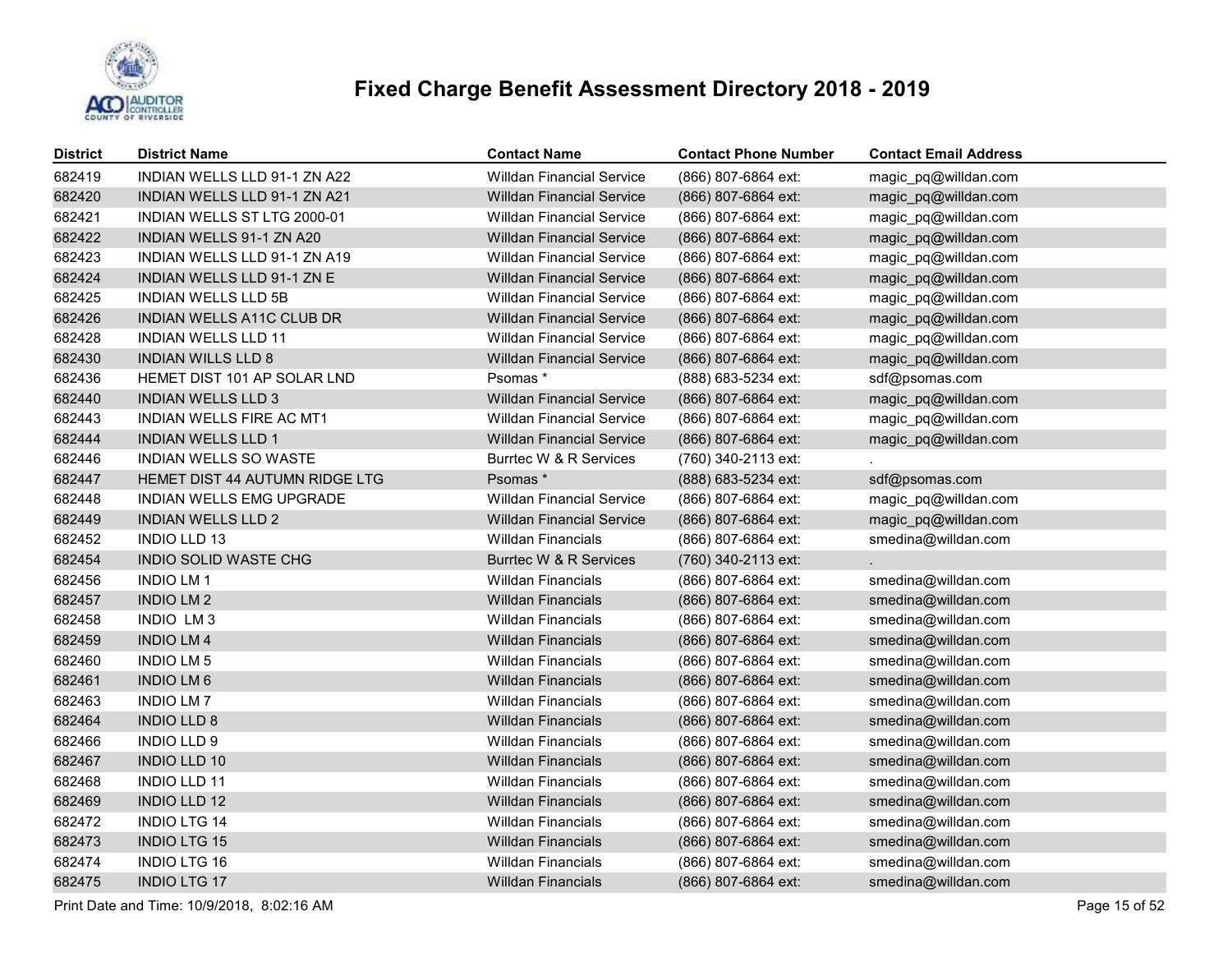

| <b>District</b> | <b>District Name</b>            | <b>Contact Name</b>              | <b>Contact Phone Number</b> | <b>Contact Email Address</b> |
|-----------------|---------------------------------|----------------------------------|-----------------------------|------------------------------|
| 682476          | <b>INDIO LLD 18</b>             | <b>Willdan Financials</b>        | (866) 807-6864 ext:         | smedina@willdan.com          |
| 682477          | <b>INDIO LLD 19</b>             | <b>Willdan Financials</b>        | (866) 807-6864 ext:         | smedina@willdan.com          |
| 682478          | <b>INDIO LLD 20</b>             | <b>Willdan Financials</b>        | (866) 807-6864 ext:         | smedina@willdan.com          |
| 682479          | INDIO LLD 21                    | <b>Willdan Financials</b>        | (866) 807-6864 ext:         | smedina@willdan.com          |
| 682480          | <b>INDIO LLD 22</b>             | Willdan Financials               | (866) 807-6864 ext:         | smedina@willdan.com          |
| 682489          | CFD 87-1 IMP 1 MORENO VALLEY    | <b>Candace Cassel</b>            | (951) 413-3480 ext:         | specialdistricts@moval.org   |
| 682491          | CFD 1 NEIGHBOR PK MNT MO VLY    | <b>Candace Cassel</b>            | (951) 413-3480 ext:         | specialdistricts@moval.org   |
| 682494          | <b>MORENO VALLEY WEED ABATE</b> | <b>Adria Reinertsons</b>         | (951) 413-3370 ext:         | fireprevention@moval.org     |
| 682498          | CFD 2002-1 MORENO VALLEY USD    | Barbara Hale-Carter              | (760) 233-2630 ext:         | barbc@sdfa.com               |
| 682499          | CFD 91-1 USD MORENO VALLEY      | <b>Willdan Financial Service</b> | (866) 807-6864 ext:         | magic_pq@willdan.com         |
| 682500          | MARCH JPA MERIDIAN LLMD         | <b>Willdan Financial Service</b> | (866) 807-6864 ext:         | magic_pq@willdan.com         |
| 682503          | NORCO WEED CONTROL              | City Of Norco                    | (951) 737-8097 ext: 4720    |                              |
| 682516          | CFD 93-1 NORCO                  | <b>Willdan Financial Service</b> | (866) 807-6864 ext:         | magic_pq@willdan.com         |
| 682517          | NORCO BEAZER LMD                | Cody Howing                      | (909) 594-9702 ext:         | chowing@rkagroup.com         |
| 682518          | NORCO ESTATES LMD               | Cody Howing                      | (909) 594-9702 ext:         | chowing@rkagroup.com         |
| 682519          | NORCO CENTEX LMD                | <b>Cody Howing</b>               | (909) 594-9702 ext:         | chowing@rkagroup.com         |
| 682520          | NORCO RIDGE RANCH LMD           | Cody Howing                      | (909) 594-9702 ext:         | chowing@rkagroup.com         |
| 682521          | NORCO HAWKS CREST LMD           | <b>Cody Howing</b>               | (909) 594-9702 ext:         | chowing@rkagroup.com         |
| 682525          | CFD 97-1 NORCO                  | <b>Willdan Financial Service</b> | (866) 807-6864 ext:         | magic_pq@willdan.com         |
| 682526          | <b>CFD 2002-1 NORCO</b>         | <b>Willdan Financial Service</b> | (866) 807-6864 ext:         | magic_pq@willdan.com         |
| 682527          | <b>CFD 2001-1 NORCO</b>         | <b>Willdan Financial Service</b> | (866) 807-6864 ext:         | magic_pq@willdan.com         |
| 682541          | PALM DESERT LL ZONE 5 SC        | <b>Willdan Financial Service</b> | (866) 807-6864 ext:         | magic_pq@willdan.com         |
| 682542          | PALM DESERT LL ZONE PR          | <b>Willdan Financial Service</b> | (866) 807-6864 ext:         | magic_pq@willdan.com         |
| 682543          | PALM DESERT LL ZONE 6 LI        | <b>Willdan Financial Service</b> | (866) 807-6864 ext:         | magic_pq@willdan.com         |
| 682544          | PALM DESERT LL ZONE 6 LIII      | <b>Willdan Financial Service</b> | (866) 807-6864 ext:         | magic_pq@willdan.com         |
| 682545          | PALM DESERT LL ZONE 6 MM        | <b>Willdan Financial Service</b> | (866) 807-6864 ext:         | magic_pq@willdan.com         |
| 682546          | PALM DESERT LL ZONE 6 SP        | <b>Willdan Financial Service</b> | (866) 807-6864 ext:         | magic_pq@willdan.com         |
| 682547          | PALM DESERT LL ZONE 6 SW        | <b>Willdan Financial Service</b> | (866) 807-6864 ext:         | magic_pq@willdan.com         |
| 682548          | PALM DESERT LL ZONE 6 HCW       | <b>Willdan Financial Service</b> | (866) 807-6864 ext:         | magic_pq@willdan.com         |
| 682549          | PALM DESERT LL ZONE 6 HE        | <b>Willdan Financial Service</b> | (866) 807-6864 ext:         | magic_pq@willdan.com         |
| 682550          | PALM DESERT LL ZONE 6 SII       | <b>Willdan Financial Service</b> | (866) 807-6864 ext:         | magic_pq@willdan.com         |
| 682551          | PALM DESERT LL ZONE 6 SI        | <b>Willdan Financial Service</b> | (866) 807-6864 ext:         | magic_pq@willdan.com         |
| 682552          | PALM DESERT LL ZONE 6 PC        | <b>Willdan Financial Service</b> | (866) 807-6864 ext:         | magic_pq@willdan.com         |
| 682553          | PALM DESERT LL ZONE 6 HG        | <b>Willdan Financial Service</b> | (866) 807-6864 ext:         | magic_pq@willdan.com         |
| 682554          | PALM DESERT LL ZONE 6 LII       | <b>Willdan Financial Service</b> | (866) 807-6864 ext:         | magic_pq@willdan.com         |
| 682555          | PALM DESERT LL ZONE 16 PI       | <b>Willdan Financial Service</b> | (866) 807-6864 ext:         | magic pq@willdan.com         |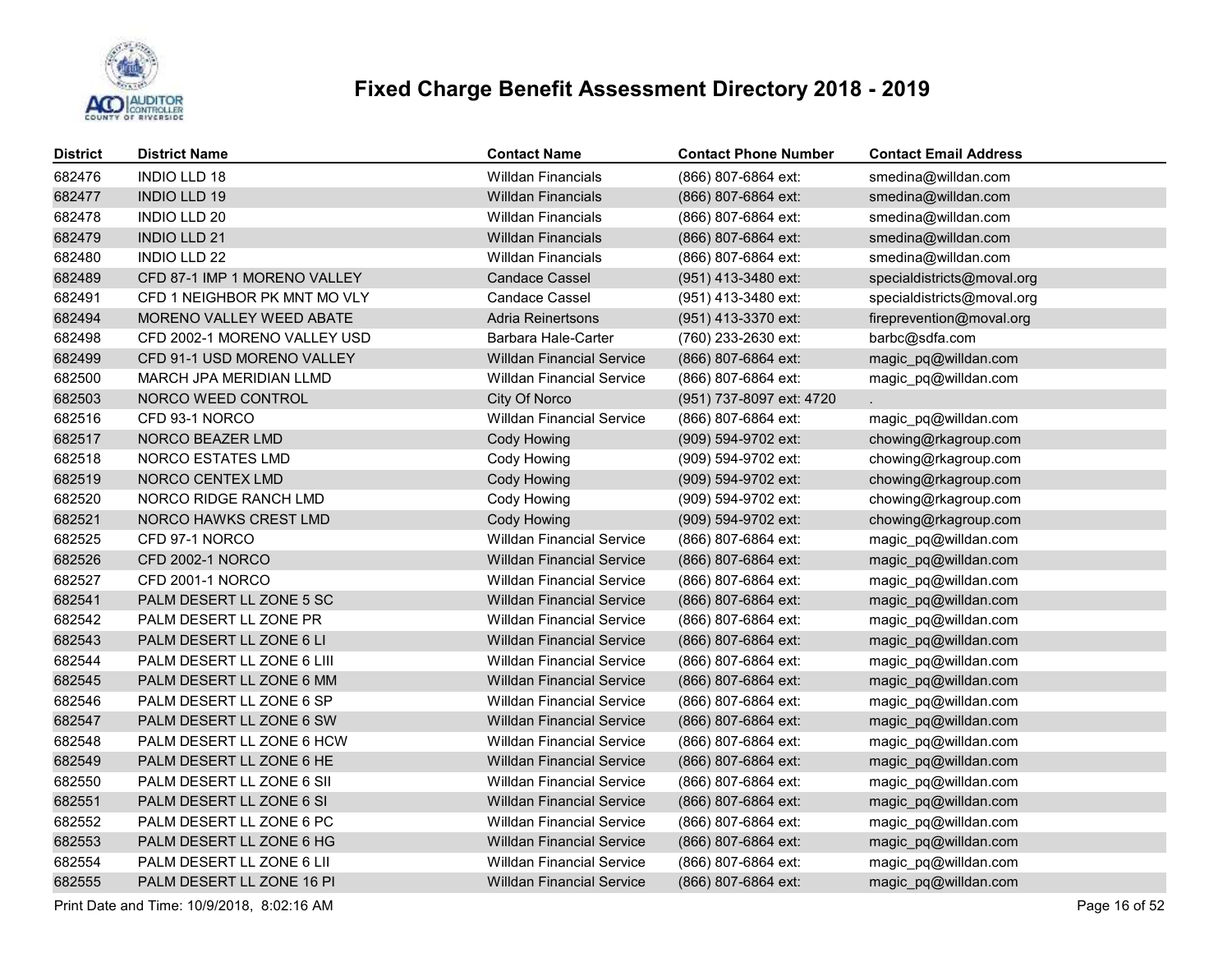

| <b>District</b> | <b>District Name</b>             | <b>Contact Name</b>              | <b>Contact Phone Number</b> | <b>Contact Email Address</b>  |
|-----------------|----------------------------------|----------------------------------|-----------------------------|-------------------------------|
| 682556          | PALM DESERT LL ZONE 16 SE        | <b>Willdan Financial Service</b> | (866) 807-6864 ext:         | magic_pq@willdan.com          |
| 682557          | PALM DESERT LL ZONE 16 CVI       | <b>Willdan Financial Service</b> | (866) 807-6864 ext:         | magic_pq@willdan.com          |
| 682558          | PALM DESERT LL ZONE 16 BD        | <b>Willdan Financial Service</b> | (866) 807-6864 ext:         | magic_pq@willdan.com          |
| 682559          | PALM DESERT LL ZONE 16 SD        | <b>Willdan Financial Service</b> | (866) 807-6864 ext:         | magic_pq@willdan.com          |
| 682560          | PALM DESERT CC ZN 13             | <b>Willdan Financial Service</b> | (866) 807-6864 ext:         | magic_pq@willdan.com          |
| 682561          | PALM DESERT K & B ZN 14          | <b>Willdan Financial Service</b> | (866) 807-6864 ext:         | magic_pq@willdan.com          |
| 682562          | AD PALM DESERT SILVER SPUR 01-01 | <b>Willdan Financial Service</b> | (866) 807-6864 ext:         | magic_pq@willdan.com          |
| 682563          | AD PALM DESERT HIGHLANDS 04-01   | <b>Willdan Financial Service</b> | (866) 807-6864 ext:         | magic_pq@willdan.com          |
| 682565          | PALM DESERT UNIVERSITY PK 05-01  | <b>Willdan Financial Service</b> | (866) 807-6864 ext:         | magic_pq@willdan.com          |
| 682566          | AD PALM DESERT SEC 29 2004-02    | <b>Willdan Financial Service</b> | (866) 807-6864 ext:         | magic_pq@willdan.com          |
| 682567          | AD PALM DESERT 1                 | <b>Willdan Financial Service</b> | (866) 807-6864 ext:         | magic_pq@willdan.com          |
| 682568          | PALM DESERT LL ZN 06 DIAMONDBACK | <b>Willdan Financial Service</b> | (866) 807-6864 ext:         | magic_pq@willdan.com          |
| 682569          | PALM DESERT LL ZN 16             | <b>Willdan Financial Service</b> | (866) 807-6864 ext:         | magic_pq@willdan.com          |
| 682570          | PALM DESERT LL ZN 15             | <b>Willdan Financial Service</b> | (866) 807-6864 ext:         | magic_pq@willdan.com          |
| 682571          | PALM DESERT PRES. PLAZA III PBID | <b>Willdan Financial Service</b> | (866) 807-6864 ext:         | magic_pq@willdan.com          |
| 682575          | AD PALM DESERT 94-3 MERANO       | <b>Willdan Financial Service</b> | (866) 807-6864 ext:         | magic_pq@willdan.com          |
| 682577          | PALM DESERT LL ZN 9 THE GROVE    | <b>Willdan Financial Service</b> | (866) 807-6864 ext:         | magic_pq@willdan.com          |
| 682580          | PALM DESERT LLD ZN 4 PKVWEST     | <b>Willdan Financial Service</b> | (866) 807-6864 ext:         | magic_pq@willdan.com          |
| 682582          | PALM DESERT LL DIST ZN 5 CCC     | <b>Willdan Financial Service</b> | (866) 807-6864 ext:         | magic_pq@willdan.com          |
| 682583          | PALM DESERT ENERGY LOAN PROG     | <b>Willdan Financial Service</b> | (866) 807-6864 ext:         | magic_pq@willdan.com          |
| 682584          | PALM DESERT LL DIST ZN 2 CYN CV  | <b>Willdan Financial Service</b> | (866) 807-6864 ext:         | magic pq@willdan.com          |
| 682586          | PALM DESERT EMG SRV              | <b>Willdan Financial Service</b> | (866) 807-6864 ext:         | magic_pq@willdan.com          |
| 682587          | PALM DESERT LL ZN 1 PRES PLZ     | <b>Willdan Financial Service</b> | (866) 807-6864 ext:         | magic_pq@willdan.com          |
| 682588          | PALM DESERT LL DIST ZN 3 VNYDS   | <b>Willdan Financial Service</b> | (866) 807-6864 ext:         | magic_pq@willdan.com          |
| 682590          | REFUSE & RECYCLE SERVICE BILLING | Burrtec W & R Services           | (760) 340-2113 ext:         |                               |
| 682593          | CFD 91-1 LLMD 11 PALM DESERT     | <b>Willdan Financial Service</b> | (866) 807-6864 ext:         | magic_pq@willdan.com          |
| 682598          | PALM DESERT LLD 6 HOVLEY LANE    | <b>Willdan Financial Service</b> | (866) 807-6864 ext:         | magic_pq@willdan.com          |
| 682599          | PALM DESERT LL ZN 7 WARING CT    | <b>Willdan Financial Service</b> | (866) 807-6864 ext:         | magic_pq@willdan.com          |
| 682600          | PALM DESERT LL ZN 8 PALM GATE    | <b>Willdan Financial Service</b> | (866) 807-6864 ext:         | magic_pq@willdan.com          |
| 682606          | RE AD 2015-1                     | NBS.                             | (800) 676-7516 ext:         | info@nbsgov.com               |
| 682612          | <b>PALM SPRINGS LMD 3</b>        | <b>NBS</b>                       | (800) 676-7516 ext:         | info@nbsgov.com               |
| 682616          | PALM SPRINGS NUISANCE            | Hays Thomas                      | (760) 323-8223 ext:         | thomas.hays@palmspringsca.gov |
| 682617          | PALM SPRINGS SEWER CHG           | Hays Thomas                      | (760) 323-8223 ext:         | thomas.hays@palmspringsca.gov |
| 682618          | CTY OF PALM SPRINGS SEWER CHG PY | Hays Thomas                      | (760) 323-8223 ext:         | thomas.hays@palmspringsca.gov |
| 682619          | PALM SPRINGS PKWY MAINT DIST 6-A | <b>NBS</b>                       | (800) 676-7516 ext:         | info@nbsgov.com               |
| 682621          | PALM SPRINGS PKWY MAINT DIST 6-C | <b>NBS</b>                       | (800) 676-7516 ext:         | info@nbsgov.com               |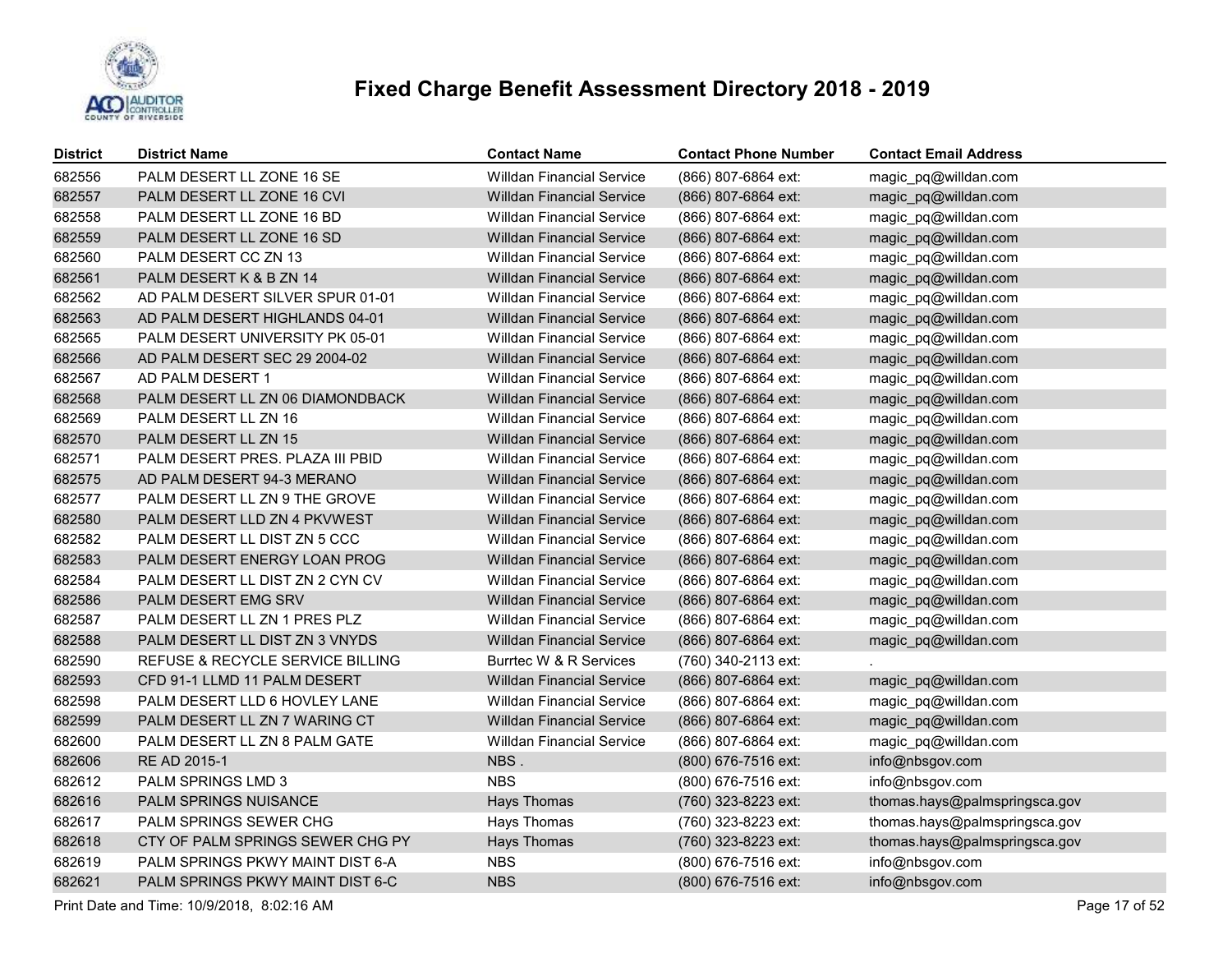

| <b>District</b> | <b>District Name</b>             | <b>Contact Name</b>              | <b>Contact Phone Number</b> | <b>Contact Email Address</b>  |
|-----------------|----------------------------------|----------------------------------|-----------------------------|-------------------------------|
| 682622          | PALM SPRINGS WASTE DISPOSAL      | <b>Hays Thomas</b>               | (760) 323-8223 ext:         | thomas.hays@palmspringsca.gov |
| 682623          | PALM SPRINGS PKWY MAINT 7        | <b>NBS</b>                       | (800) 676-7516 ext:         | info@nbsgov.com               |
| 682624          | PALM SPRINGS PKWY MAINT 8        | <b>NBS</b>                       | (800) 676-7516 ext:         | info@nbsgov.com               |
| 682630          | PALM SPRINGS PKWY MAINT DIST 9   | <b>NBS</b>                       | (800) 676-7516 ext:         | info@nbsgov.com               |
| 682631          | PALM SPRINGS PKWY MAINT DIST 10  | <b>NBS</b>                       | (800) 676-7516 ext:         | info@nbsgov.com               |
| 682632          | PALM SPGS PKWY MAINT DIST 10 ZN2 | <b>NBS</b>                       | (800) 676-7516 ext:         | info@nbsgov.com               |
| 682636          | CFD 2005-1 PALM SPRINGS          | NBS.                             | (800) 676-7516 ext:         | info@nbsgov.com               |
| 682637          | CFD 2007-1 PALM SPRINGS          | NBS.                             | (800) 676-7516 ext:         | info@nbsgov.com               |
| 682638          | <b>PALM SPRINGS LMD 12</b>       | <b>NBS</b>                       | (800) 676-7516 ext:         | info@nbsgov.com               |
| 682639          | PALM SPRINGS CA PACE PROGRAM     | <b>Willdan Financial Service</b> | (866) 807-6864 ext:         | magic_pq@willdan.com          |
| 682642          | CFD 2001-1 IA 4 MAY FARMS PERRIS | Willdan Financial Service        | (866) 807-6864 ext:         | magic_pq@willdan.com          |
| 682643          | CFD 2004-3 IA 2 MONUMENT PERRIS  | <b>Willdan Financial Service</b> | (866) 807-6864 ext:         | magic_pq@willdan.com          |
| 682644          | CFD 2004-3 IA 1 MONUMENT PERRIS  | Willdan Financial Service        | (866) 807-6864 ext:         | magic_pq@willdan.com          |
| 682645          | CFD 2004-5 AMBER OAKS II PERRIS  | <b>Willdan Financial Service</b> | (866) 807-6864 ext:         | magic_pq@willdan.com          |
| 682646          | CFD 2004-1 AMBER OAKS PERRIS     | <b>Willdan Financial Service</b> | (866) 807-6864 ext:         | magic_pq@willdan.com          |
| 682647          | CFD 2004-2 CLC PERRIS            | <b>Willdan Financial Service</b> | (866) 807-6864 ext:         | magic_pq@willdan.com          |
| 682648          | CFD 2001-1 IA 2 PERRIS           | <b>Willdan Financial Service</b> | (866) 807-6864 ext:         | magic_pq@willdan.com          |
| 682649          | CFD 2001-1 IA 3 PERRIS           | <b>Willdan Financial Service</b> | (866) 807-6864 ext:         | magic_pq@willdan.com          |
| 682651          | PERRIS MAINT DIST 84-1           | City Of Perris                   | (951) 943-4610 ext:         |                               |
| 682652          | <b>PERRIS LANDSCAPE DIST 1</b>   | City Of Perris                   | (951) 943-4610 ext:         | $\star$                       |
| 682653          | CFD 2005-2 HARMONY GROVE PERRIS  | <b>Willdan Financial Service</b> | (866) 807-6864 ext:         | magic_pq@willdan.com          |
| 682654          | CFD 2005-4 STRTFRD RANCH PERRIS  | <b>Willdan Financial Service</b> | (866) 807-6864 ext:         | magic_pq@willdan.com          |
| 682655          | CFD 2006-2 MNMT PK ESTS PERRIS   | <b>Willdan Financial Service</b> | (866) 807-6864 ext:         | magic_pq@willdan.com          |
| 682656          | CFD 2006-3 ALDER PERRIS          | <b>Willdan Financial Service</b> | (866) 807-6864 ext:         | magic_pq@willdan.com          |
| 682657          | PERRIS STORM DRAIN DIST 1        | City Of Perris                   | (951) 943-4610 ext:         |                               |
| 682658          | CFD 2001-1 IA 1 PERRIS           | <b>Willdan Financial Service</b> | (866) 807-6864 ext:         | magic_pq@willdan.com          |
| 682663          | CFD 93-1R MAY RANCH PERRIS       | <b>Willdan Financial Service</b> | (866) 807-6864 ext:         | magic_pq@willdan.com          |
| 682666          | CFD 2014-2 PERRIS SPECTRUM       | <b>Willdan Financial Service</b> | (866) 807-6864 ext:         | magic_pq@willdan.com          |
| 682670          | CFD 2001-2 PERRIS                | <b>Willdan Financial Service</b> | (866) 807-6864 ext:         | magic_pq@willdan.com          |
| 682671          | CFD 2002-1 PERRIS                | <b>Willdan Financial Service</b> | (866) 807-6864 ext:         | magic_pq@willdan.com          |
| 682672          | CFD 2003-1 PERRIS                | <b>Willdan Financial Service</b> | (866) 807-6864 ext:         | magic_pq@willdan.com          |
| 682673          | CFD2001-3 N PUBLIC SAFETY PERRIS | <b>Willdan Financial Service</b> | (866) 807-6864 ext:         | magic_pq@willdan.com          |
| 682675          | AD RANCHO MIRAGE 29-96 WHITE SUN | <b>Willdan Financial Service</b> | (866) 807-6864 ext:         | magic_pq@willdan.com          |
| 682676          | AD RANCHO MIRAGE 25-90 VISTA DUN | <b>Willdan Financial Service</b> | (866) 807-6864 ext:         | magic_pq@willdan.com          |
| 682677          | AD RANCHO MIRAGE 27-92           | <b>Willdan Financial Service</b> | (866) 807-6864 ext:         | magic_pq@willdan.com          |
| 682679          | CFD 1 RANCHO MIRAGE              | <b>Willdan Financial Service</b> | (866) 807-6864 ext:         | magic_pq@willdan.com          |
|                 |                                  |                                  |                             |                               |

Print Date and Time: 10/9/2018, 8:02:16 AM Page 18 of 52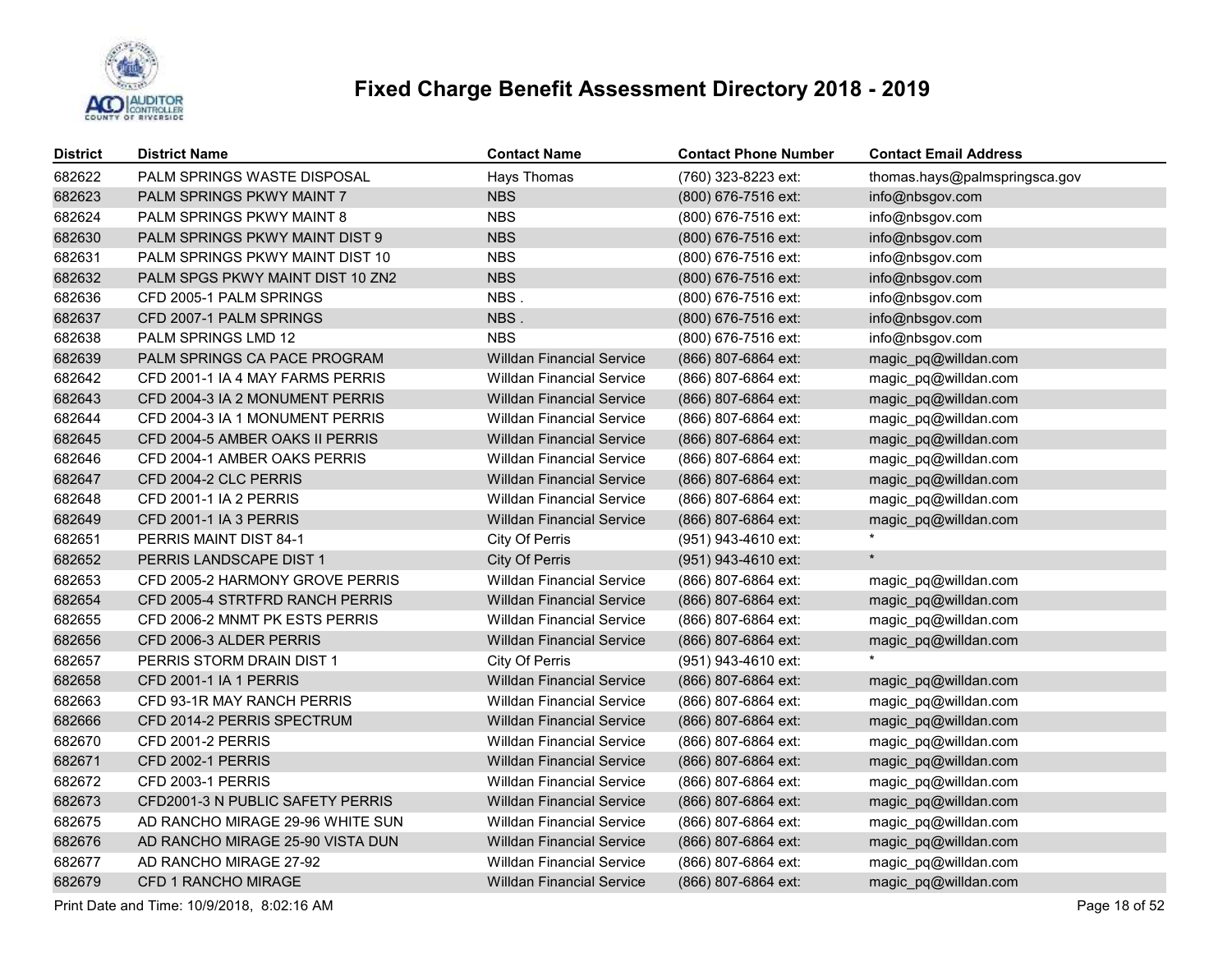

| <b>District</b> | <b>District Name</b>                | <b>Contact Name</b>              | <b>Contact Phone Number</b> | <b>Contact Email Address</b> |
|-----------------|-------------------------------------|----------------------------------|-----------------------------|------------------------------|
| 682683          | CITY OF RANCHO MIR FIRE PROT        | <b>Willdan Financial Service</b> | (866) 807-6864 ext:         | magic_pq@willdan.com         |
| 682684          | CFD 2 WESTIN RANCHO MIRAGE          | <b>Willdan Financial Service</b> | (866) 807-6864 ext:         | magic_pq@willdan.com         |
| 682685          | RANCHO MIRAGE LLD ZN F              | <b>Willdan Financial Service</b> | (866) 807-6864 ext:         | magic_pq@willdan.com         |
| 682686          | RANCHO MIRAGE LANDSCAPE ZN          | <b>Willdan Financial Service</b> | (866) 807-6864 ext:         | magic_pq@willdan.com         |
| 682687          | RANCHO MIRAGE LANDSCAPE ZN A        | Willdan Financial Service        | (866) 807-6864 ext:         | magic_pq@willdan.com         |
| 682688          | RANCHO MIRAGE LANDSCAPE ZN 2        | <b>Willdan Financial Service</b> | (866) 807-6864 ext:         | magic_pq@willdan.com         |
| 682694          | RANCHO MIRAGE FIRE EXCISE TAX       | <b>Willdan Financial Service</b> | (866) 807-6864 ext:         | magic_pq@willdan.com         |
| 682695          | RANCHO MIRAGE CITYWIDE LANDSCAPE    | <b>Willdan Financial Service</b> | (866) 807-6864 ext:         | magic_pq@willdan.com         |
| 682696          | RANCHO MIRAGE LANDSCAPE ZN3         | <b>Willdan Financial Service</b> | (866) 807-6864 ext:         | magic_pq@willdan.com         |
| 682697          | RANCHO MIRAGE CITYWIDE PARK TAX     | <b>Willdan Financial Service</b> | (866) 807-6864 ext:         | magic_pq@willdan.com         |
| 682698          | AD RANCHO MIR 22-85RR FSINATRA      | <b>Willdan Financial Service</b> | (866) 807-6864 ext:         | magic_pq@willdan.com         |
| 682700          | RIV ADMIN CIVIL PENALTIES           | City of Riverside                | (951) 826-5633 ext:         |                              |
| 682703          | RIV WEED CONTROL                    | City of Riverside                | (951) 826-5633 ext:         |                              |
| 682704          | <b>RIVERSIDE BLDG ABATE</b>         | City of Riverside                | (951) 826-5633 ext:         | $\mathbf{r}$                 |
| 682705          | <b>RIVERSIDE LTG DIST</b>           | Web Municipal Finance LLC        | (800) 439-6553 ext:         | $***$                        |
| 682706          | AD RIVERSIDE RIVERWALK              | Web Municipal Finance LLC        | (800) 439-6553 ext:         | $\star\star$                 |
| 682712          | RIVERSIDE CITY LIBRARY SRVS         | Web Municipal Finance LLC        | (800) 439-6553 ext:         | $\star\star$                 |
| 682713          | AD RIV RIVERWALK BUS CTR            | Web Municipal Finance LLC        | (800) 439-6553 ext:         | $\star\star$                 |
| 682714          | AD RIV HUNTER PARK                  | Web Municipal Finance LLC        | (800) 439-6553 ext:         | $***$                        |
| 682715          | CFD TEMECULA USD 2014-1             | Barbara Hale-Carter              | (760) 233-2630 ext:         | barbc@sdfa.com               |
| 682723          | CFD 92-1 RIV SYCAMORE CYN           | Web Municipal Finance LLC        | (800) 439-6553 ext:         | $***$                        |
| 682725          | CFD 2004-1 GALLERIA RIV             | Web Municipal Finance LLC        | (800) 439-6553 ext:         | $\star\star$                 |
| 682726          | CFD 2006-1 RIV RIVERWALK VISTA      | Web Municipal Finance LLC        | (800) 439-6553 ext:         | $***$                        |
| 682728          | <b>JURUPA VALLEY TRASH #2</b>       | Vicki Wasko                      | $(951)$ 332-6464 ext:       | vwasko@jurupavalley.org      |
| 682731          | <b>RIV LITTER &amp; TRASH ABATE</b> | City of Riverside                | (951) 826-5633 ext:         |                              |
| 682734          | <b>RIVERSIDE LLMD 1</b>             | Web Municipal Finance LLC        | (800) 439-6553 ext:         | $***$                        |
| 682736          | RIVERSIDE RIVERWALK LMD             | Web Municipal Finance LLC        | (800) 439-6553 ext:         | $***$                        |
| 682742          | CFD 2006-1 RIVERWALK IMP AREA 2     | Web Municipal Finance LLC        | (800) 439-6553 ext:         | $\star\star$                 |
| 682743          | CFD 2014-2 (HIGHLANDS)              | Web Municipal Finance LLC        | (800) 439-6553 ext:         | $***$                        |
| 682799          | CFD 2002-1 SAN JACINTO              | NBS.                             | (800) 676-7516 ext:         | info@nbsgov.com              |
| 682800          | CFD 2003-1 SAN JACINTO              | <b>NBS</b>                       | (800) 676-7516 ext:         | info@nbsgov.com              |
| 682801          | CFD 2003-2 SAN JACINTO              | <b>NBS</b>                       | (800) 676-7516 ext:         | info@nbsgov.com              |
| 682803          | SAN JACINTO CODE VIOLATIONS         | <b>Crystal Yanez</b>             | (951) 537-6380 ext:         | cyanez@sanjacintoca.us       |
| 682810          | SAN JACINTO LL PARK 1               | <b>NBS</b>                       | (800) 676-7516 ext:         | info@nbsgov.com              |
| 682813          | SAN JACINTO LLPD 2 ZN 1             | <b>NBS</b>                       | (800) 676-7516 ext:         | info@nbsgov.com              |
| 682814          | SAN JACINTO LLPD 2 ZN 2             | <b>NBS</b>                       | (800) 676-7516 ext:         | info@nbsgov.com              |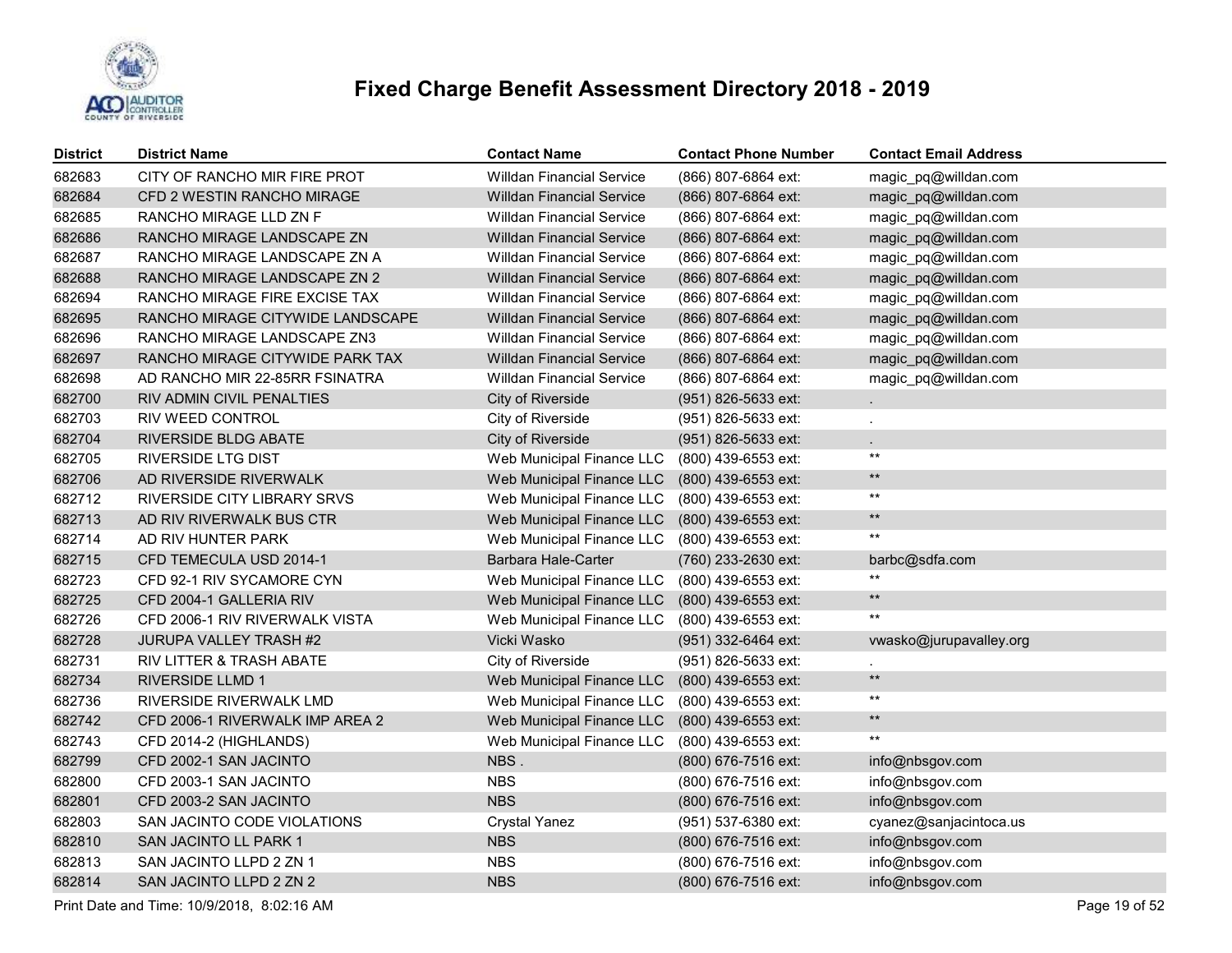

| <b>District</b> | <b>District Name</b>     | <b>Contact Name</b> | <b>Contact Phone Number</b> | <b>Contact Email Address</b> |
|-----------------|--------------------------|---------------------|-----------------------------|------------------------------|
| 682815          | SAN JACINTO LLPD 2 ZN 3  | <b>NBS</b>          | (800) 676-7516 ext:         | info@nbsgov.com              |
| 682816          | SAN JACINTO LLPD 2 ZN 4  | <b>NBS</b>          | (800) 676-7516 ext:         | info@nbsgov.com              |
| 682817          | SAN JACINTO LLPD 2 ZN 5  | <b>NBS</b>          | (800) 676-7516 ext:         | info@nbsgov.com              |
| 682818          | SAN JACINTO LLPD 2 ZN 6  | <b>NBS</b>          | (800) 676-7516 ext:         | info@nbsgov.com              |
| 682819          | SAN JACINTO LLPD 2 ZN 7  | <b>NBS</b>          | (800) 676-7516 ext:         | info@nbsgov.com              |
| 682820          | SAN JACINTO LLPD 2 ZN 8  | <b>NBS</b>          | (800) 676-7516 ext:         | info@nbsgov.com              |
| 682821          | SAN JACINTO LLPD 2 ZN 9  | <b>NBS</b>          | (800) 676-7516 ext:         | info@nbsgov.com              |
| 682822          | SAN JACINTO LLPD 2 ZN 10 | <b>NBS</b>          | (800) 676-7516 ext:         | info@nbsgov.com              |
| 682823          | SAN JACINTO LLPD 2 ZN 14 | <b>NBS</b>          | (800) 676-7516 ext:         | info@nbsgov.com              |
| 682824          | SAN JACINTO LLPD 2 ZN 16 | <b>NBS</b>          | (800) 676-7516 ext:         | info@nbsgov.com              |
| 682825          | SAN JACINTO LLPD 2 ZN 17 | <b>NBS</b>          | (800) 676-7516 ext:         | info@nbsgov.com              |
| 682826          | SAN JACINTO LLPD 2 ZN 18 | <b>NBS</b>          | (800) 676-7516 ext:         | info@nbsgov.com              |
| 682828          | SAN JACINTO LLPD 2 ZN 12 | <b>NBS</b>          | (800) 676-7516 ext:         | info@nbsgov.com              |
| 682829          | SAN JACINTO LLPD 2 ZN 13 | <b>NBS</b>          | (800) 676-7516 ext:         | info@nbsgov.com              |
| 682830          | SAN JACINTO LLPD 2 ZN 15 | <b>NBS</b>          | (800) 676-7516 ext:         | info@nbsgov.com              |
| 682831          | SAN JACINTO LLPD 2 ZN 19 | <b>NBS</b>          | (800) 676-7516 ext:         | info@nbsgov.com              |
| 682832          | SAN JACINTO LLPD 2 ZN 20 | <b>NBS</b>          | (800) 676-7516 ext:         | info@nbsgov.com              |
| 682833          | SAN JACINTO LLPD 2 ZN 21 | <b>NBS</b>          | (800) 676-7516 ext:         | info@nbsgov.com              |
| 682834          | SAN JACINTO LLPD 2 ZN 22 | <b>NBS</b>          | (800) 676-7516 ext:         | info@nbsgov.com              |
| 682835          | SAN JACINTO LLPD 2 ZN 23 | <b>NBS</b>          | (800) 676-7516 ext:         | info@nbsgov.com              |
| 682836          | SAN JACINTO LLPD 2 ZN 24 | <b>NBS</b>          | (800) 676-7516 ext:         | info@nbsgov.com              |
| 682837          | SAN JACINTO LLPD 2 ZN 25 | <b>NBS</b>          | (800) 676-7516 ext:         | info@nbsgov.com              |
| 682838          | SAN JACINTO LLPD 2 ZN 26 | <b>NBS</b>          | (800) 676-7516 ext:         | info@nbsgov.com              |
| 682839          | SAN JACINTO LLPD 2 ZN 27 | <b>NBS</b>          | (800) 676-7516 ext:         | info@nbsgov.com              |
| 682840          | SAN JACINTO LLPD 2 ZN 28 | <b>NBS</b>          | (800) 676-7516 ext:         | info@nbsgov.com              |
| 682841          | SAN JACINTO LLPD 2 ZN 29 | <b>NBS</b>          | (800) 676-7516 ext:         | info@nbsgov.com              |
| 682842          | SAN JACINTO LLPD 2 ZN 30 | <b>NBS</b>          | (800) 676-7516 ext:         | info@nbsgov.com              |
| 682843          | SAN JACINTO LLPD 2 ZN 31 | <b>NBS</b>          | (800) 676-7516 ext:         | info@nbsgov.com              |
| 682844          | SAN JACINTO LLPD 2 ZN 32 | <b>NBS</b>          | (800) 676-7516 ext:         | info@nbsgov.com              |
| 682845          | SAN JACINTO LLPD 2 ZN 33 | <b>NBS</b>          | (800) 676-7516 ext:         | info@nbsgov.com              |
| 682846          | SAN JACINTO LLPD 2 ZN 34 | <b>NBS</b>          | (800) 676-7516 ext:         | info@nbsgov.com              |
| 682847          | SAN JACINTO LLPD 2 ZN 35 | <b>NBS</b>          | (800) 676-7516 ext:         | info@nbsgov.com              |
| 682848          | SAN JACINTO LLPD 2 ZN 36 | <b>NBS</b>          | (800) 676-7516 ext:         | info@nbsgov.com              |
| 682849          | SAN JACINTO LLPD 2 ZN 37 | <b>NBS</b>          | (800) 676-7516 ext:         | info@nbsgov.com              |
| 682850          | SAN JACINTO LLPD 2 ZN 38 | <b>NBS</b>          | (800) 676-7516 ext:         | info@nbsgov.com              |
| 682851          | SAN JACINTO LLPD 2 ZN 39 | <b>NBS</b>          | (800) 676-7516 ext:         | info@nbsgov.com              |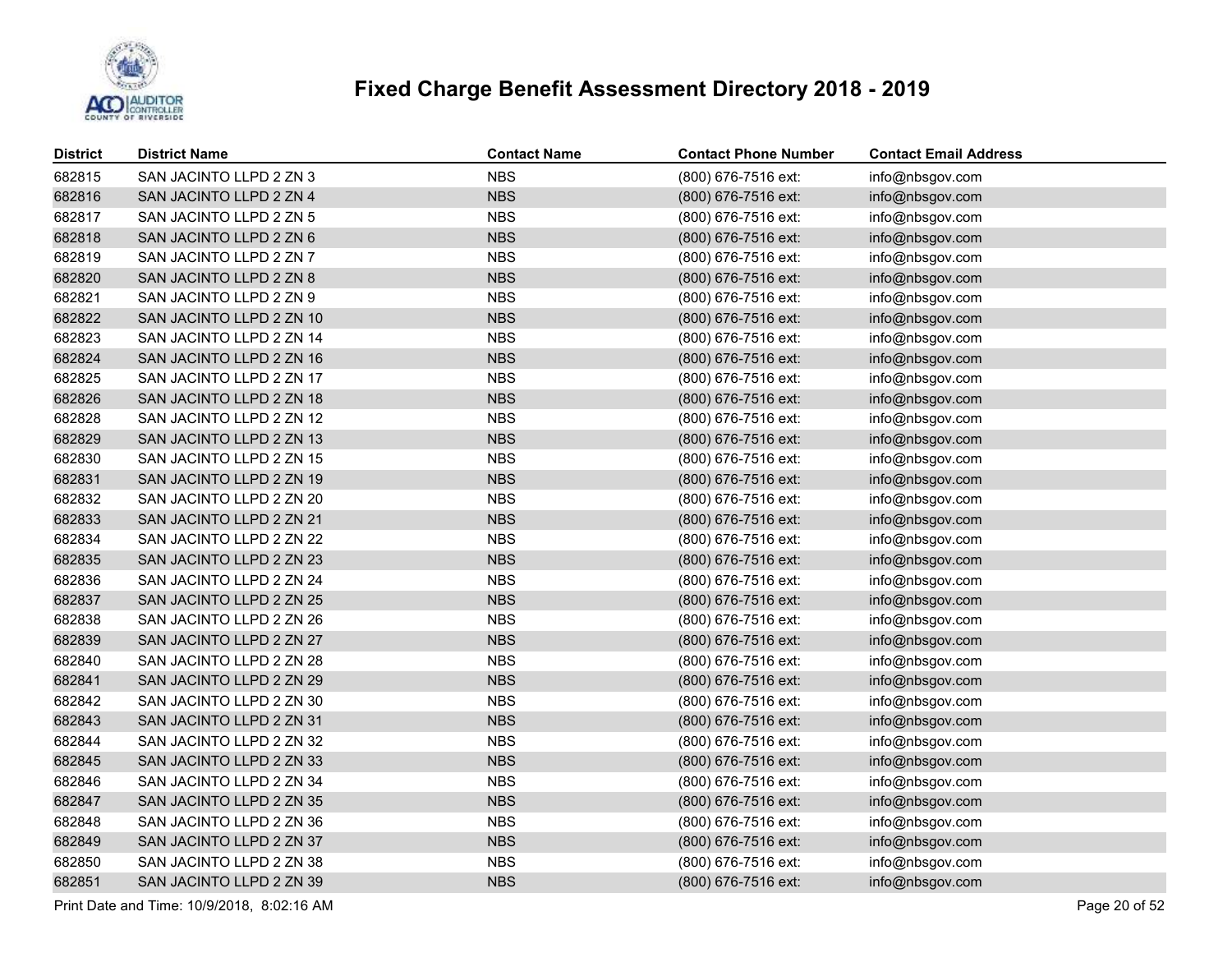

| <b>District</b> | <b>District Name</b>             | <b>Contact Name</b>       | <b>Contact Phone Number</b> | <b>Contact Email Address</b> |
|-----------------|----------------------------------|---------------------------|-----------------------------|------------------------------|
| 682852          | SAN JACINTO LLPD 2 ZN 40         | <b>NBS</b>                | (800) 676-7516 ext:         | info@nbsgov.com              |
| 682858          | SAN JACINTO LLPD 2 ZN 85         | <b>NBS</b>                | (800) 676-7516 ext:         | info@nbsgov.com              |
| 682859          | SAN JACINTO LLPD 2 ZN 86         | <b>NBS</b>                | (800) 676-7516 ext:         | info@nbsgov.com              |
| 682912          | <b>TEMECULA PKS/LTG SRVS</b>     | Web Municipal Finance LLC | (800) 439-6553 ext:         | $***$                        |
| 682914          | TEMECULA RESIDENTIAL ST LIGHTS   | Web Municipal Finance LLC | (800) 439-6553 ext:         | $^{\star\star}$              |
| 682916          | <b>TEMECULA TRASH/RECYCLING</b>  | Web Municipal Finance LLC | (800) 439-6553 ext:         | $***$                        |
| 682917          | TEMECULA RD MAINT                | Web Municipal Finance LLC | (800) 439-6553 ext:         | $^{\star\star}$              |
| 682919          | <b>TEMECULA WEED ABATE</b>       | Web Municipal Finance LLC | (800) 439-6553 ext:         | $\star\star$                 |
| 682921          | CFD 03-03 WOLF CREEK A TEMECULA  | Web Municipal Finance LLC | (800) 439-6553 ext:         | $***$                        |
| 682923          | AD TEMECULA 03-04 JOHN WARNER    | Web Municipal Finance LLC | (800) 439-6553 ext:         | $\star\star$                 |
| 682924          | CFD 03-06 HARVESTON 11 TEMECULA  | Web Municipal Finance LLC | (800) 439-6553 ext:         | $^{\star\star}$              |
| 682926          | CFD 01-2 HARVESTON B TEMECULA    | Web Municipal Finance LLC | (800) 439-6553 ext:         | $\star\star$                 |
| 682927          | CFD 01-2 HARVESTON A TEMECULA    | Web Municipal Finance LLC | (800) 439-6553 ext:         | $^{\star\star}$              |
| 682928          | CFD 03-1 CROWNE HILL TEMECULA    | Web Municipal Finance LLC | (800) 439-6553 ext:         | $\star\star$                 |
| 682929          | CFD 03-2 RORIPAUGH RANCH TEM     | Web Municipal Finance LLC | (800) 439-6553 ext:         | $***$                        |
| 682930          | <b>TEMECULA PERIMTR LDS ZN 1</b> | Web Municipal Finance LLC | (800) 439-6553 ext:         | $\star\star$                 |
| 682931          | TEMECULA PERIMTR LDS ZN 2        | Web Municipal Finance LLC | (800) 439-6553 ext:         | $***$                        |
| 682932          | TEMECULA PERIMTR LDS ZN 3        | Web Municipal Finance LLC | (800) 439-6553 ext:         | $\star\star$                 |
| 682933          | TEMECULA PERIMTR LDS ZN 4        | Web Municipal Finance LLC | (800) 439-6553 ext:         | $***$                        |
| 682934          | <b>TEMECULA PERIMTR LDS ZN 5</b> | Web Municipal Finance LLC | (800) 439-6553 ext:         | $\star\star$                 |
| 682935          | TEMECULA PERIMTR LDS ZN 6        | Web Municipal Finance LLC | (800) 439-6553 ext:         | $^{\star\star}$              |
| 682936          | TEMECULA PERIMTR LDS ZN 7        | Web Municipal Finance LLC | (800) 439-6553 ext:         | $\star\star$                 |
| 682937          | TEMECULA PERIMTR LDS ZN 8        | Web Municipal Finance LLC | (800) 439-6553 ext:         | $***$                        |
| 682938          | TEMECULA PERIMTR LDS ZN 9        | Web Municipal Finance LLC | (800) 439-6553 ext:         | $\star\star$                 |
| 682939          | TEMECULA PERIMTR LDS ZN 10       | Web Municipal Finance LLC | (800) 439-6553 ext:         | $^{\star\star}$              |
| 682940          | TEMECULA PERIMTR LDS ZN 11       | Web Municipal Finance LLC | (800) 439-6553 ext:         | $\star\star$                 |
| 682941          | TEMECULA PERIMTR LDS ZN 12       | Web Municipal Finance LLC | (800) 439-6553 ext:         | $^{\star\star}$              |
| 682942          | TEMECULA PERIMTR LDS ZN 13       | Web Municipal Finance LLC | (800) 439-6553 ext:         | $\star\star$                 |
| 682943          | TEMECULA PERIMTR LDS ZN 14       | Web Municipal Finance LLC | (800) 439-6553 ext:         | $***$                        |
| 682944          | TEMECULA PERIMTR LDS ZN 15       | Web Municipal Finance LLC | (800) 439-6553 ext:         | $\star\star$                 |
| 682945          | TEMECULA PERIMTR LDS ZN 16       | Web Municipal Finance LLC | (800) 439-6553 ext:         | $***$                        |
| 682946          | TEMECULA PERIMTR LDS ZN 17       | Web Municipal Finance LLC | (800) 439-6553 ext:         | $\star\star$                 |
| 682947          | TEMECULA PERIMTR LDS ZN 18       | Web Municipal Finance LLC | (800) 439-6553 ext:         | $***$                        |
| 682948          | TEMECULA PERIMTR LDS ZN 19       | Web Municipal Finance LLC | (800) 439-6553 ext:         | $\star\star$                 |
| 682949          | TEMECULA PERIMTR LDS ZN 20       | Web Municipal Finance LLC | (800) 439-6553 ext:         | $***$                        |
| 682950          | TEMECULA PERIMTR LDS ZN 21       | Web Municipal Finance LLC | (800) 439-6553 ext:         | $\star\star$                 |

Print Date and Time: 10/9/2018, 8:02:16 AM Page 21 of 52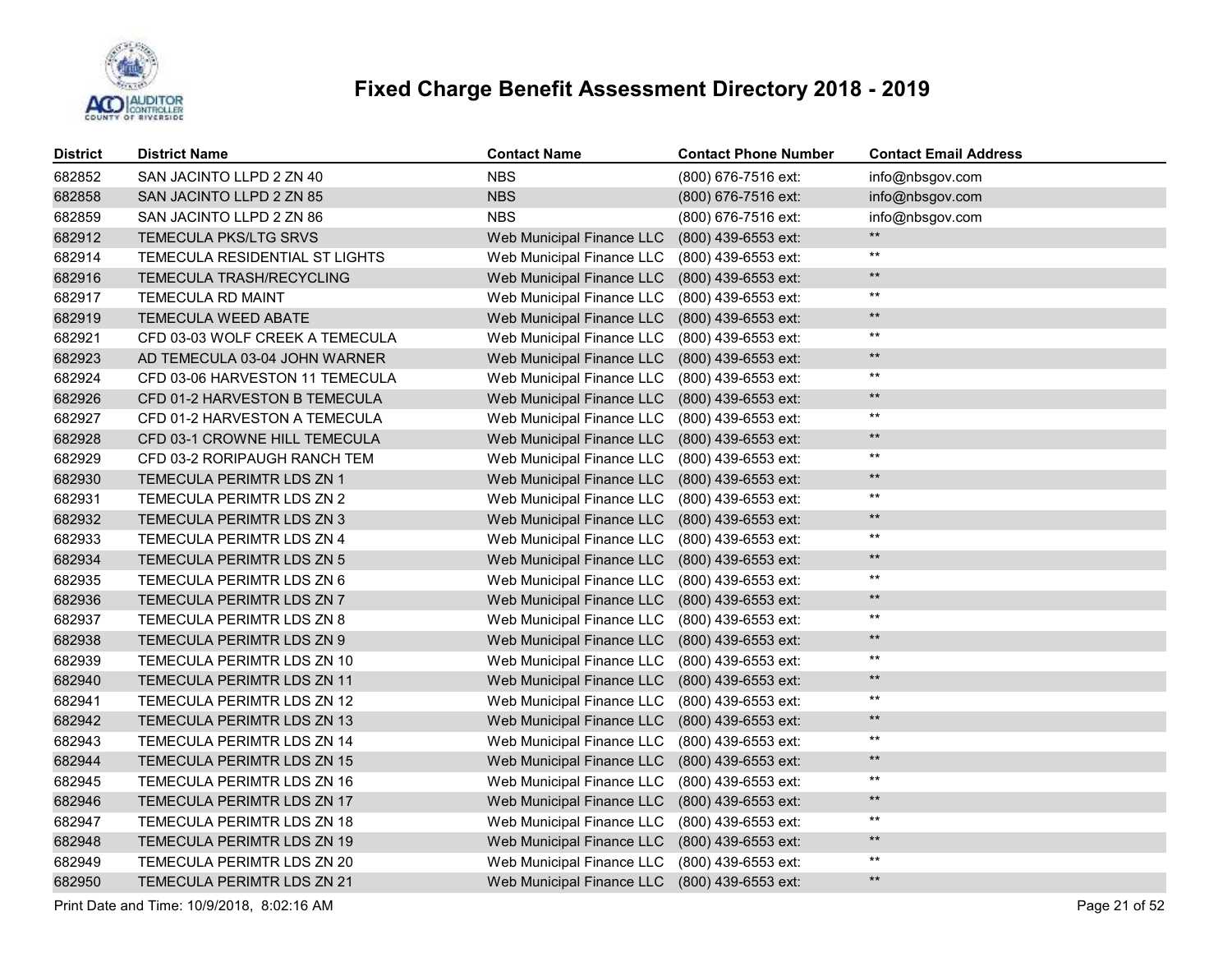

| <b>District</b> | <b>District Name</b>             | <b>Contact Name</b>       | <b>Contact Phone Number</b> | <b>Contact Email Address</b> |
|-----------------|----------------------------------|---------------------------|-----------------------------|------------------------------|
| 682951          | TEMECULA PERIMTR LDS ZN 22       | Web Municipal Finance LLC | (800) 439-6553 ext:         | $***$                        |
| 682952          | TEMECULA PERIMTR LDS ZN 23       | Web Municipal Finance LLC | (800) 439-6553 ext:         | $\star\star$                 |
| 682953          | TEMECULA PERIMTR LDS ZN 24       | Web Municipal Finance LLC | (800) 439-6553 ext:         | $\star\star$                 |
| 682954          | TEMECULA PERIMTR LDS ZN 25       | Web Municipal Finance LLC | (800) 439-6553 ext:         | $\star\star$                 |
| 682955          | TEMECULA PERIMTR LDS ZN 26       | Web Municipal Finance LLC | (800) 439-6553 ext:         | $\star\star$                 |
| 682956          | TEMECULA PERIMTR LDS ZN 27       | Web Municipal Finance LLC | (800) 439-6553 ext:         | $\star\star$                 |
| 682957          | TEMECULA PERIMTR LDS ZN 28       | Web Municipal Finance LLC | (800) 439-6553 ext:         | $\star\star$                 |
| 682958          | TEMECULA PERIMTR LDS ZN 29       | Web Municipal Finance LLC | (800) 439-6553 ext:         | $\star\star$                 |
| 682959          | CFD 16-1 RORIPAUGH RNCH2 TEM     | Web Municipal Finance LLC | (800) 439-6553 ext:         | $^{\star\star}$              |
| 683000          | CFD 2001-1 ALVORD USD            | Cooperative strategies    | (877) 250-1503 ext:         | taxinfo@coopstrategies.com   |
| 683001          | CFD 2002-1 ALVORD USD            | Cooperative strategies    | (877) 250-1503 ext:         | taxinfo@coopstrategies.com   |
| 683002          | ALVORD USD 2006-1 TAX A          | Cooperative strategies    | (877) 250-1503 ext:         | taxinfo@coopstrategies.com   |
| 683003          | ALVORD USD 2006-1 TAX B          | Cooperative strategies    | (877) 250-1503 ext:         | taxinfo@coopstrategies.com   |
| 683142          | CFD 03-5 CORONA-NORCO USD        | Cooperative strategies    | (877) 250-1503 ext:         | taxinfo@coopstrategies.com   |
| 683143          | CFD 03-4 CORONA-NORCO USD        | Cooperative strategies    | (877) 250-1503 ext:         | taxinfo@coopstrategies.com   |
| 683144          | CFD 03-3 A CORONA-NORCO USD      | Cooperative strategies    | (877) 250-1503 ext:         | taxinfo@coopstrategies.com   |
| 683145          | CFD 03-3 B CORONA-NORCO USD      | Cooperative strategies    | (877) 250-1503 ext:         | taxinfo@coopstrategies.com   |
| 683146          | CFD 03-2 CORONA-NORCO USD        | Cooperative strategies    | (877) 250-1503 ext:         | taxinfo@coopstrategies.com   |
| 683147          | CFD 03-1 CORONA-NORCO USD        | Cooperative strategies    | (877) 250-1503 ext:         | taxinfo@coopstrategies.com   |
| 683148          | CFD 02-2 A CORONA-NORCO USD      | Cooperative strategies    | (877) 250-1503 ext:         | taxinfo@coopstrategies.com   |
| 683149          | CFD 02-2 B CORONA-NORCO USD      | Cooperative strategies    | (877) 250-1503 ext:         | taxinfo@coopstrategies.com   |
| 683150          | CFD 00-1 CORONA-NORCO USD        | Cooperative strategies    | (877) 250-1503 ext:         | taxinfo@coopstrategies.com   |
| 683151          | CFD 01-1 AREA A CORONA-NORCO USD | Cooperative strategies    | (877) 250-1503 ext:         | taxinfo@coopstrategies.com   |
| 683152          | CFD 01-1 AREA B CORONA-NORCO USD | Cooperative strategies    | (877) 250-1503 ext:         | taxinfo@coopstrategies.com   |
| 683153          | CFD 02-1 CORONA-NORCO USD        | Cooperative strategies    | (877) 250-1503 ext:         | taxinfo@coopstrategies.com   |
| 683154          | CFD 01-2 AREA A CORONA-NORCO USD | Cooperative strategies    | (877) 250-1503 ext:         | taxinfo@coopstrategies.com   |
| 683155          | CFD 01-2 AREA B CORONA-NORCO USD | Cooperative strategies    | (877) 250-1503 ext:         | taxinfo@coopstrategies.com   |
| 683156          | CFD 01-2 AREA C CORONA-NORCO USD | Cooperative strategies    | (877) 250-1503 ext:         | taxinfo@coopstrategies.com   |
| 683157          | CFD 06-1 CORONA-NORCO USD        | Cooperative strategies    | (877) 250-1503 ext:         | taxinfo@coopstrategies.com   |
| 683158          | CFD 06-2 CORONA-NORCO USD        | Cooperative strategies    | (877) 250-1503 ext:         | taxinfo@coopstrategies.com   |
| 683160          | CFD 99-1 CORONA-NORCO USD        | Cooperative strategies    | (877) 250-1503 ext:         | taxinfo@coopstrategies.com   |
| 683161          | CFD 99-2 AREA A CORONA-NORCO USD | Cooperative strategies    | (877) 250-1503 ext:         | taxinfo@coopstrategies.com   |
| 683162          | CFD 99-2 AREA B CORONA-NORCO USD | Cooperative strategies    | (877) 250-1503 ext:         | taxinfo@coopstrategies.com   |
| 683163          | CFD 99-2 AREA C CORONA-NORCO USD | Cooperative strategies    | (877) 250-1503 ext:         | taxinfo@coopstrategies.com   |
| 683164          | CFD 05-1 CORONA-NORCO USD        | Cooperative strategies    | (877) 250-1503 ext:         | taxinfo@coopstrategies.com   |
| 683166          | CFD 04-2 IA 3 CORONA-NORCO USD   | Cooperative strategies    | (877) 250-1503 ext:         | taxinfo@coopstrategies.com   |

Print Date and Time: 10/9/2018, 8:02:16 AM Page 22 of 52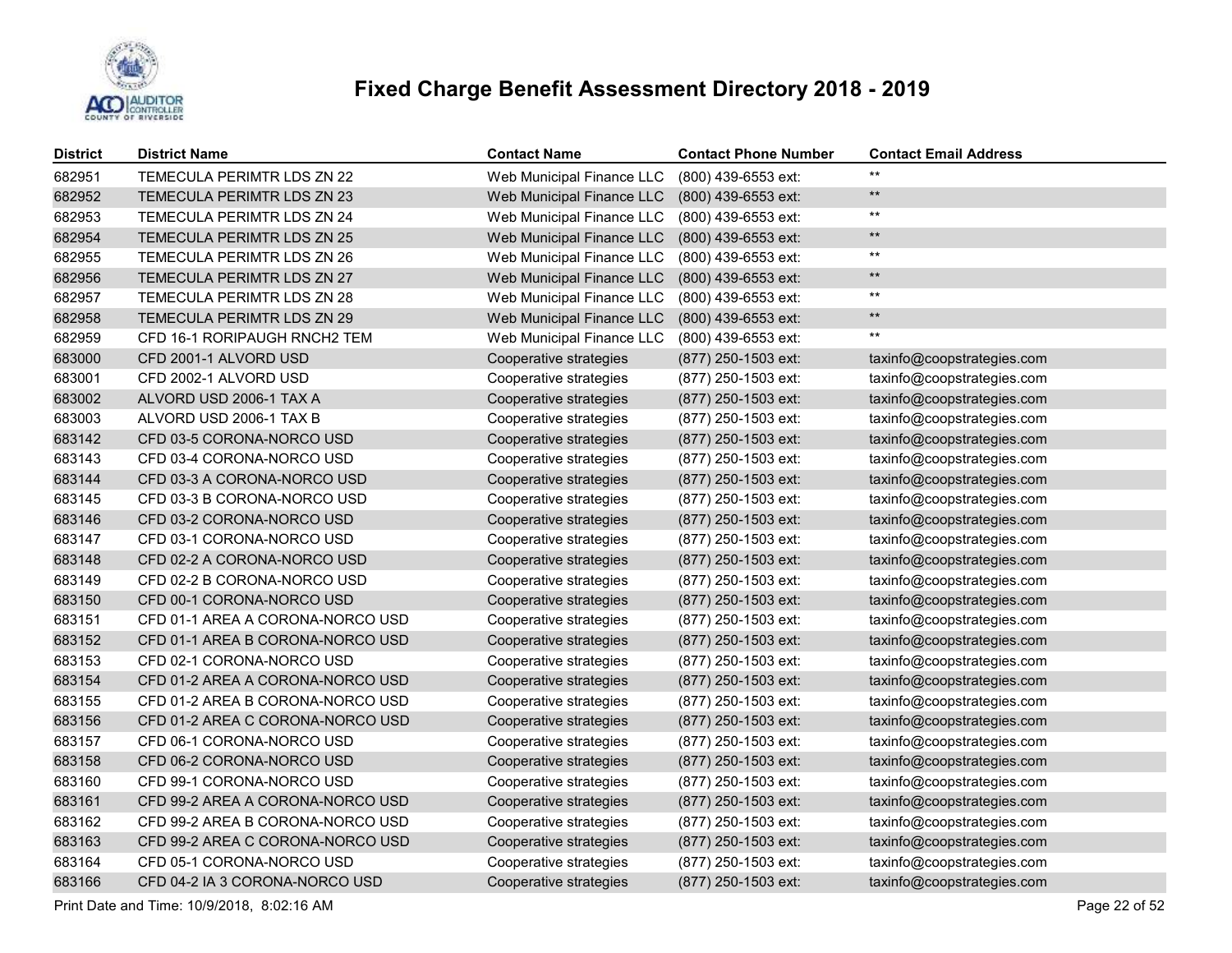

| <b>District</b> | <b>District Name</b>          | <b>Contact Name</b>       | <b>Contact Phone Number</b> | <b>Contact Email Address</b> |
|-----------------|-------------------------------|---------------------------|-----------------------------|------------------------------|
| 683167          | CFD 04-1 CORONA-NORCO USD     | Cooperative strategies    | (877) 250-1503 ext:         | taxinfo@coopstrategies.com   |
| 683168          | CFD 04-2 IA1 CORONA-NORCO USD | Cooperative strategies    | (877) 250-1503 ext:         | taxinfo@coopstrategies.com   |
| 683169          | CFD 04-2 IA2 CORONA-NORCO USD | Cooperative strategies    | (877) 250-1503 ext:         | taxinfo@coopstrategies.com   |
| 683174          | CFD 94-1 CORONA-NORCO USD     | Cooperative strategies    | (877) 250-1503 ext:         | taxinfo@coopstrategies.com   |
| 683175          | CFD 95-1 CORONA-NORCO         | Cooperative strategies    | (877) 250-1503 ext:         | taxinfo@coopstrategies.com   |
| 683176          | CFD 96-1 CORONA-NORCO         | Cooperative strategies    | (877) 250-1503 ext:         | taxinfo@coopstrategies.com   |
| 683177          | CFD 97-1 CORONA-NORCO         | Cooperative strategies    | (877) 250-1503 ext:         | taxinfo@coopstrategies.com   |
| 683178          | CFD 98-1 CORONA-NORCO USD     | Cooperative strategies    | (877) 250-1503 ext:         | taxinfo@coopstrategies.com   |
| 683179          | CFD 98-2 CORONA-NORCO USD     | Cooperative strategies    | (877) 250-1503 ext:         | taxinfo@coopstrategies.com   |
| 683181          | CFD 6 RIV UNIF                | Andrea Roess              | (949) 955-1500 ext:         | andrea@taussig.com           |
| 683184          | CFD 4 RIV UNIF                | Andrea Roess              | (949) 955-1500 ext:         | andrea@taussig.com           |
| 683185          | CFD 8 RIV USD                 | Andrea Roess              | (949) 955-1500 ext:         | andrea@taussig.com           |
| 683187          | CFD 16-1 (CORONA-NORCO USD)   | Cooperative strategies    | (877) 250-1503 ext:         | taxinfo@coopstrategies.com   |
| 683191          | CFD 2003-1 IA 1 VAL VERDE USD | Cooperative strategies    | (877) 250-1503 ext:         | taxinfo@coopstrategies.com   |
| 683192          | CFD 2003-2 VAL VERDE USD      | Cooperative strategies    | (877) 250-1503 ext:         | taxinfo@coopstrategies.com   |
| 683193          | CFD 2003-1 IA 2 VAL VERDE USD | Cooperative strategies    | (877) 250-1503 ext:         | taxinfo@coopstrategies.com   |
| 683194          | CFD VAL VERDE USD 98-1        | Cooperative strategies    | (877) 250-1503 ext:         | taxinfo@coopstrategies.com   |
| 683200          | CFD 2002-1 IA-A VAL VERDE USD | Cooperative strategies    | (877) 250-1503 ext:         | taxinfo@coopstrategies.com   |
| 683281          | CFD 91-1 PERRIS UNION HS      | Koppel & Gruber Public Fi | (888) 510-0290 ext:         | info@kgpf.net                |
| 683282          | CFD 92-1 PERRIS UNION HS      | Koppel & Gruber Public Fi | (888) 510-0290 ext:         | info@kgpf.net                |
| 683300          | CFD 6 IMP AREA 2 RIV USD      | Andrea Roess              | (949) 955-1500 ext:         | andrea@taussig.com           |
| 683301          | CFD 7 RIV USD                 | Andrea Roess              | (949) 955-1500 ext:         | andrea@taussig.com           |
| 683302          | CFD 9 IMP AREA 1 RIV USD      | Andrea Roess              | (949) 955-1500 ext:         | andrea@taussig.com           |
| 683303          | CFD 9 IMP AREA 3 RIV USD      | Andrea Roess              | (949) 955-1500 ext:         | andrea@taussig.com           |
| 683304          | CFD 9 IMP AREA 4 RIV USD      | Andrea Roess              | (949) 955-1500 ext:         | andrea@taussig.com           |
| 683305          | CFD 9 IMP AREA 5 RIV USD      | Andrea Roess              | (949) 955-1500 ext:         | andrea@taussig.com           |
| 683306          | CFD 9 1A-2 RIV USD            | Andrea Roess              | (949) 955-1500 ext:         | andrea@taussig.com           |
| 683307          | CFD 10 RIV USD                | Andrea Roess              | (949) 955-1500 ext:         | andrea@taussig.com           |
| 683308          | CFD 11 RIV USD                | Andrea Roess              | (949) 955-1500 ext:         | andrea@taussig.com           |
| 683309          | CFD 12 RIV USD                | Andrea Roess              | (949) 955-1500 ext:         | andrea@taussig.com           |
| 683310          | CFD 16 RIV USD                | Andrea Roess              | (949) 955-1500 ext:         | andrea@taussig.com           |
| 683311          | CFD 14 RIV USD                | Andrea Roess              | (949) 955-1500 ext:         | andrea@taussig.com           |
| 683312          | CFD 15 IA 1 RIV USD           | Andrea Roess              | (949) 955-1500 ext:         | andrea@taussig.com           |
| 683313          | CFD 18 RIV USD                | Andrea Roess              | (949) 955-1500 ext:         | andrea@taussig.com           |
| 683314          | CFD 22 RIV USD                | Andrea Roess              | (949) 955-1500 ext:         | andrea@taussig.com           |
| 683315          | CFD 13 IA 1 RIV USD           | Andrea Roess              | (949) 955-1500 ext:         | andrea@taussig.com           |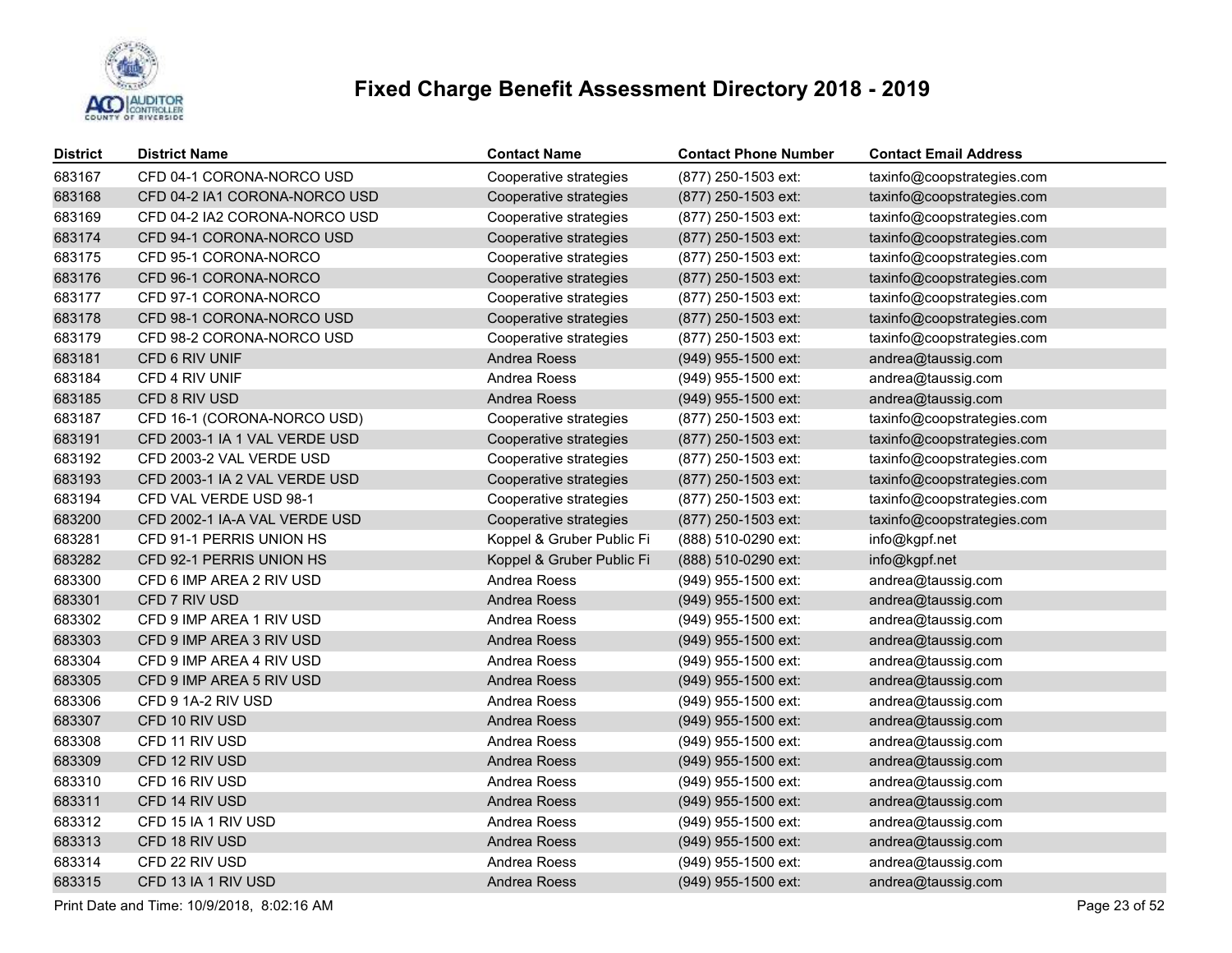

| <b>District</b> | <b>District Name</b>            | <b>Contact Name</b>             | <b>Contact Phone Number</b> | <b>Contact Email Address</b> |
|-----------------|---------------------------------|---------------------------------|-----------------------------|------------------------------|
| 683316          | CFD 17 RIV USD                  | Andrea Roess                    | $(949)$ 955-1500 ext:       | andrea@taussig.com           |
| 683317          | CFD 15 IA 2 RIV USD             | Andrea Roess                    | (949) 955-1500 ext:         | andrea@taussig.com           |
| 683318          | CFD 21 IA 2 RIV USD             | Andrea Roess                    | (949) 955-1500 ext:         | andrea@taussig.com           |
| 683319          | CFD 20 RIV USD                  | Andrea Roess                    | (949) 955-1500 ext:         | andrea@taussig.com           |
| 683320          | CFD 24 RIV USD                  | Andrea Roess                    | (949) 955-1500 ext:         | andrea@taussig.com           |
| 683321          | CFD 15 IA 3 RIV USD             | Andrea Roess                    | (949) 955-1500 ext:         | andrea@taussig.com           |
| 683322          | CFD 26 RIV USD                  | Andrea Roess                    | (949) 955-1500 ext:         | andrea@taussig.com           |
| 683323          | CFD 27 RIV USD                  | Andrea Roess                    | (949) 955-1500 ext:         | andrea@taussig.com           |
| 683400          | CFD 90-1 MURRIETA VALLEY USD    | Cooperative strategies          | (877) 250-1503 ext:         | taxinfo@coopstrategies.com   |
| 683401          | CFD 98-1 MURRIETA VALLEY USD    | Cooperative strategies          | (877) 250-1503 ext:         | taxinfo@coopstrategies.com   |
| 683402          | CFD 98-2 MURRIETA VALLEY USD    | Cooperative strategies          | (877) 250-1503 ext:         | taxinfo@coopstrategies.com   |
| 683403          | CFD 98-3 MURRIETA VALLEY USD    | Cooperative strategies          | (877) 250-1503 ext:         | taxinfo@coopstrategies.com   |
| 683404          | CFD 99-1 IMP A MURRIETA VLY USD | Cooperative strategies          | (877) 250-1503 ext:         | taxinfo@coopstrategies.com   |
| 683405          | CFD 99-1 IMP B MURRIETA VLY USD | Cooperative strategies          | (877) 250-1503 ext:         | taxinfo@coopstrategies.com   |
| 683406          | CFD 2000-1 MURRIETA VALLEY USD  | Cooperative strategies          | (877) 250-1503 ext:         | taxinfo@coopstrategies.com   |
| 683408          | CFD 2000-2 MURRIETA VALLEY USD  | Cooperative strategies          | (877) 250-1503 ext:         | taxinfo@coopstrategies.com   |
| 683409          | CFD 2001-1 MURRIETA VALLEY USD  | Cooperative strategies          | (877) 250-1503 ext:         | taxinfo@coopstrategies.com   |
| 683410          | CFD 2001-2 MURRIETA VALLEY USD  | Cooperative strategies          | (877) 250-1503 ext:         | taxinfo@coopstrategies.com   |
| 683411          | CFD 2002-1 MURRIETA VALLEY USD  | Cooperative strategies          | (877) 250-1503 ext:         | taxinfo@coopstrategies.com   |
| 683412          | CFD 2002-2 MURRIETA VALLEY USD  | Cooperative strategies          | (877) 250-1503 ext:         | taxinfo@coopstrategies.com   |
| 683413          | CFD 2001-4 MURRIETA VALLEY USD  | Cooperative strategies          | (877) 250-1503 ext:         | taxinfo@coopstrategies.com   |
| 683414          | CFD 2002-3 MURRIETA VALLEY USD  | Cooperative strategies          | (877) 250-1503 ext:         | taxinfo@coopstrategies.com   |
| 683415          | CFD 2002-5 IA A MURRIETA VL USD | Cooperative strategies          | (877) 250-1503 ext:         | taxinfo@coopstrategies.com   |
| 683416          | CFD 2002-4 IA A MURRIETA VL USD | Cooperative strategies          | (877) 250-1503 ext:         | taxinfo@coopstrategies.com   |
| 683417          | CFD 2002-4 IA B MURRIETA VL USD | Cooperative strategies          | (877) 250-1503 ext:         | taxinfo@coopstrategies.com   |
| 683419          | CFD 2002-5 IA B MURRIETA VL USD | Cooperative strategies          | (877) 250-1503 ext:         | taxinfo@coopstrategies.com   |
| 683420          | CFD 2003-1 MURRIETA VALLEY USD  | Cooperative strategies          | (877) 250-1503 ext:         | taxinfo@coopstrategies.com   |
| 683421          | CFD 2003-2 MURRIETA VALLEY USD  | Cooperative strategies          | (877) 250-1503 ext:         | taxinfo@coopstrategies.com   |
| 683422          | CFD 2003-3 MURRIETA VALLEY USD  | Cooperative strategies          | (877) 250-1503 ext:         | taxinfo@coopstrategies.com   |
| 683423          | CFD 2003-4 MURRIETA VALLEY USD  | Cooperative strategies          | (877) 250-1503 ext:         | taxinfo@coopstrategies.com   |
| 683424          | CFD 2004-1 MURRIETA VALLEY USD  | Cooperative strategies          | (877) 250-1503 ext:         | taxinfo@coopstrategies.com   |
| 683426          | CFD 2006-1 IA B MURRIETA VL USD | Cooperative strategies          | (877) 250-1503 ext:         | taxinfo@coopstrategies.com   |
| 683427          | CFD 2006-1 IA A MURRIETA VL USD | Cooperative strategies          | (877) 250-1503 ext:         | taxinfo@coopstrategies.com   |
| 683428          | CFD 6-1 MVUSD IAC               | Cooperative strategies          | (877) 250-1503 ext:         | taxinfo@coopstrategies.com   |
| 683500          | CFD 1 DESERT SANDS USD          | <b>David Taussig Associates</b> | (800) 969-4382 ext:         |                              |
| 683501          | CFD 2008-1 DESERT SANDS USD     | Barbara Hale-Carter             | (760) 233-2630 ext:         | barbc@sdfa.com               |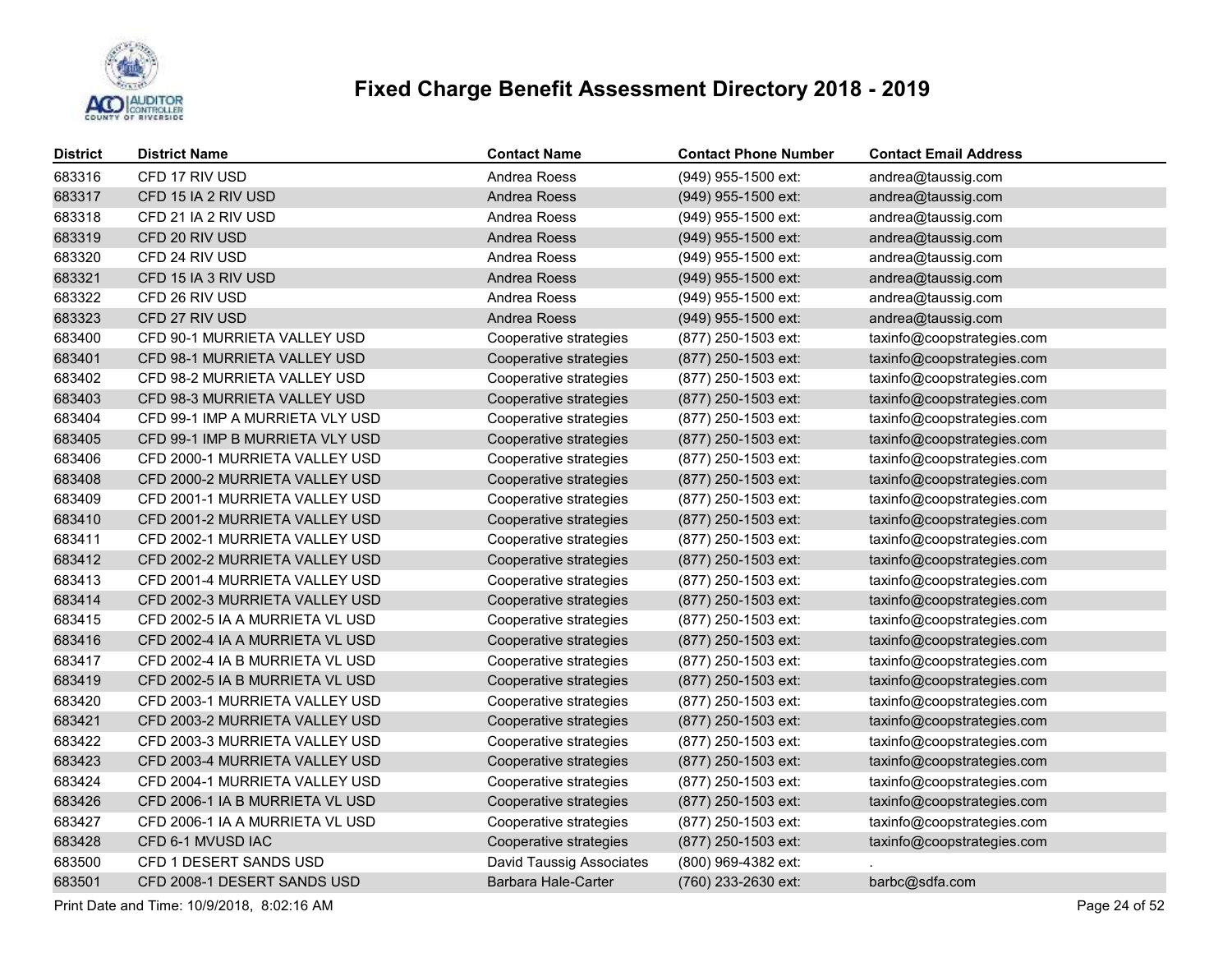

| <b>District</b> | <b>District Name</b>           | <b>Contact Name</b>        | <b>Contact Phone Number</b> | <b>Contact Email Address</b> |
|-----------------|--------------------------------|----------------------------|-----------------------------|------------------------------|
| 683510          | JURUPA VALLEY TRASH 1          | Vicki Wasko                | (951) 332-6464 ext:         | vwasko@jurupavalley.org      |
| 683629          | CFD 3 JURUPA USD               | Cooperative strategies     | (877) 250-1503 ext:         | taxinfo@coopstrategies.com   |
| 683630          | CFD 4 JURUPA USD               | Cooperative strategies     | (877) 250-1503 ext:         | taxinfo@coopstrategies.com   |
| 683631          | CFD 6 JURUPA USD               | Cooperative strategies     | (877) 250-1503 ext:         | taxinfo@coopstrategies.com   |
| 683632          | CFD JURUPA USD NO 8            | Cooperative strategies     | (877) 250-1503 ext:         | taxinfo@coopstrategies.com   |
| 683633          | CFD JURUPA USD NO 10           | Cooperative strategies     | (877) 250-1503 ext:         | taxinfo@coopstrategies.com   |
| 683634          | CFD JURUPA USD NO 9            | Cooperative strategies     | (877) 250-1503 ext:         | taxinfo@coopstrategies.com   |
| 683635          | JURUPA USD CFD NO 11 IA A      | Cooperative strategies     | (877) 250-1503 ext:         | taxinfo@coopstrategies.com   |
| 683636          | CFD NO 12 JURUPA USD           | Cooperative strategies     | (877) 250-1503 ext:         | taxinfo@coopstrategies.com   |
| 683637          | CFD NO 13 JURUPA USD           | Cooperative strategies     | (877) 250-1503 ext:         | taxinfo@coopstrategies.com   |
| 683638          | CFD NO 2011-1 IA 3 MENIFEE USD | Cooperative strategies     | (877) 250-1503 ext:         | taxinfo@coopstrategies.com   |
| 683639          | JURUPA USD CFD NO 11 IA B      | Cooperative strategies     | (877) 250-1503 ext:         | taxinfo@coopstrategies.com   |
| 683640          | JURUPA USD CFD NO 15           | Cooperative strategies     | (877) 250-1503 ext:         | taxinfo@coopstrategies.com   |
| 683700          | CFD 2004-1 HEMET USD           | Barbara Hale-Carter        | (760) 233-2630 ext:         | barbc@sdfa.com               |
| 683703          | CFD 2005-4 HEMET USD           | Barbara Hale-Carter        | (760) 233-2630 ext:         | barbc@sdfa.com               |
| 683705          | CFD 2005-3 IA 1 HEMET USD      | Barbara Hale-Carter        | (760) 233-2630 ext:         | barbc@sdfa.com               |
| 683720          | CFD 2005-2 HEMET USD           | Barbara Hale-Carter        | (760) 233-2630 ext:         | barbc@sdfa.com               |
| 683721          | CFD 2005-6 HEMET USD           | <b>Barbara Hale-Carter</b> | (760) 233-2630 ext:         | barbc@sdfa.com               |
| 683800          | CFD 2003-1 MORENO VALLEY USD   | Barbara Hale-Carter        | (760) 233-2630 ext:         | barbc@sdfa.com               |
| 683801          | CFD 2003-1 MORENO VALLEY USD   | Barbara Hale-Carter        | (760) 233-2630 ext:         | barbc@sdfa.com               |
| 683802          | CFD 2004-1 MORENO VALLEY USD   | Barbara Hale-Carter        | (760) 233-2630 ext:         | barbc@sdfa.com               |
| 683803          | CFD 2004-2 MORENO VALLEY USD   | Barbara Hale-Carter        | (760) 233-2630 ext:         | barbc@sdfa.com               |
| 683804          | CFD 2004-3 MORENO VALLEY USD   | Barbara Hale-Carter        | (760) 233-2630 ext:         | barbc@sdfa.com               |
| 683805          | CFD 2004-4 MORENO VALLEY USD   | Barbara Hale-Carter        | (760) 233-2630 ext:         | barbc@sdfa.com               |
| 683806          | CFD 2004-5 MORENO VALLEY USD   | Barbara Hale-Carter        | (760) 233-2630 ext:         | barbc@sdfa.com               |
| 683807          | CFD 2004-6 ZN1 MORENO VLY USD  | Barbara Hale-Carter        | (760) 233-2630 ext:         | barbc@sdfa.com               |
| 683808          | CFD 2004-6 ZN2 MORENO VLY USD  | <b>Barbara Hale-Carter</b> | (760) 233-2630 ext:         | barbc@sdfa.com               |
| 683809          | CFD 2004-6 ZN3 MORENO VLY USD  | Barbara Hale-Carter        | (760) 233-2630 ext:         | barbc@sdfa.com               |
| 683810          | CFD 2004-6 ZN4 MORENO VLY USD  | Barbara Hale-Carter        | (760) 233-2630 ext:         | barbc@sdfa.com               |
| 683811          | CFD 2005-1 MORENO VALLEY USD   | Barbara Hale-Carter        | (760) 233-2630 ext:         | barbc@sdfa.com               |
| 683812          | CFD 2005-2 MORENO VALLEY USD   | Barbara Hale-Carter        | (760) 233-2630 ext:         | barbc@sdfa.com               |
| 683813          | CFD 2005-3 MORENO VALLEY USD   | Barbara Hale-Carter        | (760) 233-2630 ext:         | barbc@sdfa.com               |
| 683814          | CFD 2005-4 MORENO VALLEY USD   | Barbara Hale-Carter        | (760) 233-2630 ext:         | barbc@sdfa.com               |
| 683815          | CFD 2005-5 MORENO VALLEY USD   | Barbara Hale-Carter        | (760) 233-2630 ext:         | barbc@sdfa.com               |
| 683817          | CFD 2007-1 MORENO VALLEY USD   | Barbara Hale-Carter        | (760) 233-2630 ext:         | barbc@sdfa.com               |
| 683818          | CFD 2015-2 MORENO VALLEY USD   | Barbara Hale-Carter        | (760) 233-2630 ext:         | barbc@sdfa.com               |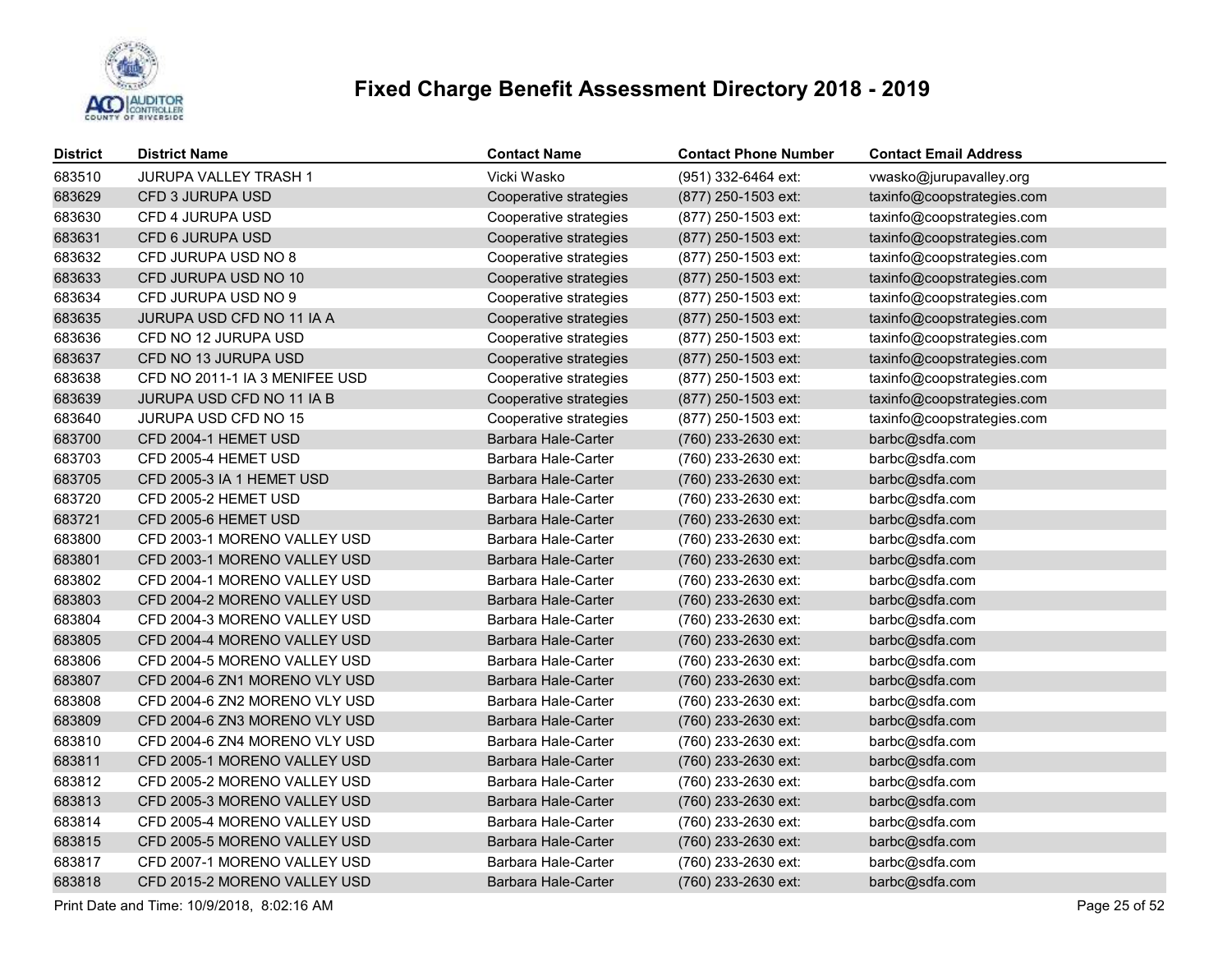

| <b>District</b> | <b>District Name</b>             | <b>Contact Name</b>            | <b>Contact Phone Number</b> | <b>Contact Email Address</b> |
|-----------------|----------------------------------|--------------------------------|-----------------------------|------------------------------|
| 683820          | CFD 2015-3 MORENO VALLEY USD     | Barbara Hale-Carter            | (760) 233-2630 ext:         | barbc@sdfa.com               |
| 683900          | CFD MENIFEE USD 2011-1 IA2       | Cooperative strategies         | (877) 250-1503 ext:         | taxinfo@coopstrategies.com   |
| 683901          | CFD 94-1 MENIFEE USD             | Cooperative strategies         | (877) 250-1503 ext:         | taxinfo@coopstrategies.com   |
| 683902          | CFD 99-1 MENIFEE USD             | Cooperative strategies         | (877) 250-1503 ext:         | taxinfo@coopstrategies.com   |
| 683903          | CFD 99-1 IA A MENIFEE USD        | Cooperative strategies         | (877) 250-1503 ext:         | taxinfo@coopstrategies.com   |
| 683904          | CFD 99-1 ZN 2 MENIFEE USD        | Cooperative strategies         | (877) 250-1503 ext:         | taxinfo@coopstrategies.com   |
| 683905          | CFD 2002-1 MENIFEE USD           | Cooperative strategies         | (877) 250-1503 ext:         | taxinfo@coopstrategies.com   |
| 683906          | CFD 2002-3 MENIFEE USD           | Cooperative strategies         | (877) 250-1503 ext:         | taxinfo@coopstrategies.com   |
| 683907          | CFD 2002-4 MENIFEE USD           | Cooperative strategies         | (877) 250-1503 ext:         | taxinfo@coopstrategies.com   |
| 683908          | CFD 2002-5 MENIFEE USD           | Cooperative strategies         | (877) 250-1503 ext:         | taxinfo@coopstrategies.com   |
| 683909          | CFD 2003-3 MENIFEE USD           | Cooperative strategies         | (877) 250-1503 ext:         | taxinfo@coopstrategies.com   |
| 683910          | CFD 2002-2 MENIFEE USD           | Cooperative strategies         | (877) 250-1503 ext:         | taxinfo@coopstrategies.com   |
| 683911          | CFD 2003-1 MENIFEE USD           | Cooperative strategies         | (877) 250-1503 ext:         | taxinfo@coopstrategies.com   |
| 683912          | CFD 2003-4 MENIFEE USD           | Cooperative strategies         | (877) 250-1503 ext:         | taxinfo@coopstrategies.com   |
| 683913          | CFD 2004-3 MENIFEE USD           | Cooperative strategies         | (877) 250-1503 ext:         | taxinfo@coopstrategies.com   |
| 683914          | CFD 2004-4 MENIFEE USD           | Cooperative strategies         | (877) 250-1503 ext:         | taxinfo@coopstrategies.com   |
| 683915          | CFD 2004-5 MENIFEE USD           | Cooperative strategies         | (877) 250-1503 ext:         | taxinfo@coopstrategies.com   |
| 683916          | CFD 2004-6 MENIFEE USD           | Cooperative strategies         | (877) 250-1503 ext:         | taxinfo@coopstrategies.com   |
| 683917          | MENIFEE USD 2004-2               | Cooperative strategies         | (877) 250-1503 ext:         | taxinfo@coopstrategies.com   |
| 683918          | MENIFEE USD 2005-2               | Cooperative strategies         | (877) 250-1503 ext:         | taxinfo@coopstrategies.com   |
| 683919          | MENIFEE USD 2003-2 IA A          | Cooperative strategies         | (877) 250-1503 ext:         | taxinfo@coopstrategies.com   |
| 683920          | MENIFEE USD 2006-1               | Cooperative strategies         | (877) 250-1503 ext:         | taxinfo@coopstrategies.com   |
| 683921          | MENIFEE USD 2006-2               | Cooperative strategies         | (877) 250-1503 ext:         | taxinfo@coopstrategies.com   |
| 683922          | MENIFEE USD 2006-3               | Cooperative strategies         | (877) 250-1503 ext:         | taxinfo@coopstrategies.com   |
| 683923          | MENIFEE USD 2006-4               | Cooperative strategies         | (877) 250-1503 ext:         | taxinfo@coopstrategies.com   |
| 683930          | MENIFEE-DELQ TRASH               | Gast Angie                     | (866) 962-2287 ext:         | agast@wm.com                 |
| 683931          | CFD CITY OF MENIFEE 2012-1       | <b>Spicer Consulting Group</b> | (866) 504-2067 ext:         | contact@spicercg.com         |
| 683932          | CFD MENIFEE USD 2011-1 IA 1      | Cooperative strategies         | (877) 250-1503 ext:         | taxinfo@coopstrategies.com   |
| 683933          | CFD MENIFEE 2012-02 HIDDEN HILLS | <b>Spicer Consulting Group</b> | (866) 504-2067 ext:         | contact@spicercg.com         |
| 683934          | CFD MENIFEE USD 2014-2           | Cooperative strategies         | (877) 250-1503 ext:         | taxinfo@coopstrategies.com   |
| 683935          | CFD MENIFEE USD 2014-1           | Cooperative strategies         | (877) 250-1503 ext:         | taxinfo@coopstrategies.com   |
| 683936          | AD MENIFEE LLMD 89-1-C ZN 3      | <b>Spicer Consulting Group</b> | (866) 504-2067 ext:         | contact@spicercg.com         |
| 683937          | AD MENIFEE LLMD 89-1-C ZN 27     | <b>Spicer Consulting Group</b> | (866) 504-2067 ext:         | contact@spicercg.com         |
| 683938          | AD MENIFEE LLMD 89-1-C ZN 37     | <b>Spicer Consulting Group</b> | $(866)$ 504-2067 ext:       | contact@spicercg.com         |
| 683939          | AD MENIFEE LLMD 89-1-C ZN 38     | <b>Spicer Consulting Group</b> | (866) 504-2067 ext:         | contact@spicercg.com         |
| 683940          | AD MENIFEE LLMD 89-1-C ZN 44     | <b>Spicer Consulting Group</b> | (866) 504-2067 ext:         | contact@spicercg.com         |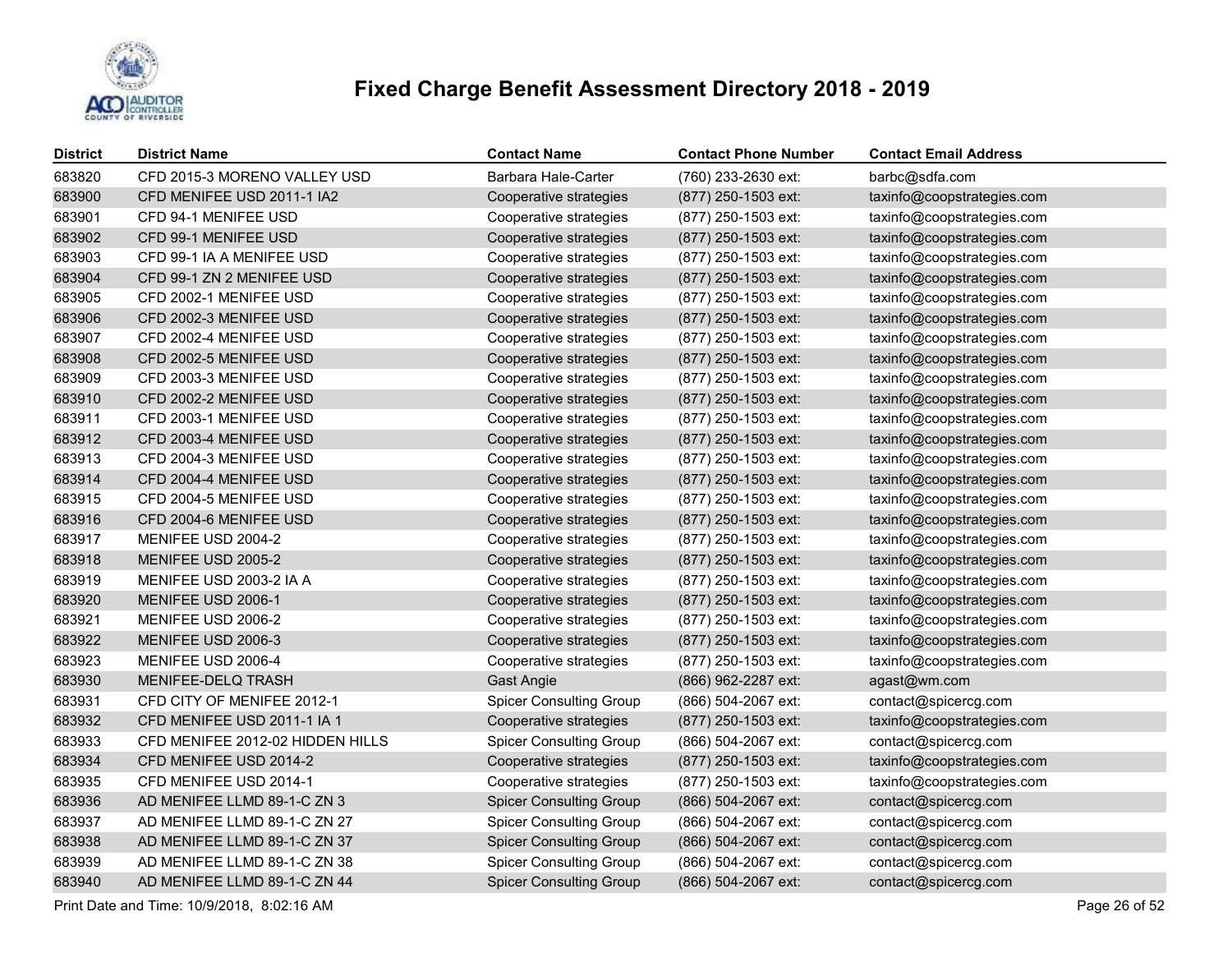

| <b>District</b> | <b>District Name</b>             | <b>Contact Name</b>            | <b>Contact Phone Number</b> | <b>Contact Email Address</b> |
|-----------------|----------------------------------|--------------------------------|-----------------------------|------------------------------|
| 683941          | AD MENIFEE LLMD 89-1-C ZN 47     | <b>Spicer Consulting Group</b> | (866) 504-2067 ext:         | contact@spicercg.com         |
| 683942          | AD MENIFEE LLMD 89-1-C ZN 49     | <b>Spicer Consulting Group</b> | (866) 504-2067 ext:         | contact@spicercg.com         |
| 683943          | AD MENIFEE LLMD 89-1-C ZN 63     | <b>Spicer Consulting Group</b> | (866) 504-2067 ext:         | contact@spicercg.com         |
| 683944          | AD MENIFEE LLMD 89-1-C ZN 69     | <b>Spicer Consulting Group</b> | (866) 504-2067 ext:         | contact@spicercg.com         |
| 683946          | AD MENIFEE LLMD 89-1-C ZN 77     | <b>Spicer Consulting Group</b> | (866) 504-2067 ext:         | contact@spicercg.com         |
| 683947          | AD MENIFEE LLMD 89-1-C ZN 81     | <b>Spicer Consulting Group</b> | (866) 504-2067 ext:         | contact@spicercg.com         |
| 683948          | AD MENIFEE LLMD 89-1-C ZN 113    | <b>Spicer Consulting Group</b> | (866) 504-2067 ext:         | contact@spicercg.com         |
| 683949          | AD MENIFEE LLMD 89-1-C ZN 114    | <b>Spicer Consulting Group</b> | (866) 504-2067 ext:         | contact@spicercg.com         |
| 683950          | AD MENIFEE LLMD 89-1-C ZN 117    | <b>Spicer Consulting Group</b> | (866) 504-2067 ext:         | contact@spicercg.com         |
| 683951          | AD MENIFEE LLMD 89-1-C ZN 118    | <b>Spicer Consulting Group</b> | (866) 504-2067 ext:         | contact@spicercg.com         |
| 683952          | AD MENIFEE LLMD 89-1-C ZN 121    | <b>Spicer Consulting Group</b> | (866) 504-2067 ext:         | contact@spicercg.com         |
| 683953          | AD MENIFEE LLMD 89-1-C ZN 129    | <b>Spicer Consulting Group</b> | (866) 504-2067 ext:         | contact@spicercg.com         |
| 683954          | AD MENIFEE LLMD 89-1-C ZN 130    | <b>Spicer Consulting Group</b> | (866) 504-2067 ext:         | contact@spicercg.com         |
| 683955          | AD MENIFEE LLMD 89-1-C ZN 133    | <b>Spicer Consulting Group</b> | (866) 504-2067 ext:         | contact@spicercg.com         |
| 683956          | AD MENIFEE LLMD 89-1-C ZN 163    | <b>Spicer Consulting Group</b> | (866) 504-2067 ext:         | contact@spicercg.com         |
| 683957          | AD MENIFEE LLMD 89-1-C ZN 167    | <b>Spicer Consulting Group</b> | (866) 504-2067 ext:         | contact@spicercg.com         |
| 683958          | AD MENIFEE LLMD 89-1-C ZN 176    | <b>Spicer Consulting Group</b> | (866) 504-2067 ext:         | contact@spicercg.com         |
| 683959          | AD MENIFEE LLMD 89-1-C STL GRP 4 | <b>Spicer Consulting Group</b> | (866) 504-2067 ext:         | contact@spicercg.com         |
| 683960          | AD MENIFEE CSA 33                | <b>Spicer Consulting Group</b> | (866) 504-2067 ext:         | contact@spicercg.com         |
| 683961          | AD MENIFEE CSA 43                | <b>Spicer Consulting Group</b> | (866) 504-2067 ext:         | contact@spicercg.com         |
| 683962          | AD MENIFEE CSA 84                | <b>Spicer Consulting Group</b> | (866) 504-2067 ext:         | contact@spicercg.com         |
| 683963          | AD MENIFEE CSA 86                | <b>Spicer Consulting Group</b> | (866) 504-2067 ext:         | contact@spicercg.com         |
| 683964          | AD MENIFEE CSA 138               | <b>Spicer Consulting Group</b> | (866) 504-2067 ext:         | contact@spicercg.com         |
| 683965          | AD MENIFEE CSA 145               | <b>Spicer Consulting Group</b> | (866) 504-2067 ext:         | contact@spicercg.com         |
| 683966          | CFD 2014-2 (COMMERCE POINTE)     | <b>Spicer Consulting Group</b> | (866) 504-2067 ext:         | contact@spicercg.com         |
| 683967          | CFD 2014-1 (REGENT TOWN CENTER)  | <b>Spicer Consulting Group</b> | (866) 504-2067 ext:         | contact@spicercg.com         |
| 683969          | CFD 2003-2 IMP AREAB MENIFEE USD | Cooperative strategies         | (877) 250-1503 ext:         | taxinfo@coopstrategies.com   |
| 683972          | CFD 2015-2 TAX ZONE 1 MENIFEE    | <b>Spicer Consulting Group</b> | (866) 504-2067 ext:         | contact@spicercg.com         |
| 683973          | CFD 2015-2 TAX ZONE 2 MENIFEE    | <b>Spicer Consulting Group</b> | (866) 504-2067 ext:         | contact@spicercg.com         |
| 683974          | CFD 2015-2 TAX ZONE 3 MENIFEE    | <b>Spicer Consulting Group</b> | (866) 504-2067 ext:         | contact@spicercg.com         |
| 683975          | CFD 2015-2 TAX ZONE 4 MENIFEE    | <b>Spicer Consulting Group</b> | (866) 504-2067 ext:         | contact@spicercg.com         |
| 683976          | CFD 2015-2 TAX ZONE 5 MENIFEE    | <b>Spicer Consulting Group</b> | (866) 504-2067 ext:         | contact@spicercg.com         |
| 684000          | SAN GORGONIO HOSPITAL MEASURE D  | <b>NBS</b>                     | (800) 676-7516 ext:         | info@nbsgov.com              |
| 684001          | JURUPA CSD LMD 2001-3 ZN R       | Web Municipal Finance LLC      | (800) 439-6553 ext:         | $**$                         |
| 684002          | JURUPA CSD LMD 2001-3 ZN S       | Web Municipal Finance LLC      | (800) 439-6553 ext:         | $***$                        |
| 684003          | JURUPA CSD LMD 2001-3 ZN T       | Web Municipal Finance LLC      | (800) 439-6553 ext:         | $***$                        |

Print Date and Time: 10/9/2018, 8:02:16 AM Page 27 of 52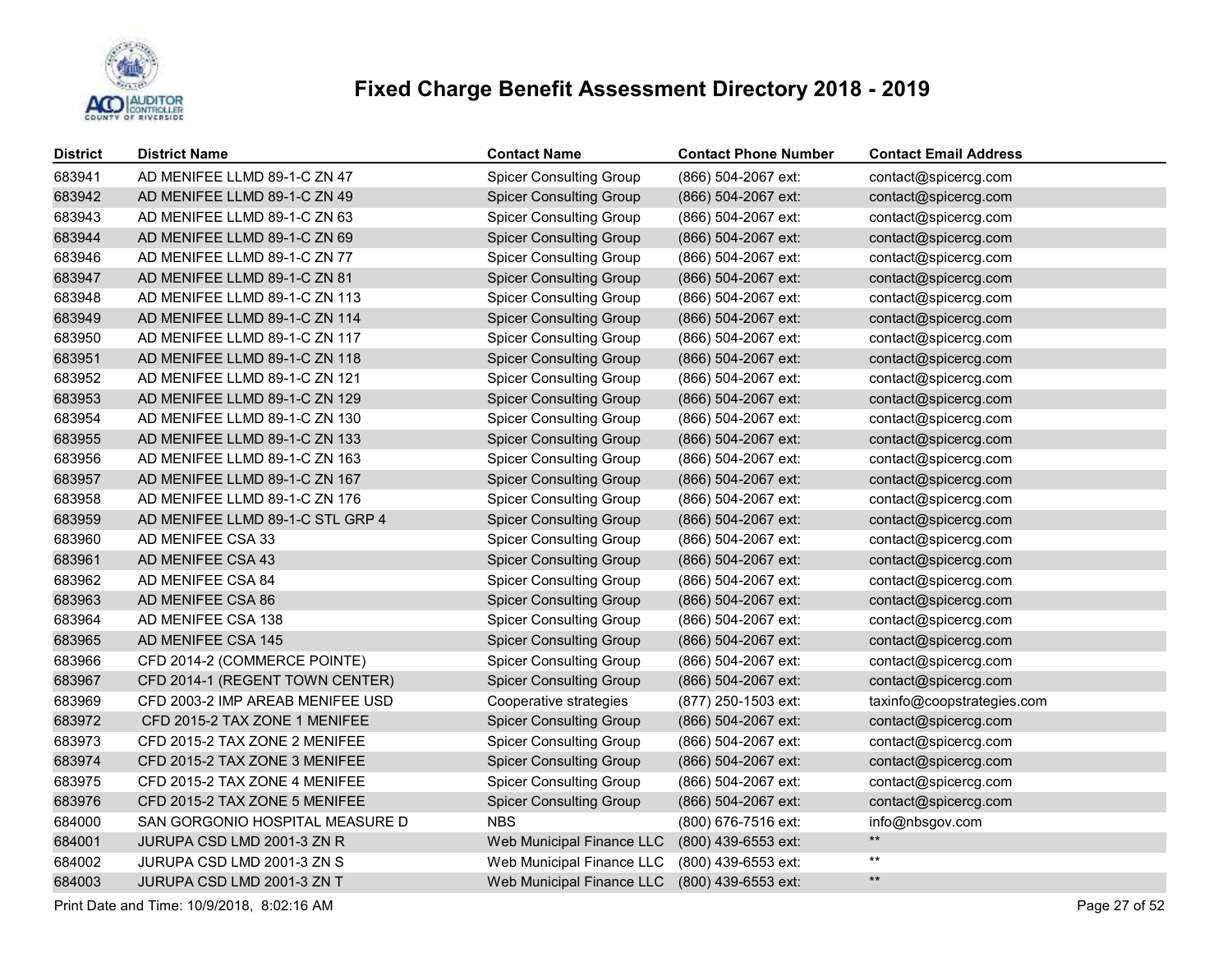

| <b>District</b> | <b>District Name</b>           | <b>Contact Name</b>       | <b>Contact Phone Number</b> | <b>Contact Email Address</b> |
|-----------------|--------------------------------|---------------------------|-----------------------------|------------------------------|
| 684004          | JURUPA CSD LMD 2001-3 ZN U     | Web Municipal Finance LLC | (800) 439-6553 ext:         | $***$                        |
| 684005          | JURUPA CSD LMD 2001-3 ZN V     | Web Municipal Finance LLC | (800) 439-6553 ext:         | $\star\star$                 |
| 684006          | JURUPA CSD LMD 2001-3 ZN W     | Web Municipal Finance LLC | (800) 439-6553 ext:         | $***$                        |
| 684007          | JURUPA CSD LMD 2001-3 ZN X     | Web Municipal Finance LLC | (800) 439-6553 ext:         | $***$                        |
| 684008          | JURUPA CSD LMD 2001-3 ZN Y     | Web Municipal Finance LLC | (800) 439-6553 ext:         | $***$                        |
| 684009          | JURUPA CSD LMD 2001-3 ZN Z     | Web Municipal Finance LLC | (800) 439-6553 ext:         | $***$                        |
| 684010          | JURUPA CSD LMD 2001-3 ZN AA    | Web Municipal Finance LLC | (800) 439-6553 ext:         | $***$                        |
| 684011          | JURUPA CSD LMD 2001-3 ZN BB    | Web Municipal Finance LLC | (800) 439-6553 ext:         | $***$                        |
| 684012          | JURUPA CSD LMD 2001-3 ZN CC    | Web Municipal Finance LLC | (800) 439-6553 ext:         | $***$                        |
| 684013          | JURUPA CSD LMD 2001-3 ZN DD    | Web Municipal Finance LLC | (800) 439-6553 ext:         | $***$                        |
| 684014          | JURUPA CSD LMD 2001-3 ZN EE    | Web Municipal Finance LLC | (800) 439-6553 ext:         | $***$                        |
| 684015          | JURUPA CSD LMD 2001-3 ZN FF    | Web Municipal Finance LLC | (800) 439-6553 ext:         | $***$                        |
| 684016          | JURUPA CSD LMD 2001-3 ZN GG    | Web Municipal Finance LLC | (800) 439-6553 ext:         | $***$                        |
| 684017          | JURUPA CSD LMD 2001-3 ZN HH    | Web Municipal Finance LLC | (800) 439-6553 ext:         | $***$                        |
| 684018          | JURUPA CSD LMD 2001-3 ZN II    | Web Municipal Finance LLC | (800) 439-6553 ext:         | $***$                        |
| 684019          | JURUPA CSD LMD 2003-1 (C) ZN B | Web Municipal Finance LLC | (800) 439-6553 ext:         | $***$                        |
| 684020          | CFD 8 O&M ANNX 2 JURUPA CSD    | Web Municipal Finance LLC | (800) 439-6553 ext:         | $***$                        |
| 684021          | CFD 8 O&M ANNX 3 JURUPA CSD    | Web Municipal Finance LLC | $(800)$ 439-6553 ext:       | $***$                        |
| 684022          | CFD 8 O&M ANNX 4 JURUPA CSD    | Web Municipal Finance LLC | (800) 439-6553 ext:         | $***$                        |
| 684023          | CFD 14 O&M JURUPA CSD          | Web Municipal Finance LLC | (800) 439-6553 ext:         | $***$                        |
| 684024          | CFD 15 O&M JURUPA CSD          | Web Municipal Finance LLC | (800) 439-6553 ext:         | $***$                        |
| 684025          | CFD 17 O&M JURUPA CSD          | Web Municipal Finance LLC | (800) 439-6553 ext:         | $***$                        |
| 684026          | CFD 18 O&M JURUPA CSD          | Web Municipal Finance LLC | (800) 439-6553 ext:         | $***$                        |
| 684027          | CFD 19 O&M JURUPA CSD          | Web Municipal Finance LLC | (800) 439-6553 ext:         | $\star\star$                 |
| 684028          | CFD 20 O&M JURUPA CSD          | Web Municipal Finance LLC | (800) 439-6553 ext:         | $***$                        |
| 684029          | CFD 21 O&M JURUPA CSD          | Web Municipal Finance LLC | (800) 439-6553 ext:         | $***$                        |
| 684030          | CFD 23 O&M JURUPA CSD          | Web Municipal Finance LLC | (800) 439-6553 ext:         | $***$                        |
| 684031          | CFD 24 O&M JURUPA CSD          | Web Municipal Finance LLC | (800) 439-6553 ext:         | $***$                        |
| 684032          | CFD 25 O&M JURUPA CSD          | Web Municipal Finance LLC | (800) 439-6553 ext:         | $***$                        |
| 684033          | CFD 22 O&M JURUPA CSD          | Web Municipal Finance LLC | $(800)$ 439-6553 ext:       | $\star\star$                 |
| 684034          | CFD 26 O&M JURUPA CSD          | Web Municipal Finance LLC | (800) 439-6553 ext:         | $***$                        |
| 684035          | CFD 27 O&M JURUPA CSD          | Web Municipal Finance LLC | (800) 439-6553 ext:         | $***$                        |
| 684036          | CFD 28 O&M JURUPA CSD          | Web Municipal Finance LLC | (800) 439-6553 ext:         | $***$                        |
| 684037          | CFD 29 O&M JURUPA CSD          | Web Municipal Finance LLC | (800) 439-6553 ext:         | $***$                        |
| 684038          | CFD 30 O&M JURUPA CSD          | Web Municipal Finance LLC | (800) 439-6553 ext:         | $***$                        |
| 684039          | CFD 31 O&M JURUPA CSD          | Web Municipal Finance LLC | (800) 439-6553 ext:         | $\star\star$                 |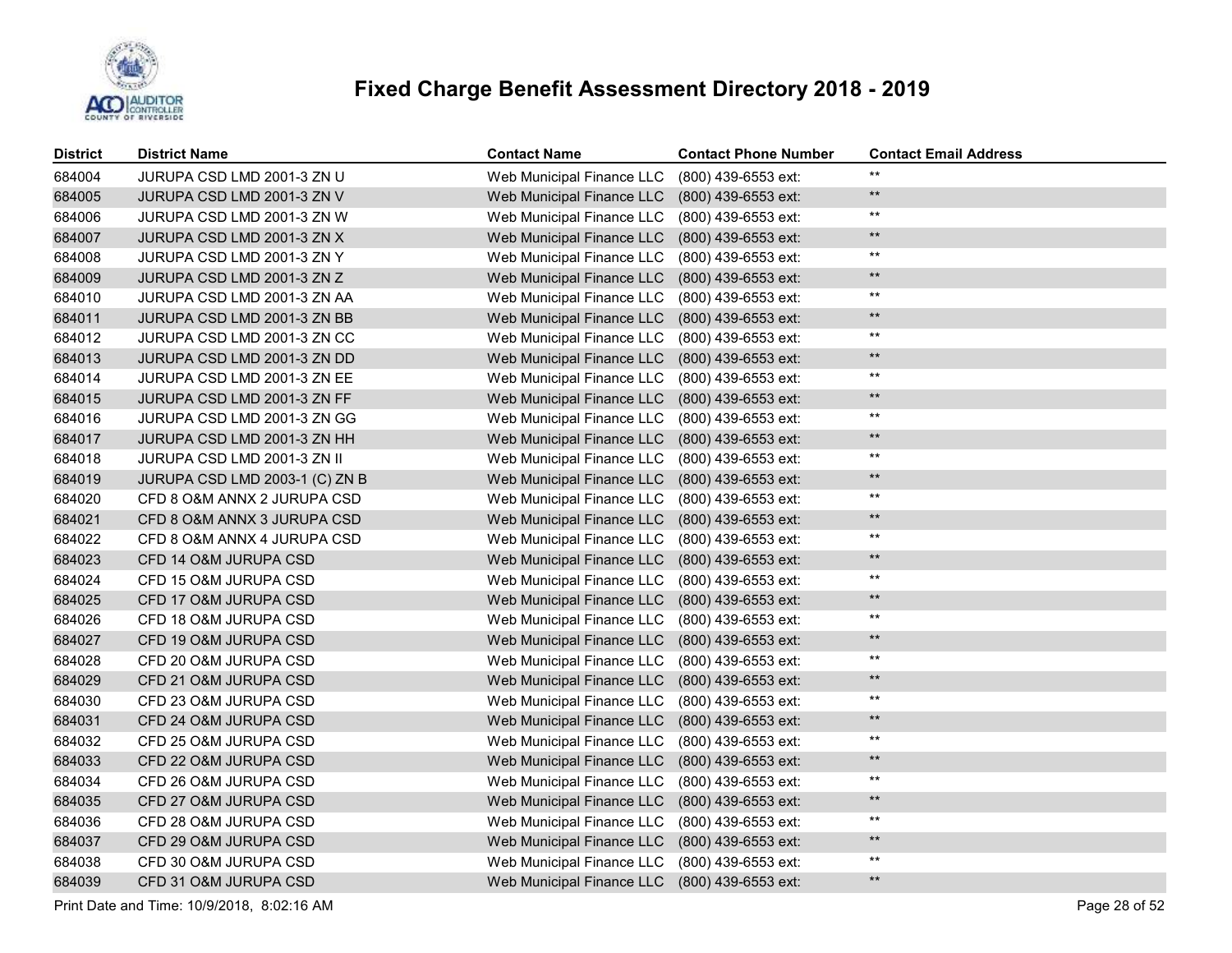

| District | <b>District Name</b>           | <b>Contact Name</b>       | <b>Contact Phone Number</b> | <b>Contact Email Address</b> |
|----------|--------------------------------|---------------------------|-----------------------------|------------------------------|
| 684040   | CFD 32 O&M JURUPA CSD          | Web Municipal Finance LLC | (800) 439-6553 ext:         | $**$                         |
| 684041   | CFD 33 O&M JURUPA CSD          | Web Municipal Finance LLC | (800) 439-6553 ext:         | $***$                        |
| 684042   | CFD 34 O&M JURUPA CSD          | Web Municipal Finance LLC | (800) 439-6553 ext:         | $***$                        |
| 684043   | CFD 35 O&M JURUPA CSD          | Web Municipal Finance LLC | (800) 439-6553 ext:         | $***$                        |
| 684044   | CFD 8 O&M-ANNEX 5 JURUPA CSD   | Web Municipal Finance LLC | (800) 439-6553 ext:         | $***$                        |
| 684045   | CFD 22 DS JURUPA CSD           | Web Municipal Finance LLC | (800) 439-6553 ext:         | $***$                        |
| 684046   | CFD 26 DS JURUPA CSD           | Web Municipal Finance LLC | (800) 439-6553 ext:         | $***$                        |
| 684047   | CFD 27 DS JURUPA CSD           | Web Municipal Finance LLC | (800) 439-6553 ext:         | $***$                        |
| 684048   | CFD 28 DS JURUPA CSD           | Web Municipal Finance LLC | (800) 439-6553 ext:         | $***$                        |
| 684049   | CFD 29 DS JURUPA CSD           | Web Municipal Finance LLC | (800) 439-6553 ext:         | $\star\star$                 |
| 684050   | CFD 30 DS JURUPA CSD           | Web Municipal Finance LLC | (800) 439-6553 ext:         | $***$                        |
| 684051   | CFD 31 DS JURUPA CSD           | Web Municipal Finance LLC | (800) 439-6553 ext:         | $***$                        |
| 684052   | CFD 32 DS JURUPA CSD           | Web Municipal Finance LLC | (800) 439-6553 ext:         | $***$                        |
| 684053   | CFD 33 DS JURUPA CSD           | Web Municipal Finance LLC | (800) 439-6553 ext:         | $***$                        |
| 684054   | CFD 34 DS JURUPA CSD           | Web Municipal Finance LLC | (800) 439-6553 ext:         | $***$                        |
| 684055   | CFD 35 DS JURUPA CSD           | Web Municipal Finance LLC | (800) 439-6553 ext:         | $***$                        |
| 684061   | CITRUS PEST CONTROL 2          | <b>NBS</b>                | (800) 676-7516 ext:         | info@nbsgov.com              |
| 684063   | JURUPA CSD LMD 2001-1 ZN BB    | Web Municipal Finance LLC | (800) 439-6553 ext:         | $***$                        |
| 684066   | JURUPA CSD LMD 2001-2 ZN I     | Web Municipal Finance LLC | (800) 439-6553 ext:         | $***$                        |
| 684067   | JURUPA CSD LMD 2001-2 ZN J     | Web Municipal Finance LLC | (800) 439-6553 ext:         | $***$                        |
| 684068   | JURUPA CSD LMD 2001-2 ZN K     | Web Municipal Finance LLC | (800) 439-6553 ext:         | $***$                        |
| 684069   | JURUPA CSD LMD 2001-3 ZN AAA   | Web Municipal Finance LLC | (800) 439-6553 ext:         | $***$                        |
| 684070   | JURUPA CSD LMD 2001-3 ZN BBB   | Web Municipal Finance LLC | $(800)$ 439-6553 ext:       | $***$                        |
| 684071   | JURUPA CSD LMD 2001-3 ZONE CCC | Web Municipal Finance LLC | (800) 439-6553 ext:         | $***$                        |
| 684072   | JURUPA CSD LMD 2001-3 ZN JJ    | Web Municipal Finance LLC | (800) 439-6553 ext:         | $***$                        |
| 684073   | JURUPA CSD LMD 2001-3 ZN KK    | Web Municipal Finance LLC | (800) 439-6553 ext:         | $**$                         |
| 684074   | JURUPA CSD LMD 2001-3 ZN LL    | Web Municipal Finance LLC | (800) 439-6553 ext:         | $***$                        |
| 684075   | JURUPA CSD LMD 2001-3 ZN MM    | Web Municipal Finance LLC | (800) 439-6553 ext:         | $\star\star$                 |
| 684076   | JURUPA CSD LMD 2001-3 ZN NN    | Web Municipal Finance LLC | $(800)$ 439-6553 ext:       | $***$                        |
| 684077   | JURUPA CSD LMD 2001-3 ZN OO    | Web Municipal Finance LLC | (800) 439-6553 ext:         | **                           |
| 684078   | JURUPA CSD LMD 2001-3 ZN PP    | Web Municipal Finance LLC | (800) 439-6553 ext:         | $***$                        |
| 684079   | JURUPA CSD LMD 2001-3 ZN QQ    | Web Municipal Finance LLC | (800) 439-6553 ext:         | **                           |
| 684080   | JURUPA CSD LMD 2001-3 ZN RR    | Web Municipal Finance LLC | (800) 439-6553 ext:         | $***$                        |
| 684081   | JURUPA CSD LMD 2001-3 ZN SS    | Web Municipal Finance LLC | (800) 439-6553 ext:         | $***$                        |
| 684082   | JURUPA CSD LMD 2001-3 ZN TT    | Web Municipal Finance LLC | (800) 439-6553 ext:         | $***$                        |
| 684083   | JURUPA CSD LMD 2001-3 ZN UU    | Web Municipal Finance LLC | (800) 439-6553 ext:         | $**$                         |

Print Date and Time: 10/9/2018, 8:02:16 AM Page 29 of 52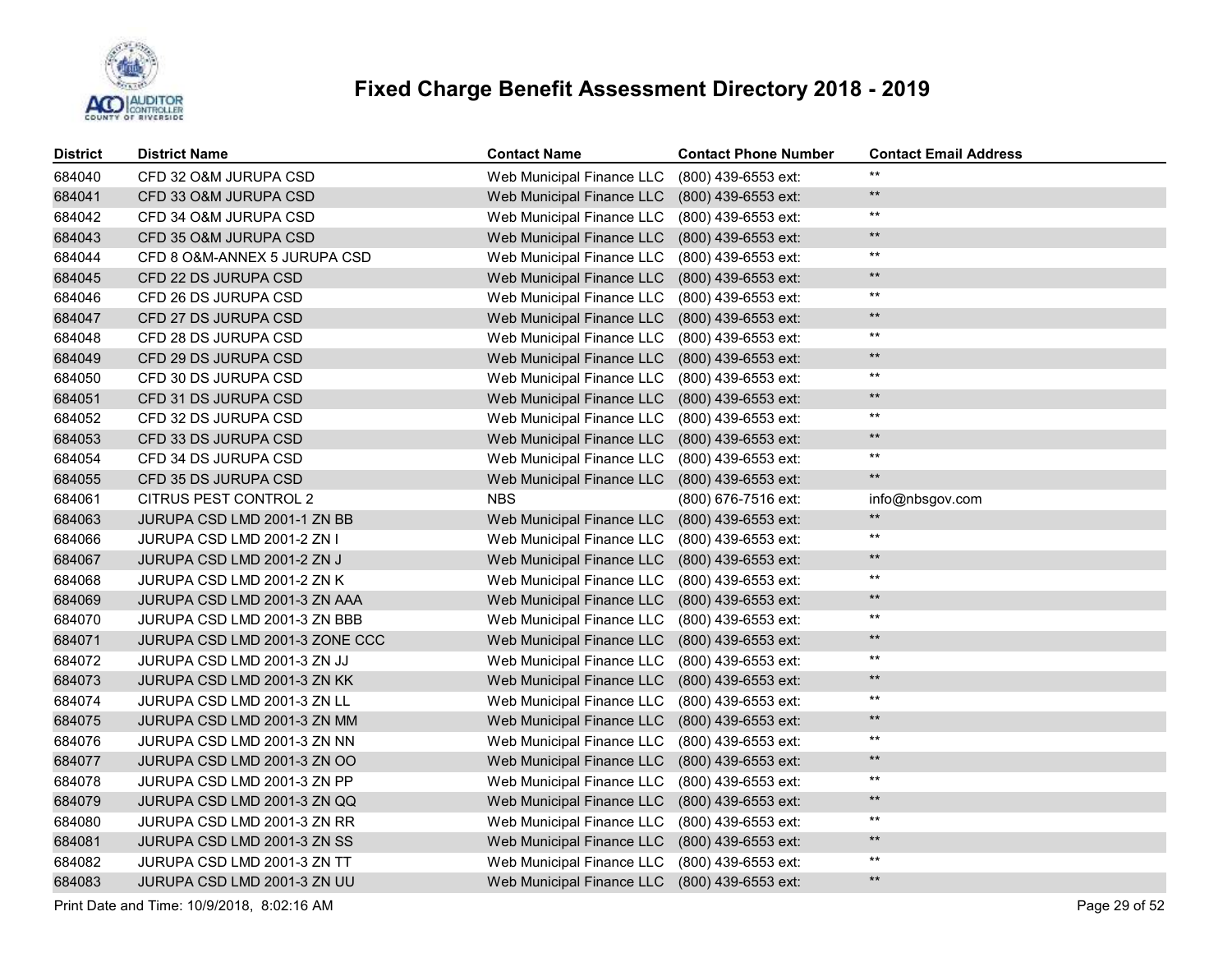

| <b>District</b> | <b>District Name</b>             | <b>Contact Name</b>        | <b>Contact Phone Number</b> | <b>Contact Email Address</b> |
|-----------------|----------------------------------|----------------------------|-----------------------------|------------------------------|
| 684084          | JURUPA CSD LMD 2001-3 ZN VV      | Web Municipal Finance LLC  | (800) 439-6553 ext:         | $***$                        |
| 684085          | JURUPA CSD LMD 2001-3 ZN WW      | Web Municipal Finance LLC  | (800) 439-6553 ext:         | $\star\star$                 |
| 684086          | JURUPA CSD LMD 2001-3 ZN XX      | Web Municipal Finance LLC  | (800) 439-6553 ext:         | $***$                        |
| 684087          | JURUPA CSD LMD 2001-3 ZN FFF     | Web Municipal Finance LLC  | (800) 439-6553 ext:         | $***$                        |
| 684089          | JURUPA CSD LMD 2001-1 ZN EE      | Web Municipal Finance LLC  | (800) 439-6553 ext:         | $***$                        |
| 684091          | JURUPA CSD LMD 2001-3 ZONE GGG   | Web Municipal Finance LLC  | (800) 439-6553 ext:         | $***$                        |
| 684092          | CFD JURUPA CSD 42 O&M            | Web Municipal Finance LLC  | (800) 439-6553 ext:         | $***$                        |
| 684093          | CFD JURUPA CSD 42 DEBT           | Web Municipal Finance LLC  | (800) 439-6553 ext:         | $***$                        |
| 684095          | AD JURUPA CSD LMD 2001-3 ZN III  | Web Municipal Finance LLC  | (800) 439-6553 ext:         | $***$                        |
| 684096          | AD JURUPA CSD LMD 2001-3 ZN JJJ  | Web Municipal Finance LLC  | (800) 439-6553 ext:         | $***$                        |
| 684097          | AD JURUPA CSD LMD 2001-3 ZN LLL  | Web Municipal Finance LLC  | (800) 439-6553 ext:         | $***$                        |
| 684098          | AD JURUPA CSD LMD 2001-3 ZN MMM  | Web Municipal Finance LLC  | (800) 439-6553 ext:         | $***$                        |
| 684099          | CFD JURUPA CSD 37 IA NO 2 DEBT   | Web Municipal Finance LLC  | (800) 439-6553 ext:         | $***$                        |
| 684100          | CFD JURUPA CSD 43 DEBT SERV      | Web Municipal Finance LLC  | (800) 439-6553 ext:         | $***$                        |
| 684101          | CFD JURUPA CSD 43 O&M            | Web Municipal Finance LLC  | (800) 439-6553 ext:         | $***$                        |
| 684102          | CFD JURUPA CSD 44 IA NO 1 O&M    | Web Municipal Finance LLC  | (800) 439-6553 ext:         | $***$                        |
| 684103          | CFD JURUPA CSD 44 IA NO 2 O&M    | Web Municipal Finance LLC  | (800) 439-6553 ext:         | $***$                        |
| 684104          | CFD JURUPA CSD 45 IA NO 1 DEBT   | Web Municipal Finance LLC  | (800) 439-6553 ext:         | $***$                        |
| 684105          | CFD JURUPA CSD 45 IA NO 2 DEBT   | Web Municipal Finance LLC  | (800) 439-6553 ext:         | $***$                        |
| 684106          | CFD JURUPA CSD 46 DEBT SERV      | Web Municipal Finance LLC  | (800) 439-6553 ext:         | $***$                        |
| 684108          | CFD JURUPA CSD 47 DEBT SERV      | Web Municipal Finance LLC  | (800) 439-6553 ext:         | $***$                        |
| 684109          | CFD JURUPA CSD 47 O&M            | Web Municipal Finance LLC  | (800) 439-6553 ext:         | $***$                        |
| 684111          | CFD CATHEDRAL CITY 2006 1 IA5    | David Taussig & Associates | (800) 969-4382 ext:         |                              |
| 684115          | CATHEDRAL CITY WASTE DISPOSAL CG | Burrtec W & R Services     | (760) 340-2113 ext:         | $\mathbf{r}$                 |
| 684116          | CFD CATHEDRAL CITY 2006-1 IA6    | David Taussig & Associates | (800) 969-4382 ext:         |                              |
| 684117          | CFD CATHEDRAL CITY 2006-1 IA7    | David Taussig & Associates | (800) 969-4382 ext:         | $\ddot{\phantom{0}}$         |
| 684118          | CFD CATHEDRAL CITY 2006-1 IA8    | David Taussig & Associates | (800) 969-4382 ext:         |                              |
| 684121          | EDGEMONT COMMUNITY SRV SEWER CHG | Web Municipal Finance LLC  | (800) 439-6553 ext:         | $***$                        |
| 684126          | EDGEMONT COMMUNITY SRV LGT CHG   | Web Municipal Finance LLC  | (800) 439-6553 ext:         | $***$                        |
| 684128          | JURUPA CSD LLMD 2001-3 ZN D      | Web Municipal Finance LLC  | (800) 439-6553 ext:         | $\star\star$                 |
| 684129          | JURUPA CSD LLMD 2001-3 ZN E      | Web Municipal Finance LLC  | (800) 439-6553 ext:         | $***$                        |
| 684130          | JURUPA CSD LLMD 2001-3 ZN F      | Web Municipal Finance LLC  | (800) 439-6553 ext:         | $\star\star$                 |
| 684131          | JURUPA CSD LLMD 2001-1 ZN F      | Web Municipal Finance LLC  | (800) 439-6553 ext:         | $***$                        |
| 684132          | JURUPA CSD LLMD 2001-3 ZN G      | Web Municipal Finance LLC  | (800) 439-6553 ext:         | $\star\star$                 |
| 684133          | JURUPA CSD LLMD 2001-3 ZN H      | Web Municipal Finance LLC  | (800) 439-6553 ext:         | $\star\star$                 |
| 684134          | JURUPA CSD LLMD 98-1 ZN F        | Web Municipal Finance LLC  | (800) 439-6553 ext:         | $\star\star$                 |

Print Date and Time: 10/9/2018, 8:02:16 AM Page 30 of 52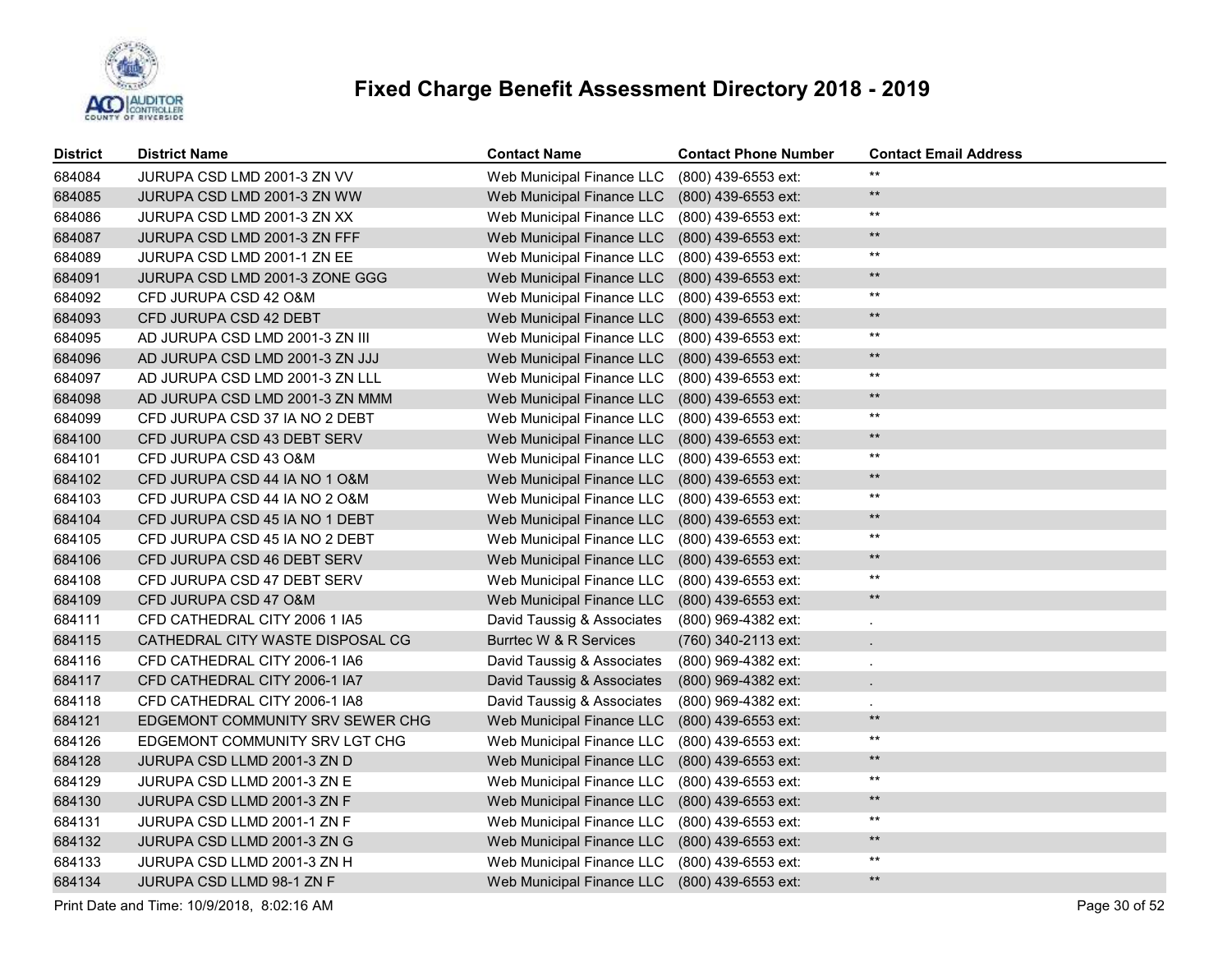

| <b>District</b> | <b>District Name</b>             | <b>Contact Name</b>                           | <b>Contact Phone Number</b> | <b>Contact Email Address</b> |
|-----------------|----------------------------------|-----------------------------------------------|-----------------------------|------------------------------|
| 684135          | JURUPA CSD LLMD 98-1 ZN G        | Web Municipal Finance LLC                     | (800) 439-6553 ext:         | $***$                        |
| 684136          | JURUPA CSD LLMD 98-2 ANNEX 1     | Web Municipal Finance LLC                     | (800) 439-6553 ext:         | $***$                        |
| 684137          | JURUPA CSD LLMD 98-2 ANNEX 2     | Web Municipal Finance LLC                     | (800) 439-6553 ext:         | $***$                        |
| 684138          | JURUPA CSD LLMD 98-2 ANNEX 3     | Web Municipal Finance LLC                     | (800) 439-6553 ext:         | $***$                        |
| 684139          | JURUPA CSD LLMD 98-2 ANNEX 4     | Web Municipal Finance LLC                     | (800) 439-6553 ext:         | $***$                        |
| 684140          | JURUPA CSD LLMD 98-2 ANNEX 6     | Web Municipal Finance LLC                     | (800) 439-6553 ext:         | $***$                        |
| 684141          | JURUPA CSD LLMD 2001-1 ZN B      | Web Municipal Finance LLC                     | (800) 439-6553 ext:         | $***$                        |
| 684142          | JURUPA CSD LLMD 2001-1 ZN C      | Web Municipal Finance LLC                     | (800) 439-6553 ext:         | $***$                        |
| 684143          | JURUPA CSD LLMD 2001-1 ZN D      | Web Municipal Finance LLC                     | (800) 439-6553 ext:         | $***$                        |
| 684144          | JURUPA CSD LLMD 2001-1 ZN E      | Web Municipal Finance LLC                     | (800) 439-6553 ext:         | $***$                        |
| 684145          | JURUPA CSD LLMD 2001-2 ZN B      | Web Municipal Finance LLC                     | (800) 439-6553 ext:         | $***$                        |
| 684146          | JURUPA CSD LLMD 2001-2 ZN C      | Web Municipal Finance LLC                     | (800) 439-6553 ext:         | $***$                        |
| 684147          | JURUPA CSD LLMD 2001-3 ZN A      | Web Municipal Finance LLC                     | (800) 439-6553 ext:         | $***$                        |
| 684148          | JURUPA CSD LLMD 2001-3 ZN B      | Web Municipal Finance LLC                     | (800) 439-6553 ext:         | $***$                        |
| 684149          | JURUPA CSD LLMD 2001-3 ZN C      | Web Municipal Finance LLC                     | (800) 439-6553 ext:         | $***$                        |
| 684156          | <b>JCSD ILLUMINATION NO 2</b>    | Web Municipal Finance LLC                     | (800) 439-6553 ext:         | $**$                         |
| 684157          | CFD #2-DS JURUPA CSD             | Web Municipal Finance LLC                     | (800) 439-6553 ext:         | $***$                        |
| 684158          | CFD 1 JURUPA                     | Web Municipal Finance LLC                     | $(800)$ 439-6553 ext:       | $**$                         |
| 684159          | JURUPA CSD LLMD 91-1 ZN 1        | Web Municipal Finance LLC                     | (800) 439-6553 ext:         | $***$                        |
| 684162          | JURUPA CSD LLMD 98-1 ZN A        | Web Municipal Finance LLC                     | (800) 439-6553 ext:         | $***$                        |
| 684163          | JURUPA LLMD 98-2 ORIGINAL AREA   | Web Municipal Finance LLC                     | (800) 439-6553 ext:         | $***$                        |
| 684164          | JURUPA CSD LLMD 91-1 ZN 2        | Web Municipal Finance LLC                     | (800) 439-6553 ext:         | $***$                        |
| 684165          | JURUPA CSD LLMD 98-1 ZN B        | Web Municipal Finance LLC                     | (800) 439-6553 ext:         | $***$                        |
| 684166          | JURUPA CSD LLMD 98-1 ZN C        | Web Municipal Finance LLC                     | (800) 439-6553 ext:         | $***$                        |
| 684167          | JURUPA CSD LLMD 98-1 ZN D        | Web Municipal Finance LLC                     | (800) 439-6553 ext:         | $***$                        |
| 684168          | <b>JURUPA CSD LLMD 98-1 ZN E</b> | Web Municipal Finance LLC                     | (800) 439-6553 ext:         | $***$                        |
| 684169          | JURUPA CSD LLMD 2001-1 ZN A      | Web Municipal Finance LLC                     | (800) 439-6553 ext:         | $***$                        |
| 684170          | JURUPA CSD LLMD 2001-2 ZN A      | Web Municipal Finance LLC                     | (800) 439-6553 ext:         | $***$                        |
| 684171          | DE LUZ COM SRV BENEFIT CHG       | De Luz CSD.                                   | (951) 696-0060 ext:         |                              |
| 684174          | DE LUZ CSD SHERIFF SPECIAL TAX   | De Luz CSD.                                   | (951) 696-0060 ext:         |                              |
| 684181          | SO COACHELLA VALLEY CSD          | <b>Ben Crowson</b>                            | (760) 396-1014 ext:         | scvcsd@verizon.net           |
| 684182          | CFD 14 DS JURUPA CSD             | Web Municipal Finance LLC                     | (800) 439-6553 ext:         | $**$                         |
| 684183          | CFD 15 DS JURUPA CSD             | Web Municipal Finance LLC                     | (800) 439-6553 ext:         | $***$                        |
| 684184          | CFD 17 DS JURUPA CSD             | Web Municipal Finance LLC                     | (800) 439-6553 ext:         | $**$                         |
| 684185          | CFD 18 DS JURUPA CSD             | Web Municipal Finance LLC                     | (800) 439-6553 ext:         | $***$                        |
| 684186          | CFD 19 DS JURUPA CSD             | Web Municipal Finance LLC (800) 439-6553 ext: |                             | $***$                        |

Print Date and Time: 10/9/2018, 8:02:16 AM Page 31 of 52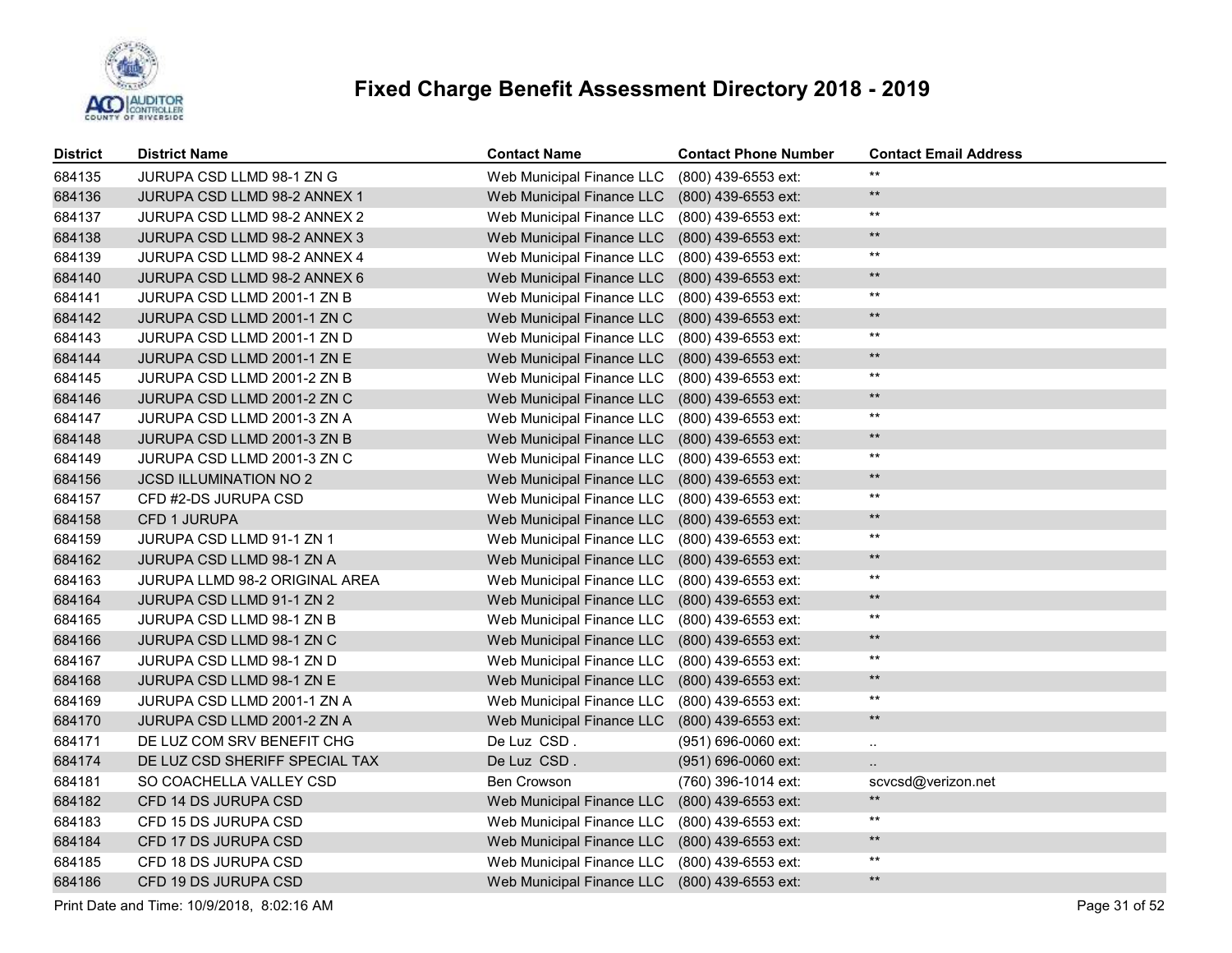

| <b>District</b> | <b>District Name</b>          | <b>Contact Name</b>              | <b>Contact Phone Number</b> | <b>Contact Email Address</b> |
|-----------------|-------------------------------|----------------------------------|-----------------------------|------------------------------|
| 684187          | CFD 21 DS JURUPA CSD          | Web Municipal Finance LLC        | (800) 439-6553 ext:         | $**$                         |
| 684188          | CFD 23 DS JURUPA CSD          | Web Municipal Finance LLC        | (800) 439-6553 ext:         | $**$                         |
| 684189          | CFD 24 DS JURUPA CSD          | Web Municipal Finance LLC        | (800) 439-6553 ext:         | $^{\star\star}$              |
| 684190          | JURUPA CSD LLMD 2001-3 ZN I   | <b>Web Municipal Finance LLC</b> | (800) 439-6553 ext:         | $***$                        |
| 684191          | JURUPA CSD LLMD 2001-3 ZN J   | Web Municipal Finance LLC        | (800) 439-6553 ext:         | $***$                        |
| 684192          | CFD 25 DS JURUPA CSD          | Web Municipal Finance LLC        | (800) 439-6553 ext:         | $***$                        |
| 684200          | CFD 2 O&M JURUPA CSD          | Web Municipal Finance LLC        | (800) 439-6553 ext:         | $^{\star\star}$              |
| 684201          | CFD 3 DS JURUPA CSD           | Web Municipal Finance LLC        | (800) 439-6553 ext:         | $***$                        |
| 684202          | CFD 3 O&M JURUPA CSD          | Web Municipal Finance LLC        | (800) 439-6553 ext:         | $***$                        |
| 684203          | CFD 4 DS JURUPA CSD           | Web Municipal Finance LLC        | (800) 439-6553 ext:         | $***$                        |
| 684204          | CFD 4 O&M JURUPA CSD          | Web Municipal Finance LLC        | (800) 439-6553 ext:         | $***$                        |
| 684205          | CFD 5 DS JURUPA CSD           | Web Municipal Finance LLC        | (800) 439-6553 ext:         | $***$                        |
| 684206          | CFD 5 O&M JURUPA CSD          | Web Municipal Finance LLC        | (800) 439-6553 ext:         | $***$                        |
| 684207          | CFD 6 DS JURUPA CSD           | Web Municipal Finance LLC        | (800) 439-6553 ext:         | $***$                        |
| 684208          | CFD 6 O&M JURUPA CSD          | Web Municipal Finance LLC        | (800) 439-6553 ext:         | $***$                        |
| 684209          | CFD 7 DS JURUPA CSD           | Web Municipal Finance LLC        | (800) 439-6553 ext:         | $***$                        |
| 684210          | CFD 7 O&M JURUPA CSD          | Web Municipal Finance LLC        | (800) 439-6553 ext:         | $***$                        |
| 684211          | CFD 8 O&M JURUPA CSD          | Web Municipal Finance LLC        | (800) 439-6553 ext:         | $**$                         |
| 684212          | CFD 9 O&M JURUPA CSD          | Web Municipal Finance LLC        | (800) 439-6553 ext:         | $***$                        |
| 684213          | CFD 10 DS JURUPA CSD          | Web Municipal Finance LLC        | (800) 439-6553 ext:         | $***$                        |
| 684214          | CFD 10 O&M JURUPA CSD         | Web Municipal Finance LLC        | (800) 439-6553 ext:         | $^{\star\star}$              |
| 684215          | CFD 13 O&M JURUPA CSD         | Web Municipal Finance LLC        | (800) 439-6553 ext:         | $***$                        |
| 684216          | JURUPA CSD LTG-MD 2001-2 ZN D | Web Municipal Finance LLC        | (800) 439-6553 ext:         | $***$                        |
| 684217          | JURUPA CSD LTG-MD 2001-2 ZN E | Web Municipal Finance LLC        | (800) 439-6553 ext:         | $\star\star$                 |
| 684219          | JURUPA CSD LTG-MD 2001-2 ZN G | Web Municipal Finance LLC        | (800) 439-6553 ext:         | $***$                        |
| 684220          | JURUPA CSD LTG-MD 2001-1 ZN G | Web Municipal Finance LLC        | (800) 439-6553 ext:         | $\star\star$                 |
| 684221          | JURUPA CSD LTG-MD 2001-1 ZN H | Web Municipal Finance LLC        | (800) 439-6553 ext:         | $***$                        |
| 684222          | JURUPA CSD LTG-MD 2001-1 ZN I | Web Municipal Finance LLC        | (800) 439-6553 ext:         | $\star\star$                 |
| 684223          | JURUPA CSD LTG-MD 2001-1 ZN J | Web Municipal Finance LLC        | (800) 439-6553 ext:         | $***$                        |
| 684224          | JURUPA CSD LTG-MD 2001-3 ZN K | Web Municipal Finance LLC        | (800) 439-6553 ext:         | $\star\star$                 |
| 684225          | JURUPA CSD LTG-MD 2001-3 ZN L | Web Municipal Finance LLC        | (800) 439-6553 ext:         | $***$                        |
| 684226          | JURUPA CSD LTG-MD 2001-3 ZN M | Web Municipal Finance LLC        | (800) 439-6553 ext:         | $\star\star$                 |
| 684227          | JURUPA CSD LTG-MD 2001-3 ZN N | Web Municipal Finance LLC        | $(800)$ 439-6553 ext:       | $***$                        |
| 684228          | JURUPA CSD LTG-MD 2001-3 ZN O | Web Municipal Finance LLC        | (800) 439-6553 ext:         | $\star\star$                 |
| 684229          | JURUPA CSD LTG-MD 2001-3 ZN P | Web Municipal Finance LLC        | (800) 439-6553 ext:         | $***$                        |
| 684230          | JURUPA CSD LTG-MD 2001-3 ZN Q | Web Municipal Finance LLC        | (800) 439-6553 ext:         | $**$                         |

Print Date and Time: 10/9/2018, 8:02:16 AM Page 32 of 52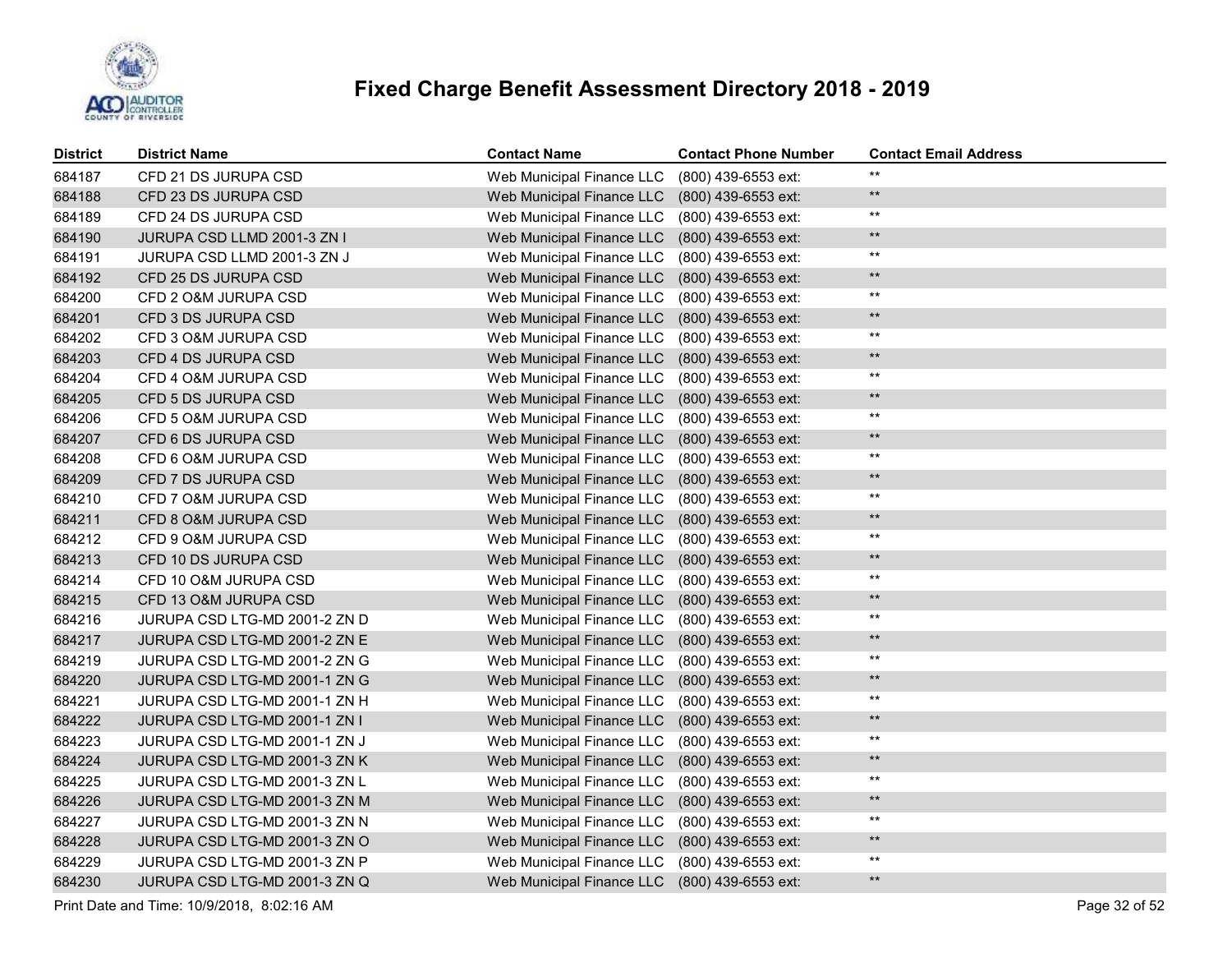

| <b>District</b> | <b>District Name</b>            | <b>Contact Name</b>              | <b>Contact Phone Number</b> | <b>Contact Email Address</b> |
|-----------------|---------------------------------|----------------------------------|-----------------------------|------------------------------|
| 684231          | JURUPA CSD LTG-MD 2003-1 C ZN A | Web Municipal Finance LLC        | (800) 439-6553 ext:         | $***$                        |
| 684232          | CFD 11 O&M JURUPA CSD           | Web Municipal Finance LLC        | (800) 439-6553 ext:         | $***$                        |
| 684233          | CFD 11 DS JURUPA CSD            | Web Municipal Finance LLC        | (800) 439-6553 ext:         | $***$                        |
| 684234          | CFD 12 O&M JURUPA CSD           | Web Municipal Finance LLC        | (800) 439-6553 ext:         | $***$                        |
| 684235          | CFD 12 DS JURUPA CSD            | Web Municipal Finance LLC        | (800) 439-6553 ext:         | $***$                        |
| 684236          | CFD 16 O&M JURUPA CSD           | Web Municipal Finance LLC        | (800) 439-6553 ext:         | $***$                        |
| 684237          | CFD 16 DS JURUPA CSD            | Web Municipal Finance LLC        | (800) 439-6553 ext:         | $***$                        |
| 684238          | CFD 8 ANEX 1 O&M JURUPA CSD     | Web Municipal Finance LLC        | (800) 439-6553 ext:         | $***$                        |
| 684239          | JURUPA CSD LMD 98-1 ZN H        | Web Municipal Finance LLC        | (800) 439-6553 ext:         | $***$                        |
| 684240          | JURUPA CSD LMD 2001-2 ZN H      | Web Municipal Finance LLC        | (800) 439-6553 ext:         | $**$                         |
| 684241          | JURUPA CSD LMD 98-1 ZN I        | Web Municipal Finance LLC        | (800) 439-6553 ext:         | $***$                        |
| 684242          | JURUPA CSD LMD 98-1 ZN J        | Web Municipal Finance LLC        | (800) 439-6553 ext:         | $***$                        |
| 684243          | JURUPA CSD LMD 2001-1 ZN K      | Web Municipal Finance LLC        | (800) 439-6553 ext:         | $***$                        |
| 684244          | JURUPA CSD LMD 2001-1 ZN L      | Web Municipal Finance LLC        | (800) 439-6553 ext:         | $**$                         |
| 684245          | JURUPA CSD LMD 2001-1 ZN M      | Web Municipal Finance LLC        | (800) 439-6553 ext:         | $***$                        |
| 684246          | JURUPA CSD LMD 2001-1 ZN N      | Web Municipal Finance LLC        | (800) 439-6553 ext:         | $**$                         |
| 684247          | JURUPA CSD LMD 2001-1 ZN O      | Web Municipal Finance LLC        | (800) 439-6553 ext:         | $***$                        |
| 684248          | JURUPA CSD LMD 2001-1 ZN P      | Web Municipal Finance LLC        | (800) 439-6553 ext:         | $**$                         |
| 684249          | JURUPA CSD LMD 2001-1 ZN Q      | Web Municipal Finance LLC        | (800) 439-6553 ext:         | $***$                        |
| 684250          | JURUPA CSD LMD 2001-1 ZN R      | Web Municipal Finance LLC        | (800) 439-6553 ext:         | $**$                         |
| 684251          | JURUPA CSD LMD 2001-1 ZN S      | Web Municipal Finance LLC        | (800) 439-6553 ext:         | $***$                        |
| 684252          | JURUPA CSD LMD 2001-1 ZN T      | Web Municipal Finance LLC        | (800) 439-6553 ext:         | $***$                        |
| 684253          | JURUPA CSD LMD 2001-1 ZN U      | Web Municipal Finance LLC        | (800) 439-6553 ext:         | $***$                        |
| 684255          | JURUPA CSD LMD 2001-3 ZN ZZ     | Web Municipal Finance LLC        | (800) 439-6553 ext:         | $***$                        |
| 684256          | JURUPA CSD LMD 2001-3 ZN YY     | Web Municipal Finance LLC        | (800) 439-6553 ext:         | $***$                        |
| 684257          | RUBIDOUX COMM SRVS WEED CONTROL | Rubidoux Comm Svs Weed           | (951) 238-3625 ext:         | μ.                           |
| 684259          | AD TENAJA 2004-1 RD MAINT       | Tenaja CSD                       | (951) 696-5999 ext:         |                              |
| 684260          | <b>TENAJA COMMUNITY SRV</b>     | Tenaja CSD                       | (951) 696-5999 ext:         |                              |
| 684262          | TENAJA ZONE OF BENEFIT          | Tenaja CSD                       | (951) 696-5999 ext:         |                              |
| 684264          | CITY OF MURRIETA REFUSE & RECYC | Izzy Murguia                     | (951) 461-6099 ext:         | imurguia@murrieta.org        |
| 684265          | <b>MURRIETA CSD</b>             | <b>Willdan Financial Service</b> | (866) 807-6864 ext:         | magic_pq@willdan.com         |
| 684266          | <b>MURRIETA PARKS &amp; REC</b> | <b>Willdan Financial Service</b> | (866) 807-6864 ext:         | magic_pq@willdan.com         |
| 684267          | AD MURRIETA 98-1 GRIZZLEY RIDGE | <b>Willdan Financial Service</b> | (866) 807-6864 ext:         | magic_pq@willdan.com         |
| 684268          | MURRIETA L&L 2                  | <b>Willdan Financial Service</b> | (866) 807-6864 ext:         | magic_pq@willdan.com         |
| 684269          | <b>MURRIETA L&amp;L 1</b>       | <b>Willdan Financial Service</b> | (866) 807-6864 ext:         | magic_pq@willdan.com         |
| 684270          | MO VLY CSD ZN S SUNNYMEAD MNT   | <b>Candace Cassel</b>            | (951) 413-3480 ext:         | specialdistricts@moval.org   |

Print Date and Time: 10/9/2018, 8:02:16 AM Page 33 of 52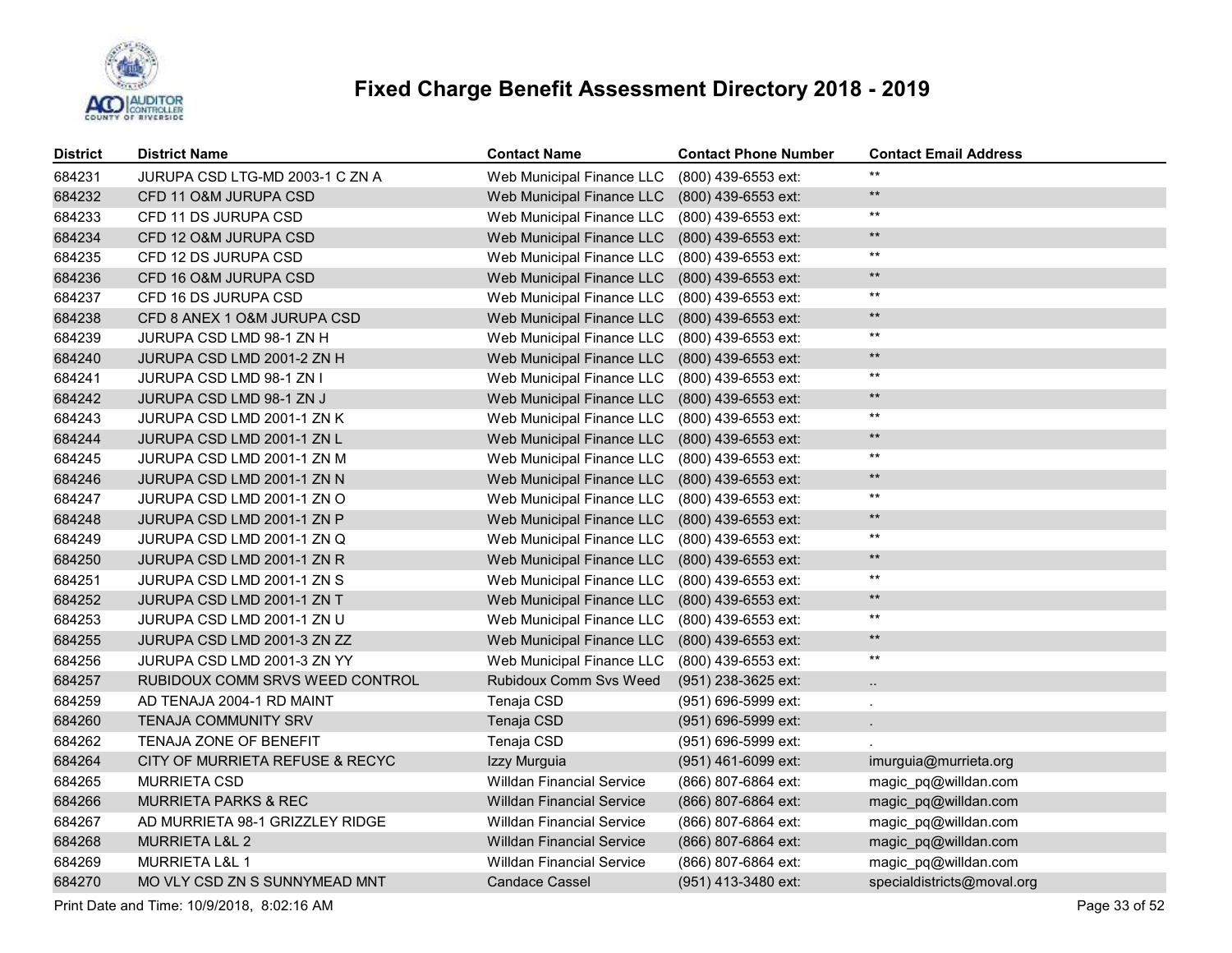

| <b>District</b> | <b>District Name</b>             | <b>Contact Name</b>              | <b>Contact Phone Number</b> | <b>Contact Email Address</b> |
|-----------------|----------------------------------|----------------------------------|-----------------------------|------------------------------|
| 684271          | <b>MORENO VALLEY CS ZNA</b>      | <b>Candace Cassel</b>            | (951) 413-3480 ext:         | specialdistricts@moval.org   |
| 684272          | MV LMD 2014-01 LIGHTING          | <b>Candace Cassel</b>            | (951) 413-3480 ext:         | specialdistricts@moval.org   |
| 684274          | MORENO VALLEY CS ZN C            | Candace Cassel                   | (951) 413-3480 ext:         | specialdistricts@moval.org   |
| 684275          | MORENO VALLEY CS ZN D            | <b>Candace Cassel</b>            | (951) 413-3480 ext:         | specialdistricts@moval.org   |
| 684276          | MORENO VALLEY CS ZN E            | Candace Cassel                   | (951) 413-3480 ext:         | specialdistricts@moval.org   |
| 684277          | MORENO VLY TRASH DISPOSAL DELQ   | <b>WM Customer Service</b>       | (800) 423-9986 ext:         | wmservice@wm.com             |
| 684281          | MV LMD 2014-02 ZN01A LANDSCAPE   | <b>Candace Cassel</b>            | (951) 413-3480 ext:         | specialdistricts@moval.org   |
| 684283          | MORENO VALLEY ZNM COM/IND MEDIAN | <b>Candace Cassel</b>            | (951) 413-3480 ext:         | specialdistricts@moval.org   |
| 684284          | MV LMD 2014-02 ZN03A LANDSCAPE   | Candace Cassel                   | (951) 413-3480 ext:         | specialdistricts@moval.org   |
| 684285          | MV LMD 2014-02 LANDSCAPE         | <b>Candace Cassell</b>           | (951) 413-3480 ext:         | Specialdistricts@moval.org   |
| 684286          | CFD MV 2014-01 MAINT SERV        | Candace Cassel                   | (951) 413-3480 ext:         | Specialdistricts@moval.org   |
| 684290          | MORENO VALLEY FED MANDATED NPDES | Moreno Valley City of            | (951) 413-3120 ext:         | landdevelopment@moval.org    |
| 684292          | CFD 4 MAINT MORENO VALLEY        | Candace Cassel                   | (951) 413-3480 ext:         | specialdistricts@moval.org   |
| 684293          | CFD 5 MORENO VALLEY              | <b>Candace Cassel</b>            | (951) 413-3480 ext:         | specialdistricts@moval.org   |
| 684331          | <b>IDYLLWILD FIRE PROTECTION</b> | Idyllwild Fire Protection Distr  | (951) 659-2153 ext:         | chief@idyllwildfire.com      |
| 684341          | MURRIETA FIRE PROTECTION         | <b>Willdan Financial Service</b> | (866) 807-6864 ext:         | magic_pq@willdan.com         |
| 684350          | AD MURRIETA OAKS 95-1            | <b>Willdan Financial Service</b> | (866) 807-6864 ext:         | magic_pq@willdan.com         |
| 684357          | <b>MURRIETA L&amp;L 25</b>       | <b>Willdan Financial Service</b> | (866) 807-6864 ext:         | magic_pq@willdan.com         |
| 684358          | <b>MURRIETA L&amp;L 24</b>       | <b>Willdan Financial Service</b> | (866) 807-6864 ext:         | magic_pq@willdan.com         |
| 684359          | MURRIETA L&L 23                  | <b>Willdan Financial Service</b> | (866) 807-6864 ext:         | magic_pq@willdan.com         |
| 684360          | MURRIETA L&L 3                   | <b>Willdan Financial Service</b> | (866) 807-6864 ext:         | magic_pq@willdan.com         |
| 684361          | <b>MURRIETA L&amp;L 4</b>        | <b>Willdan Financial Service</b> | (866) 807-6864 ext:         | magic_pq@willdan.com         |
| 684362          | <b>MURRIETA L&amp;L 5</b>        | <b>Willdan Financial Service</b> | (866) 807-6864 ext:         | magic_pq@willdan.com         |
| 684363          | MURRIETA L&L 6                   | <b>Willdan Financial Service</b> | (866) 807-6864 ext:         | magic_pq@willdan.com         |
| 684364          | MURRIETA L&L 7                   | <b>Willdan Financial Service</b> | (866) 807-6864 ext:         | magic_pq@willdan.com         |
| 684365          | MURRIETA L&L 8                   | <b>Willdan Financial Service</b> | (866) 807-6864 ext:         | magic_pq@willdan.com         |
| 684366          | MURRIETA L&L 9                   | <b>Willdan Financial Service</b> | (866) 807-6864 ext:         | magic_pq@willdan.com         |
| 684367          | MURRIETA L&L 10                  | <b>Willdan Financial Service</b> | (866) 807-6864 ext:         | magic_pq@willdan.com         |
| 684368          | MURRIETA L&L 11                  | <b>Willdan Financial Service</b> | (866) 807-6864 ext:         | magic_pq@willdan.com         |
| 684369          | MURRIETA L&L 12                  | <b>Willdan Financial Service</b> | (866) 807-6864 ext:         | magic_pq@willdan.com         |
| 684370          | <b>MURRIETA L&amp;L 13</b>       | <b>Willdan Financial Service</b> | (866) 807-6864 ext:         | magic_pq@willdan.com         |
| 684371          | <b>MURRIETA L&amp;L 14</b>       | <b>Willdan Financial Service</b> | (866) 807-6864 ext:         | magic_pq@willdan.com         |
| 684372          | MURRIETA L&L 15                  | Willdan Financial Service        | (866) 807-6864 ext:         | magic_pq@willdan.com         |
| 684373          | MURRIETA L&L 16                  | <b>Willdan Financial Service</b> | (866) 807-6864 ext:         | magic_pq@willdan.com         |
| 684374          | <b>MURRIETA L&amp;L 17</b>       | <b>Willdan Financial Service</b> | (866) 807-6864 ext:         | magic_pq@willdan.com         |
| 684375          | MURRIETA L&L 18                  | <b>Willdan Financial Service</b> | (866) 807-6864 ext:         | magic_pq@willdan.com         |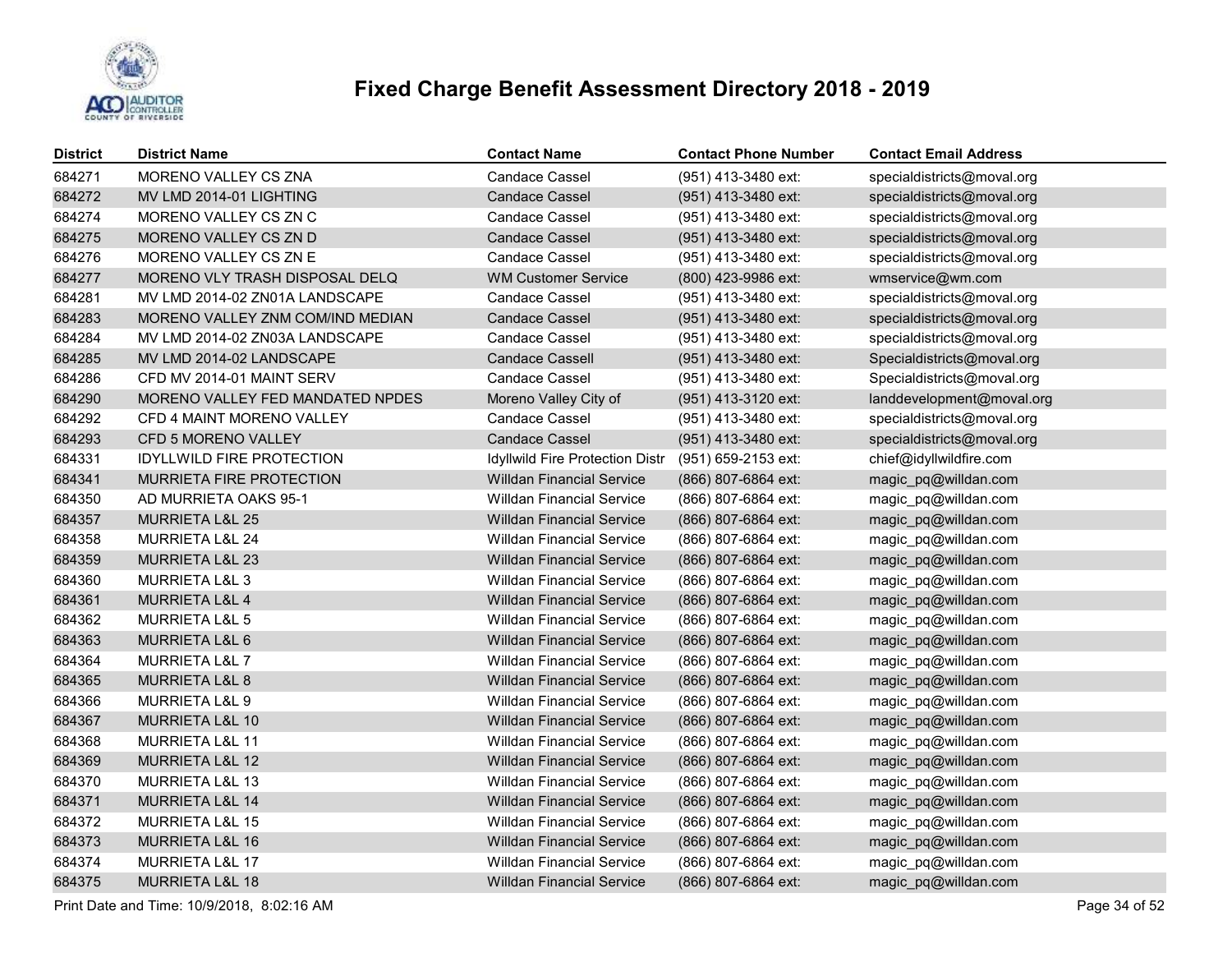

| <b>District</b> | <b>District Name</b>             | <b>Contact Name</b>              | <b>Contact Phone Number</b> | <b>Contact Email Address</b> |
|-----------------|----------------------------------|----------------------------------|-----------------------------|------------------------------|
| 684376          | <b>MURRIETA L&amp;L 19</b>       | <b>Willdan Financial Service</b> | (866) 807-6864 ext:         | magic pq@willdan.com         |
| 684377          | MURRIETA L&L 20                  | <b>Willdan Financial Service</b> | (866) 807-6864 ext:         | magic_pq@willdan.com         |
| 684378          | MURRIETA L&L 21                  | <b>Willdan Financial Service</b> | (866) 807-6864 ext:         | magic_pq@willdan.com         |
| 684379          | <b>MURRIETA L&amp;L 22</b>       | <b>Willdan Financial Service</b> | (866) 807-6864 ext:         | magic_pq@willdan.com         |
| 684380          | CFD 2000-1 GREER RANCH MURRIETA  | <b>Willdan Financial Service</b> | (866) 807-6864 ext:         | magic_pq@willdan.com         |
| 684381          | CFD 2001-1 MUR HIGHLAND MURRIETA | <b>Willdan Financial Service</b> | (866) 807-6864 ext:         | magic_pq@willdan.com         |
| 684382          | CFD 2003-2 BLACKMORE MURRIETA    | <b>Willdan Financial Service</b> | (866) 807-6864 ext:         | magic_pq@willdan.com         |
| 684383          | CFD 2003-4 BLUESTONE MURRIETA    | <b>Willdan Financial Service</b> | (866) 807-6864 ext:         | magic_pq@willdan.com         |
| 684384          | CFD 2000-2 THE OAKS MURRIETA     | <b>Willdan Financial Service</b> | (866) 807-6864 ext:         | magic_pq@willdan.com         |
| 684385          | CFD 2003-1 MUR SPRINGS MURRIETA  | <b>Willdan Financial Service</b> | (866) 807-6864 ext:         | magic_pq@willdan.com         |
| 684386          | CFD 2003-3 CREEKSIDE MURRIETA    | <b>Willdan Financial Service</b> | (866) 807-6864 ext:         | magic_pq@willdan.com         |
| 684387          | CFD 2004-1 BREMERTON MURRIETA    | <b>Willdan Financial Service</b> | (866) 807-6864 ext:         | magic_pq@willdan.com         |
| 684388          | CFD 2004-2 MUR FIELDS MURRIETA   | <b>Willdan Financial Service</b> | (866) 807-6864 ext:         | magic_pq@willdan.com         |
| 684389          | CFD 2005-1 SPRINGBROOK MURRIETA  | <b>Willdan Financial Service</b> | (866) 807-6864 ext:         | magic_pq@willdan.com         |
| 684390          | CFD 2001-1B HIGHLANDS MURRIETA   | <b>Willdan Financial Service</b> | (866) 807-6864 ext:         | magic_pq@willdan.com         |
| 684391          | CFD 2000-2B THE OAKS MURRIETA    | <b>Willdan Financial Service</b> | (866) 807-6864 ext:         | magic_pq@willdan.com         |
| 684392          | CFD 2004-3 MURRIETA              | <b>Willdan Financial Service</b> | (866) 807-6864 ext:         | magic_pq@willdan.com         |
| 684393          | MURRIETA L&L 26                  | <b>Willdan Financial Service</b> | (866) 807-6864 ext:         | magic_pq@willdan.com         |
| 684394          | MURRIETA L&L ZN 27               | <b>Willdan Financial Service</b> | (866) 807-6864 ext:         | magic_pq@willdan.com         |
| 684395          | MURRIETA L&L ZONE 28             | <b>Willdan Financial Service</b> | (866) 807-6864 ext:         | magic_pq@willdan.com         |
| 684397          | CFD 2005-5 GLDN CTY A MURRIETA   | <b>Willdan Financial Service</b> | (866) 807-6864 ext:         | magic_pq@willdan.com         |
| 684400          | CFD 2005-6 TOWNHOMES LK ELSINOR  | <b>Spicer Consulting Group</b>   | (866) 504-2067 ext:         | contact@spicercg.com         |
| 684556          | COACHELLA VALLEY MOSQUITO & RIFA | <b>Willdan Financial Service</b> | (866) 807-6864 ext:         | magic_pq@willdan.com         |
| 684571          | NW MOSQUITO & VECTOR CONT DIST   | <b>SCI Consulting Group</b>      | (800) 273-5167 ext:         | $\ddotsc$                    |
| 684572          | NW MOSQUITO & VECTOR CANYON LAKE | <b>SCI Consulting Group.</b>     | (800) 273-5167 ext:         |                              |
| 684573          | NW MOSQUITO & VECTOR-RIVERSIDE   | <b>SCI Consulting Group.</b>     | (800) 273-5167 ext:         | $\ddotsc$                    |
| 684612          | DESERT REC DIST AD 93-1          | <b>Willdan Financial Service</b> | (866) 807-6864 ext:         | magic_pq@willdan.com         |
| 684613          | DESERT REC DIST T.P. AD 97-1     | <b>Willdan Financial Service</b> | (866) 807-6864 ext:         | magic_pq@willdan.com         |
| 684614          | DESERT REC DIST AD 01-1 INDIO    | <b>Willdan Financial Service</b> | (866) 807-6864 ext:         | magic_pq@willdan.com         |
| 684615          | DESERT REC DIST L&L AD 02-1      | <b>Willdan Financials</b>        | (866) 807-6864 ext:         | smedina@willdan.com          |
| 684616          | DESERT REC DIS L&L AD 03-01      | <b>Willdan Financials</b>        | (866) 807-6864 ext:         | smedina@willdan.com          |
| 684622          | JURUPA PARK & REC MAINT          | Koppel & Gruber Public Fi        | (888) 510-0290 ext:         | info@kgpf.net                |
| 684625          | CFD 2014-2 JURUPA REC & PARK     | Koppel & Gruber Public Fina      | (888) 510-0290 ext:         | info@kgpf.net                |
| 684626          | CFD 2015-1 JURUPA REC & PARK     | Koppel & Gruber Public Fina      | (888) 510-0290 ext:         | info@kgpf.net                |
| 684627          | CFD 2015-2 JURUPA REC & PARK     | Koppel & Gruber Public Fina      | (888) 510-0290 ext:         | info@kgpf.net                |
| 684628          | CFD 2016-1 JURUPA REC & PARK     | Koppel & Gruber Public Fina      | (888) 510-0290 ext:         | info@kgpf.net                |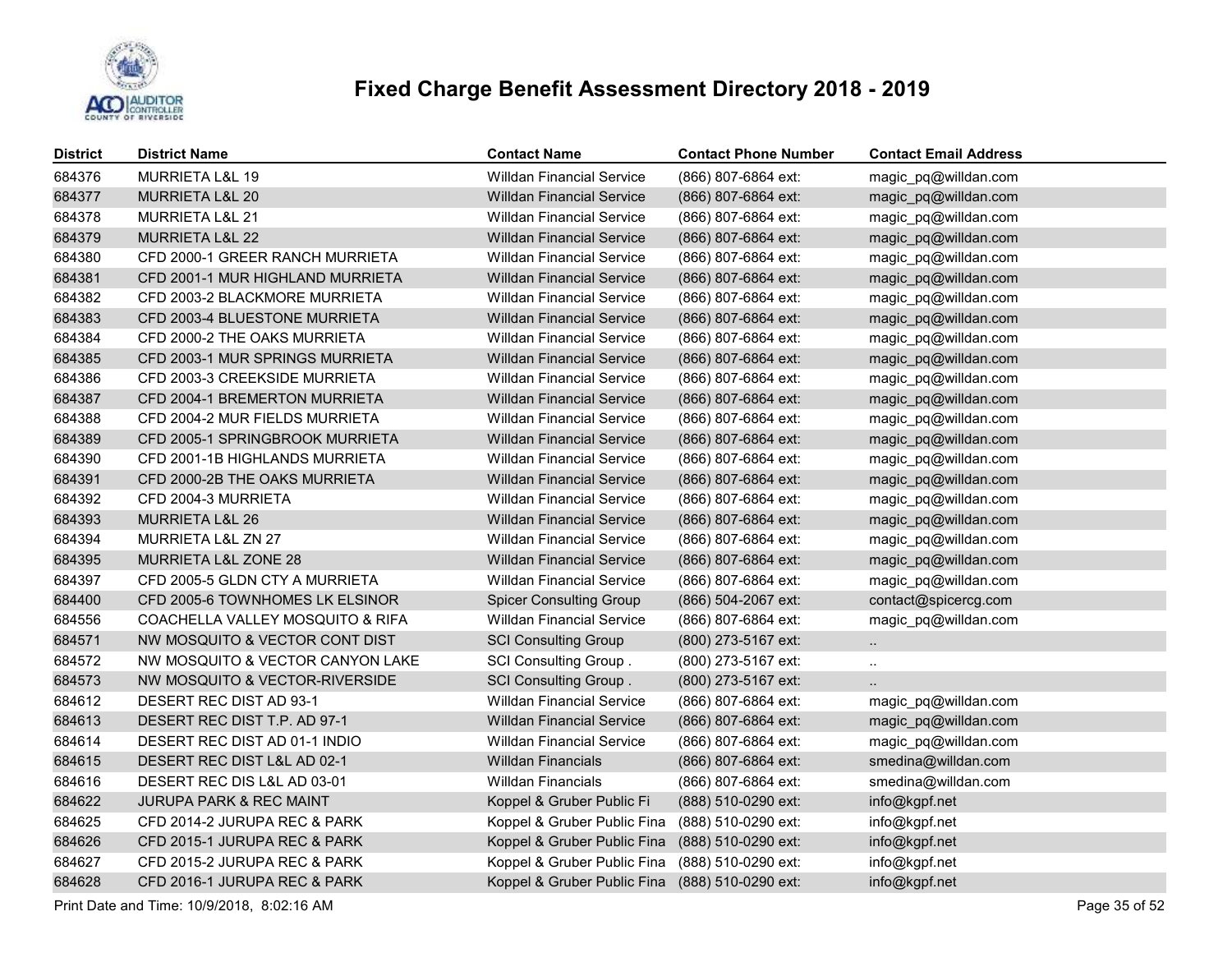

| <b>District</b> | <b>District Name</b>                  | <b>Contact Name</b>              | <b>Contact Phone Number</b> | <b>Contact Email Address</b> |
|-----------------|---------------------------------------|----------------------------------|-----------------------------|------------------------------|
| 684629          | CFD 2007-1 JURUPA REC & PARK          | Koppel & Gruber Public Fina      | (888) 510-0290 ext:         | info@kgpf.net                |
| 684630          | CFD JURUPA REC & PARK 2014-1          | Koppel & Gruber Public Fina      | (888) 510-0290 ext:         | info@kgpf.net                |
| 684636          | CFD 2004-1 JURUPA REC & PARK          | Koppel & Gruber Public Fi        | (888) 510-0290 ext:         | info@kgpf.net                |
| 684637          | CFD 2004-2 JURUPA REC & PARK          | Koppel & Gruber Public Fi        | (888) 510-0290 ext:         | info@kgpf.net                |
| 684638          | CFD 2005-1 JURUPA REC & PARK          | Koppel & Gruber Public Fi        | (888) 510-0290 ext:         | info@kgpf.net                |
| 684639          | CFD 2005-2 JURUPA REC & PARK          | Koppel & Gruber Public Fi        | (888) 510-0290 ext:         | info@kgpf.net                |
| 684640          | CFD 2006-1 JURUPA REC & PARK          | Koppel & Gruber Public Fi        | (888) 510-0290 ext:         | info@kgpf.net                |
| 684642          | COMM SERVICE AREA 22 LTG              | <b>Spicer Consulting Group</b>   | (866) 504-2067 ext:         | contact@spicercg.com         |
| 684643          | COMM SERVICE AREA 142 LTG             | <b>Spicer Consulting Group</b>   | (866) 504-2067 ext:         | contact@spicercg.com         |
| 684644          | COMM SERV AREA 1 103 DRAIN LD         | <b>Spicer Consulting Group</b>   | (866) 504-2067 ext:         | contact@spicercg.com         |
| 684645          | COMM SERV AREA 103 LTG                | <b>Spicer Consulting Group</b>   | (866) 504-2067 ext:         | contact@spicercg.com         |
| 684646          | V-WIDE MENIFEE FAC, LMD 88-1          | <b>NBS</b>                       | (800) 676-7516 ext:         | info@nbsgov.com              |
| 684647          | V-WIDE REGIONAL FAC.LMD 88-1          | <b>NBS</b>                       | (800) 676-7516 ext:         | info@nbsgov.com              |
| 684652          | V-WIDE LMD FRENCH VLY                 | <b>NBS</b>                       | (800) 676-7516 ext:         | info@nbsgov.com              |
| 684653          | V-WIDE LMD MENIFEE NORTH PARK         | <b>NBS</b>                       | (800) 676-7516 ext:         | info@nbsgov.com              |
| 684654          | V-WIDE LMD MENIFEE SOUTH PARK         | <b>NBS</b>                       | (800) 676-7516 ext:         | info@nbsgov.com              |
| 684655          | V-WIDE WINCHESTER LMD                 | <b>NBS</b>                       | (800) 676-7516 ext:         | info@nbsgov.com              |
| 684656          | V-WIDE RIVERCREST ZN                  | <b>NBS</b>                       | (800) 676-7516 ext:         | info@nbsgov.com              |
| 684657          | CFD FRENCH VALLEY                     | David Schroeder                  | (951) 837-4017 ext:         | dschroeder@nbsgov.com        |
| 684681          | AD VL SANITARY 2004 SHADOW HILLS      | <b>Willdan Financial Service</b> | (866) 807-6864 ext:         | magic_pq@willdan.com         |
| 684682          | <b>VALLEY SANITARY SEWER SERVICE</b>  | Joanne Padgham                   | (760) 238-5415 ext:         | jpadgham@valley-sanitary.org |
| 684683          | <b>VALLEY SANITARY DIST</b>           | Joanne Padgham                   | (760) 238-5415 ext:         | jpadgham@valley-sanitary.org |
| 684693          | DELINQUENT SEWER CHARGES              | CVWD.                            | (760) 391-9600 ext:         | Customerbilling@cvwd.org     |
| 684815          | CABAZON CO WTR STANDBY                | Calvin Louie                     | (951) 849-4422 ext:         | clouie@cabazonwater.org      |
| 684817          | <b>CVWD ASST DIST 33</b>              | Web Municipal Finance LLC        | (800) 439-6553 ext:         | $***$                        |
| 684818          | AD CVWD 70                            | Web Municipal Finance LLC        | (800) 439-6553 ext:         | $**$                         |
| 684819          | AD CVWD 68                            | Web Municipal Finance LLC        | (800) 439-6553 ext:         | $***$                        |
| 684820          | AD CVWD 67                            | Web Municipal Finance LLC        | (800) 439-6553 ext:         | $**$                         |
| 684821          | <b>CVWD DELQ WTR CHARGES</b>          | CVWD.                            | (760) 391-9600 ext:         | Customerbilling@cvwd.org     |
| 684822          | DELINQUENT CANAL CHARGES              | CVWD.                            | (760) 391-9600 ext:         | Customerbilling@cvwd.org     |
| 684823          | CVWD DELQ IRRIG AVAILABILITY          | CVWD.                            | (760) 391-9600 ext:         | Customerbilling@cvwd.org     |
| 684827          | <b>CVWD AVAILABILITY-DOMESTIC ID6</b> | CVWD.                            | (760) 391-9600 ext:         | Customerbilling@cvwd.org     |
| 684828          | <b>CVWD AVAILABILITY-DOMESTIC ID8</b> | CVWD.                            | (760) 391-9600 ext:         | Customerbilling@cvwd.org     |
| 684832          | <b>CVWD SEWER SERVICE CHARGE ID50</b> | CVWD.                            | (760) 391-9600 ext:         | Customerbilling@cvwd.org     |
| 684834          | <b>CVWD SEWER SERVICE CHARGE ID55</b> | CVWD.                            | (760) 391-9600 ext:         | Customerbilling@cvwd.org     |
| 684836          | CVWD SEWER SERVICE CHARGE ID80        | CVWD.                            | (760) 391-9600 ext:         | Customerbilling@cvwd.org     |

Print Date and Time: 10/9/2018, 8:02:16 AM Page 36 of 52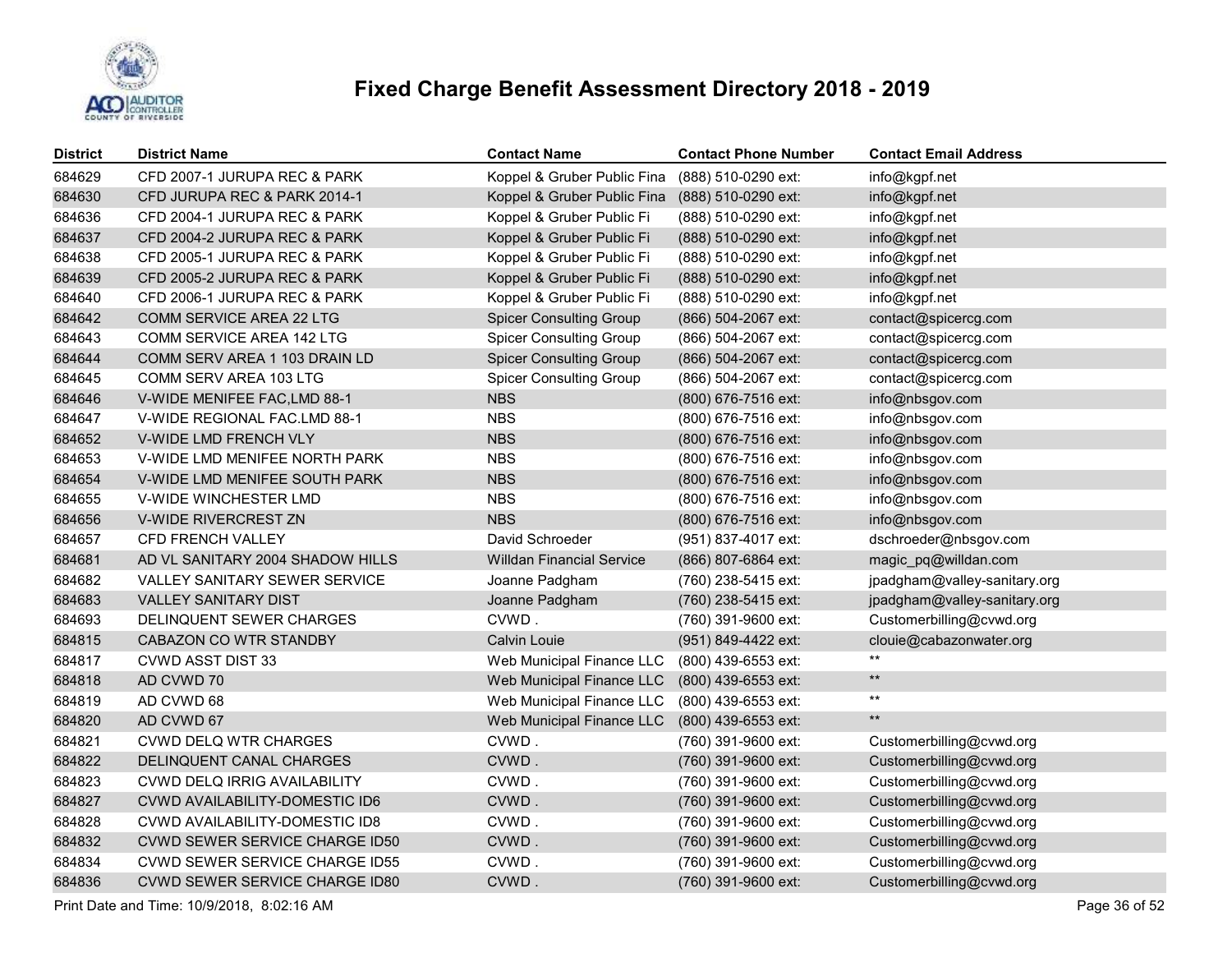

| <b>District</b> | <b>District Name</b>                    | <b>Contact Name</b>               | <b>Contact Phone Number</b> | <b>Contact Email Address</b> |
|-----------------|-----------------------------------------|-----------------------------------|-----------------------------|------------------------------|
| 684837          | <b>CVWD SEWER SERVICE CHARGE ID81</b>   | CVWD.                             | (760) 391-9600 ext:         | Customerbilling@cvwd.org     |
| 684844          | CVWD AVAILABILITY-DOMESTIC ID13         | CVWD.                             | (760) 391-9600 ext:         | Customerbilling@cvwd.org     |
| 684849          | CVWD AVAILABILITY-SEWER ID50            | CVWD.                             | (760) 391-9600 ext:         | Customerbilling@cvwd.org     |
| 684853          | MISSION SPRINGS ID B STDBY              | Mission Springs Water Distri      | (760) 329-6448 ext:         |                              |
| 684854          | MISSION SPRINGS DELQ WTR/SEWER          | Mission Springs Water Distri      | (760) 329-6448 ext:         | $\ddot{\phantom{a}}$         |
| 684855          | <b>MISSION SPRINGS SEWER CHARGES</b>    | Mission Springs Water Distri      | (760) 329-6448 ext:         |                              |
| 684856          | MISSION SPRINGS ID 2 STDBY              | Mission Springs Water Distri      | (760) 329-6448 ext:         |                              |
| 684859          | <b>MISSION SPRINGS SRV AREA 2 STDBY</b> | Mission Springs Water Distri      | (760) 329-6448 ext:         |                              |
| 684861          | AD MISSION SPRINGS WTR 11 S-2           | Mission Springs Water Distri      | (760) 329-6448 ext:         |                              |
| 684863          | AD MISSION SPRINGS 12 PHASE I           | Mission Springs Water Distri      | (760) 329-6448 ext:         |                              |
| 684864          | AD MISSION SPRINGS 4                    | Mission Springs Water Distri      | (760) 329-6448 ext:         |                              |
| 684865          | AD MISSION SPRINGS 13                   | Web Municipal Finance LLC         | (800) 439-6553 ext:         | $\star\star$                 |
| 684866          | MISSION SPRINGS ID G STDBY              | Mission Springs Water Distri      | (760) 329-6448 ext:         | $\mathbf{r}$                 |
| 684868          | <b>MISSION SPRINGS ID F STDBY</b>       | Mission Springs Water Distri      | (760) 329-6448 ext:         |                              |
| 684869          | AD MISSION SPRINGS 7                    | Mission Springs Water Distri      | (760) 329-6448 ext:         |                              |
| 684870          | <b>MISSION SPRINGS I.D. S STANDBY</b>   | Mission Springs Water Distri      | (760) 329-6448 ext:         |                              |
| 684871          | <b>IDYLLWILD CO WTR STDBY</b>           | Shauman Hosny                     | (951) 659-2143 ext:         | hosny@idyllwildwater.com     |
| 684872          | <b>IDYLLWILD CO WTR IMP 1 STDBY</b>     | Shauman Hosny                     | (951) 659-2143 ext:         | hosny@idyllwildwater.com     |
| 684876          | CFD 99-1 WESTERN MUNI                   | <b>Willdan Financial Service</b>  | (866) 807-6864 ext:         | magic_pq@willdan.com         |
| 684877          | <b>WESTERN MUNI WTR STANDBY</b>         | <b>Willdan Financial Service</b>  | (866) 807-6864 ext:         | magic_pq@willdan.com         |
| 684878          | WESTERN MUNI SEWER STANDY               | <b>Willdan Financial Service</b>  | (866) 807-6864 ext:         | magic_pq@willdan.com         |
| 684879          | CFD 88-1 WESTERN MUNI                   | <b>Willdan Financial Service</b>  | (866) 807-6864 ext:         | magic_pq@willdan.com         |
| 684880          | WESTERN MUNI WTR 1A 2                   | <b>Willdan Financial Service</b>  | (866) 807-6864 ext:         | magic_pq@willdan.com         |
| 684882          | <b>CVWD AVAILABILITY-DOMESTIC SA35</b>  | CVWD.                             | (760) 391-9600 ext:         | Customerbilling@cvwd.org     |
| 684883          | CVWD AVAILABILITY-DOMESTIC ID10         | CVWD.                             | (760) 391-9600 ext:         | Customerbilling@cvwd.org     |
| 684884          | CVWD AVAILABILITY-DOMESTIC ID7          | CVWD.                             | (760) 391-9600 ext:         | Customerbilling@cvwd.org     |
| 684887          | CVWD AVAILABILITY-SEWER ID80            | CVWD.                             | (760) 391-9600 ext:         | Customerbilling@cvwd.org     |
| 684892          | PINION PINES CO WTR                     | <b>Christy Huss</b>               | (760) 349-3261 ext:         | chuss@pinyonpinescwd.ca.gov  |
| 684893          | PINE COVE COUNTY WTR STDBY              | <b>Becky Smith</b>                | (951) 659-2675 ext:         | becky@pcwd.org               |
| 684899          | CSCDA SCIP AD NO 15-01 (ARRIVE)         | <b>David Taussig Associates</b>   | (800) 969-4382 ext:         |                              |
| 684900          | AD NO 14-01 CSCDA (YVWD)                | <b>David Taussig Associates</b>   | (800) 969-4382 ext:         |                              |
| 684901          | YUCAIPA VLY WTR SEWER EXPANSION         | Erin Anton                        | (909) 790-3308 ext:         | eanton@yvwd.dst.ca.us        |
| 684947          | SJ CR&R DELINQUENT SOLIDA WASTE         | CR&R.                             | (800) 826-9677 ext:         | rdelacruz@crrmail.com        |
| 685230          | <b>ELSINORE WTR STANDBY</b>             | Corrine Nikolic                   | (951) 674-3146 ext: 8362    | cnikolic@evmwd.net           |
| 685252          | AD FERN VALLEY WTR DIST 96-1            | Jessica Priefer                   | $(951)$ 659-2200 ext:       | fvwd@verizon.net             |
| 685256          | <b>HIGH VALLEY WTR STDBY</b>            | <b>High Valley Water District</b> | (951) 849-2612 ext:         |                              |

Print Date and Time: 10/9/2018, 8:02:16 AM Page 37 of 52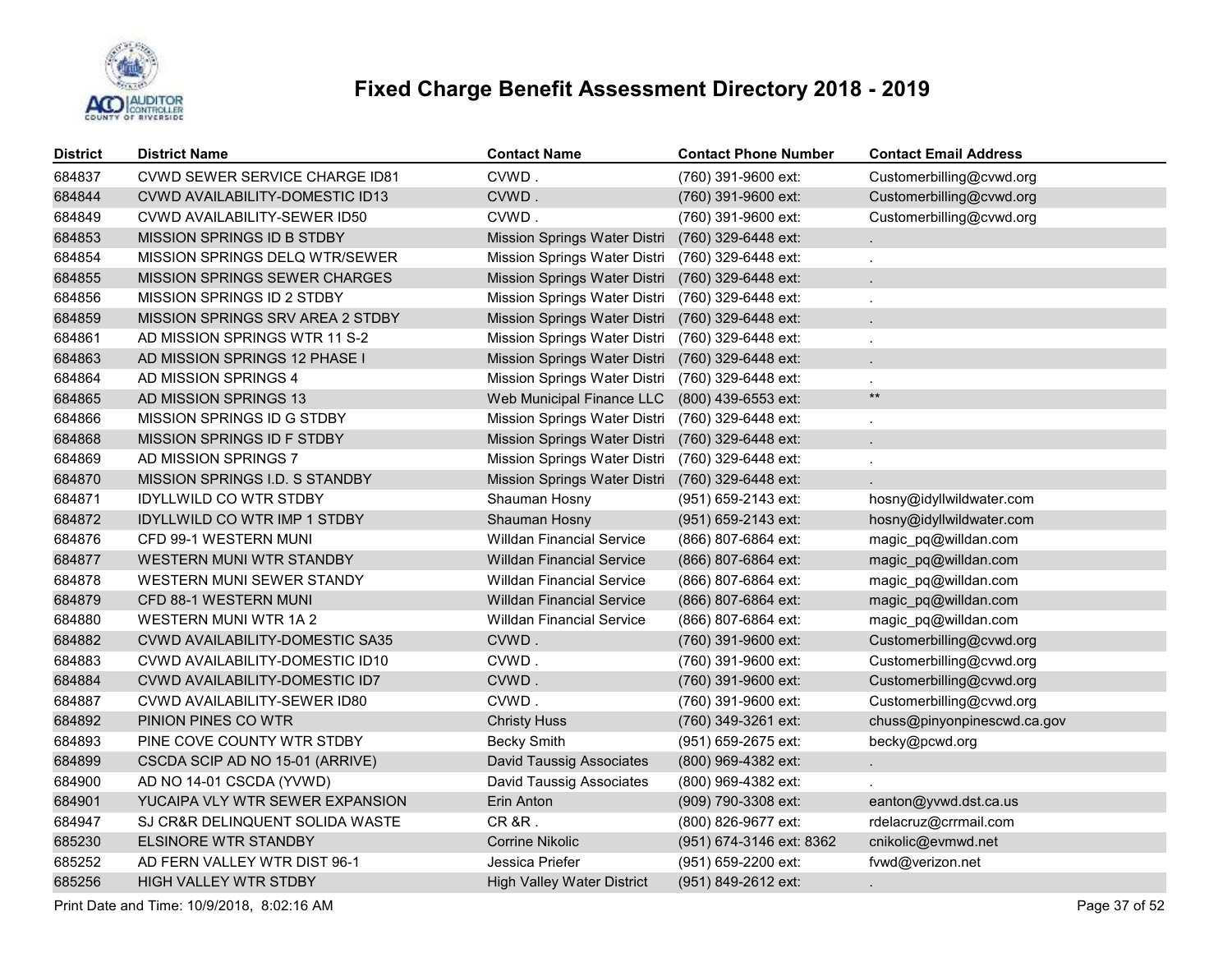

| <b>District</b> | <b>District Name</b>             | <b>Contact Name</b>              | <b>Contact Phone Number</b> | <b>Contact Email Address</b> |
|-----------------|----------------------------------|----------------------------------|-----------------------------|------------------------------|
| 685260          | TEMESCAL VALLEY WD STANDBY       | <b>Willdan Financial Service</b> | (866) 807-6864 ext:         | magic pq@willdan.com         |
| 685261          | TEMESCAL VALLEY WD ID NO 1       | <b>Willdan Financial Service</b> | (866) 807-6864 ext:         | magic_pq@willdan.com         |
| 685262          | TEMESCAL VALLEY WD ID NO 2       | <b>Willdan Financial Service</b> | (866) 807-6864 ext:         | magic pq@willdan.com         |
| 685263          | CFD 2 TEMESCAL VALLEY WD         | <b>Willdan Financial Service</b> | (866) 807-6864 ext:         | magic_pq@willdan.com         |
| 685264          | CFD 1 TEMESCAL VALLEY WD         | <b>Willdan Financial Service</b> | (866) 807-6864 ext:         | magic_pq@willdan.com         |
| 685265          | CFD 3 TEMESCAL VALLEY WD         | <b>Willdan Financial Service</b> | (866) 807-6864 ext:         | magic_pq@willdan.com         |
| 685270          | RANCHO CA WTR RAD 2015-32A       | David Taussig & Associate.       | (800) 969-4382 ext:         |                              |
| 685274          | RANCHO CA WTR FIRE SERVICE       | <b>Bill Moses</b>                | (951) 296-6937 ext:         | mosesw@ranchowater.com       |
| 685279          | AD SANTA ROSA 2 SEWER STANDBY    | <b>Bill Moses</b>                | (951) 296-6937 ext:         | mosesw@ranchowater.com       |
| 685280          | RANCHO CA WTR-DELQ CHGS          | <b>Bill Moses</b>                | (951) 296-6937 ext:         | mosesw@ranchowater.com       |
| 685291          | RANCHO CA WTR DELQ CHG SR        | <b>Bill Moses</b>                | (951) 296-6937 ext:         | mosesw@ranchowater.com       |
| 685292          | SANTA ROSA RANCHES WTR STDBY     | <b>Bill Moses</b>                | (951) 296-6937 ext:         | mosesw@ranchowater.com       |
| 685294          | NATURE CONSERVANCY               | <b>Bill Moses</b>                | (951) 296-6937 ext:         | mosesw@ranchowater.com       |
| 685295          | SANTA ROSA ID2 SEWER STDBY       | <b>Bill Moses</b>                | (951) 296-6937 ext:         | mosesw@ranchowater.com       |
| 685296          | SANTA ROSA WTR FIRE SERVICE      | <b>Bill Moses</b>                | (951) 296-6937 ext:         | mosesw@ranchowater.com       |
| 685300          | CFD 99-1 IMP A RCWD              | David Taussig & Associate        | (800) 969-4382 ext:         |                              |
| 685301          | CFD 99-1 IMP B RCWD              | David Taussig & Associate.       | (800) 969-4382 ext:         |                              |
| 685302          | CFD 99-2 RCWD                    | David Taussig & Associate.       | (800) 969-4382 ext:         |                              |
| 685305          | <b>MWD STANDBY EAST</b>          | Willdan Financial Service        | (866) 807-6864 ext:         | magic_pq@willdan.com         |
| 685360          | MWD STANDBY WEST                 | <b>Willdan Financial Service</b> | (866) 807-6864 ext:         | magic_pq@willdan.com         |
| 685370          | CFD NO 2014-1 MURRIETA VLY USD   | Cooperative strategies           | (877) 250-1503 ext:         | taxinfo@coopstrategies.com   |
| 685371          | CFD NO 2014-2 MURRIETA VLY USD   | Cooperative strategies           | (877) 250-1503 ext:         | taxinfo@coopstrategies.com   |
| 685372          | CFD EMWD 2010-60 PASEO DEL SOL   | Web Municipal Finance LLC        | (800) 439-6553 ext:         | $***$                        |
| 685373          | CFD EMWD 2005-43 KONA RD/HOLIDAY | Web Municipal Finance LLC        | (800) 439-6553 ext:         | $**$                         |
| 685374          | CFD 2003-14 CLIN KEITH IA A EMWD | Web Municipal Finance LLC        | (800) 439-6553 ext:         | $***$                        |
| 685375          | CFD 2003-14 CLIN KEITH IA B EMWD | Web Municipal Finance LLC        | (800) 439-6553 ext:         | $\star\star$                 |
| 685376          | CFD 2003-14 CLIN KEITH IA C EMWD | Web Municipal Finance LLC        | (800) 439-6553 ext:         | $***$                        |
| 685377          | CFD 2003-19 E&W RIDGE IA A EMWD  | Web Municipal Finance LLC        | (800) 439-6553 ext:         | $***$                        |
| 685378          | CFD 2003-19 E&W RIDGE IA B EMWD  | Web Municipal Finance LLC        | (800) 439-6553 ext:         | $***$                        |
| 685379          | CFD2005-38 AUTUMN RIDG IA A EMWD | Web Municipal Finance LLC        | (800) 439-6553 ext:         | $**$                         |
| 685380          | CFD2005-38 AUTUMN RIDG IA B EMWD | Web Municipal Finance LLC        | (800) 439-6553 ext:         | $***$                        |
| 685381          | CFD 2003-20 CORMAN L. IA A EMWD  | Web Municipal Finance LLC        | (800) 439-6553 ext:         | $**$                         |
| 685382          | CFD 2003-20 CORMAN L. IA B EMWD  | Web Municipal Finance LLC        | (800) 439-6553 ext:         | $***$                        |
| 685383          | CFD 2002-05 CROWN VLY EMWD       | Web Municipal Finance LLC        | (800) 439-6553 ext:         | $\star\star$                 |
| 685384          | CFD 2002-08 SERENA HILLS EMWD    | Web Municipal Finance LLC        | (800) 439-6553 ext:         | $***$                        |
| 685385          | CFD 2002-10 SUMMIT RIDGE EMWD    | Web Municipal Finance LLC        | (800) 439-6553 ext:         | $\star\star$                 |

Print Date and Time: 10/9/2018, 8:02:16 AM Page 38 of 52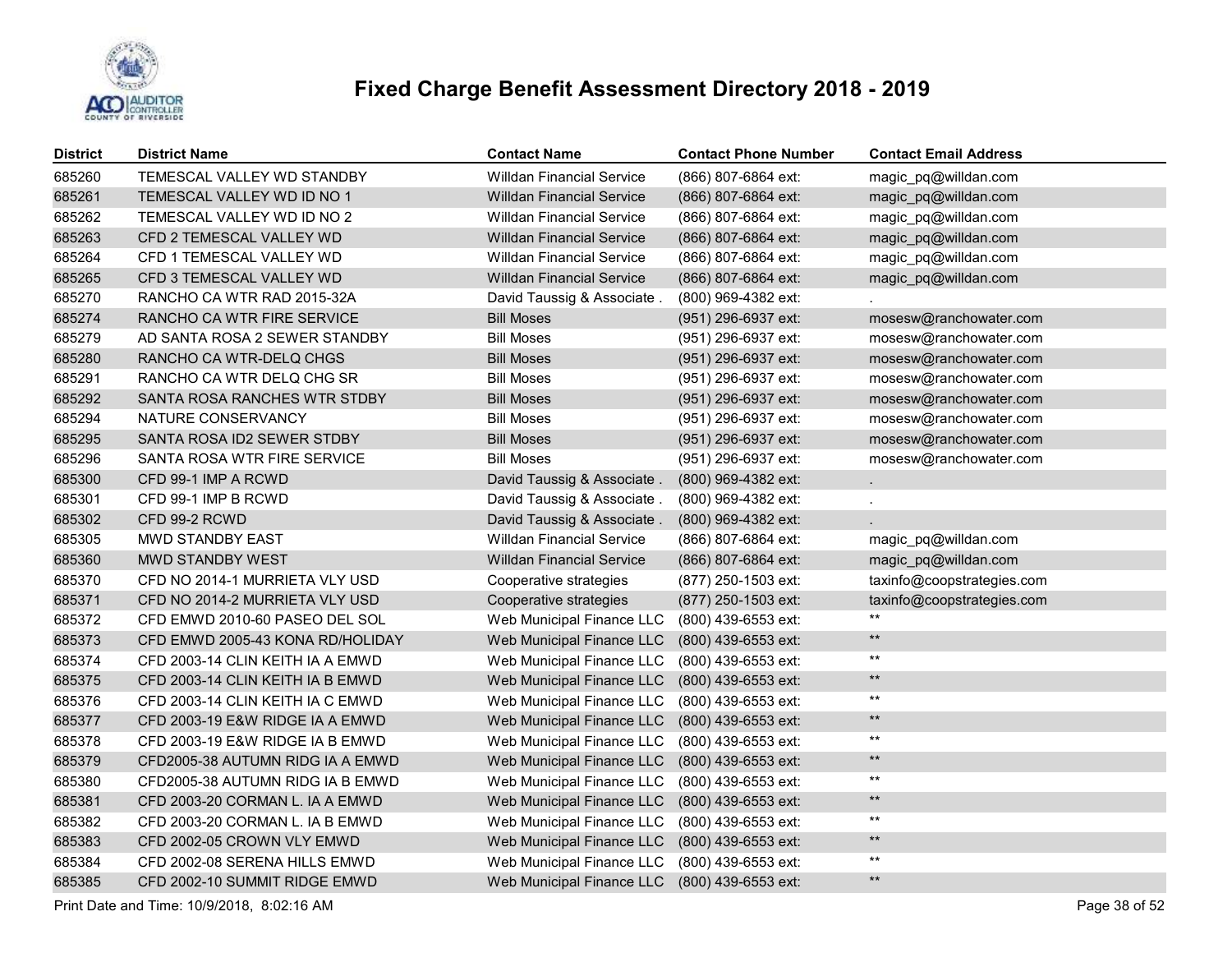

| <b>District</b> | <b>District Name</b>             | <b>Contact Name</b>             | <b>Contact Phone Number</b> | <b>Contact Email Address</b> |
|-----------------|----------------------------------|---------------------------------|-----------------------------|------------------------------|
| 685386          | CFD 2003-12 TEM CREEK 1A A EMWD  | Web Municipal Finance LLC       | (800) 439-6553 ext:         | $***$                        |
| 685387          | CFD 2003-12 TEM CREEK 1A B EMWD  | Web Municipal Finance LLC       | (800) 439-6553 ext:         | $\star\star$                 |
| 685388          | CFD 2003-16 PROMONTORY EMWD      | Web Municipal Finance LLC       | (800) 439-6553 ext:         | $^{\star\star}$              |
| 685389          | CFD 2001-01 FRENCH VL IA B EMWD  | Web Municipal Finance LLC       | (800) 439-6553 ext:         | $***$                        |
| 685390          | CFD 2002-04 SHEFLD RBV IA 1 EMWD | Web Municipal Finance LLC       | (800) 439-6553 ext:         | $***$                        |
| 685391          | CFD 2002-04 SHEFLD/RBV IA 2 EMWD | Web Municipal Finance LLC       | (800) 439-6553 ext:         | $\star\star$                 |
| 685392          | CFD 2002-04 SHEFLD/RBV IA 3 EMWD | Web Municipal Finance LLC       | (800) 439-6553 ext:         | $***$                        |
| 685393          | CFD 2002-04 SHEFLD/RBV IA 4 EMWD | Web Municipal Finance LLC       | $(800)$ 439-6553 ext:       | $\star\star$                 |
| 685394          | CFD 2002-04 SHEFLD/RBV IA 5 EMWD | Web Municipal Finance LLC       | (800) 439-6553 ext:         | $\star\star$                 |
| 685395          | CFD 2002-06 A MORGAN HILL EMWD   | Web Municipal Finance LLC       | (800) 439-6553 ext:         | $\star\star$                 |
| 685396          | CFD 2002-06 B MORGAN HILL EMWD   | Web Municipal Finance LLC       | (800) 439-6553 ext:         | $^{\star\star}$              |
| 685398          | CFD 2002-09 WOODSIDE EMWD        | Web Municipal Finance LLC       | (800) 439-6553 ext:         | $\star\star$                 |
| 685399          | CFD2001-2 A SPGFLD/ARB GLEN EMWD | Web Municipal Finance LLC       | (800) 439-6553 ext:         | $^{\star\star}$              |
| 685400          | CFD2001-2 B SPGFLD/ARB GLEN EMWD | Web Municipal Finance LLC       | (800) 439-6553 ext:         | $\star\star$                 |
| 685402          | EMWD STDBY-COMBINED CHARGE       | Eastern Municipal Water Dis     | (800) 439-6553 ext:         | $\sim$                       |
| 685415          | AD EMWD 19-A GLENOAKS WTR        | Eastern Municipal Water Dis     | (800) 439-6553 ext:         |                              |
| 685418          | AD EMWD ROMOLAND AREA SEWERS 5   | Eastern Municipal Water Dis     | (800) 439-6553 ext:         |                              |
| 685419          | AD EMWD HOMELAND GREEN ACRES 7   | Eastern Municipal Water Dis     | (800) 439-6553 ext:         |                              |
| 685422          | AD EMWD 8 STAGECOACH             | Eastern Municipal Water Dis     | (800) 439-6553 ext:         |                              |
| 685423          | AD EMWD 12 PIGEON PASS           | Eastern Municipal Water Dis     | (800) 439-6553 ext:         |                              |
| 685424          | AD EMWD 20 MENIFEE DEV           | Eastern Municipal Water Dis     | (800) 439-6553 ext:         |                              |
| 685425          | CFD 2001-01 A FRENCH VALLEY      | Web Municipal Finance LLC       | (800) 439-6553 ext:         | $\star\star$                 |
| 685426          | CFD 2002-03 WILLOWS EMWD         | Web Municipal Finance LLC       | (800) 439-6553 ext:         | $^{\star\star}$              |
| 685427          | CFD 2004-30 BARRINGTON HGTS EMWD | Web Municipal Finance LLC       | (800) 439-6553 ext:         | $\star\star$                 |
| 685428          | CFD 2004-26 SAN JACINTO IAA EMWD | Web Municipal Finance LLC       | (800) 439-6553 ext:         | $\star\star$                 |
| 685429          | CFD 2004-28 QUINTA DO LARGO EMWD | Web Municipal Finance LLC       | (800) 439-6553 ext:         | $\star\star$                 |
| 685430          | CFD 2003-15 MORGAN VLY EMWD      | Web Municipal Finance LLC       | (800) 439-6553 ext:         | $\star\star$                 |
| 685432          | CFD 2003-20 CORMANLEIGH IAC EMWD | Web Municipal Finance LLC       | (800) 439-6553 ext:         | $\star\star$                 |
| 685434          | CFD 2006-58 MEADOW/STEIN/CIMM    | Web Municipal Finance LLC       | (800) 439-6553 ext:         | $***$                        |
| 685501          | ELSINORE VALLEY MWD STDBY        | <b>Corrine Nikolic</b>          | (951) 674-3146 ext: 8362    | cnikolic@evmwd.net           |
| 685580          | CFD 98-2 WILDOMAR PUBLIC FAC     | David Taussig Associates        | (800) 969-4382 ext:         | $\sim$                       |
| 685581          | CFD 98-1 TEMESCAL VLY PROJ       | David Taussig Associates        | (800) 969-4382 ext:         |                              |
| 685582          | CFD 98-2 WILDOMAR-TVP            | David Taussig Associates        | (800) 969-4382 ext:         |                              |
| 685583          | CFD 99-1 LA GONDA ELS VLY MWD    | David Taussig Associates        | (800) 969-4382 ext:         |                              |
| 685584          | CFD 2002-1 ELSINORE VALLEY MWD   | David Taussig Associates        | (800) 969-4382 ext:         |                              |
| 685585          | CFD 2003-2 ELSINORE VALLEY MWD   | <b>David Taussig Associates</b> | (800) 969-4382 ext:         |                              |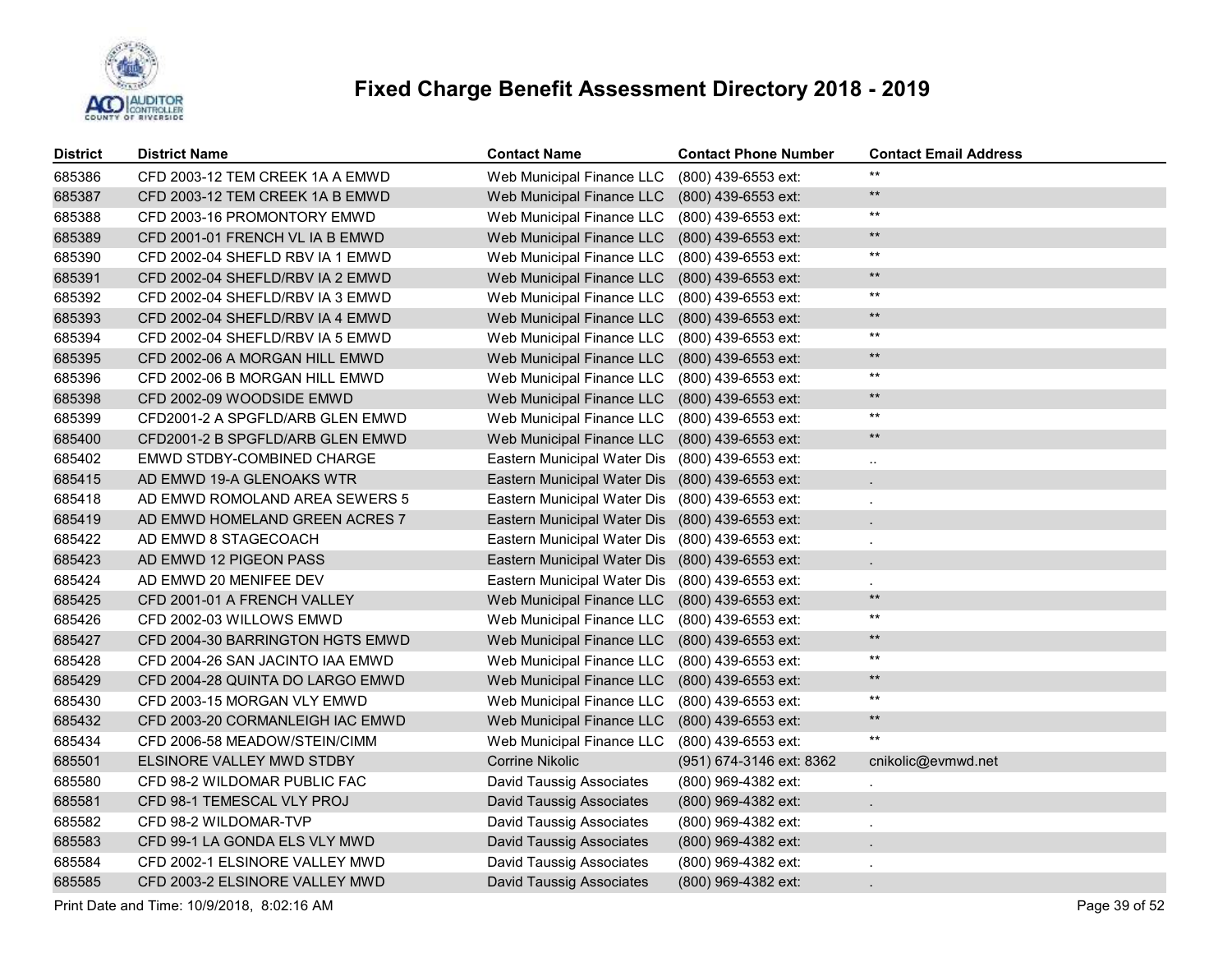

| <b>District</b> | <b>District Name</b>                   | <b>Contact Name</b>             | <b>Contact Phone Number</b> | <b>Contact Email Address</b> |
|-----------------|----------------------------------------|---------------------------------|-----------------------------|------------------------------|
| 685586          | CFD 2003-1 ELSINORE VALLEY MWD         | <b>David Taussig Associates</b> | (800) 969-4382 ext:         |                              |
| 685587          | CFD 2004-1 ELSINORE VALLEY MWD         | <b>David Taussig Associates</b> | (800) 969-4382 ext:         |                              |
| 685596          | ELS VLY MWD IMP U-2 W/S STDBY          | Corrine Nikolic                 | (951) 674-3146 ext: 8362    | cnikolic@evmwd.net           |
| 685597          | EVMWD REGIONAL SEWER                   | Corrine Nikolic                 | (951) 674-3146 ext: 8362    | cnikolic@evmwd.net           |
| 685598          | EVMWD SOUTHERN SEWER                   | Corrine Nikolic                 | (951) 674-3146 ext: 8362    | cnikolic@evmwd.net           |
| 685599          | EVMWD ANNUAL SEWER SERV CHG            | Corrine Nikolic                 | (951) 674-3146 ext: 8362    | cnikolic@evmwd.net           |
| 685604          | LAKE HEMET MUNI WTR IMP A STDBY        | <b>NBS</b>                      | (800) 676-7516 ext:         | info@nbsgov.com              |
| 685611          | LAKE HEMET MUNI WTR IMP U-2 STY        | <b>NBS</b>                      | (800) 676-7516 ext:         | info@nbsgov.com              |
| 685612          | LK HEMET MN WTR AD 2003-1 GARNER       | <b>NBS</b>                      | (800) 676-7516 ext:         | info@nbsgov.com              |
| 685705          | WMWD FIXED SEWER CHGS                  | Anna Briones                    | (951) 571-7138 ext:         | abriones@wmwd.com            |
| 685820          | CFD 102 (THE RESERVE) CVWD             | Web Municipal Finance LLC       | (800) 439-6553 ext:         | $***$                        |
| 685824          | <b>CVWD AVAILABILITY-DOMESTIC ID18</b> | CVWD.                           | (760) 391-9600 ext:         | Customerbilling@cvwd.org     |
| 685838          | CVWD AVAILABILITY-DOMESTIC ID19        | CVWD.                           | (760) 391-9600 ext:         | Customerbilling@cvwd.org     |
| 685858          | <b>CVWD AVAILABILITY-SEWER ID81</b>    | CVWD.                           | (760) 391-9600 ext:         | Customerbilling@cvwd.org     |
| 685859          | CVWD AVAILABILITY-SEWER ID55           | CVWD.                           | (760) 391-9600 ext:         | Customerbilling@cvwd.org     |
| 685919          | CFD 2005-43 IAM EMWD                   | Web Municipal Finance LLC       | (800) 439-6553 ext:         | $\star\star$                 |
| 685920          | CFD 2004-34 FAIRCREST EMWD             | Web Municipal Finance LLC       | (800) 439-6553 ext:         | $\star\star$                 |
| 685921          | CFD 2005-47 THE LAKES EMWD             | Web Municipal Finance LLC       | (800) 439-6553 ext:         | $\star\star$                 |
| 685923          | <b>CFD 2002-07 IAC EMWD</b>            | Web Municipal Finance LLC       | (800) 439-6553 ext:         | $\star\star$                 |
| 685924          | <b>EMWD SEWER CHARGES</b>              | Eastern Municipal Water Dis     | (800) 439-6553 ext:         | $\sim$                       |
| 685947          | EMWD WINE COUNTRY BENEFIT AREA         | NBS.                            | (800) 676-7516 ext:         | info@nbsgov.com              |
| 685951          | CFD2003-25 PACIFIC COM IA C EMWD       | Web Municipal Finance LLC       | (800) 439-6553 ext:         | $\star\star$                 |
| 685952          | CFD2003-25 PACIFIC COM IA D EMWD       | Web Municipal Finance LLC       | (800) 439-6553 ext:         | $^{\star\star}$              |
| 685953          | CFD2004-26 SAN JACINTO IA 2 EMWD       | Web Municipal Finance LLC       | (800) 439-6553 ext:         | $\star\star$                 |
| 685954          | CFD 2004-27 COTTONWOOD EMWD            | Web Municipal Finance LLC       | (800) 439-6553 ext:         | $\star\star$                 |
| 685955          | CFD 2004-29 SUN RANCH EMWD             | Web Municipal Finance LLC       | (800) 439-6553 ext:         | $\star\star$                 |
| 685956          | CFD2004-32 RCH JACINTO IA A EMWD       | Web Municipal Finance LLC       | (800) 439-6553 ext:         | $\star\star$                 |
| 685957          | CFD2004-32 RCH JACINTO IA B EMWD       | Web Municipal Finance LLC       | (800) 439-6553 ext:         | $\star\star$                 |
| 685960          | CFD 2004-35 MTN GATE IA C EMWD         | Web Municipal Finance LLC       | (800) 439-6553 ext:         | $\star\star$                 |
| 685961          | CFD 2004-36 ADELINE'S FARM EMWD        | Web Municipal Finance LLC       | (800) 439-6553 ext:         | $\star\star$                 |
| 685962          | CFD 2005-40 MAHOGANY PROM EMWD         | Web Municipal Finance LLC       | (800) 439-6553 ext:         | $\star\star$                 |
| 685963          | CFD2005-42 BELICA R MOSAICO EMWD       | Web Municipal Finance LLC       | (800) 439-6553 ext:         | $\star\star$                 |
| 685965          | CFD 2005-39 MARSDEN EMWD               | Web Municipal Finance LLC       | (800) 439-6553 ext:         | $^{\star\star}$              |
| 685966          | CFD 2005-44 VISTA DEL VALLE EMWD       | Web Municipal Finance LLC       | (800) 439-6553 ext:         | $\star\star$                 |
| 685967          | CFD 2006-52(NELSON) EMWD               | Web Municipal Finance LLC       | (800) 439-6553 ext:         | $^{\star\star}$              |
| 685969          | CFD 2002-07IAA PACIFIC MAYFIELD        | Web Municipal Finance LLC       | (800) 439-6553 ext:         | $\star\star$                 |

Print Date and Time: 10/9/2018, 8:02:16 AM Page 40 of 52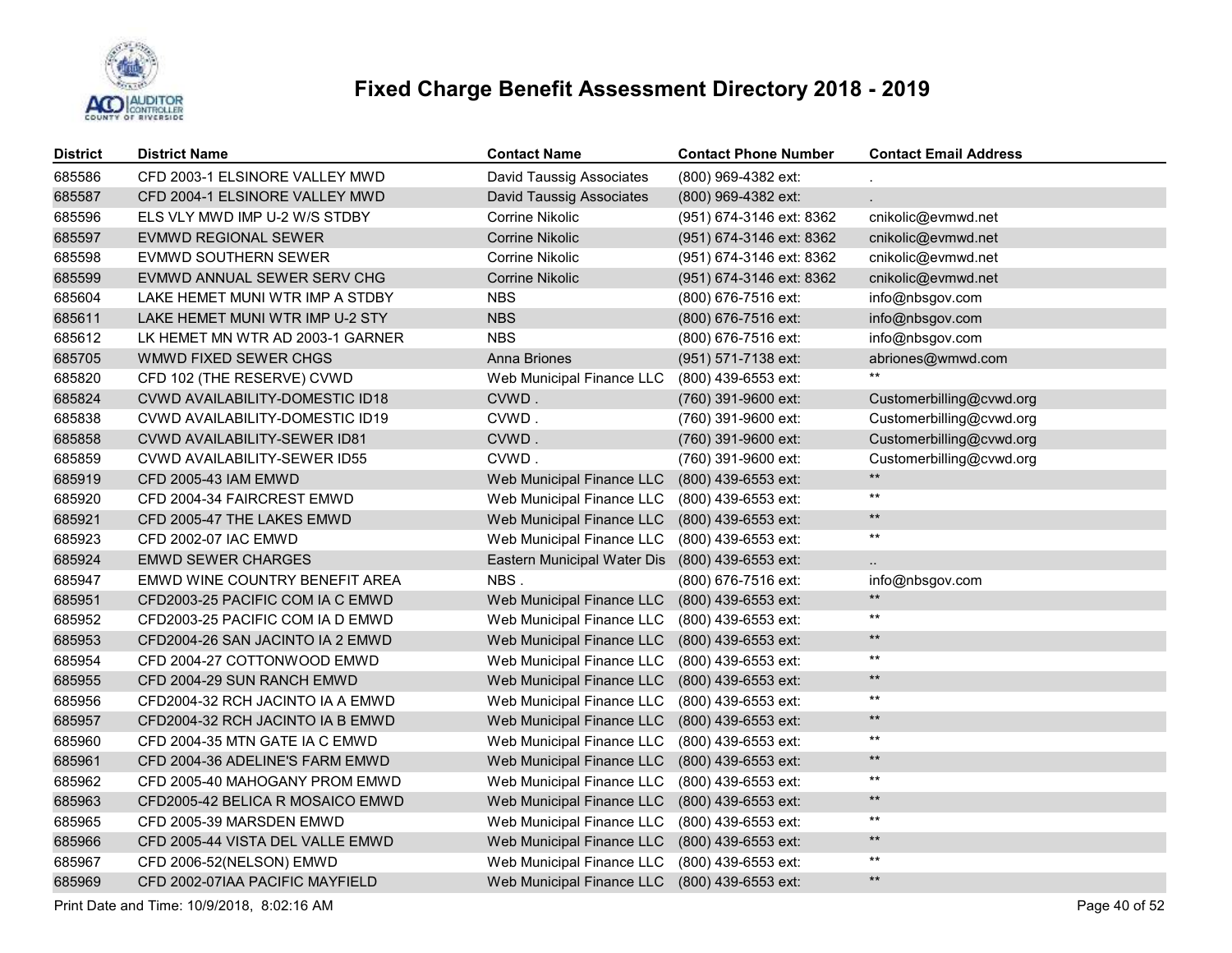

| <b>District</b> | <b>District Name</b>             | <b>Contact Name</b>             | <b>Contact Phone Number</b> | <b>Contact Email Address</b> |
|-----------------|----------------------------------|---------------------------------|-----------------------------|------------------------------|
| 685970          | CFD 2002-07IAB PACIFIC MAYFIELD  | Web Municipal Finance LLC       | (800) 439-6553 ext:         | $***$                        |
| 685973          | CFD EMWD 2006-56 RANCHO DIAMANTE | Web Municipal Finance LLC       | (800) 439-6553 ext:         | $\star\star$                 |
| 685974          | CFD 2003-201A D CORMAN LEIGH     | Web Municipal Finance LLC       | (800) 439-6553 ext:         | $^{\star\star}$              |
| 685975          | CFD EMWD 2002-06 IAC MORGAN HILL | Web Municipal Finance LLC       | (800) 439-6553 ext:         | $\star\star$                 |
| 685976          | CFD 2003-25 IA B PACIFIC COMM    | Web Municipal Finance LLC       | (800) 439-6553 ext:         | $^{\star\star}$              |
| 685977          | CFD 2004-35 IA A MOUNTAIN GATE   | Web Municipal Finance LLC       | (800) 439-6553 ext:         | $\star\star$                 |
| 685978          | CFD 2013-64 ATHERTON AND TERRACI | Web Municipal Finance LLC       | (800) 439-6553 ext:         | $***$                        |
| 685979          | CFD 2014-67 IA A THE LAKES YATES | Web Municipal Finance LLC       | (800) 439-6553 ext:         | $\star\star$                 |
| 685980          | CFD 2014-67 IA B THE LAKES YATES | Web Municipal Finance LLC       | (800) 439-6553 ext:         | $^{\star\star}$              |
| 685981          | CFD 2015-70 MARAVILLA ESTATES    | Web Municipal Finance LLC       | (800) 439-6553 ext:         | $\star\star$                 |
| 686000          | CFD 2000-1 LAKE ELSINORE USD     | Cooperative strategies          | (877) 250-1503 ext:         | taxinfo@coopstrategies.com   |
| 686001          | CFD 2003-1 IA-A LK ELSINORE USD  | Cooperative strategies          | (877) 250-1503 ext:         | taxinfo@coopstrategies.com   |
| 686002          | CFD 2003-1 IA-B LK ELSINORE USD  | Cooperative strategies          | (877) 250-1503 ext:         | taxinfo@coopstrategies.com   |
| 686003          | CFD 2004-1 LAKE ELSINORE USD     | Cooperative strategies          | (877) 250-1503 ext:         | taxinfo@coopstrategies.com   |
| 686004          | CFD 2004-2 LAKE ELSINORE USD     | Cooperative strategies          | (877) 250-1503 ext:         | taxinfo@coopstrategies.com   |
| 686005          | CFD 2004-3 LAKE ELSINORE USD     | Cooperative strategies          | (877) 250-1503 ext:         | taxinfo@coopstrategies.com   |
| 686006          | CFD 2004-4 LAKE ELSINORE USD     | Cooperative strategies          | (877) 250-1503 ext:         | taxinfo@coopstrategies.com   |
| 686007          | CFD 2005-1 IA A LK ELSINORE USD  | Cooperative strategies          | (877) 250-1503 ext:         | taxinfo@coopstrategies.com   |
| 686008          | CFD 2005-1 IA B LK ELSINORE USD  | Cooperative strategies          | (877) 250-1503 ext:         | taxinfo@coopstrategies.com   |
| 686009          | CFD 2005-3 LAKE ELSINORE USD     | Cooperative strategies          | (877) 250-1503 ext:         | taxinfo@coopstrategies.com   |
| 686010          | CFD 2005-5 LAKE ELSINORE USD     | Cooperative strategies          | (877) 250-1503 ext:         | taxinfo@coopstrategies.com   |
| 686011          | CFD 2005-6 IA A LK ELSINORE USD  | Cooperative strategies          | (877) 250-1503 ext:         | taxinfo@coopstrategies.com   |
| 686013          | CFD 2005-7 LAKE ELSINORE USD     | Cooperative strategies          | (877) 250-1503 ext:         | taxinfo@coopstrategies.com   |
| 686016          | CFD 2006-3 IA A LK ELSINORE USD  | Cooperative strategies          | (877) 250-1503 ext:         | taxinfo@coopstrategies.com   |
| 686020          | CFD 2006-2 IA A LK ELSINORE USD  | Cooperative strategies          | (877) 250-1503 ext:         | taxinfo@coopstrategies.com   |
| 686022          | CFD 2006-2 IA C LK ELSINORE USD  | Cooperative strategies          | (877) 250-1503 ext:         | taxinfo@coopstrategies.com   |
| 686023          | CFD 2006-4 LAKE ELSINORE USD     | Cooperative strategies          | (877) 250-1503 ext:         | taxinfo@coopstrategies.com   |
| 686025          | CFD 2006-6 LAKE ELSINORE USD     | Cooperative strategies          | (877) 250-1503 ext:         | taxinfo@coopstrategies.com   |
| 686026          | CFD LAKE ELSINORE USD 2013-1     | Cooperative strategies          | (877) 250-1503 ext:         | taxinfo@coopstrategies.com   |
| 686027          | CFD LAKE ELSINORE USD 2013-2     | Cooperative strategies          | (877) 250-1503 ext:         | taxinfo@coopstrategies.com   |
| 686028          | CFD 2006-2 1A B LEUSD            | Cooperative strategies          | (877) 250-1503 ext:         | taxinfo@coopstrategies.com   |
| 686100          | CFD 2004-1 IA 3 ROMOLAND SCHOOL  | <b>David Taussig Associates</b> | (800) 969-4382 ext:         |                              |
| 686101          | CFD 91-1 ROMOLAND SCHOOL DIST    | <b>David Taussig Associates</b> | (800) 969-4382 ext:         |                              |
| 686102          | CFD 2001-1 ROMOLAND SCHOOL DIST  | <b>David Taussig Associates</b> | (800) 969-4382 ext:         |                              |
| 686103          | CFD 2002-1 IA A ROMOLAND SCHOOL  | <b>David Taussig Associates</b> | (800) 969-4382 ext:         |                              |
| 686105          | CFD 2002-2 ROMOLAND SCHOOL       | <b>David Taussig Associates</b> | (800) 969-4382 ext:         |                              |

Print Date and Time: 10/9/2018, 8:02:16 AM Page 41 of 52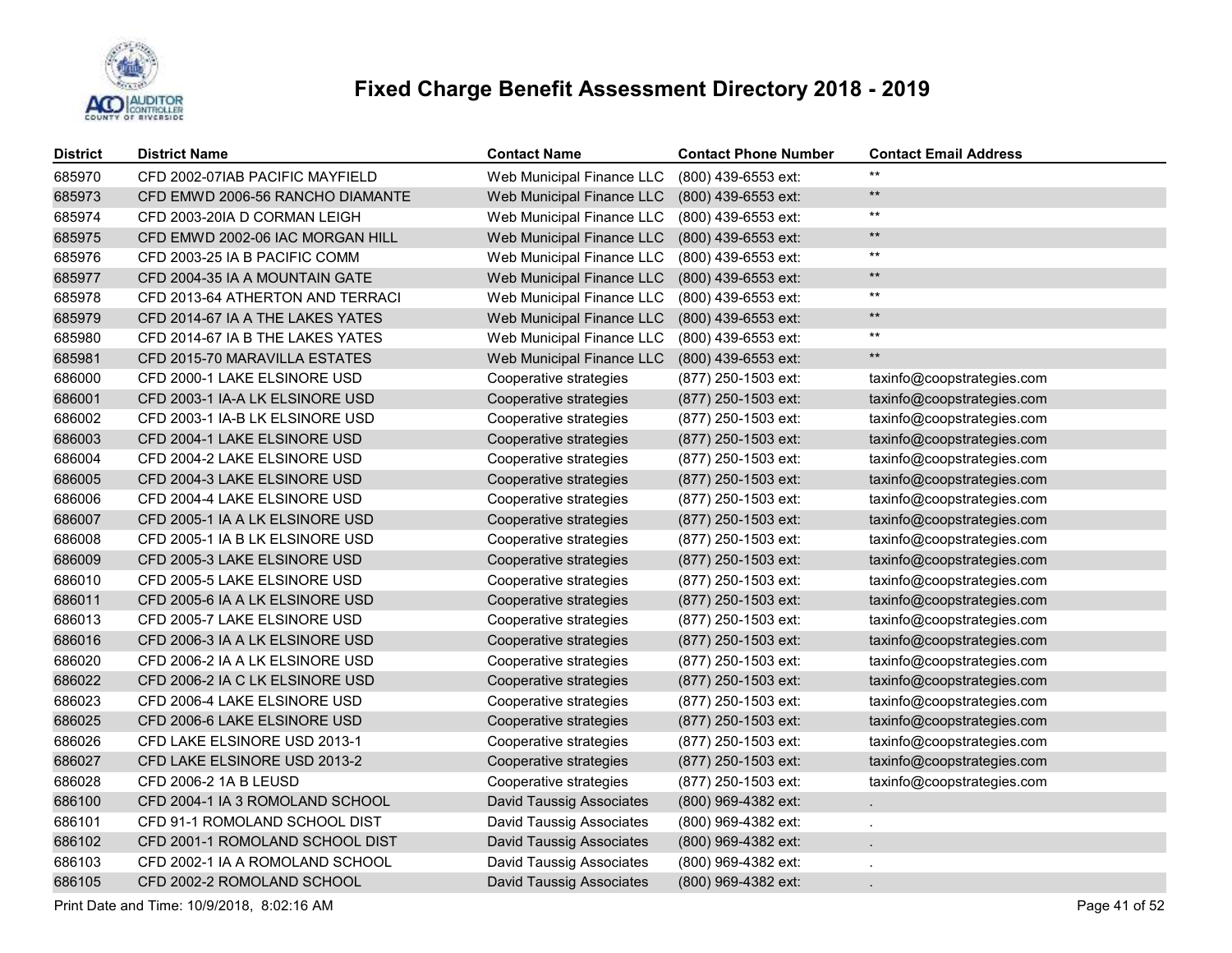

| <b>District</b> | <b>District Name</b>             | <b>Contact Name</b>              | <b>Contact Phone Number</b> | <b>Contact Email Address</b> |
|-----------------|----------------------------------|----------------------------------|-----------------------------|------------------------------|
| 686106          | CFD 2004-1 ROMOLAND SCHOOL       | <b>David Taussig Associates</b>  | (800) 969-4382 ext:         |                              |
| 686107          | CFD 2004-1 IA 2 ROMOLAND SCHOOL  | <b>David Taussig Associates</b>  | (800) 969-4382 ext:         |                              |
| 686108          | CFD 2006-1 ROMOLAND SCHOOL       | <b>David Taussig Associates</b>  | (800) 969-4382 ext:         |                              |
| 686109          | CFD ROMOLAND SD 2004-1 IA 4      | <b>David Taussig Associates</b>  | (800) 969-4382 ext:         |                              |
| 686110          | CFD ROMOLAND SD NO 2006-3        | <b>David Taussig Associates</b>  | (800) 969-4382 ext:         |                              |
| 686200          | CFD 2003-1 ZN1 A SAN JACINTO USD | <b>Willdan Financial Service</b> | (866) 807-6864 ext:         | magic pq@willdan.com         |
| 686206          | CFD 2003-3 TAX A SAN JACINTO USD | <b>Willdan Financial Service</b> | (866) 807-6864 ext:         | magic_pq@willdan.com         |
| 686207          | CFD 2003-3 TAX B SAN JACINTO USD | <b>Willdan Financial Service</b> | (866) 807-6864 ext:         | magic_pq@willdan.com         |
| 686209          | CFD 2003-2 SAN JACINTO USD       | <b>Willdan Financial Service</b> | (866) 807-6864 ext:         | magic_pq@willdan.com         |
| 686210          | CFD 2004-3 SAN JACINTO USD       | <b>Willdan Financial Service</b> | (866) 807-6864 ext:         | magic_pq@willdan.com         |
| 686211          | CFD 2004-4 SAN JACINTO USD       | <b>Willdan Financial Service</b> | (866) 807-6864 ext:         | magic_pq@willdan.com         |
| 686212          | CFD 2004-5 SAN JACINTO USD       | <b>Willdan Financial Service</b> | (866) 807-6864 ext:         | magic_pq@willdan.com         |
| 686215          | CFD 2005-1 TAX A SAN JACINTO USD | <b>Willdan Financial Service</b> | (866) 807-6864 ext:         | magic_pq@willdan.com         |
| 686216          | CFD 2005-1 TAX B SAN JACINTO USD | <b>Willdan Financial Service</b> | (866) 807-6864 ext:         | magic_pq@willdan.com         |
| 686217          | CFD 2005-2 TAX A SAN JACINTO USD | <b>Willdan Financial Service</b> | (866) 807-6864 ext:         | magic_pq@willdan.com         |
| 686218          | CFD 2005-2 TAX B SAN JACINTO USD | <b>Willdan Financial Service</b> | (866) 807-6864 ext:         | magic_pq@willdan.com         |
| 686221          | CFD 2005-4 TAX A SAN JACINTO USD | <b>Willdan Financial Service</b> | (866) 807-6864 ext:         | magic_pq@willdan.com         |
| 686222          | CFD 2005-4 TAX B SAN JACINTO USD | <b>Willdan Financial Service</b> | (866) 807-6864 ext:         | magic_pq@willdan.com         |
| 686223          | CFD 2006-1 TAX A SAN JACINTO USD | <b>Willdan Financial Service</b> | (866) 807-6864 ext:         | magic_pq@willdan.com         |
| 686224          | CFD 2006-1 TAX B SAN JACINTO USD | <b>Willdan Financial Service</b> | (866) 807-6864 ext:         | magic_pq@willdan.com         |
| 686225          | CFD 2006-2 TAX B SAN JACINTO USD | <b>Willdan Financial Service</b> | (866) 807-6864 ext:         | magic_pq@willdan.com         |
| 686226          | CFD 2003-1 B SAN JACINTO USD     | <b>Willdan Financial Service</b> | (866) 807-6864 ext:         | magic_pq@willdan.com         |
| 686227          | CFD 2003-2 B SAN JACINTO USD     | <b>Willdan Financial Service</b> | (866) 807-6864 ext:         | magic_pq@willdan.com         |
| 686228          | CFD 2004-3 B SAN JACINTO USD     | <b>Willdan Financial Service</b> | (866) 807-6864 ext:         | magic_pq@willdan.com         |
| 686229          | CFD 2004-4 B SAN JACINTO USD     | <b>Willdan Financial Service</b> | (866) 807-6864 ext:         | magic_pq@willdan.com         |
| 686230          | CFD 2004-5 B SAN JACINTO USD     | <b>Willdan Financial Service</b> | (866) 807-6864 ext:         | magic_pq@willdan.com         |
| 686231          | CFD 2006-2 A SAN JACINTO USD     | <b>Willdan Financial Service</b> | (866) 807-6864 ext:         | magic pq@willdan.com         |
| 686530          | CFD 89-1 TEMECULA VALLEY USD     | <b>Barbara Hale-Carter</b>       | (760) 233-2630 ext:         | barbc@sdfa.com               |
| 686531          | CFD 00-01 TEMECULA USD           | Barbara Hale-Carter              | (760) 233-2630 ext:         | barbc@sdfa.com               |
| 686532          | CFD 2002-2 TEMECULA VALLEY USD   | Barbara Hale-Carter              | (760) 233-2630 ext:         | barbc@sdfa.com               |
| 686533          | CFD 2002-1/IA-1 TEMECULA VL USD  | Barbara Hale-Carter              | (760) 233-2630 ext:         | barbc@sdfa.com               |
| 686534          | CFD 2002-1/IA-2 TEMECULA VL USD  | Barbara Hale-Carter              | (760) 233-2630 ext:         | barbc@sdfa.com               |
| 686535          | CFD TEMECULA VL USD 2013-1       | Barbara Hale-Carter              | (760) 233-2630 ext:         | barbc@sdfa.com               |
| 686536          | CFD TEMECULA VL USD 2011-1       | <b>Barbara Hale-Carter</b>       | (760) 233-2630 ext:         | barbc@sdfa.com               |
| 686537          | CFD 2003-2 TEMECULA VALLEY USD   | Barbara Hale-Carter              | (760) 233-2630 ext:         | barbc@sdfa.com               |
| 686539          | CFD 2004-1/IA-A TEMECULA VL USD  | Barbara Hale-Carter              | (760) 233-2630 ext:         | barbc@sdfa.com               |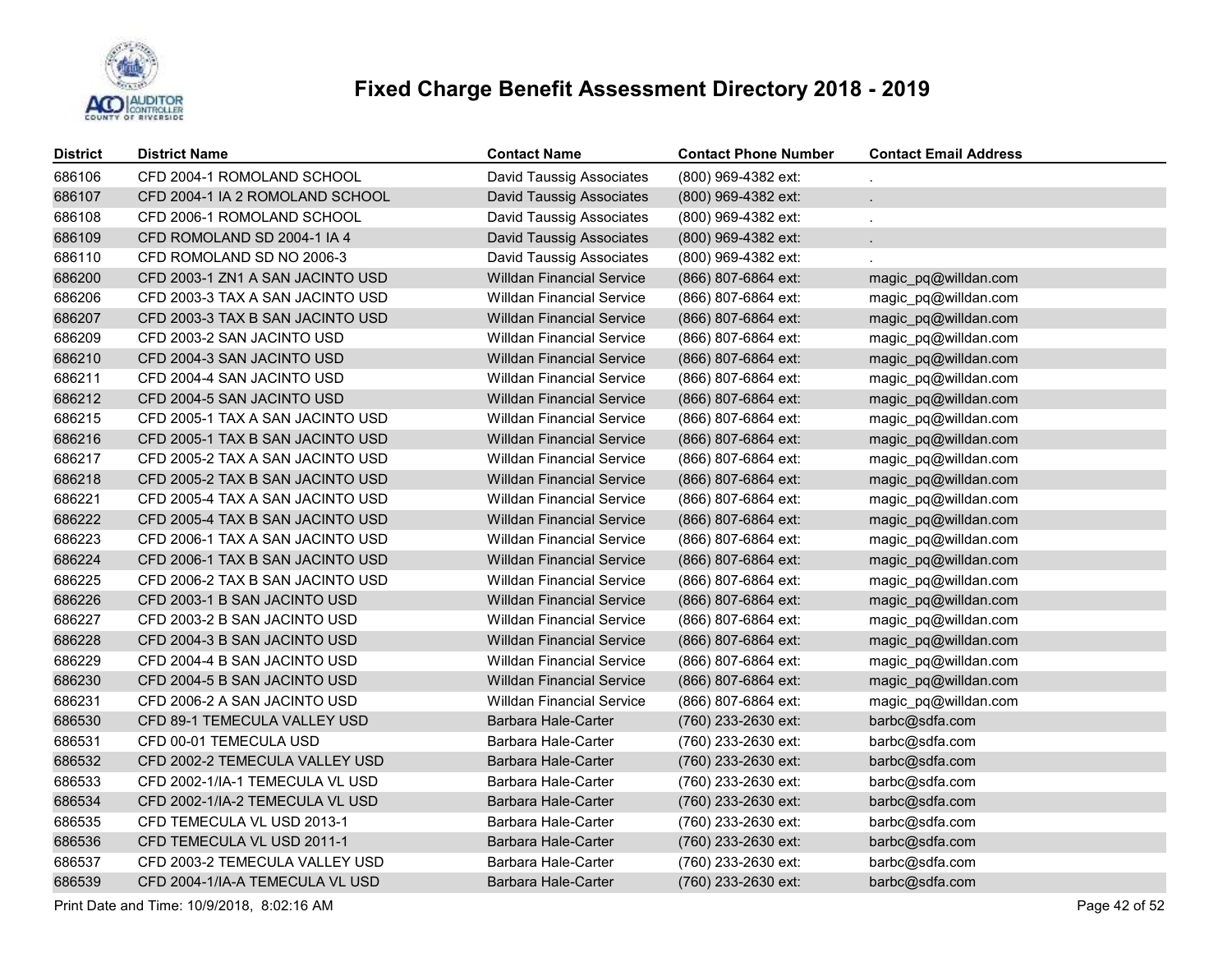

| District | <b>District Name</b>              | <b>Contact Name</b>              | <b>Contact Phone Number</b> | <b>Contact Email Address</b> |
|----------|-----------------------------------|----------------------------------|-----------------------------|------------------------------|
| 686541   | CFD 2005-1 TEMECULA VALLEY USD    | <b>Barbara Hale-Carter</b>       | (760) 233-2630 ext:         | barbc@sdfa.com               |
| 686545   | CFD 2004-1 IA B TEMECULA VL USD   | <b>Barbara Hale-Carter</b>       | (760) 233-2630 ext:         | barbc@sdfa.com               |
| 686546   | <b>CFD TV USD 2010-1</b>          | Barbara Hale-Carter              | (760) 233-2630 ext:         | barbc@sdfa.com               |
| 686548   | CFD 1 TEMECULA VLY USD            | <b>Barbara Hale-Carter</b>       | (760) 233-2630 ext:         | barbc@sdfa.com               |
| 686549   | CFD 2005-1 H TEMECULA VLY USD     | Barbara Hale-Carter              | (760) 233-2630 ext:         | barbc@sdfa.com               |
| 687000   | <b>COACHELLA LLD 22</b>           | City of Coachella                | (760) 398-5744 ext:         |                              |
| 687001   | COACHELLA LLD 23                  | City of Coachella                | (760) 398-5744 ext:         | ä,                           |
| 687002   | <b>COACHELLA LLD 24</b>           | City of Coachella                | (760) 398-5744 ext:         |                              |
| 687003   | <b>COACHELLA LLD 25</b>           | City of Coachella                | (760) 398-5744 ext:         |                              |
| 687005   | <b>COACHELLA LLD 27</b>           | City of Coachella                | (760) 398-5744 ext:         | $\mathbf{r}$                 |
| 687006   | COACHELLA LLD 28                  | City of Coachella                | (760) 398-5744 ext:         | $\overline{\phantom{a}}$     |
| 687007   | <b>COACHELLA LLD 29</b>           | City of Coachella                | (760) 398-5744 ext:         | $\mathbf{r}$                 |
| 687008   | COACHELLA LLD 30                  | City of Coachella                | (760) 398-5744 ext:         | $\overline{\phantom{a}}$     |
| 687009   | <b>COACHELLA LLD 31</b>           | City of Coachella                | (760) 398-5744 ext:         | $\mathbf{r}$                 |
| 687010   | <b>COACHELLA LLD 32</b>           | City of Coachella                | (760) 398-5744 ext:         | $\overline{\phantom{a}}$     |
| 687011   | <b>COACHELLA LLD 33</b>           | City of Coachella                | (760) 398-5744 ext:         | $\mathbf{r}$                 |
| 687012   | <b>COACHELLA LLD 34</b>           | City of Coachella                | (760) 398-5744 ext:         | $\mathbf{r}$                 |
| 687013   | <b>COACHELLA LLD 35</b>           | City of Coachella                | (760) 398-5744 ext:         | ä,                           |
| 687014   | COACHELLA LLD 36                  | City of Coachella                | (760) 398-5744 ext:         | $\mathbf{r}$                 |
| 687016   | <b>COACHELLA LLD 38</b>           | City of Coachella                | (760) 398-5744 ext:         |                              |
| 687030   | CFD 2005-1 CITY OF COACHELLA      | <b>Willdan Financial Service</b> | (866) 807-6864 ext:         | magic_pq@willdan.com         |
| 687150   | CFD 2004-1 BUCHANAN ST CORONA     | <b>Spicer Consulting Group</b>   | (866) 504-2067 ext:         | contact@spicercg.com         |
| 687151   | CFD 2002-1 IA DOS LAGOS CORONA    | <b>Spicer Consulting Group</b>   | (866) 504-2067 ext:         | contact@spicercg.com         |
| 687200   | DHS PUB SAFETY SRV PARCEL TAX     | Web Municipal Finance LLC        | (800) 439-6553 ext:         | $***$                        |
| 687201   | CFD 2006-1 DESERT HOT SPRINGS     | Web Municipal Finance LLC        | (800) 439-6553 ext:         | $**$                         |
| 687202   | CFD 2010-1(SERVICES) CITY OF DHS  | Web Municipal Finance LLC        | (800) 439-6553 ext:         | $**$                         |
| 687203   | CFD CITY OF DHS 2010-1 ZN 3       | Web Municipal Finance LLC        | (800) 439-6553 ext:         | $***$                        |
| 688430   | AD INDIAN WELLS DB 1              | <b>Willdan Financial Service</b> | (866) 807-6864 ext:         | magic_pq@willdan.com         |
| 688431   | INDIAN WELLS LLD 91-1 ZN A26      | <b>Willdan Financial Service</b> | (866) 807-6864 ext:         | magic_pq@willdan.com         |
| 688432   | INDIAN WELLS ZN C LLD 91-1        | <b>Willdan Financial Service</b> | (866) 807-6864 ext:         | magic_pq@willdan.com         |
| 688433   | <b>INDIAN WELLS ZN D LLD 91-1</b> | <b>Willdan Financial Service</b> | (866) 807-6864 ext:         | magic_pq@willdan.com         |
| 688439   | AD INDIO 2004-1 PALAZZO           | <b>Willdan Financials</b>        | (866) 807-6864 ext:         | smedina@willdan.com          |
| 688440   | AD INDIO 2004-2 SHADOW3 BRISAS N  | <b>Willdan Financials</b>        | (866) 807-6864 ext:         | smedina@willdan.com          |
| 688441   | AD INDIO 2004-3 DESERT TRACE      | <b>Willdan Financials</b>        | (866) 807-6864 ext:         | smedina@willdan.com          |
| 688442   | AD INDIO 2003-1                   | <b>Willdan Financials</b>        | (866) 807-6864 ext:         | smedina@willdan.com          |
| 688443   | <b>AD INDIO 2003-2</b>            | <b>Willdan Financials</b>        | (866) 807-6864 ext:         | smedina@willdan.com          |

Print Date and Time: 10/9/2018, 8:02:16 AM Page 43 of 52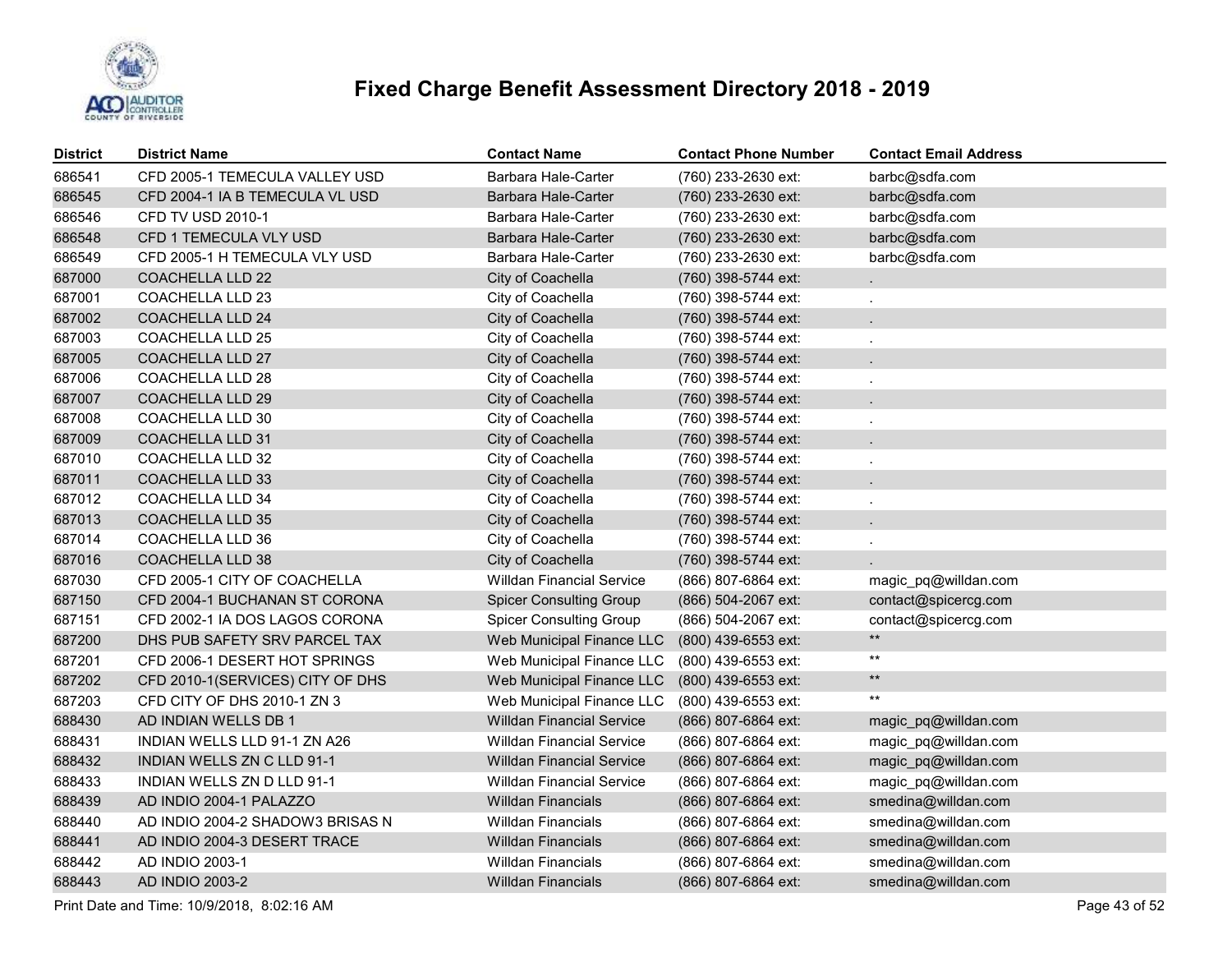

| <b>District</b> | <b>District Name</b>       | <b>Contact Name</b>       | <b>Contact Phone Number</b> | <b>Contact Email Address</b> |
|-----------------|----------------------------|---------------------------|-----------------------------|------------------------------|
| 688444          | AD INDIO 2003-3            | <b>Willdan Financials</b> | (866) 807-6864 ext:         | smedina@willdan.com          |
| 688445          | AD INDIO 2003-5            | <b>Willdan Financials</b> | (866) 807-6864 ext:         | smedina@willdan.com          |
| 688446          | AD INDIO 2003-6            | <b>Willdan Financials</b> | (866) 807-6864 ext:         | smedina@willdan.com          |
| 688447          | AD INDIO 2002-3            | <b>Willdan Financials</b> | (866) 807-6864 ext:         | smedina@willdan.com          |
| 688448          | AD INDIO 2002-1            | <b>Willdan Financials</b> | (866) 807-6864 ext:         | smedina@willdan.com          |
| 688449          | AD INDIO 2002-02           | <b>Willdan Financials</b> | (866) 807-6864 ext:         | smedina@willdan.com          |
| 688450          | AD INDIO 2001-1            | <b>Willdan Financials</b> | (866) 807-6864 ext:         | smedina@willdan.com          |
| 688451          | AD INDIO 99-1 CROWELL      | <b>Willdan Financials</b> | (866) 807-6864 ext:         | smedina@willdan.com          |
| 688453          | <b>INDIO LLD 24</b>        | <b>Willdan Financials</b> | (866) 807-6864 ext:         | smedina@willdan.com          |
| 688454          | <b>INDIO LLD 25</b>        | <b>Willdan Financials</b> | (866) 807-6864 ext:         | smedina@willdan.com          |
| 688455          | <b>INDIO LLD 26</b>        | <b>Willdan Financials</b> | (866) 807-6864 ext:         | smedina@willdan.com          |
| 688456          | <b>INDIO LLD 27</b>        | <b>Willdan Financials</b> | (866) 807-6864 ext:         | smedina@willdan.com          |
| 688458          | INDIO WASTE RECYCLE SURCHG | Burrtec W & R Services    | (760) 340-2113 ext:         |                              |
| 688459          | <b>INDIO LLD 28</b>        | <b>Willdan Financials</b> | (866) 807-6864 ext:         | smedina@willdan.com          |
| 688460          | <b>INDIO LLD 29</b>        | <b>Willdan Financials</b> | (866) 807-6864 ext:         | smedina@willdan.com          |
| 688462          | <b>INDIO LLD 31</b>        | <b>Willdan Financials</b> | (866) 807-6864 ext:         | smedina@willdan.com          |
| 688463          | <b>INDIO LLD 32</b>        | <b>Willdan Financials</b> | (866) 807-6864 ext:         | smedina@willdan.com          |
| 688464          | <b>INDIO LLD 33</b>        | <b>Willdan Financials</b> | (866) 807-6864 ext:         | smedina@willdan.com          |
| 688465          | <b>INDIO LLD 34</b>        | <b>Willdan Financials</b> | (866) 807-6864 ext:         | smedina@willdan.com          |
| 688466          | <b>INDIO LLD 35</b>        | <b>Willdan Financials</b> | (866) 807-6864 ext:         | smedina@willdan.com          |
| 688467          | <b>INDIO LLD 36</b>        | <b>Willdan Financials</b> | (866) 807-6864 ext:         | smedina@willdan.com          |
| 688468          | <b>INDIO LLD 37</b>        | <b>Willdan Financials</b> | (866) 807-6864 ext:         | smedina@willdan.com          |
| 688469          | <b>INDIO LLD 38</b>        | <b>Willdan Financials</b> | (866) 807-6864 ext:         | smedina@willdan.com          |
| 688470          | <b>INDIO LLD 39</b>        | <b>Willdan Financials</b> | (866) 807-6864 ext:         | smedina@willdan.com          |
| 688471          | <b>INDIO LLD 40</b>        | <b>Willdan Financials</b> | (866) 807-6864 ext:         | smedina@willdan.com          |
| 688472          | <b>INDIO LLD 41</b>        | <b>Willdan Financials</b> | (866) 807-6864 ext:         | smedina@willdan.com          |
| 688473          | <b>INDIO LLD 42</b>        | <b>Willdan Financials</b> | (866) 807-6864 ext:         | smedina@willdan.com          |
| 688474          | <b>INDIO LLD 43</b>        | <b>Willdan Financials</b> | (866) 807-6864 ext:         | smedina@willdan.com          |
| 688475          | <b>INDIO LLD 44</b>        | <b>Willdan Financials</b> | (866) 807-6864 ext:         | smedina@willdan.com          |
| 688476          | <b>INDIO LLD 45</b>        | <b>Willdan Financials</b> | (866) 807-6864 ext:         | smedina@willdan.com          |
| 688477          | <b>INDIO LLD 46</b>        | Willdan Financials        | (866) 807-6864 ext:         | smedina@willdan.com          |
| 688478          | <b>INDIO LLD 47</b>        | <b>Willdan Financials</b> | (866) 807-6864 ext:         | smedina@willdan.com          |
| 688479          | <b>INDIO LLD 48</b>        | <b>Willdan Financials</b> | (866) 807-6864 ext:         | smedina@willdan.com          |
| 688480          | <b>INDIO LLD 49</b>        | <b>Willdan Financials</b> | (866) 807-6864 ext:         | smedina@willdan.com          |
| 688481          | <b>INDIO LLD 50</b>        | <b>Willdan Financials</b> | (866) 807-6864 ext:         | smedina@willdan.com          |
| 688482          | LANDSCAPE & LTG #51        | <b>Willdan Financials</b> | (866) 807-6864 ext:         | smedina@willdan.com          |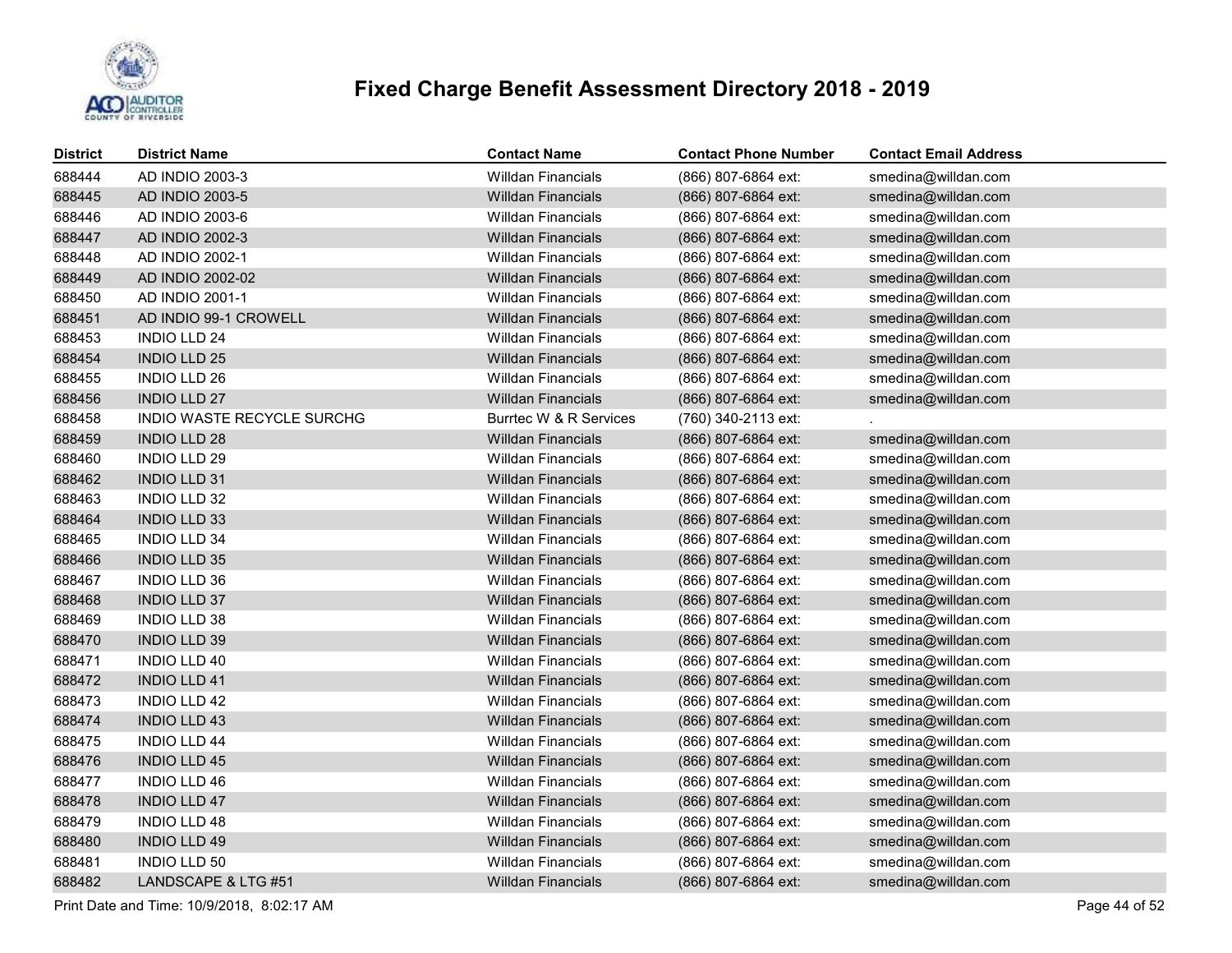

| <b>District</b> | <b>District Name</b>             | <b>Contact Name</b>       | <b>Contact Phone Number</b> | <b>Contact Email Address</b> |
|-----------------|----------------------------------|---------------------------|-----------------------------|------------------------------|
| 688483          | LANDSCAPE & LTG #52              | <b>Willdan Financials</b> | (866) 807-6864 ext:         | smedina@willdan.com          |
| 688484          | AD LANDSCAPE AND LIGHTING 53     | <b>Willdan Financials</b> | (866) 807-6864 ext:         | smedina@willdan.com          |
| 688485          | LANDSCAPE & LIGHTING DIST 54     | Willdan Financials        | (866) 807-6864 ext:         | smedina@willdan.com          |
| 688500          | <b>CFD 2004-1 INDIO</b>          | <b>Willdan Financials</b> | (866) 807-6864 ext:         | smedina@willdan.com          |
| 688501          | <b>CFD 2004-2 INDIO</b>          | <b>Willdan Financials</b> | (866) 807-6864 ext:         | smedina@willdan.com          |
| 688502          | CFD 2005-1 TALAVERA IA 1 INDIO   | <b>Willdan Financials</b> | (866) 807-6864 ext:         | smedina@willdan.com          |
| 688503          | CFD 2004-3 TERRA LAGO INDIO      | <b>Willdan Financials</b> | (866) 807-6864 ext:         | smedina@willdan.com          |
| 688504          | CFD 2005-1 TALAVERA IA2 INDIO    | <b>Willdan Financials</b> | (866) 807-6864 ext:         | smedina@willdan.com          |
| 688505          | CFD 2006-1 SONORA WELLS INDIO    | <b>Willdan Financials</b> | (866) 807-6864 ext:         | smedina@willdan.com          |
| 688599          | HEMET DIST 23 COVENANT LTG       | Psomas*                   | (888) 683-5234 ext:         | sdf@psomas.com               |
| 688600          | HEMET DIST 23 COVENANT LDS       | Psomas*                   | (888) 683-5234 ext:         | sdf@psomas.com               |
| 688601          | HEMET DIST 23 WILDFLOWER LDS     | Psomas *                  | (888) 683-5234 ext:         | sdf@psomas.com               |
| 688602          | HEMET DIST 23 WOODCREST LTG      | Psomas*                   | (888) 683-5234 ext:         | sdf@psomas.com               |
| 688603          | HEMET DIST 23 WOODCREST LDS      | Psomas*                   | (888) 683-5234 ext:         | sdf@psomas.com               |
| 688604          | HEMET DIST 37 MONTERO LTG        | Psomas *                  | (888) 683-5234 ext:         | sdf@psomas.com               |
| 688605          | HEMET DIST 37 MONTERO LDS        | Psomas*                   | (888) 683-5234 ext:         | sdf@psomas.com               |
| 688606          | HEMET DIST 20 ORCHARD LTG        | Psomas*                   | (888) 683-5234 ext:         | sdf@psomas.com               |
| 688608          | HEMET DIST 22 COTTONWOOD LTG     | Psomas*                   | (888) 683-5234 ext:         | sdf@psomas.com               |
| 688609          | HEMET DIST 22 COTTONWOOD LDS     | Psomas *                  | (888) 683-5234 ext:         | sdf@psomas.com               |
| 688610          | HEMET DIST 24 KALPESH LTG        | Psomas*                   | (888) 683-5234 ext:         | sdf@psomas.com               |
| 688611          | HEMET DIST 24 KALPESH LDS        | Psomas*                   | (888) 683-5234 ext:         | sdf@psomas.com               |
| 688612          | HEMET DIST 25 FLORIDA AVE LDS    | Psomas*                   | (888) 683-5234 ext:         | sdf@psomas.com               |
| 688613          | HEMET DIST 20 PACIFIC GREEN LTG  | Psomas*                   | (888) 683-5234 ext:         | sdf@psomas.com               |
| 688614          | HEMET DIST 20 PACIFIC GREEN LDS  | Psomas*                   | (888) 683-5234 ext:         | sdf@psomas.com               |
| 688615          | HEMET DIST 23-4 AUTUMN RIDGE LTG | Psomas*                   | (888) 683-5234 ext:         | sdf@psomas.com               |
| 688616          | HEMET DIST 23-4 AUTUMN RIDGE LND | Psomas*                   | (888) 683-5234 ext:         | sdf@psomas.com               |
| 688617          | HEMET DIST 23-5 MENLO I LTG      | Psomas*                   | (888) 683-5234 ext:         | sdf@psomas.com               |
| 688618          | HEMET DIST 23-5 MENLO I LND      | Psomas*                   | (888) 683-5234 ext:         | sdf@psomas.com               |
| 688619          | HEMET DIST 23-5B MENLO II LTG    | Psomas*                   | (888) 683-5234 ext:         | sdf@psomas.com               |
| 688620          | HEMET DIST 23-5B MENLO II LND    | Psomas*                   | (888) 683-5234 ext:         | sdf@psomas.com               |
| 688621          | HEMET DIST 25 FLOWERWOOD LTG     | Psomas *                  | (888) 683-5234 ext:         | sdf@psomas.com               |
| 688622          | HEMET DIST 27 FLOWERWOOD LND     | Psomas*                   | (888) 683-5234 ext:         | sdf@psomas.com               |
| 688623          | HEMET DIST 26 WILLOWALK LTG      | Psomas*                   | (888) 683-5234 ext:         | sdf@psomas.com               |
| 688624          | HEMET DIST 26 WILLOWALK LND      | Psomas *                  | (888) 683-5234 ext:         | sdf@psomas.com               |
| 688625          | HEMET DIST 27 DURANGO LTG        | Psomas *                  | (888) 683-5234 ext:         | sdf@psomas.com               |
| 688626          | HEMET DIST 31 HORSESHOE LTG      | Psomas*                   | (888) 683-5234 ext:         | sdf@psomas.com               |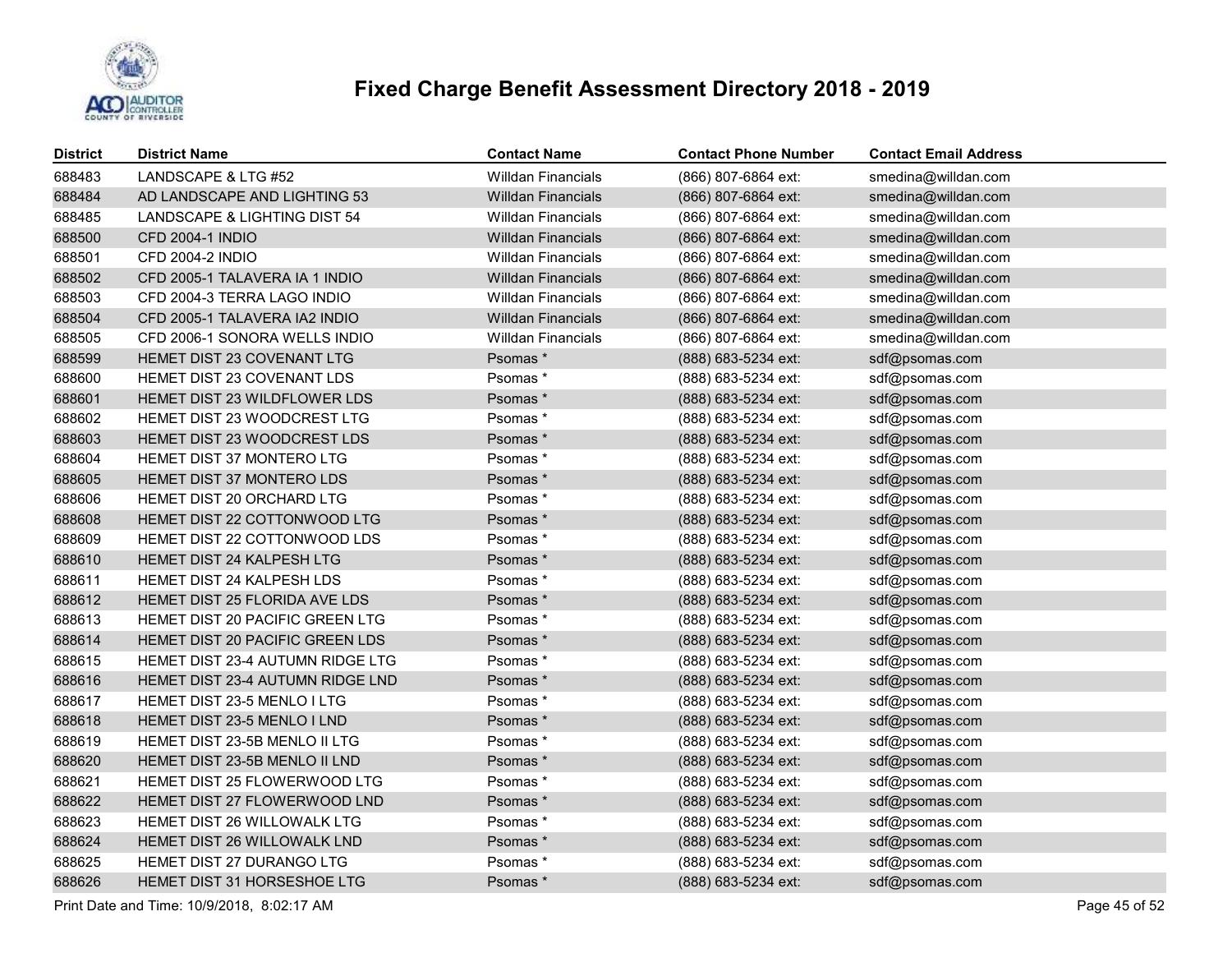

| <b>District</b> | <b>District Name</b>                    | <b>Contact Name</b>            | <b>Contact Phone Number</b> | <b>Contact Email Address</b> |
|-----------------|-----------------------------------------|--------------------------------|-----------------------------|------------------------------|
| 688627          | HEMET DIST 35 ENCLAVE LTG               | Psomas*                        | (888) 683-5234 ext:         | sdf@psomas.com               |
| 688628          | <b>HEMET DIST 35 ENCLAVE LND</b>        | Psomas*                        | (888) 683-5234 ext:         | sdf@psomas.com               |
| 688629          | HEMET DIST 43 PALOMINO LTG              | Psomas *                       | (888) 683-5234 ext:         | sdf@psomas.com               |
| 688630          | <b>HEMET DIST 43 PALOMINO LND</b>       | Psomas*                        | (888) 683-5234 ext:         | sdf@psomas.com               |
| 688631          | <b>HEMET DIST SV INVESTMENTS LTG</b>    | Psomas *                       | (888) 683-5234 ext:         | sdf@psomas.com               |
| 688632          | <b>HEMET DIST SV INVESTMENTS LND</b>    | Psomas*                        | (888) 683-5234 ext:         | sdf@psomas.com               |
| 688633          | HEMET DIST 29 PEPPERTREE LTG            | Psomas*                        | (888) 683-5234 ext:         | sdf@psomas.com               |
| 688634          | HEMET DIST 29 PEPPERTREE LND            | Psomas *                       | (888) 683-5234 ext:         | sdf@psomas.com               |
| 688635          | <b>HEMET DIST 33 HIDEWAY LTG</b>        | Psomas *                       | (888) 683-5234 ext:         | sdf@psomas.com               |
| 688637          | HEMET DIST 36 MCSWEENEY LTG             | Psomas*                        | (888) 683-5234 ext:         | sdf@psomas.com               |
| 688638          | <b>HEMET DIST 36 MCSWEENEY LND</b>      | Psomas*                        | (888) 683-5234 ext:         | sdf@psomas.com               |
| 688639          | <b>HEMET DIST 42 EMERSON LTG</b>        | Psomas*                        | (888) 683-5234 ext:         | sdf@psomas.com               |
| 688640          | <b>HEMET DIST 42 EMERSON LND</b>        | Psomas *                       | (888) 683-5234 ext:         | sdf@psomas.com               |
| 688643          | <b>HEMET DIST 46 VILL DE MADRID LND</b> | Psomas*                        | (888) 683-5234 ext:         | sdf@psomas.com               |
| 688644          | HEMET DST 46 VILLA DE MADRID LTG        | Psomas *                       | (888) 683-5234 ext:         | sdf@psomas.com               |
| 688645          | <b>HEMET DST 47 RANCHO DIAMONTE LTG</b> | Psomas *                       | (888) 683-5234 ext:         | sdf@psomas.com               |
| 688646          | HEMET DST 47 RANCHO DIAMONTE LND        | Psomas *                       | (888) 683-5234 ext:         | sdf@psomas.com               |
| 688648          | <b>HEMET DIST 50 LTG</b>                | Psomas *                       | (888) 683-5234 ext:         | sdf@psomas.com               |
| 688649          | <b>HEMET DIST 51 SALVATION ARMY LTG</b> | Psomas *                       | (888) 683-5234 ext:         | sdf@psomas.com               |
| 688651          | HEMET DIST 52 SEVEN HILLS LTG           | Psomas *                       | (888) 683-5234 ext:         | sdf@psomas.com               |
| 688652          | HEMET DIST 52 SEVEN HILLS LND           | Psomas *                       | (888) 683-5234 ext:         | sdf@psomas.com               |
| 688655          | HEMET DIST 54 HABITAT LND               | Psomas*                        | (888) 683-5234 ext:         | sdf@psomas.com               |
| 688656          | HEMET DIST 54 HABITAT LTG               | Psomas *                       | (888) 683-5234 ext:         | sdf@psomas.com               |
| 688657          | HEMET DIST 55 SIERRA OASIS LND          | Psomas*                        | (888) 683-5234 ext:         | sdf@psomas.com               |
| 688658          | <b>HEMET DIST 55 SIERRA OASIS LTG</b>   | Psomas *                       | (888) 683-5234 ext:         | sdf@psomas.com               |
| 688660          | <b>CR&amp;R REFUSE PAST DUE</b>         | Rosario De La Cruz             | (800) 826-9677 ext:         | rdelacruz@haulaway.com       |
| 688701          | CFD 2005-1 SERENITY LK ELSINORE         | <b>Spicer Consulting Group</b> | (866) 504-2067 ext:         | contact@spicercg.com         |
| 688703          | CFD 2005-4 LAKEVIEW LK ELSINORE         | <b>Spicer Consulting Group</b> | (866) 504-2067 ext:         | contact@spicercg.com         |
| 688705          | CFD 2006-2 VISCAYA LAKE ELSINORE        | <b>Spicer Consulting Group</b> | (866) 504-2067 ext:         | contact@spicercg.com         |
| 688706          | CFD 2006-3 LA STRADA LK ELSINORE        | <b>Spicer Consulting Group</b> | (866) 504-2067 ext:         | contact@spicercg.com         |
| 688707          | CFD2006-5 PARK OS&SD LK ELSINORE        | <b>Spicer Consulting Group</b> | (866) 504-2067 ext:         | contact@spicercg.com         |
| 688708          | CFD2005-5 WASSON CYN LK ELSINORE        | <b>Spicer Consulting Group</b> | (866) 504-2067 ext:         | contact@spicercg.com         |
| 688709          | CFD2003-2 CYN IA-A LAKE ELSINORE        | <b>Spicer Consulting Group</b> | (866) 504-2067 ext:         | contact@spicercg.com         |
| 688710          | CFD2003-2 CYN IA-B LAKE ELSINORE        | <b>Spicer Consulting Group</b> | (866) 504-2067 ext:         | contact@spicercg.com         |
| 688711          | CFD2003-2 CYN IA-C LAKE ELSINORE        | <b>Spicer Consulting Group</b> | (866) 504-2067 ext:         | contact@spicercg.com         |
| 688712          | CFD 2003-2 CYN IA-D LK ELSINORE         | <b>Spicer Consulting Group</b> | (866) 504-2067 ext:         | contact@spicercg.com         |
|                 |                                         |                                |                             |                              |

Print Date and Time: 10/9/2018, 8:02:17 AM Page 46 of 52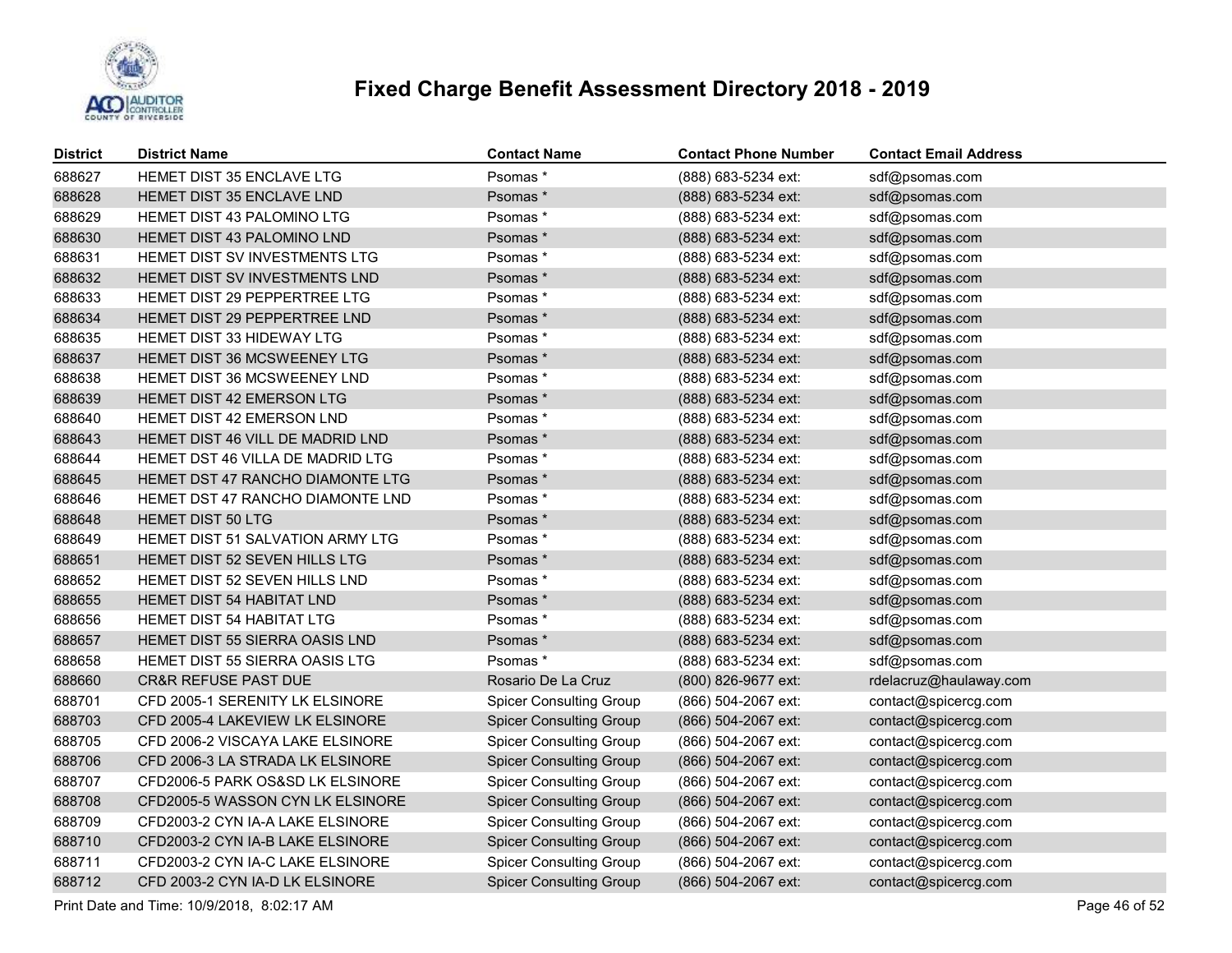

| <b>District</b> | <b>District Name</b>             | <b>Contact Name</b>            | <b>Contact Phone Number</b> | <b>Contact Email Address</b> |
|-----------------|----------------------------------|--------------------------------|-----------------------------|------------------------------|
| 688714          | CFD2004-3 R.CYN IA-1 LK ELSINORE | <b>Spicer Consulting Group</b> | (866) 504-2067 ext:         | contact@spicercg.com         |
| 688715          | CFD2004-3 R.CYN IA-2 LK ELSINORE | <b>Spicer Consulting Group</b> | (866) 504-2067 ext:         | contact@spicercg.com         |
| 688716          | CFD2005-2 ALBER IA-A LK ELSINORE | <b>Spicer Consulting Group</b> | (866) 504-2067 ext:         | contact@spicercg.com         |
| 688719          | CFD2005-2 ALBER SVCS LK ELSINORE | <b>Spicer Consulting Group</b> | (866) 504-2067 ext:         | contact@spicercg.com         |
| 688721          | CFD2005-5 WASSON SVC LK ELSINORE | <b>Spicer Consulting Group</b> | (866) 504-2067 ext:         | contact@spicercg.com         |
| 688722          | CFD2006-1 SUMER IA-1 LK ELSINORE | <b>Spicer Consulting Group</b> | (866) 504-2067 ext:         | contact@spicercg.com         |
| 688723          | CFD2006-1 SUMER IA-2 LK ELSINORE | <b>Spicer Consulting Group</b> | (866) 504-2067 ext:         | contact@spicercg.com         |
| 688724          | CFD2006-1 SUMER IA-3 LK ELSINORE | <b>Spicer Consulting Group</b> | (866) 504-2067 ext:         | contact@spicercg.com         |
| 688725          | CFD2006-1 SUMER SV LAKE ELSINORE | <b>Spicer Consulting Group</b> | (866) 504-2067 ext:         | contact@spicercg.com         |
| 688726          | CFD2006-2 VISCAYA SV LK ELSINORE | <b>Spicer Consulting Group</b> | (866) 504-2067 ext:         | contact@spicercg.com         |
| 688728          | CFD 2006-4 LAKE ELSINORE         | <b>Spicer Consulting Group</b> | (866) 504-2067 ext:         | contact@spicercg.com         |
| 688730          | CFD 2006-6 TESSERA LAKE ELSINORE | <b>Spicer Consulting Group</b> | (866) 504-2067 ext:         | contact@spicercg.com         |
| 688732          | CFD2006-8 RUNDEER LAKE ELSINORE  | <b>Spicer Consulting Group</b> | (866) 504-2067 ext:         | contact@spicercg.com         |
| 688738          | CFD2007-1 LK ELSINORE PUBLC SFTY | <b>Spicer Consulting Group</b> | (866) 504-2067 ext:         | contact@spicercg.com         |
| 688739          | CFD2007-4 MAKENNA LAKE ELSINORE  | <b>Spicer Consulting Group</b> | (866) 504-2067 ext:         | contact@spicercg.com         |
| 688740          | CFD2007-4 MAKENNA SV LK ELSINORE | <b>Spicer Consulting Group</b> | (866) 504-2067 ext:         | contact@spicercg.com         |
| 688741          | CFD2007-5 RED KITE LAKE ELSINORE | <b>Spicer Consulting Group</b> | (866) 504-2067 ext:         | contact@spicercg.com         |
| 688742          | CFD2007-5 REDKITE SV LK ELSINORE | <b>Spicer Consulting Group</b> | (866) 504-2067 ext:         | contact@spicercg.com         |
| 688743          | CFD2007-6 HOLIDAY INN LK ELSINOR | <b>Spicer Consulting Group</b> | (866) 504-2067 ext:         | contact@spicercg.com         |
| 688744          | CFD 2009-1 PARKS & LIGHTING      | <b>Spicer Consulting Group</b> | (866) 504-2067 ext:         | contact@spicercg.com         |
| 688745          | CFD 2006-1 SUMMERLY IMP.JJ       | <b>Spicer Consulting Group</b> | (866) 504-2067 ext:         | contact@spicercg.com         |
| 688746          | CFD LK ELSINORE 2006-1 IMP EE    | <b>Spicer Consulting Group</b> | (866) 504-2067 ext:         | contact@spicercg.com         |
| 688747          | CFD LK ELSINORE 2006-1 IMP FF    | <b>Spicer Consulting Group</b> | (866) 504-2067 ext:         | contact@spicercg.com         |
| 688751          | LK ELSINORE LMD NO 1 ZN 1        | <b>Spicer Consulting Group</b> | (866) 504-2067 ext:         | contact@spicercg.com         |
| 688752          | LK ELSINORE LMD NO 1 ZN 2        | <b>Spicer Consulting Group</b> | (866) 504-2067 ext:         | contact@spicercg.com         |
| 688753          | LK ELSINORE LMD NO 1 ZN 3        | <b>Spicer Consulting Group</b> | (866) 504-2067 ext:         | contact@spicercg.com         |
| 688754          | LK ELSINORE LMD NO 1 ZN 4        | <b>Spicer Consulting Group</b> | (866) 504-2067 ext:         | contact@spicercg.com         |
| 688755          | LK ELSINORE LMD NO 1 ZN 5        | <b>Spicer Consulting Group</b> | (866) 504-2067 ext:         | contact@spicercg.com         |
| 688756          | LK ELSINORE LMD NO 1 ZN 6        | <b>Spicer Consulting Group</b> | (866) 504-2067 ext:         | contact@spicercg.com         |
| 688757          | LK ELSINORE LMD NO 1 ZN 7        | <b>Spicer Consulting Group</b> | (866) 504-2067 ext:         | contact@spicercg.com         |
| 688758          | LK ELSINORE LMD NO 1 ZN 8        | <b>Spicer Consulting Group</b> | (866) 504-2067 ext:         | contact@spicercg.com         |
| 688761          | LK ELSINORE LMD NO 1 ZN 11       | <b>Spicer Consulting Group</b> | (866) 504-2067 ext:         | contact@spicercg.com         |
| 688764          | LK ELSINORE LMD NO 1 ZN 14       | <b>Spicer Consulting Group</b> | (866) 504-2067 ext:         | contact@spicercg.com         |
| 688765          | LK ELSINORE LMD NO 1 ZN 15       | <b>Spicer Consulting Group</b> | (866) 504-2067 ext:         | contact@spicercg.com         |
| 688766          | LK ELSINORE LMD NO 1 ZN 16       | <b>Spicer Consulting Group</b> | (866) 504-2067 ext:         | contact@spicercg.com         |
| 688767          | LK ELSINORE LMD NO 1 ZN 17       | <b>Spicer Consulting Group</b> | (866) 504-2067 ext:         | contact@spicercg.com         |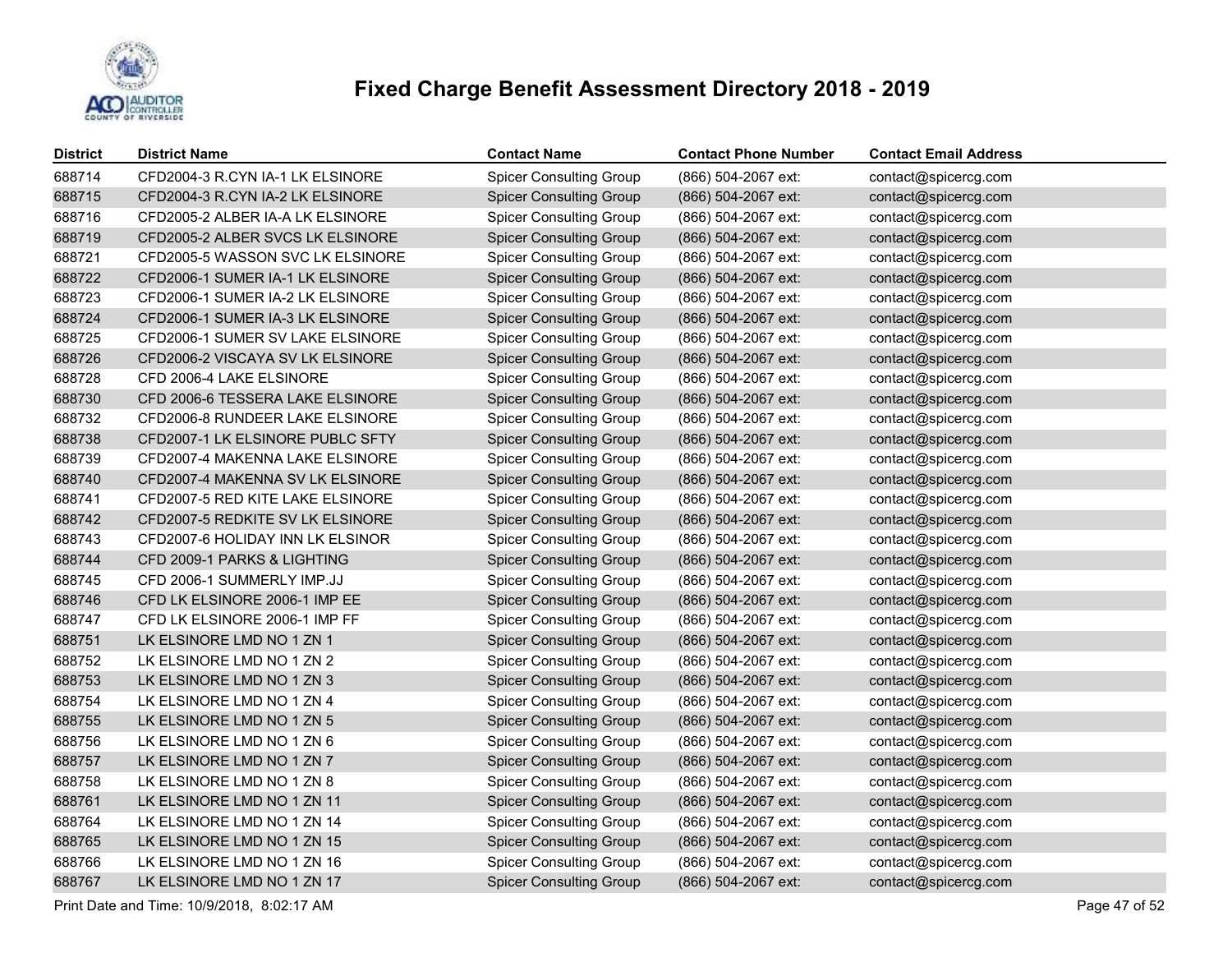

| <b>District</b> | <b>District Name</b>             | <b>Contact Name</b>              | <b>Contact Phone Number</b> | <b>Contact Email Address</b> |
|-----------------|----------------------------------|----------------------------------|-----------------------------|------------------------------|
| 688768          | LK ELSINORE LMD NO 1 ZN 18       | <b>Spicer Consulting Group</b>   | (866) 504-2067 ext:         | contact@spicercg.com         |
| 688769          | LK ELSINORE LMD NO 1 ZN 19       | <b>Spicer Consulting Group</b>   | (866) 504-2067 ext:         | contact@spicercg.com         |
| 688770          | LK ELSINORE LMD NO 1 ZN 20       | <b>Spicer Consulting Group</b>   | (866) 504-2067 ext:         | contact@spicercg.com         |
| 688771          | LK ELSINORE LMD NO 1 ZN 21       | <b>Spicer Consulting Group</b>   | (866) 504-2067 ext:         | contact@spicercg.com         |
| 688772          | LK ELSINORE LMD NO 1 ZN 22       | <b>Spicer Consulting Group</b>   | (866) 504-2067 ext:         | contact@spicercg.com         |
| 688773          | LK ELSINORE LMD NO 1 ZN 23       | <b>Spicer Consulting Group</b>   | (866) 504-2067 ext:         | contact@spicercg.com         |
| 688774          | LK ELSINORE LMD NO 1 ZN 24       | <b>Spicer Consulting Group</b>   | (866) 504-2067 ext:         | contact@spicercg.com         |
| 688775          | LK ELSINORE LMD NO 1 ZN 25       | <b>Spicer Consulting Group</b>   | (866) 504-2067 ext:         | contact@spicercg.com         |
| 688776          | CFD 2015-2 MAINT. TAX ZONE 1     | <b>Spicer Consulting Group</b>   | (866) 504-2067 ext:         | contact@spicercg.com         |
| 688777          | CFD 2015-2 MAINT. TAX ZONE 2     | <b>Spicer Consulting Group</b>   | (866) 504-2067 ext:         | contact@spicercg.com         |
| 688779          | CFD 2015-4 LK ELSINORE TERRACINA | <b>Spicer Consulting Group</b>   | (866) 504-2067 ext:         | contact@spicercg.com         |
| 688780          | CFD 2015-5 LK ELSINORE TRIESTE   | <b>Spicer Consulting Group</b>   | (866) 504-2067 ext:         | contact@spicercg.com         |
| 688781          | CFD 2015-1 LK ELSINORE SAFETY    | <b>Spicer Consulting Group</b>   | (866) 504-2067 ext:         | contact@spicercg.com         |
| 689001          | <b>CFD 2002-1 AMIGA</b>          | Donna Segura                     | (951) 781-3100 ext:         | donnas@taussig.com           |
| 689003          | AD CEDA PACE BOND SERIES 2013    | <b>Willdan Financial Service</b> | (866) 807-6864 ext:         | magic_pq@willdan.com         |
| 689005          | AD CEDA PACE BOND SERIES 2013B   | <b>Willdan Financial Service</b> | (866) 807-6864 ext:         | magic_pq@willdan.com         |
| 689006          | AD CLEAN ENERGY CV UPGRADE       | <b>Willdan Financial Service</b> | (866) 807-6864 ext:         | magic_pq@willdan.com         |
| 689007          | SAMAS COMMERCIAL,                | Andrea Roess                     | (949) 955-1500 ext:         | andrea@taussig.com           |
| 689010          | CALIFORNIA HERO PROGRAM          | Andrea Roess                     | (949) 955-1500 ext:         | andrea@taussig.com           |
| 689011          | CALIFORNIA FIRST RIVERSIDE       | <b>David Taussig Associates</b>  | (800) 969-4382 ext:         |                              |
| 689012          | <b>CFD 2014-1 CHFA</b>           | <b>Willdan Financial Service</b> | (866) 807-6864 ext:         | magic_pq@willdan.com         |
| 689013          | <b>CMFA E3 PROGRAM</b>           | Terry J Berg                     | (866) 779-5549 ext:         | tberg@amerinatls.com         |
| 689100          | CFD 1-S S.PUB.SAFETY CFD PERRIS  | <b>Willdan Financial Service</b> | (866) 807-6864 ext:         | magic_pq@willdan.com         |
| 689101          | CFD 2006-1 MERITAGE HOMES PERRIS | <b>Willdan Financial Service</b> | (866) 807-6864 ext:         | magic_pq@willdan.com         |
| 689104          | CFD 2005-1 IA 3 VLLY VST PERRIS  | <b>Willdan Financial Service</b> | (866) 807-6864 ext:         | magic_pq@willdan.com         |
| 689105          | CFD 2005-1 IA 4 VLLY VST PERRIS  | <b>Willdan Financial Service</b> | (866) 807-6864 ext:         | magic_pq@willdan.com         |
| 689106          | CFD 2001-1 IA 5 MAY FARMS PERRIS | <b>Willdan Financial Service</b> | (866) 807-6864 ext:         | magic_pq@willdan.com         |
| 689107          | CFD 2001-1 IA 6 MAY FARMS PERRIS | <b>Willdan Financial Service</b> | (866) 807-6864 ext:         | magic_pq@willdan.com         |
| 689108          | CFD 2001-1 IA 7 MAY FARMS PERRIS | <b>Willdan Financial Service</b> | (866) 807-6864 ext:         | magic_pq@willdan.com         |
| 689109          | CFD 2007-2 PACIFIC HRTG PERRIS   | <b>Willdan Financial Service</b> | (866) 807-6864 ext:         | magic_pq@willdan.com         |
| 689110          | CFD 2014-1 PERRIS AVELINA IA2    | <b>Willdan Financial Service</b> | (866) 807-6864 ext:         | magic_pq@willdan.com         |
| 689111          | CFD 2014-1 PERRIS AVELINA IA1    | <b>Willdan Financial Service</b> | (866) 807-6864 ext:         | magic_pq@willdan.com         |
| 689112          | CFD 2014-1 PERRIS AVELINA IA3    | <b>Willdan Financial Service</b> | (866) 807-6864 ext:         | magic_pq@willdan.com         |
| 689298          | AD SAN JACINTO 2003-1 ZN 33      | <b>NBS</b>                       | (800) 676-7516 ext:         | info@nbsgov.com              |
| 689300          | AD SAN JACINTO 2003-1 ZN 1       | <b>NBS</b>                       | (800) 676-7516 ext:         | info@nbsgov.com              |
| 689301          | SAN JACINTO 2003-1 ZN 2          | <b>NBS</b>                       | (800) 676-7516 ext:         | info@nbsgov.com              |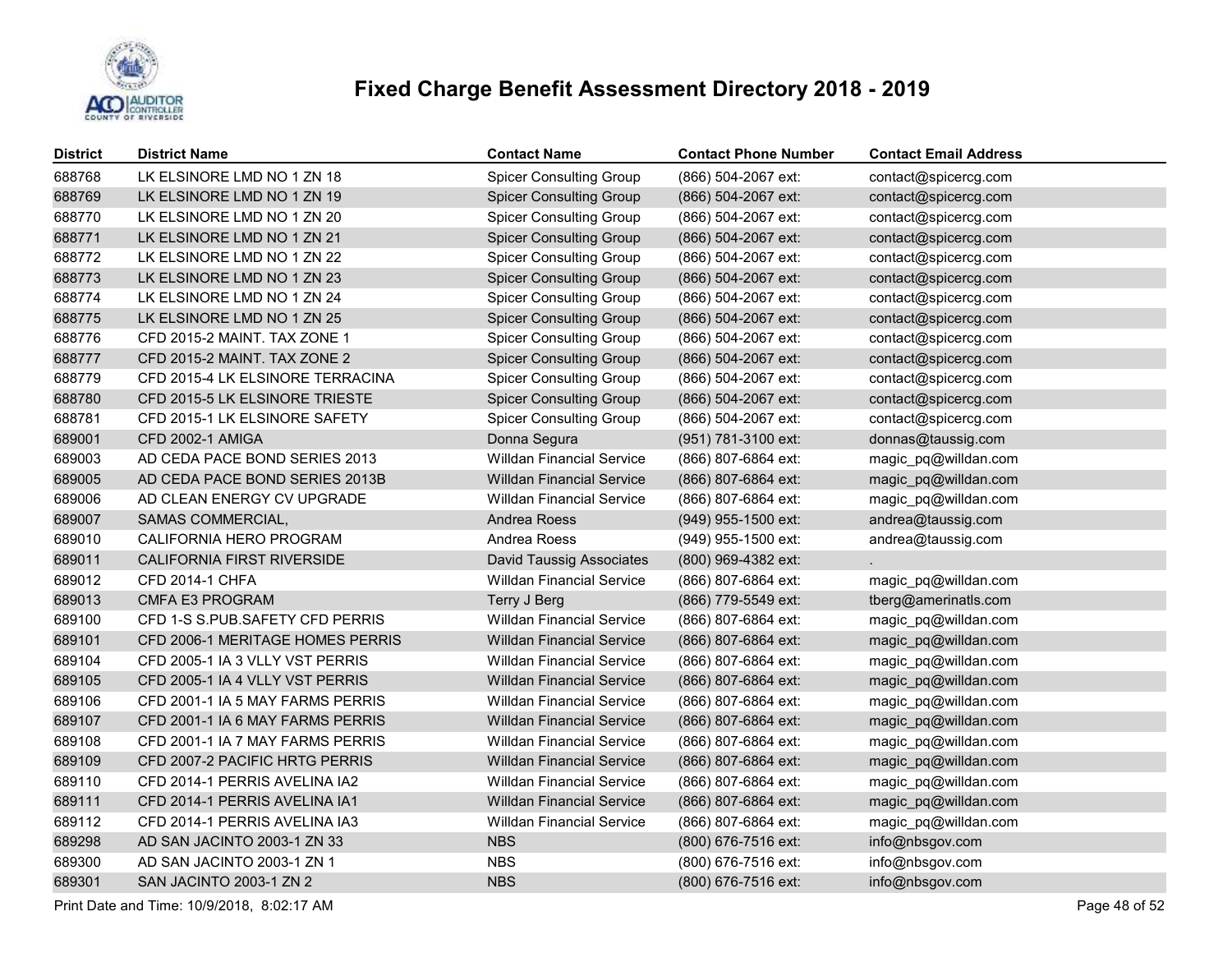

| <b>District</b> | <b>District Name</b>        | <b>Contact Name</b> | <b>Contact Phone Number</b> | <b>Contact Email Address</b> |
|-----------------|-----------------------------|---------------------|-----------------------------|------------------------------|
| 689302          | AD SAN JACINTO 2003-1 ZN 3  | <b>NBS</b>          | (800) 676-7516 ext:         | info@nbsgov.com              |
| 689303          | AD AN JACINTO 2003-1 ZN 6   | <b>NBS</b>          | (800) 676-7516 ext:         | info@nbsgov.com              |
| 689304          | AD SAN JACINTO 2003-1 ZN 7  | <b>NBS</b>          | (800) 676-7516 ext:         | info@nbsgov.com              |
| 689305          | AD SAN JACINTO 2003-1 ZN 9  | <b>NBS</b>          | (800) 676-7516 ext:         | info@nbsgov.com              |
| 689306          | AD SAN JACINTO 2003-1 ZN 4  | <b>NBS</b>          | (800) 676-7516 ext:         | info@nbsgov.com              |
| 689307          | AD SAN JACINTO 2003-1 ZN 5  | <b>NBS</b>          | (800) 676-7516 ext:         | info@nbsgov.com              |
| 689308          | AD SAN JACINTO 2003-1 ZN 10 | <b>NBS</b>          | (800) 676-7516 ext:         | info@nbsgov.com              |
| 689309          | AD SAN JACINTO 2003-1 ZN 11 | David Schroeder     | (951) 837-4017 ext:         | dschroeder@nbsgov.com        |
| 689310          | AD SAN JACINTO 2003-1 ZN 14 | <b>NBS</b>          | (800) 676-7516 ext:         | info@nbsgov.com              |
| 689312          | AD SAN JACINTO 2003-1 ZN 17 | <b>NBS</b>          | (800) 676-7516 ext:         | info@nbsgov.com              |
| 689313          | AD SAN JACINTO 2003-1 ZN 18 | <b>NBS</b>          | (800) 676-7516 ext:         | info@nbsgov.com              |
| 689314          | AD SAN JACINTO 2003-1 ZN 20 | <b>NBS</b>          | (800) 676-7516 ext:         | info@nbsgov.com              |
| 689315          | AD SAN JACINTO 2003-1 ZN 21 | <b>NBS</b>          | (800) 676-7516 ext:         | info@nbsgov.com              |
| 689318          | AD SAN JACINTO 2003-1 ZN 13 | <b>NBS</b>          | (800) 676-7516 ext:         | info@nbsgov.com              |
| 689320          | SAN JACINTO LLPD 2 ZN 11    | <b>NBS</b>          | (800) 676-7516 ext:         | info@nbsgov.com              |
| 689321          | SAN JACINTO LLPD 2 ZN 41    | <b>NBS</b>          | (800) 676-7516 ext:         | info@nbsgov.com              |
| 689322          | SAN JACINTO LLPD 2 ZN 42    | <b>NBS</b>          | (800) 676-7516 ext:         | info@nbsgov.com              |
| 689323          | SAN JACINTO LLPD 2 ZN 43    | <b>NBS</b>          | (800) 676-7516 ext:         | info@nbsgov.com              |
| 689325          | SAN JACINTO LLPD 2 ZN 45    | <b>NBS</b>          | (800) 676-7516 ext:         | info@nbsgov.com              |
| 689326          | SAN JACINTO LLPD 2 ZN 46    | <b>NBS</b>          | (800) 676-7516 ext:         | info@nbsgov.com              |
| 689328          | SAN JACINTO LLPD 2 ZN 48    | <b>NBS</b>          | (800) 676-7516 ext:         | info@nbsgov.com              |
| 689331          | SAN JACINTO LLPD 2 ZN 51    | <b>NBS</b>          | (800) 676-7516 ext:         | info@nbsgov.com              |
| 689332          | SAN JACINTO LLPD 2 ZN 52    | <b>NBS</b>          | (800) 676-7516 ext:         | info@nbsgov.com              |
| 689333          | SAN JACINTO LLPD 2 ZN 53    | <b>NBS</b>          | (800) 676-7516 ext:         | info@nbsgov.com              |
| 689334          | SAN JACINTO LLPD 2 ZN 54    | NBS.                | (800) 676-7516 ext:         | info@nbsgov.com              |
| 689335          | SAN JACINTO LLPD 2 ZN 55    | <b>NBS</b>          | (800) 676-7516 ext:         | info@nbsgov.com              |
| 689339          | SAN JACINTO LLPD 2 ZN 59    | <b>NBS</b>          | (800) 676-7516 ext:         | info@nbsgov.com              |
| 689342          | SAN JACINTO LLPD 2 ZN 62    | <b>NBS</b>          | (800) 676-7516 ext:         | info@nbsgov.com              |
| 689343          | SAN JACINTO LLPD 2 ZN 63    | <b>NBS</b>          | (800) 676-7516 ext:         | info@nbsgov.com              |
| 689344          | SAN JACINTO LLPD 2 ZN 64    | <b>NBS</b>          | (800) 676-7516 ext:         | info@nbsgov.com              |
| 689345          | SAN JACINTO LLPD 2 ZN 65    | <b>NBS</b>          | (800) 676-7516 ext:         | info@nbsgov.com              |
| 689346          | SAN JACINTO LLPD 2 ZN 66    | <b>NBS</b>          | (800) 676-7516 ext:         | info@nbsgov.com              |
| 689347          | SAN JACINTO LLPD 2 ZN 67    | <b>NBS</b>          | (800) 676-7516 ext:         | info@nbsgov.com              |
| 689348          | SAN JACINTO LLPD 2 ZN 68    | <b>NBS</b>          | (800) 676-7516 ext:         | info@nbsgov.com              |
| 689353          | SAN JACINTO LLPD 2 ZN 73    | <b>NBS</b>          | (800) 676-7516 ext:         | info@nbsgov.com              |
| 689355          | SAN JACINTO LLPD 2 ZN 75    | <b>NBS</b>          | (800) 676-7516 ext:         | info@nbsgov.com              |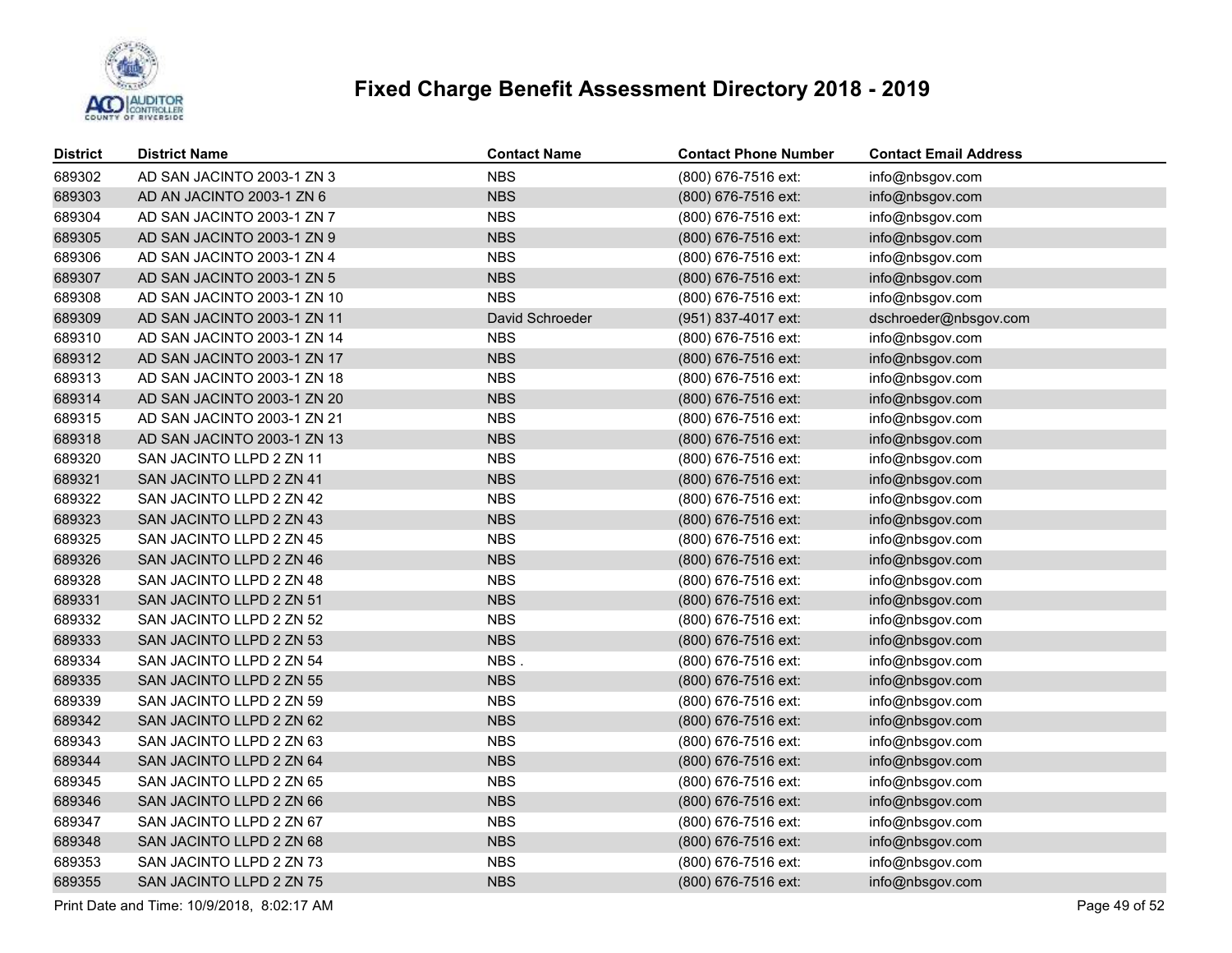

| <b>District</b> | <b>District Name</b>             | <b>Contact Name</b>            | <b>Contact Phone Number</b> | <b>Contact Email Address</b> |
|-----------------|----------------------------------|--------------------------------|-----------------------------|------------------------------|
| 689356          | SAN JACINTO LLPD 2 ZN 76         | <b>NBS</b>                     | (800) 676-7516 ext:         | info@nbsgov.com              |
| 689361          | SAN JACINTO LLPD 2 ZN 19-2       | <b>NBS</b>                     | (800) 676-7516 ext:         | info@nbsgov.com              |
| 689362          | AD SAN JACINTO 2003-1 ZN 35      | <b>NBS</b>                     | (800) 676-7516 ext:         | info@nbsgov.com              |
| 689364          | AD SAN JACINTO 2003-1 ZN 37      | <b>NBS</b>                     | (800) 676-7516 ext:         | info@nbsgov.com              |
| 689365          | AD 2003-1 ZONE 12                | NBS.                           | (800) 676-7516 ext:         | info@nbsgov.com              |
| 689366          | AD 2003-1 ZONE 16                | NBS.                           | (800) 676-7516 ext:         | info@nbsgov.com              |
| 689367          | AD 2003-1 ZONE 36A               | NBS.                           | (800) 676-7516 ext:         | info@nbsgov.com              |
| 689368          | AD 2003-1 ZONE 36B               | NBS.                           | (800) 676-7516 ext:         | info@nbsgov.com              |
| 689369          | AD 2003-1 ZONE 15                | David Schroeder                | (951) 837-4017 ext:         | dschroeder@nbsgov.com        |
| 689370          | AD 2003-1 ZONE 24                | David Schroeder                | (951) 837-4017 ext:         | dschroeder@nbsgov.com        |
| 689371          | AD LLPD 2 ZN 88                  | David Schroeder                | (951) 837-4017 ext:         | dschroeder@nbsgov.com        |
| 689372          | LLPD 2 ZONE 89                   | David Schroeder                | (951) 837-4017 ext:         | dschroeder@nbsgov.com        |
| 689403          | CITY OF EASTVALE LLMD 89-1 ZN 10 | NBS.                           | (800) 676-7516 ext:         | info@nbsgov.com              |
| 689404          | CITY OF EASTVALE LLMD 89-1 ZN 33 | NBS.                           | (800) 676-7516 ext:         | info@nbsgov.com              |
| 689405          | CITY OF EASTVALE LLMD 89-1 ZN 41 | NBS.                           | (800) 676-7516 ext:         | info@nbsgov.com              |
| 689406          | CITY OF EASTVALE LLMD 89-1 ZN 79 | NBS.                           | (800) 676-7516 ext:         | info@nbsgov.com              |
| 689407          | CITY OF EASTVALE LLMD 89-1 ZN 85 | NBS.                           | (800) 676-7516 ext:         | info@nbsgov.com              |
| 689408          | CITY OF EASTVALE LLMD 89-1ZN 111 | NBS.                           | (800) 676-7516 ext:         | info@nbsgov.com              |
| 689409          | CITY OF EASTVALE LLMD 89-ZN 115  | NBS.                           | (800) 676-7516 ext:         | info@nbsgov.com              |
| 689410          | CITY OF EASTVALE LLMD 89-1Z 116  | NBS.                           | (800) 676-7516 ext:         | info@nbsgov.com              |
| 689411          | CITY OF EASTVALE LLMD 89-1Z 151  | NBS.                           | (800) 676-7516 ext:         | info@nbsgov.com              |
| 689412          | CITY OF EASTVALE LLMD 89-1Z 156  | NBS.                           | (800) 676-7516 ext:         | info@nbsgov.com              |
| 689413          | CITY OF EASTVALE LLMD 89-1Z 147  | NBS.                           | (800) 676-7516 ext:         | info@nbsgov.com              |
| 689414          | <b>LLMD NO 2014-1</b>            | NBS.                           | (800) 676-7516 ext:         | info@nbsgov.com              |
| 689415          | BAD NO 2014-2                    | NBS.                           | (800) 676-7516 ext:         | info@nbsgov.com              |
| 689416          | <b>LLMD NO 2014-3</b>            | NBS.                           | (800) 676-7516 ext:         | info@nbsgov.com              |
| 689417          | LLMD NO 2014-4                   | NBS.                           | (800) 676-7516 ext:         | info@nbsgov.com              |
| 689831          | CFD 2002-1 PERRIS ELEM SCHOOL    | Cooperative strategies         | (877) 250-1503 ext:         | taxinfo@coopstrategies.com   |
| 689832          | CR&R INCORPORATED TAX ROLL       | Rosario De La Cruz.            | (800) 826-9677 ext:         | rdelacruz@crrmail.com        |
| 689833          | CITY OF WILDOMAR DEL TRASH CHRG  | Gast Angie                     | (866) 962-2287 ext:         | agast@wm.com                 |
| 689834          | <b>MEASURE Z PARKS TAX</b>       | Web Municipal Finance LLC      | (800) 439-6553 ext:         | $***$                        |
| 689835          | LLMD 89-1-C ZONE 181             | <b>Spicer Consulting Group</b> | (866) 504-2067 ext:         | contact@spicercg.com         |
| 689836          | AD WILDOMAR L&LMD 89-1 C ZN 3    | <b>Spicer Consulting Group</b> | (866) 504-2067 ext:         | contact@spicercg.com         |
| 689837          | AD WILDOMAR L&LMD 89-1 C ZN 29   | <b>Spicer Consulting Group</b> | (866) 504-2067 ext:         | contact@spicercg.com         |
| 689838          | AD WILDOMAR L&LMD 89-1 C ZN 30   | <b>Spicer Consulting Group</b> | (866) 504-2067 ext:         | contact@spicercg.com         |
| 689839          | AD WILDOMAR L&LMD 89-1 C ZN 42   | <b>Spicer Consulting Group</b> | (866) 504-2067 ext:         | contact@spicercg.com         |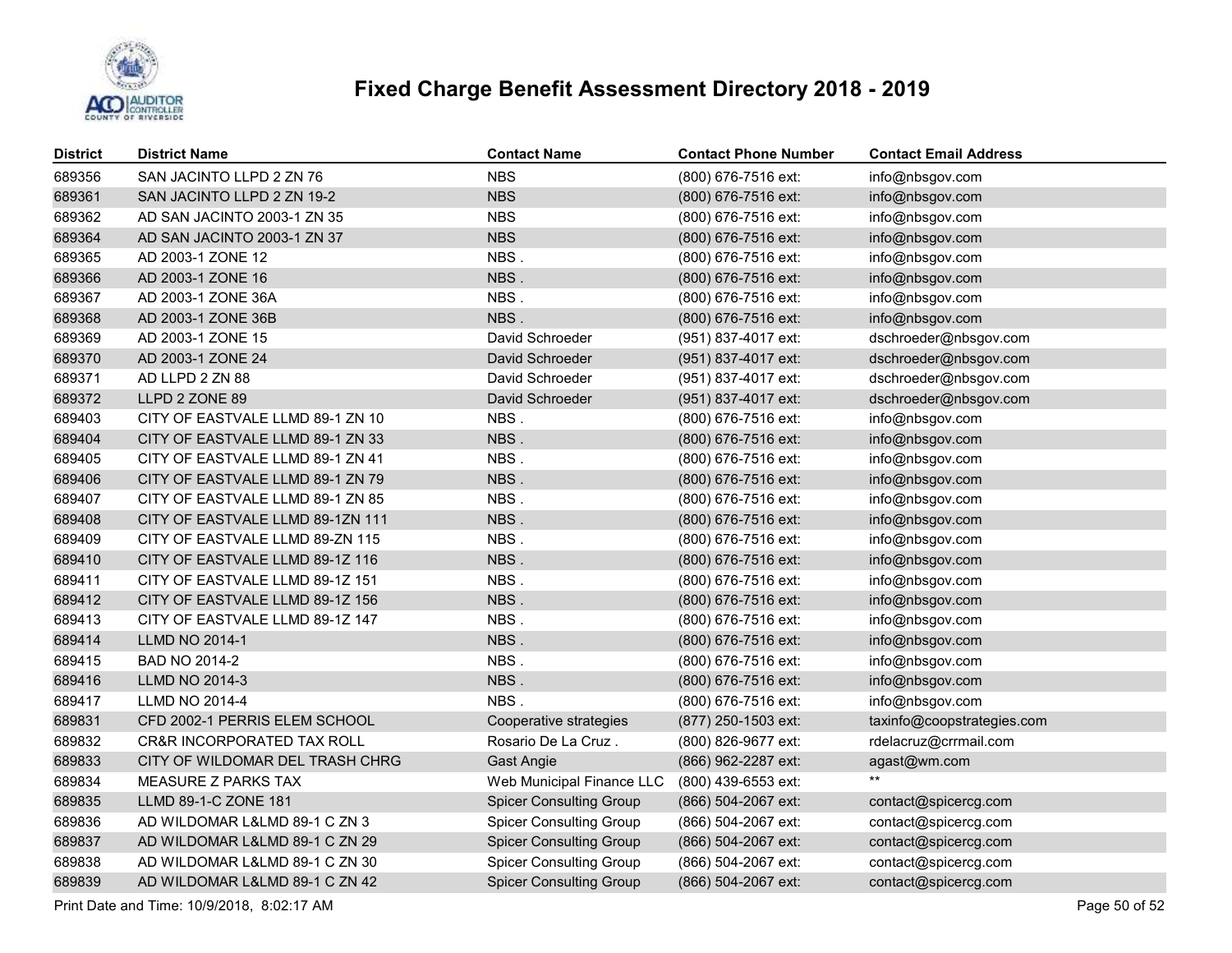

| <b>District</b> | <b>District Name</b>             | <b>Contact Name</b>            | <b>Contact Phone Number</b> | <b>Contact Email Address</b> |
|-----------------|----------------------------------|--------------------------------|-----------------------------|------------------------------|
| 689840          | AD WILDOMAR L&LMD 89-1 C ZN 51   | <b>Spicer Consulting Group</b> | (866) 504-2067 ext:         | contact@spicercg.com         |
| 689841          | AD WILDOMAR L&LMD 89-1 C ZN 52   | <b>Spicer Consulting Group</b> | (866) 504-2067 ext:         | contact@spicercg.com         |
| 689842          | AD WILDOMAR L&LMD 89-1 C ZN 59   | <b>Spicer Consulting Group</b> | (866) 504-2067 ext:         | contact@spicercg.com         |
| 689843          | AD WILDOMAR L&LMD 89-1 C ZN 62   | <b>Spicer Consulting Group</b> | (866) 504-2067 ext:         | contact@spicercg.com         |
| 689844          | AD WILDOMAR L&LMD 89-1 C ZN 71   | <b>Spicer Consulting Group</b> | (866) 504-2067 ext:         | contact@spicercg.com         |
| 689845          | AD WILDOMAR L&LMD 89-1C STL ZN18 | <b>Spicer Consulting Group</b> | (866) 504-2067 ext:         | contact@spicercg.com         |
| 689846          | AD WILDOMAR L&LMD 89-1C STL ZN26 | <b>Spicer Consulting Group</b> | (866) 504-2067 ext:         | contact@spicercg.com         |
| 689847          | AD WILDOMAR L&LMD 89-1C STL ZN27 | <b>Spicer Consulting Group</b> | (866) 504-2067 ext:         | contact@spicercg.com         |
| 689848          | AD WILDOMAR L&LMD 89-1C STL ZN35 | <b>Spicer Consulting Group</b> | (866) 504-2067 ext:         | contact@spicercg.com         |
| 689849          | AD WILDOMAR L&LMD 89-1C STL ZN50 | <b>Spicer Consulting Group</b> | (866) 504-2067 ext:         | contact@spicercg.com         |
| 689850          | AD WILDOMAR L&LMD 89-1C STL ZN70 | <b>Spicer Consulting Group</b> | (866) 504-2067 ext:         | contact@spicercg.com         |
| 689851          | AD WILDOMAR L&LMD 89-1C STL ZN71 | <b>Spicer Consulting Group</b> | (866) 504-2067 ext:         | contact@spicercg.com         |
| 689852          | AD WILDOMAR L&LMD 89-1C STL ZN73 | <b>Spicer Consulting Group</b> | (866) 504-2067 ext:         | contact@spicercg.com         |
| 689855          | AD WILDOMAR L&LMD 89-1 C ZN 67   | <b>Spicer Consulting Group</b> | (866) 504-2067 ext:         | contact@spicercg.com         |
| 689856          | CFD WILDOMAR 2013-1 ZN 1         | <b>Spicer Consulting Group</b> | (866) 504-2067 ext:         | contact@spicercg.com         |
| 689857          | CFD WILDOMAR 2013-1 ZN 2         | <b>Spicer Consulting Group</b> | (866) 504-2067 ext:         | contact@spicercg.com         |
| 689858          | CFD 2013-1 ZN 3 WILDOMAR         | <b>Spicer Consulting Group</b> | (866) 504-2067 ext:         | contact@spicercg.com         |
| 689859          | CFD 2013-1 ZN 4 WILDOMAR         | <b>Spicer Consulting Group</b> | (866) 504-2067 ext:         | contact@spicercg.com         |
| 689860          | CFD 2013-1 ZN 5 WILDOMAR         | <b>Spicer Consulting Group</b> | (866) 504-2067 ext:         | contact@spicercg.com         |
| 689862          | CFD 2013-1 SPECIAL TAXB WILDOMAR | <b>Spicer Consulting Group</b> | (866) 504-2067 ext:         | contact@spicercg.com         |
| 689864          | CFD 2013-1 ZONE 8 WILDOMAR       | <b>Spicer Consulting Group</b> | (866) 504-2067 ext:         | contact@spicercg.com         |
| 689865          | CFD 2013-1 ZONE 9 WILDOMAR       | <b>Spicer Consulting Group</b> | (866) 504-2067 ext:         | contact@spicercg.com         |
| 689901          | JURUPA CSD LMD 2001-1 ZN W       | Web Municipal Finance LLC      | (800) 439-6553 ext:         | $***$                        |
| 689902          | JURUPA CSD LMD 2001-1 ZN X       | Web Municipal Finance LLC      | (800) 439-6553 ext:         | $\star\star$                 |
| 689904          | JURUPA CSD LMD 2001-1 ZN Z       | Web Municipal Finance LLC      | (800) 439-6553 ext:         | $^{\star\star}$              |
| 689905          | JURUPA CSD LMD 2001-2 ZN L       | Web Municipal Finance LLC      | (800) 439-6553 ext:         | $\star\star$                 |
| 689906          | JURUPA CSD LMD 2001-2 ZN M       | Web Municipal Finance LLC      | (800) 439-6553 ext:         | $^{\star\star}$              |
| 689907          | JURUPA CSD LMD 2001-3 ZN DDD     | Web Municipal Finance LLC      | (800) 439-6553 ext:         | $\star\star$                 |
| 689909          | JURUPA CSD LMD 2003-1 COMM ZN C  | Web Municipal Finance LLC      | (800) 439-6553 ext:         | $^{\star\star}$              |
| 689910          | JURUPA CSD LMD 2003-1 COMM ZN D  | Web Municipal Finance LLC      | (800) 439-6553 ext:         | $\star\star$                 |
| 689911          | CFD 36 DEBT JURUPA CSD           | Web Municipal Finance LLC      | (800) 439-6553 ext:         | $^{\star\star}$              |
| 689912          | CFD 36 O&M JURUPA CSD            | Web Municipal Finance LLC      | (800) 439-6553 ext:         | $\star\star$                 |
| 689913          | CFD 37 DEBT JURUPA CSD           | Web Municipal Finance LLC      | (800) 439-6553 ext:         | $^{\star\star}$              |
| 689914          | CFD 37 O&M JURUPA CSD            | Web Municipal Finance LLC      | (800) 439-6553 ext:         | $\star\star$                 |
| 689915          | CFD 38 DEBT JURUPA CSD           | Web Municipal Finance LLC      | (800) 439-6553 ext:         | $\star\star$                 |
| 689916          | CFD 38 O&M JURUPA CSD            | Web Municipal Finance LLC      | (800) 439-6553 ext:         | $\star\star$                 |

Print Date and Time: 10/9/2018, 8:02:17 AM Page 51 of 52